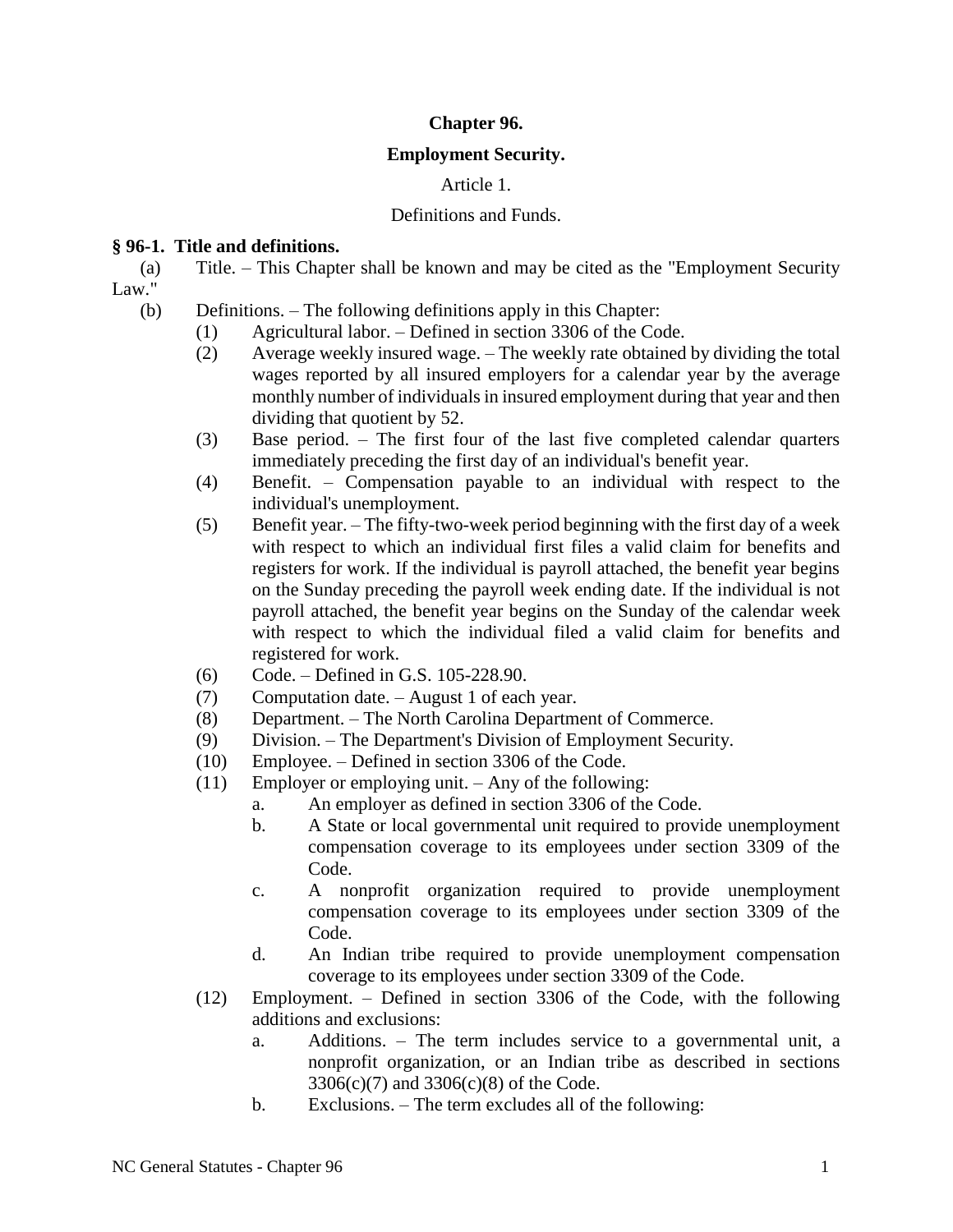- 1. Service performed by an independent contractor.
- 2. Service performed for a governmental entity or nonprofit organization under sections 3309(b) and 3309(c) of the Code.
- 3. Service by one or more of the following individuals if the individual is authorized to exercise independent judgment and control over the performance of the work and is compensated solely by way of commission:
	- A. A real estate broker, as defined in G.S. 93A-2.
	- B. A securities salesman, as defined in G.S. 78A-2.
- 4. Service performed by a direct seller, as defined in section 3508(b)(2) of the Code. The term does not include a person defined in section  $3508(b)(2)(A)(iii)$  of the Code.
- 5. Service performed by a nonresident employee for a nonresident business performing disaster-related work in this State during a disaster response period at the request of a critical infrastructure company. The definitions and provisions of G.S. 166A-19.70A apply to this exclusion.
- (13) Employment security law. A law enacted by this State or any other state or territory or by the federal government providing for the payment of unemployment insurance benefits.
- (14) Employment service company. A person that contracts with a client or customer to supply an individual to perform employment services for the client or customer and that both under contract and in fact meets all of the following conditions:
	- a. Negotiates with the client or customer on such matters as time, place, and type of work, working conditions, quality, and price of the employment services.
	- b. Determines the assignment of an individual to the client or customer, even if the individual retains the right to refuse a specific assignment.
	- c. Hires and terminates an individual supplied.
	- d. Sets the rate of pay for the individual supplied.
	- e. Pays the individual supplied.
- (14a) Federal disaster declaration. Declaration of a major natural disaster by the President under the Robert T. Stafford Disaster Relief and Emergency Assistance Act, provided that the declaration allows disaster unemployment assistance under the federal act.
- (15) Federal Unemployment Tax Act (FUTA). Chapter 23 of the Code.
- (16) Full-time student. Defined in section 3306 of the Code.
- (17) Governmental unit. The term includes all of the following:
	- a. The State, a county, or a municipality, or any department, agency, or other instrumentality of one of these entities.
	- b. The State Board of Education, the Board of Trustees of The University of North Carolina, the board of trustees of other institutions and agencies supported and under the control of the State, a local board of education, or another entity that pays a teacher at a public school or educational institution.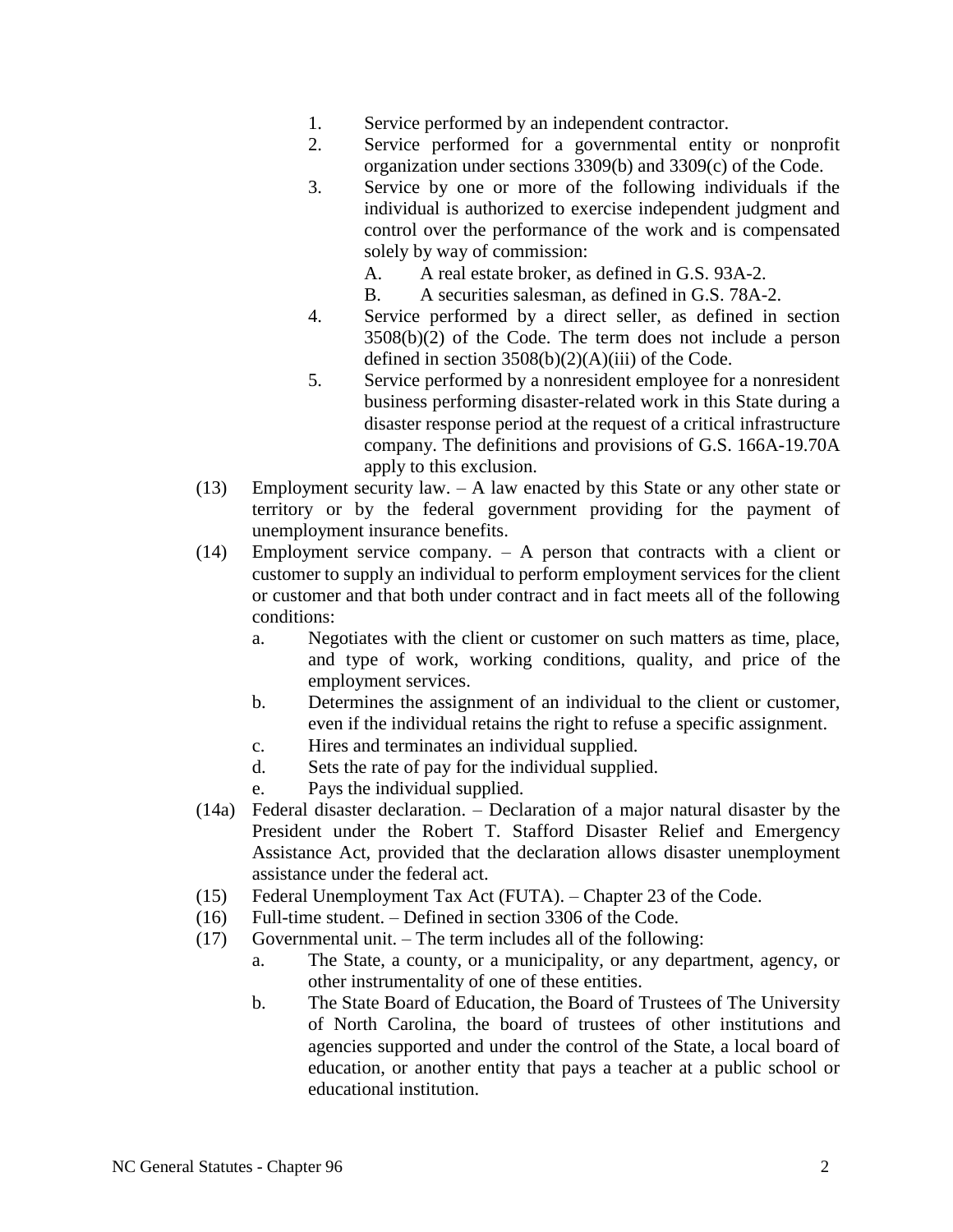- c. A special district, an authority, or another entity exercising governmental authority.
- d. An alcoholic beverage control board, an airport authority, a housing authority, a regional authority, or another governmental authority created pursuant to an act of the General Assembly.
- (18) Immediate family. An individual's spouse, child, grandchild, parent, and grandparent, whether the relationship is a biological, step-, half-, or in-law relationship.
- (19) Independent contractor. An individual who contracts to do work for a person and is not subject to that person's control or direction with respect to the manner in which the details of the work are to be performed or what the individual must do as the work progresses.
- (20) Indian tribe. Defined in section 3306 of the Code.
- (21) Nonprofit organization. A religious, charitable, educational, or other organization that is exempt from federal income tax and described in section 501(c)(3) of the Code.
- (22) Person. An individual, a firm, a partnership, an association, a corporation, whether foreign or domestic, a limited liability company, or any other organization or group acting as a unit.
- (23) Secretary. The Secretary of the Department of Commerce or the Secretary's designee.
- (24) Taxable wages. The amount determined under G.S. 96-9.3.
- (25) Unemployed. Defined in G.S. 96-15.01.
- (26) Unemployment Trust Fund. The federal fund established pursuant to section 904 of the Social Security Act, as amended.
- (27) United States. Defined in section 3306 of the Code.
- (28) Wages. Defined in section 3306 of the Code, except that no amount is excluded as provided under subdivision (b)(1) of that section. (Ex. Sess., 1936, c. 1, s. 1; 1947, c. 598, s. 1; 1977, c. 727, s. 1; 2011-401, s. 2.1; 2013-2, s. 1(b); 2013-224, s. 19; 2017-8, s. 1(a); 2018-94, s. 1(a); 2019-187, s. 1(d).)

### **§§ 96-1.1 through 96-1.5. Repealed by Session Laws 1977, c. 727, ss. 2-6.**

#### **§ 96-2. Declaration of State public policy.**

As a guide to the interpretation and application of this Chapter, the public policy of this State is declared to be as follows: Economic insecurity due to unemployment is a serious menace to the health, morals, and welfare of the people of this State. Involuntary unemployment is therefore a subject of general interest and concern which requires appropriate action by the legislature to prevent its spread and to lighten its burden which now so often falls with crushing force upon the unemployed worker and his family. The achievement of social security requires protection against this greatest hazard of our economic life. This can be provided by encouraging employers to provide more stable employment and by the systematic accumulation of funds during periods of employment to provide benefits for periods of unemployment, thus maintaining purchasing power and limiting the serious social consequences of poor relief assistance. The legislature, therefore, declares that in its considered judgment the public good and the general welfare of the citizens of this State require the enactment of this measure, under the police powers of the State, for the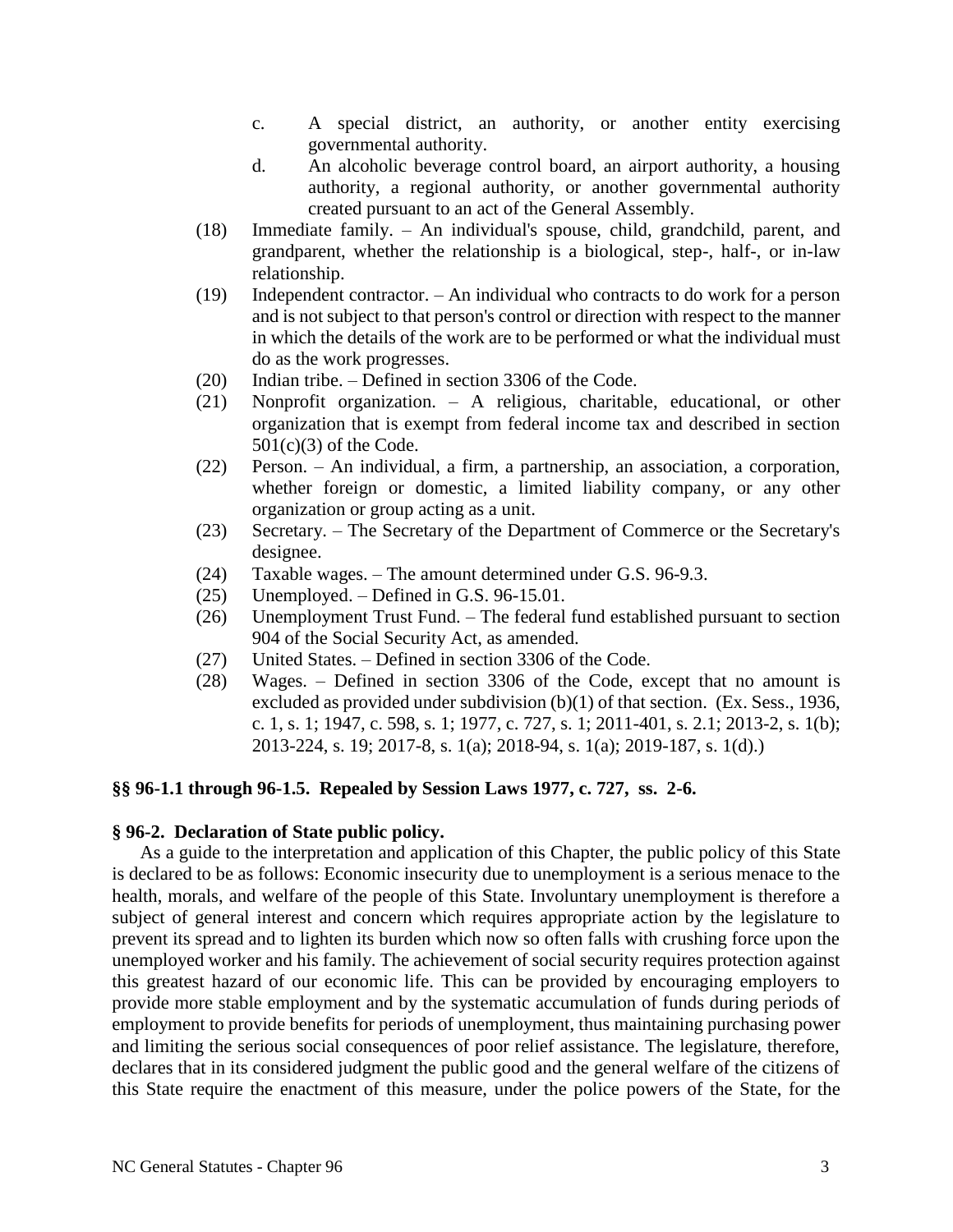compulsory setting aside of unemployment reserves to be used for the benefit of persons unemployed through no fault of their own. (Ex. Sess. 1936, c. 1, s. 2.)

# **§ 96-3. Division of Employment Security.**

The Division of Employment Security (DES) is created within the Department of Commerce and shall administer the provisions of this Chapter under the supervision of the Assistant Secretary of Commerce. (Ex. Sess. 1936, c. 1, s. 10; 1941, c. 108, s. 10; c. 279, ss. 1-3; 1943, c. 377, s. 15; 1947, c. 598, s. 1; 1953, c. 401, s. 1; 1957, c. 541, s. 5; 1965, c. 795, s. 1; 1977, c. 727, s. 7; 1979, c. 660, s. 1; 1981, c. 354; 1983, c. 717, s. 19; 1983 (Reg. Sess., 1984), c. 1034, s. 164; 1987, c. 103, s. 1; 1996, 2nd Ex. Sess., c. 18, s. 28.2(c); 1997-443, s. 33.3; 2005-276, ss. 29.20A(a), 29.20A(b); 2011-401, s. 2.2; 2015-238, s. 2.4(a).)

# **§ 96-4. Administration; powers and duties of the Assistant Secretary; Board of Review.**

(a) Duties and Powers of the Secretary and Assistant Secretary. – It shall be the duty of the Secretary of the Department of Commerce to administer this Chapter. The Secretary shall appoint an Assistant Secretary to assist in the implementation of the Employment Security Laws and the oversight of the Division of Employment Security.

(b) Repealed by Session Laws 2015-238, s. 3.3(a), effective September 10, 2015.

(c) Procedures. – The Secretary of the Department of Commerce shall determine the organization and methods of procedure of the Division, in accordance with the provisions of this Chapter, and shall have an official seal which shall be judicially noticed. The Assistant Secretary shall, except as otherwise provided by the Secretary, be vested with all authority of the Secretary under this Chapter, including the authority to conduct hearings and make decisions and determinations, and shall execute all orders, rules and regulations established by the Secretary. Not later than November 20 preceding the meeting of the General Assembly, the Secretary shall submit to the Governor a report covering the administration and operation of this Chapter during the preceding biennium, and shall make such recommendation for amendments to this Chapter as the Secretary deems proper. The report shall include a balance sheet of the monies in the fund in which there shall be provided, if possible, a reserve against the liability in future years to pay benefits in excess of the then current contributions, which reserve shall be set up by the Secretary in accordance with accepted actuarial principles on the basis of statistics of employment, business activity, and other relevant factors for the longest possible period. Whenever the Secretary believes that a change in contribution or benefit rates will become necessary to protect the solvency of the fund, the Secretary shall promptly so inform the Governor and the legislature, and make recommendations with respect thereto.

(d) Rule Making. – Rules adopted to implement the Employment Security Laws in accordance with this Chapter shall be made pursuant to Article 2A of Chapter 150B of the General Statutes, the Administrative Procedures Act.

(e) Publication. – The Division shall cause to be printed for distribution to the public the text of this Chapter, the Division's rules, and any other material the Division deems relevant and suitable, and shall furnish the same to any person upon application therefor. All publications printed shall comply with the requirements of G.S. 143-170.1.

(f) Personnel. – Subject to other provisions of this Chapter, the Assistant Secretary is authorized to appoint, fix the compensation, and prescribe the duties and powers of such officers, accountants, attorneys, experts, and other persons as may be necessary in the performance of the Division's duties under this Chapter. The Assistant Secretary shall provide for the holding of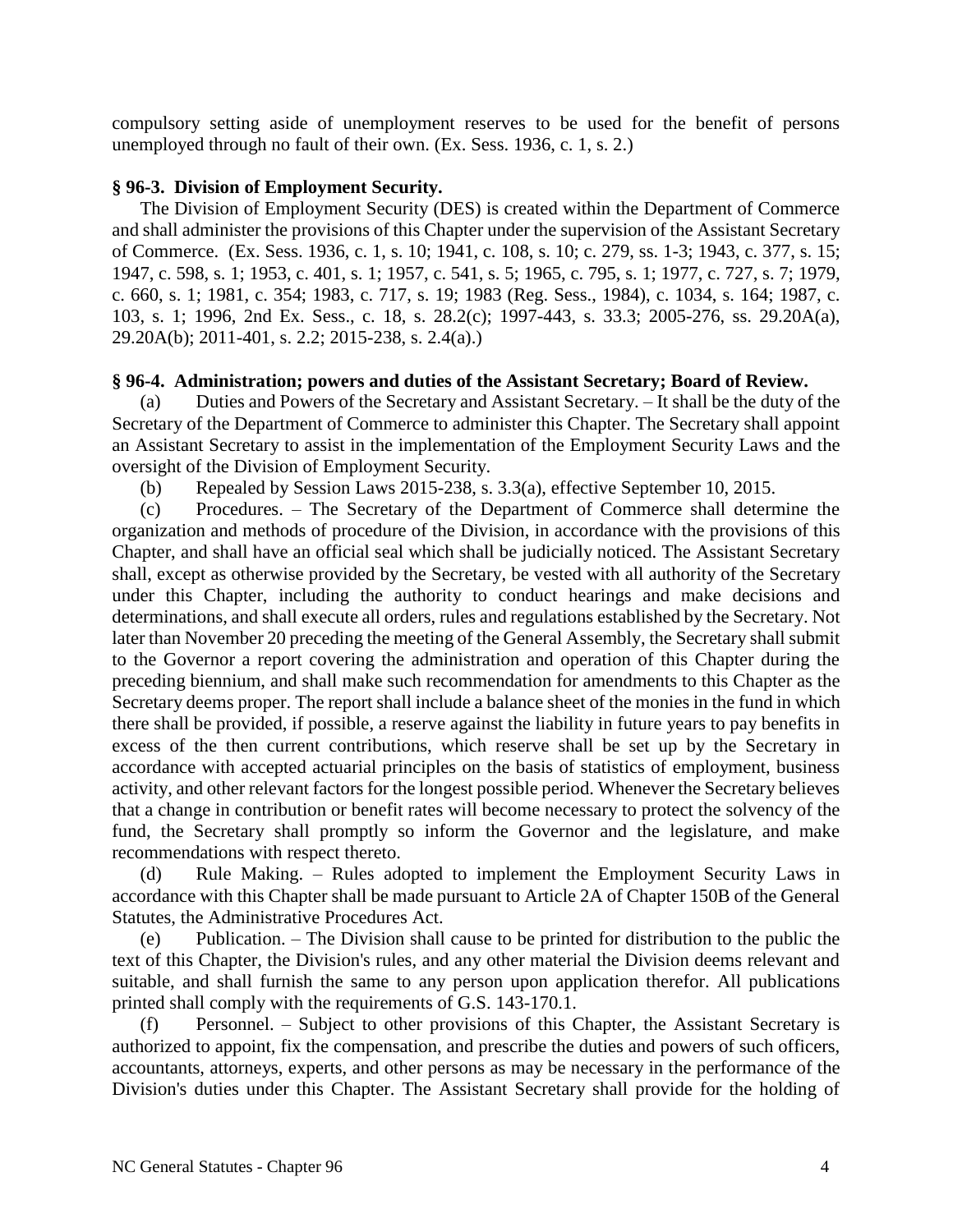examinations to determine the qualifications of applicants for the positions so classified, and except for temporary appointments not to exceed six months in duration, shall appoint its personnel on the basis of efficiency and fitness as determined in such examinations. All positions shall be filled by persons selected and appointed on a nonpartisan merit basis. The Secretary of Commerce may delegate to any such person so appointed such power and authority as the Secretary deems reasonable and proper for the effective administration of this Chapter, and may, in his or her discretion, bond any person handling monies or signing checks hereunder.

(g) Repealed by Session Laws 2021-90, s. 12, effective July 22, 2021.

(h) Employment Stabilization. – The Secretary of Commerce, in consultation with the Assistant Secretary, shall take all appropriate steps to reduce and prevent unemployment; to encourage and assist in the adoption of practical methods of vocational training, retraining and vocational guidance; to investigate, recommend, advise, and assist in the establishment and operation, by municipalities, counties, school districts, and the State, of reserves for public works to be used in times of business depression and unemployment; to promote the reemployment of unemployed workers throughout the State in every other way that may be feasible; and to these ends to carry on and publish the results of investigations and research studies.

- (i) Records and Reports.
	- (1) Each employer shall keep true and accurate employment records, containing such information as the Division may prescribe. The records shall be open to inspection and be subject to being copied by the Division or its authorized representatives at any reasonable time and as often as may be necessary. An employer doing business in North Carolina shall make available in this State to the Division, such information with respect to persons performing services for it which the Secretary deems necessary in connection with the administration of this Chapter. The Division may require from an employer any sworn or unsworn reports, with respect to persons employed by it, which the Secretary deems necessary for the effective administration of this Chapter, including the employer's quarterly tax and wage report containing the name, social security number, and gross wages of persons employed during that quarter.
	- (2) If the Division finds that any employer has failed to file any report or return required by this Chapter or any regulation made pursuant hereto, or has filed a report which the Division finds incorrect or insufficient, the Division may make an estimate of the information required from such employer on the basis of the best evidence reasonably available to it at the time, and make, upon the basis of such estimate, a report or return on behalf of such employer, and the report or return so made shall be deemed to be prima facie correct, and the Division may make an assessment based upon such report and proceed to collect contributions due thereon in the manner as set forth in G.S. 96-10(b) of this Chapter: Provided, however, that no such report or return shall be made until the employer has first been given at least 10 days' notice by registered mail to the last known address of such employer: Provided further, that no such report or return shall be used as a basis in determining whether a person is an employer within the meaning of this Chapter.

(j) Hearings. – The Assistant Secretary shall appoint hearing officers or appeals referees to hear contested matters arising from the Division of Employment Security. Appeals from the decisions of the hearing officers or appeals referees shall be heard by the Board of Review.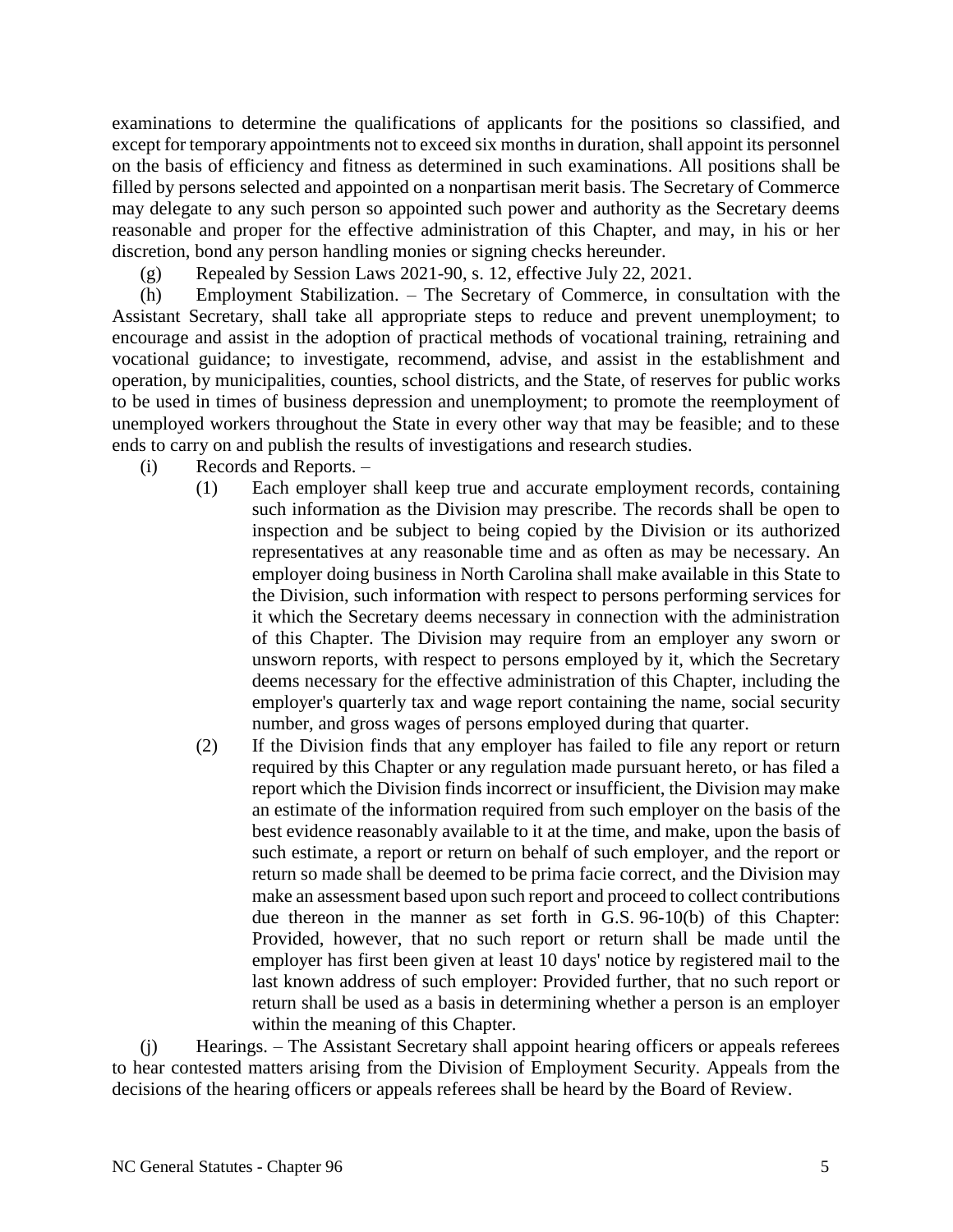(k) Oaths and Witnesses. – In the discharge of the duties imposed by this Chapter, the Assistant Secretary, the Chair of the Board of Review, and any duly authorized representative of the Division shall have power to administer oaths and affirmations, take depositions, certify to official acts, and issue subpoenas to compel the attendance of witnesses and the production of books, papers, correspondence, memoranda, and other records deemed necessary as evidence in connection with a disputed claim or the administration of this Chapter. Upon a motion, the Assistant Secretary, the Chair of the Board of Review, and any duly authorized representative of the Division may quash a subpoena if, after a hearing, any of the following findings are made:

- (1) The subpoena requires the production of evidence that does not relate to a matter in issue.
- (2) The subpoena fails to describe with sufficient particularity the evidence required to be produced.
- (3) The subpoena is subject to being quashed for any other reason sufficient in law.

(*l*) Hearing on Motion to Quash Subpoena; Appeal. – A hearing on a motion to quash a subpoena pursuant to subsection (k) of this section shall be heard at least 20 days prior to the hearing for which the subpoena was issued. The denial of a motion to quash a subpoena is subject to immediate judicial review in the Superior Court of Wake County or in the superior court of the county where the person subject to the subpoena resides.

(m) Subpoenas. – In case of contumacy by, or refusal to obey a subpoena issued to any person by the Secretary, the Assistant Secretary, the Board of Review, or the Division's authorized representative, any clerk of a superior court of this State within the jurisdiction of which the inquiry is carried on or within the jurisdiction of which said person guilty of contumacy or refusal to obey is found or resides or transacts business, upon application by the Division, or its duly authorized representatives, shall have jurisdiction to issue to such person an order requiring such person to appear before the Division, or its duly authorized representatives, there to produce evidence if so ordered, or there to give testimony touching upon the matter under investigation or in question; and any failure to obey such order of the said clerk of superior court may be punished by any Superior Court judge as a contempt of said court. Any person who shall, without just cause, fail or refuse to attend and testify or to answer any lawful inquiry or to produce books, papers, correspondence, memoranda, or other records in obedience to a subpoena of the Division, shall be punished by a fine of not more than fifty dollars (\$50.00).

(n) Protection against Self-Incrimination. – No person shall be excused from attending and testifying or from producing books, papers, correspondence, memoranda, and other records before the Division, Board of Review, or in obedience to the subpoena of the Division, Board of Review, or any member thereof, or any duly authorized representative of the Division, or Board of Review in any cause or proceeding before the Division, on the ground that the testimony or evidence, documentary or otherwise, required of him may tend to incriminate him or subject him to a penalty or forfeiture; but no individual shall be prosecuted or subjected to any penalty or forfeiture for or on account of any transaction, matter, or thing concerning which he is compelled, after having claimed his privilege against self-incrimination, to testify or produce evidence, documentary or otherwise, except that such individual so testifying shall not be exempt from prosecution and punishment for perjury committed in so testifying.

(o) State-Federal Cooperation. – In the administration of this Chapter, the Board of Review or Division shall cooperate, to the fullest extent consistent with the provisions of this Chapter, with the federal agency, official, or bureau fully authorized and empowered to administer the provisions of the Social Security Act approved August 14, 1935, as amended, shall make such reports, in such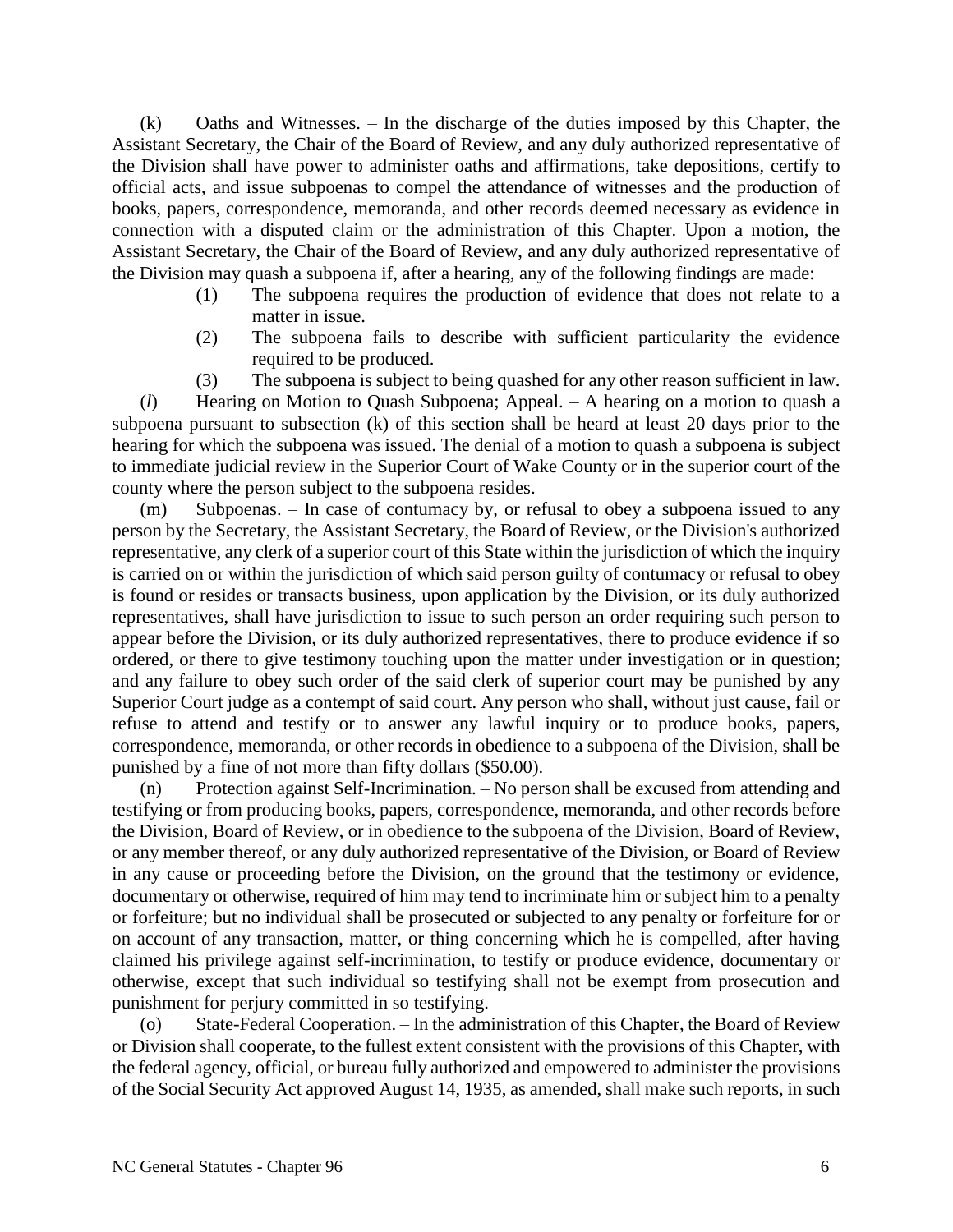form and containing such information as such federal agency, official, or bureau may from time to time require, and shall comply with such provisions as such federal agency, official, or bureau may from time to time find necessary to assure the correctness and verification of such reports; and shall comply with the regulations prescribed by such agency, official, or bureau governing the expenditures of such sums as may be allotted and paid to this State under Title III of the Social Security Act for the purpose of assisting in the administration of this Chapter. The Board of Review or Division shall further make its records available to the Railroad Retirement Board, created by the Railroad Retirement Act and the Railroad Unemployment Insurance Act, and shall furnish to the Railroad Retirement Board at the expense of the Railroad Retirement Board, such copies thereof as the Board shall deem necessary for its purposes in accordance with the provisions of section 303 (c) of the Social Security Act as amended.

Upon request therefor, the Division shall furnish to any agency of the United States charged with the administration of public works or assistance through public employment, the name, address, ordinary occupation, and employment status of each recipient of benefits, and such recipient's rights to further benefits under this Chapter.

The Division is authorized to make such investigations, secure and transmit such information, make available such services and facilities and exercise such of the other powers provided herein with respect to the administration of this Chapter as it deems necessary or appropriate to facilitate the administration of any employment security or public employment service law, and in like manner, to accept and utilize information, services and facilities made available to this State by the agency charged with the administration of such other employment security or public employment service law.

The Division shall fully cooperate with the agencies of other states and shall make every proper effort within its means to oppose and prevent any further action which would, in its judgment, tend to effect complete or substantial federalization of State unemployment insurance funds or State employment security programs.

- (p) Reciprocal Arrangements.
	- (1) The Secretary is hereby authorized to enter into reciprocal arrangements with appropriate and duly authorized agencies of other states or of the federal government, or both, whereby:
		- a. Services performed by an individual for an employer for which services are customarily performed in more than one state shall be deemed to be services performed entirely within any one of the states
			- 1. In which any part of such individual's service is performed or
			- 2. In which such individual has his residence or
			- 3. In which the employer maintains a place of business, provided there is in effect, as to such services, an election by the employer, approved by the agency charged with the administration of such state's employment security law, pursuant to which the services performed by such individual for the employer are deemed to be performed entirely within such state.
		- b. Combining wage credits. The Division shall participate in any arrangements for the payment of compensation on the basis of combining an individual's wages and employment covered under this Chapter with his wages and employment covered under one or more laws of the federal government and the unemployment compensation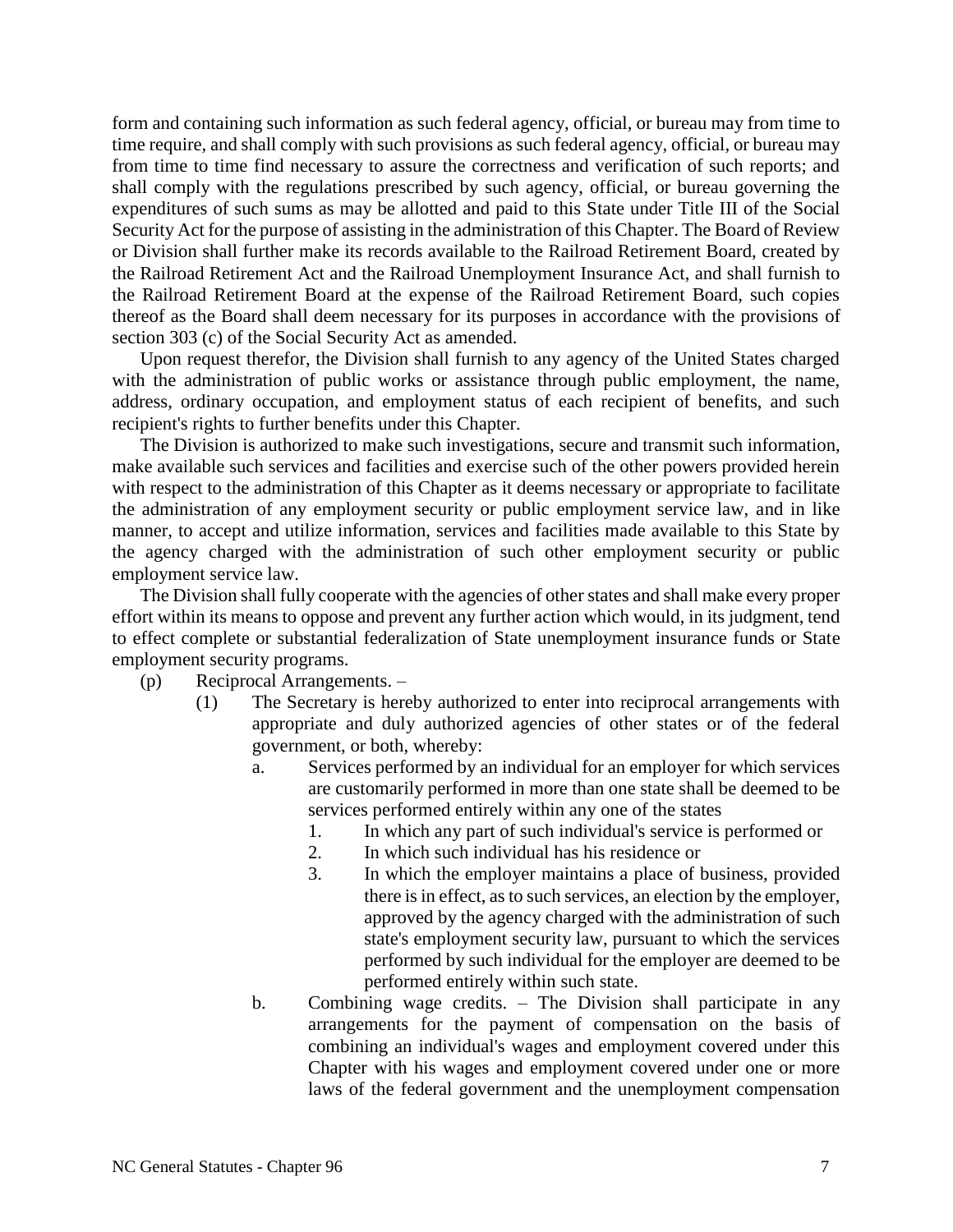laws of other states which are approved by the United States Secretary of Labor in consultation with the state unemployment compensation agencies as reasonably calculated to assure the prompt and full payment of compensation in such situations and which include provisions for (1) applying the base period of a single state law to a claim involving the combining of an individual's wages and employment covered under two or more state unemployment compensation laws, and (2) avoiding the duplicate use of wages and employment by reason of such combining.

- c. The services of the Division as agent may be made available to other states in taking interstate claims for such states.
- d. Contributions due under this Chapter with respect to wages for insured work shall for the purposes of G.S. 96-10 be deemed to have been paid to the fund as of the date payment was made as contributions therefor under another state or federal employment security law, but no such arrangement shall be entered into unless it contains provisions for such reimbursement to the fund of such contributions as the Division finds will be fair and reasonable as to all affected interests.
- e. The services of the Division may be made available to such other agencies to assist in the enforcement and collection of judgments of such other agencies.
- f. The services on vessels engaged in interstate or foreign commerce for a single employer, wherever performed, shall be deemed performed within this State or within such other state.
- g. Benefits paid by agencies of other states may be reimbursed to such agencies in cases where services of the claimant were "employment" under this Chapter and contributions have been paid by the employer to this agency on remuneration paid for such services; provided the amount of such reimbursement shall not exceed the amount of benefits such claimant would have been entitled to receive under the provisions of this Chapter.
- (2) Reimbursements paid from the fund pursuant to subparagraphs b and c of subdivision (1) of this subsection shall be deemed to be benefits. The Division is authorized to make to other states or federal agencies and to receive from such other state or federal agencies, reimbursements from or to the fund, in accordance with arrangements entered into pursuant to subdivision (1) of this subsection.
- (3) To the extent permissible under the laws and Constitution of the United States, the Division is authorized to enter into or cooperate in arrangements whereby facilities and services provided under this Chapter and facilities and services provided under the employment security law of any foreign government, may be utilized for the taking of claims and the payment of benefits under the Employment Security Law of this State or under a similar law of such government.

(q) The Board of Review after due notice shall have the right and power to hold and conduct hearings for the purpose of determining the rights, status and liabilities of an employer. The Board of Review shall have the power and authority to determine any and all questions and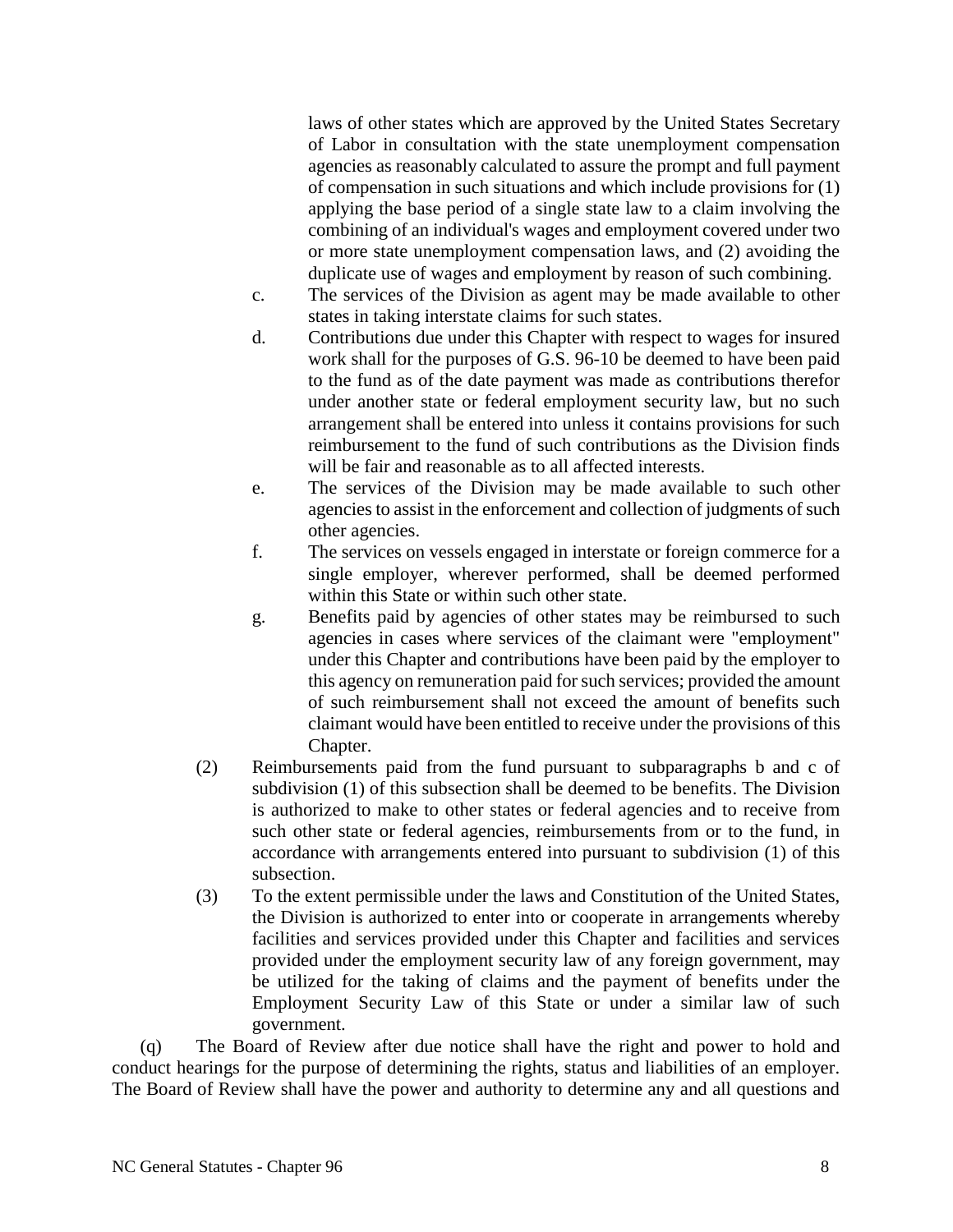issues of fact or questions of law that may arise under the Employment Security Law that may affect the rights, liabilities and status of an employer including the right to determine the amount of contributions, if any, which may be due the Division by any employer. Hearings may be before the Board of Review and shall be held in the central office of the Board of Review or at any other designated place within the State. They shall be open to the public and shall consist of a review of the evidence taken by a hearing officer designated by the Board of Review and a determination of the law applicable to that evidence. The Board of Review shall have the power to provide for the taking of evidence by a hearing officer employed in the capacity of an attorney by the Department. Such hearing officer shall have the same power to issue subpoenas, administer oaths, conduct hearings and take evidence as is possessed by the Board of Review and such hearings shall be recorded, and he shall transmit all testimony and records of such hearings to the Board for its determination. All such hearings conducted by such hearing officer shall be scheduled and held in any county in this State in which the employer resides, maintains a place of business, or conducts business; however, the Board of Review may require additional testimony at any hearings held by it at its office. From all decisions or determinations made by the Board of Review, any party affected thereby shall be entitled to an appeal to the superior court. Before a party shall be allowed to appeal, the party shall within 10 days after notice of such decision or determination, file with the Board of Review exceptions to the decision or the determination, which exceptions will state the grounds of objection to the decision or determination. If any one of the exceptions shall be overruled then the party may appeal from the order overruling the exceptions, and shall, within 10 days after the decision overruling the exceptions, give notice of his appeal. When an exception is made to the facts as found by the Board of Review, the appeal shall be to the superior court in term time but the decision or determination of the Board of Review upon such review in the superior court shall be conclusive and binding as to all questions of fact supported by any competent evidence. When an exception is made to any rulings of law, as determined by the Board of Review, the appeal shall be to the judge of the superior court at chambers. The party appealing shall, within 10 days after the notice of appeal has been served, file with the Board of Review exceptions to the decision or determination overruling the exception which statement shall assign the errors complained of and the grounds of the appeal. Upon the filing of such statement the Board of Review shall, within 30 days, transmit all the papers and evidence considered by it, together with the assignments of errors filed by the appellant to a judge of the superior court holding court or residing in some district in which such appellant either resides, maintains a place of business or conducts business, or, unless the appellant objects after being given reasonable opportunity to object, to a judge of the Superior Court of Wake County: Provided, however, the 30-day period specified herein may be extended by agreement of parties.

The cause shall be entitled "State of North Carolina on Relationship of the Board of Review, Department of Commerce, of North Carolina against (here insert name of appellant)," and if there are exceptions to any facts found by the Board of Review, it shall be placed on the civil issue docket of such court and shall have precedence over other civil actions except those described in G.S. 96-10(b), and such cause shall be tried under such rules and regulations as are prescribed for the trial of other civil causes. By consent of all parties the appeal may be held and determined at chambers before any judge of a district in which the appellant either resides, maintains a place of business or conducts business, or said appeal may be heard before any judge holding court therein, or in any district in which the appellant either resides, maintains a place of business or conducts business. Either party may appeal to the appellate division from the judgment of the superior court under the same rules and regulations as are prescribed by law for appeals, except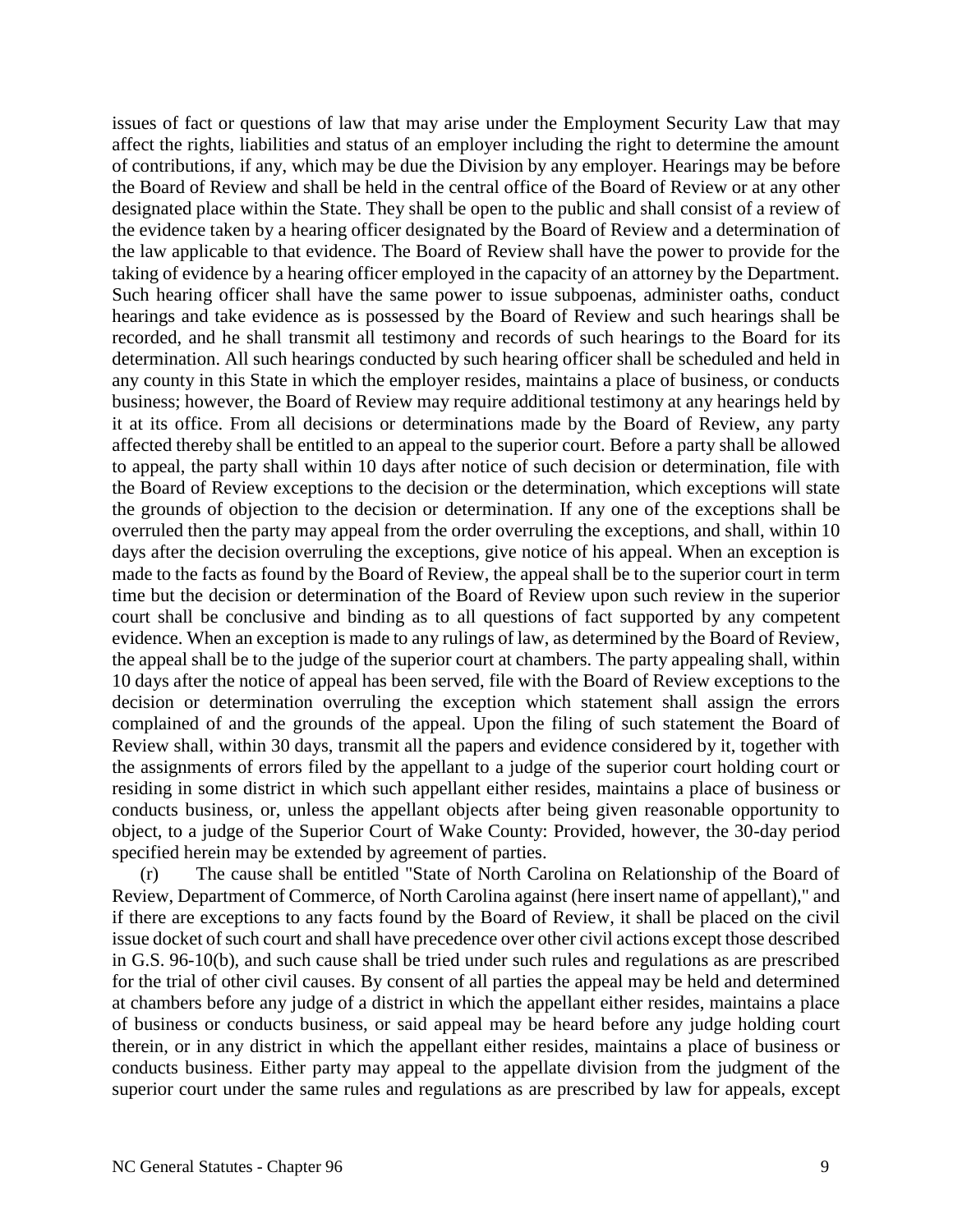that if an appeal shall be taken on behalf of the Department of Commerce, it shall not be required to give any undertaking or make any deposit to secure the cost of such appeal and such court may advance the cause on its docket so as to give the same a speedy hearing.

The decision or determination of the Board of Review when docketed in the office of the clerk of the superior court of any county and when properly indexed and cross-indexed shall have the same force and effect as a judgment rendered by the superior court, and if it shall be adjudged in the decision or determination of the Board of Review that any employer is indebted to the Division for contributions, penalties and interest or either of the same, then said judgment shall constitute a lien upon any realty owned by said employer in the county only from the date of docketing of such decision or determination in the office of the clerk of the superior court and upon personalty owned by said employer in said county only from the date of levy on such personalty, and upon the execution thereon no homestead or personal property exemptions shall be allowed; provided, that nothing herein shall affect any rights accruing to the Division under G.S. 96-10. The provisions of this section, however, shall not have the effect of releasing any liens for contributions, penalties or interest, or either of the same, imposed by other law, nor shall they have the effect of postponing the payment of said contributions, penalties or interest, or depriving the Division of Employment Security of any priority in order of payment provided in any other statute under which payment of the said contributions, penalties and interest or either of the same may be required. The superior court or any appellate court shall have full power and authority to issue any and all executions, orders, decrees, or writs that may be necessary to carry out the terms of said decision or determination of the Division or to collect any amount of contribution, penalty or interest adjudged to be due the Division by said decision or determination. In case of an appeal from any decision or determination of the Division to the superior court or from any judgment of the superior court to the appellate division all proceedings to enforce said judgment, decision, or determination shall be stayed until final determination of such appeal but no proceedings for the collection of any amount of contribution, penalty or interest due on same shall be suspended or stayed unless the employer or party adjudged to pay the same shall file with the clerk of the superior court a bond in such amount not exceeding double the amount of contribution, penalty, interest or amount due and with such sureties as the clerk of the superior court deems necessary conditioned upon the payment of the contribution, penalty, interest or amount due when the appeal shall be finally decided or terminated.

(t) The conduct of hearings shall be governed by suitable rules and regulations established by the Secretary of Commerce. The manner in which appeals and hearings shall be presented and conducted before the Division shall be governed by suitable rules and regulations established by the Secretary. The Division shall not be bound by common-law or statutory rules of evidence or by technical or formal rules of procedure but shall conduct hearings in such manner as to ascertain the substantial rights of the parties.

(u) Notices of hearing shall be issued by the Board of Review or its authorized representative and sent by registered mail, return receipt requested, to the last known address of employer, employers, persons, or firms involved. The notice shall be sent at least 15 days prior to the hearing date and shall contain notification of the place, date, hour, and purpose of the hearing. Subpoenas for witnesses to appear at any hearing shall be issued by the Division or its authorized representative and shall order the witness to appear at the time, date and place shown thereon. Any bond or other undertaking required to be given in order to suspend or stay any execution shall be given payable to the Department of Commerce. Any such bond or other undertaking may be forfeited or sued upon as are any other undertakings payable to the State.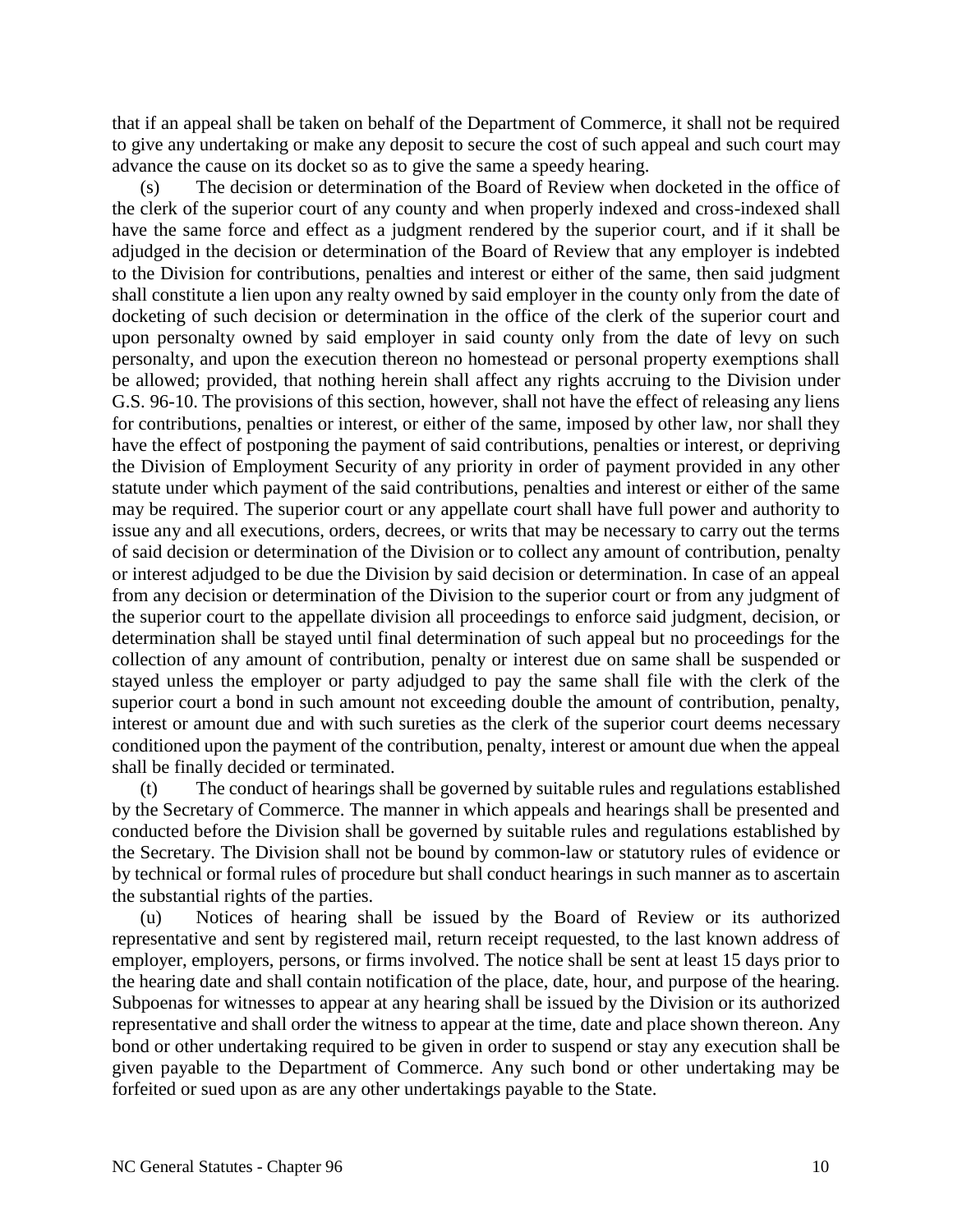(v) None of the provisions or sections herein set forth in subsections  $(q)-(u)$  shall have the force and effect nor shall the same be construed or interpreted as repealing any of the provisions of G.S. 96-15 which provide for the procedure and determination of all claims for benefits and such claims for benefits shall be prosecuted and determined as provided by said G.S. 96-15.

(w) Upon a finding of good cause, the Division shall have the power in its sole discretion to forgive, in whole or in part, any overpayment arising under G.S.  $96-18(g)(2)$ .

(x) Confidentiality of Records, Reports, and Information Obtained from Claimants, Employers, and Units of Government. – For purposes of this Chapter, the term "confidential information" means any unemployment compensation information in the records of the Division of Employment Security that pertains to the administration of the Employment Security Law that is required to be kept confidential under 20 C.F.R. Part 603, including claim information and any information that reveals the name or any identifying particular about any individual or any past or present employer or employing unit, or that could foreseeably be combined with other publicly available information to reveal any such particulars.

Confidential information is exempt from the public records disclosure requirements of Chapter 132 of the General Statutes. Confidential information may be disclosed only as permitted in this subsection. Any disclosure and redisclosure of confidential information must be consistent with 20 C.F.R. Part 603 and any written guidance promulgated and issued by the U.S. Department of Labor consistent with this regulation and any successor regulation. To the extent a disclosure or redisclosure of confidential information is permitted or required by this federal regulation, the Department's authority to disclose or redisclose the information includes the following:

> (1) Confidentiality of Information Contained in Records and Reports. – (i) Except as hereinafter otherwise provided, it shall be unlawful for any person to obtain, disclose, or use, or to authorize or permit the use of any information which is obtained from an employer, individual, or unit of government pursuant to the administration of this Chapter or G.S. 108A-29. (ii) Any claimant or employer or their legal representatives shall be supplied with information from the records of the Division to the extent necessary for the proper presentation of claims or defenses in any proceeding under this Chapter. Notwithstanding any other provision of law, any claimant may be supplied, subject to restrictions as the Division may by regulation prescribe, with any information contained in his payment record or on his most recent monetary determination, and any individual, as well as any interested employer, may be supplied with information as to the individual's potential benefit rights from claim records. (iii) Subject to restrictions as the Secretary may by regulation provide, information from the records of the Division may be made available to any agency or public official for any purpose for which disclosure is required by statute or regulation. (iv) The Division may, in its sole discretion, permit the use of information in its possession by public officials in the performance of their public duties. (v) The Division shall release the payment and the amount of unemployment compensation benefits upon receipt of a subpoena in a proceeding involving child support. (vi) The Division shall furnish to the State Controller any information the State Controller needs to prepare and publish a comprehensive annual financial report of the State or to track debtors of the State. (vii) The Secretary may disclose or authorize redisclosure of any confidential information to an individual, agency, or entity, public or private,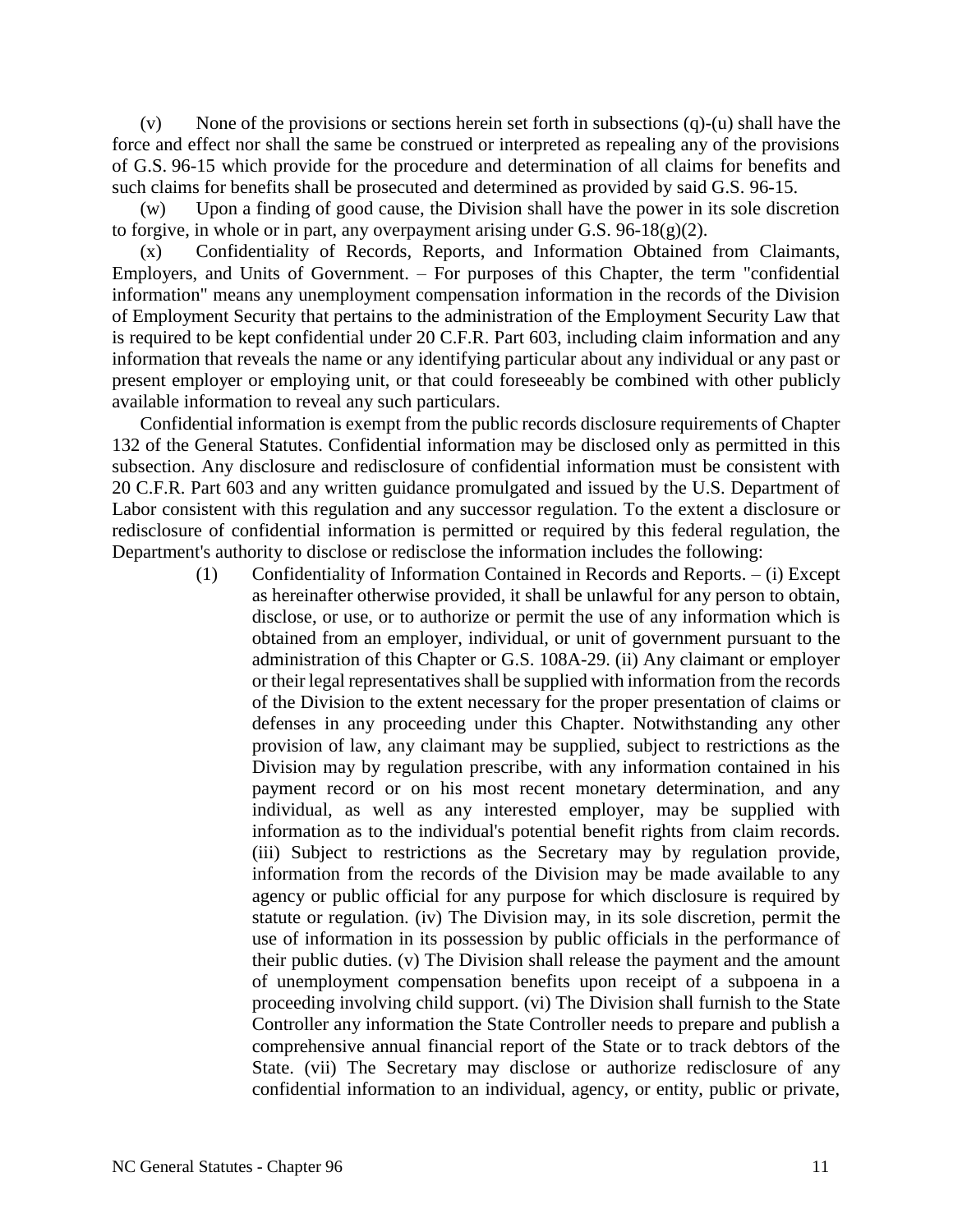consistent with the requirements enumerated in 20 C.F.R. Part 603 or any successor regulation and any written guidance promulgated and issued by the U.S. Department of Labor consistent with 20 C.F.R. Part 603. (viii) The Division may disclose final decisions and the records of the hearings that led to those decisions only after the expiration of the appeal rights as provided under G.S. 96-15.

- (2) Job Service Information. (i) Except as hereinafter otherwise provided it is unlawful for any person to disclose any information obtained by the Division from workers, employers, applicants, or other persons or groups of persons in the course of administering the State Public Employment Service Program. Provided, however, that if all interested parties waive in writing the right to hold such information confidential, the information may be disclosed and used but only for those purposes that the parties and the Division have agreed upon in writing. (ii) The Division shall make public, through the newspapers and any other suitable media, information as to job openings and available applicants for the purpose of supplying the demand for workers and employment. (iii) The Labor Market Information Unit shall collect, collate, and publish statistical and other information relating to the work under the Division's jurisdiction; investigate economic developments, and the extent and causes of unemployment and its remedies with the view of preparing for the information of the General Assembly such facts as in the Division's opinion may make further legislation desirable. (iv) Except as provided by rules adopted by the Division, any information published pursuant to this subdivision shall not be published in any manner revealing the identity of the applicant or the employer.
- (3) Penalties for Disclosure or Improper Use. Any person violating any provision of this section may be fined not less than twenty dollars (\$20.00) nor more than two hundred dollars (\$200.00).
- (4) Regulations. The Division may provide by rule for procedures by which requests for information will be considered and the methods by which such information may be disclosed. The Division is authorized to provide by regulation for the assessment of fees for securing and copying information released under this section.
- (5) Privileged Status of Letters and Reports and Other Information Relating to Administration of this Chapter. – All letters, reports, communication, or any other matters, either oral or written, including any testimony at any hearing, from the employer or employee to each other or to the Division or any of its agents, representatives, or employees, which letters, reports, or other communication shall have been written, sent, delivered, or made in connection with the requirements of the administration of this Chapter, shall be absolutely privileged communication in any civil or criminal proceedings except proceedings pursuant to or involving the administration of this Chapter and except proceedings involving child support and only for the purpose of establishing the payment and amount of unemployment compensation benefits. Nothing in this subdivision shall be construed to prohibit the Division, upon written request and on a reimbursable basis only, from disclosing information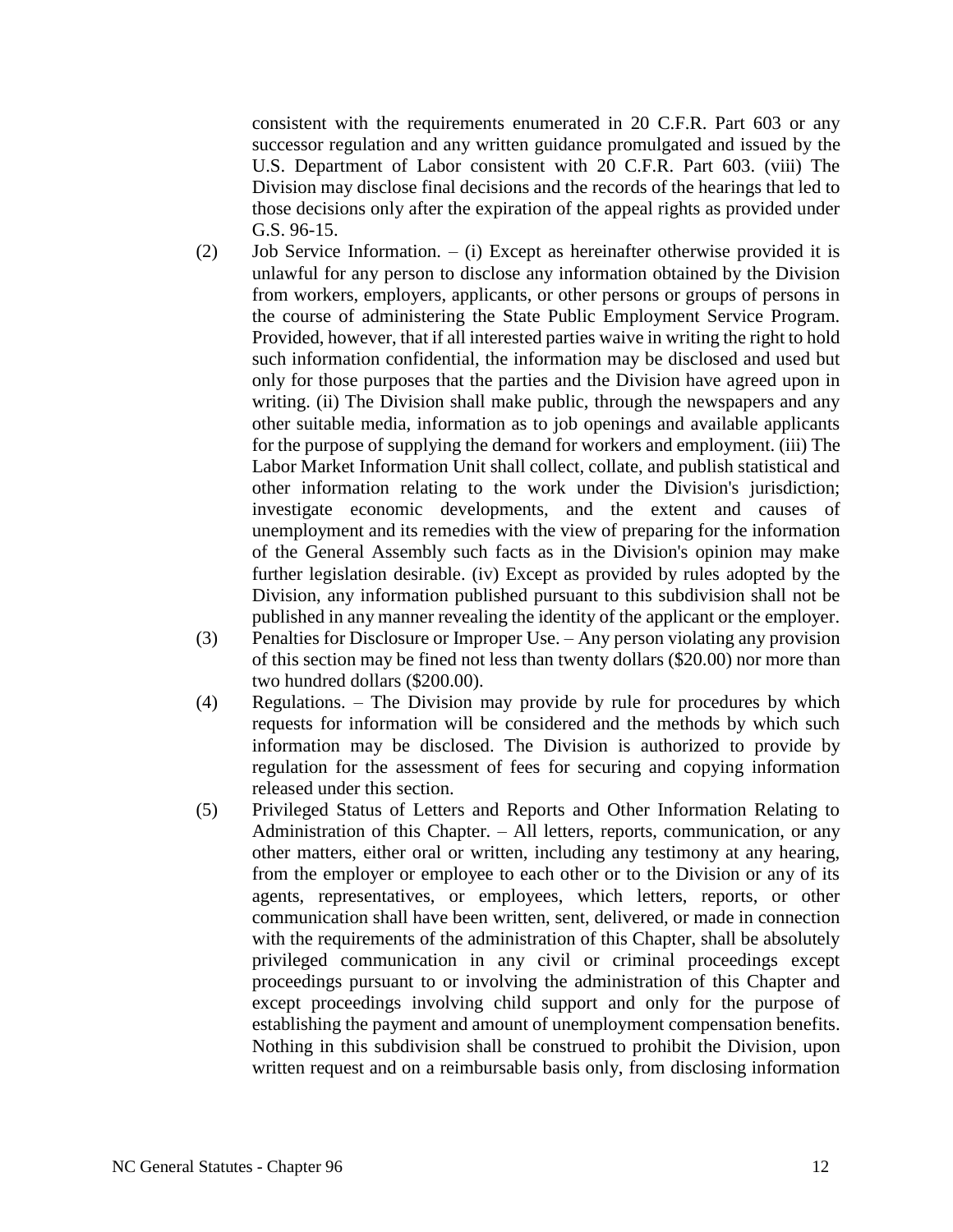from the records of a proceeding compiled for the purpose of resolving issues raised pursuant to the Employment Security Law.

- (6) Nothing in this subsection (x) shall operate to relieve any claimant or employer from disclosing any information required by this Chapter or by regulations promulgated thereunder.
- (7) Nothing in this subsection (x) shall be construed to prevent the Division from allowing any individual or entity to examine and copy any report, return, or any other written communication made by that individual or entity to the Division, its agents, or its employees.
- (7a) Nothing in this subsection shall be construed to prevent the Division from disclosing, upon request and on a reimbursable basis only, to officers and employees of the Department of Housing and Urban Development and to representatives of a public housing agency as defined in Section 303(i)(4) of the Social Security Act, any information from the records of the Division with respect to individuals applying for or participating in any housing assistance program administered by the Department of Housing and Urban Development who have signed an appropriate consent form approved by the Secretary of Housing and Urban Development. It is the purpose of this paragraph to assure the compliance with Section 303(i)(1) of the Social Security Act and it shall be construed accordingly.
- (7b) Nothing in this subsection shall be construed to prevent the Division from disclosing, upon request and on a reimbursable basis, to the Secretary of Health and Human Services, any information from the records of the Division as may be required by Section 303(h)(1) of the Social Security Act. It is the purpose of this paragraph to assure compliance with Section 303(h)(1) of the Social Security Act and it shall be construed accordingly.
- (8) Any finding of fact or law, judgment, determination, conclusion or final order made by the Assistant Secretary, the Board of Review, a hearing officer, appeals referee, or any other person acting under authority of the Division pursuant to the Employment Security Law is not admissible or binding in any separate or subsequent action or proceeding, between a person and his present or previous employer brought before an arbitrator, court or judge of this State or the United States, regardless of whether the prior action was between the same or related parties or involved the same facts.

Provided, however, any finding of fact or law, judgment, determination, conclusion, or final order made by the Assistant Secretary, the Board of Review, a hearing officer, appeals referee, or any other person acting under the authority of the Division pursuant to the Employment Security Law shall be admissible in proceedings before the North Carolina Industrial Commission.

(y) Service of process upon the Division in any proceeding instituted before an administrative agency or court of this State shall be pursuant to G.S. 1A-1, Rule 4(j)(4); however, notice of the requirement to withhold unemployment compensation benefits pursuant to G.S. 110-136.2(f) shall be served upon the process agent for the Division by regular or courier mail.

(z) Advisory rulings may be made by the Division with respect to the applicability of any statute or rule administered by the Division, as follows: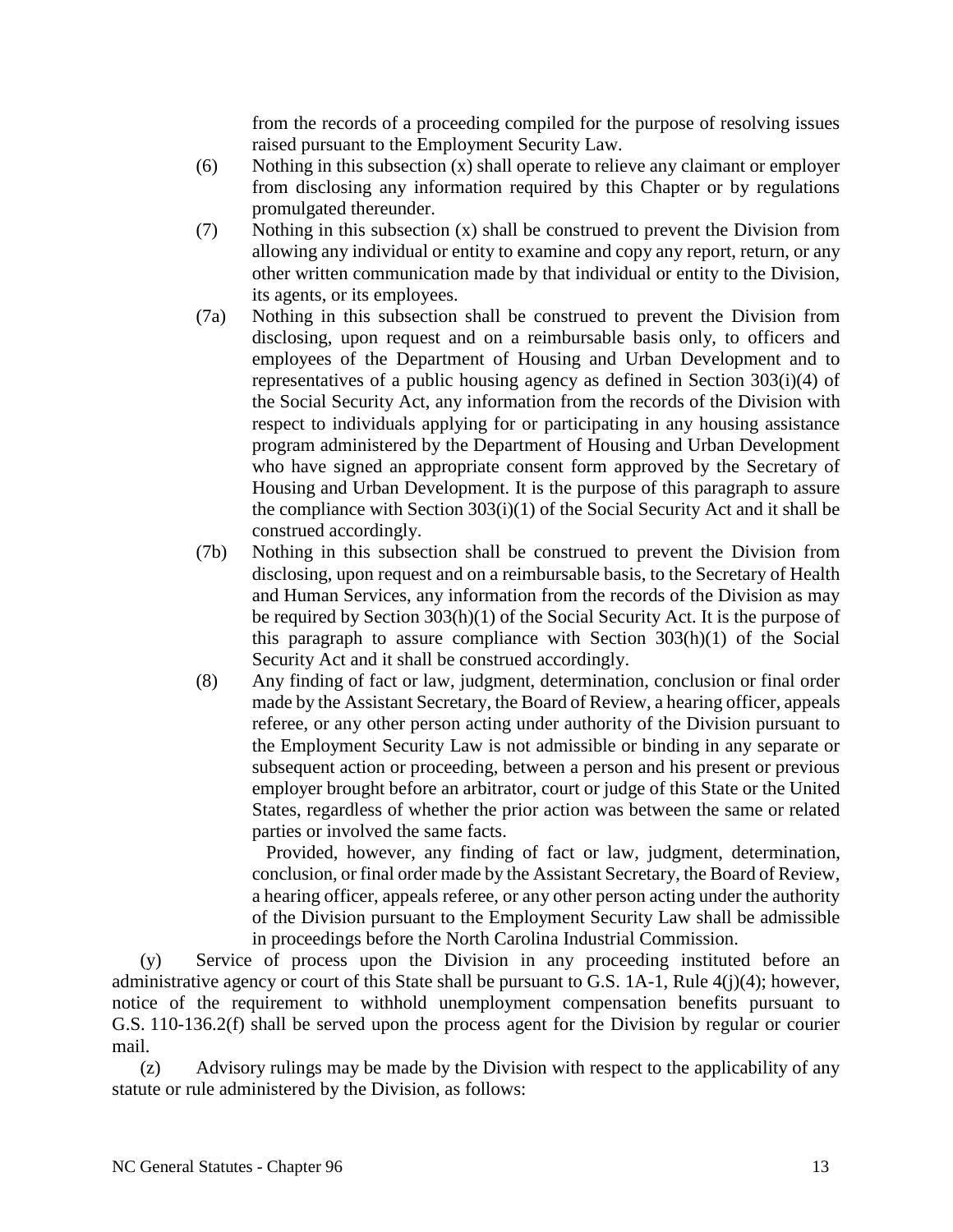- (1) All requests for advisory rulings shall be made in writing and submitted to the Division. Such requests shall state the facts and statutes or rules on which the ruling is requested.
- (2) The Division may request from any person securing an advisory ruling any additional information that is necessary. Failure to supply such additional information shall be cause for the Division to decline to issue an advisory ruling.
- (3) The Division may decline to issue an advisory ruling if any administrative or judicial proceeding is pending with the person requesting the ruling on the same factual grounds. The Division may decline to issue an advisory ruling if such a ruling may harm the Division's interest in any litigation in which it is or may be a party.
- (4) All advisory rulings shall be issued no later than 30 days from the date all information necessary to make a ruling has been received by the Division.
- (5) No advisory ruling shall be binding upon the Division provided that in any subsequent enforcement action initiated by the Division, any person's reliance on such ruling shall be considered in mitigation of any penalty sought to be assessed. (Ex. Sess. 1936, c. 1, s. 11; 1939, c. 2; c. 27, s. 8; c. 52, s. 5; cc. 207, 209; 1941, c. 279, ss. 4, 5; 1943, c. 377, ss. 16-23; 1945, c. 522, ss. 1-3; 1947, c. 326, ss. 1, 3, 4, 26; c. 598, ss. 1, 6, 7; 1949, c. 424, s. 1; 1951, c. 332, ss. 1, 18; 1953, c. 401, ss. 1-4; 1955, c. 385, ss. 1, 2; c. 479; 1957, c. 1059, s. 1; 1969, c. 44, s. 63; c. 575, ss. 1, 2; 1971, c. 673, ss. 1, 2; 1977, c. 727, ss. 8-10; 1979, c. 660, s. 2; 1979, 2nd Sess., c. 1212, s. 2; 1981, c. 160, s. 1; 1983, c. 625, s. 16; 1983 (Reg. Sess., 1984), c. 995, s. 6; 1985, c. 197, ss. 1, 6, 7; c. 552, s. 23; 1987, c. 273; c. 764, ss. 4, 4.1, 5; 1989, c. 583, ss. 1, 2; c. 707, ss. 1, 2; 1991, c. 603, s. 1; c. 723, s. 3; 1993, c. 343, s. 1; c. 512, s. 3; 1995, c. 507, s. 27.8(n); 1999-340, s. 10; 2000-140, s. 93.1(a); 2001-424, s. 12.2(b); 2004-203, s. 8; 2007-251, ss. 1, 2; 2011-401, s. 2.3; 2012-134, s. 6(a); 2013-2, s. 9(b); 2013-224, ss. 1, 2, 19, 20(a), (b); 2014-117, s. 1; 2015-238, ss. 2.4(b), 3.3(a); 2016-4, s. 2; 2021-90, s. 12.)

### **§ 96-4.1. Funds used in administering the unemployment compensation laws.**

Four funds are established to administer this Chapter. The State Treasurer is responsible for investing all revenue received by the funds as provided in G.S. 147-69.2 and G.S. 147-69.3. Interest and other investment income earned by a fund accrues to it. Payments from a fund may be made only upon the warrant of the Secretary of Commerce.

The four funds are:

- (1) The Employment Security Administration Fund established under G.S. 96-5.
- (2) The Supplemental Employment Security Administration Fund established under G.S. 96-5.1.
- (3) The Unemployment Insurance Fund established under G.S. 96-6.
- (4) The Unemployment Insurance Reserve Fund established under G.S. 96-6.2. (2013-2, s. 1(b); 2013-224, s. 19.)

# **§ 96-5. Employment Security Administration Fund.**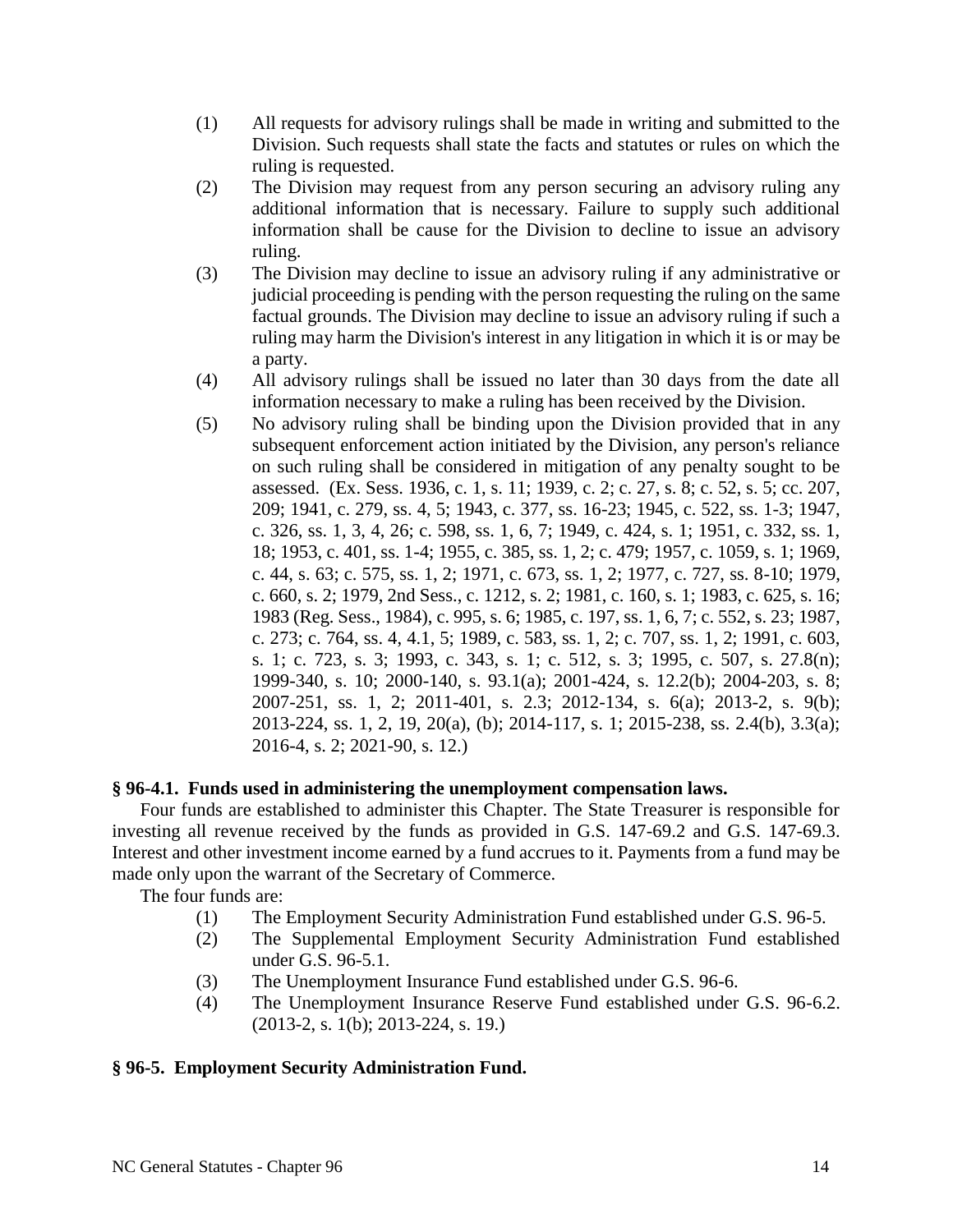(a) Fund Established. – The Employment Security Administration Fund is created as a special revenue fund. The fund consists of the following:

- (1) Monies appropriated by this State.
- (2) Monies received from the United States or another source for the administration of this Chapter.
- (3) Monies received from any agency of the United States or any other state as compensation for services or facilities supplied to the agency or state.
- (4) Monies received pursuant to any surety bond or insurance policy or from other sources for losses sustained by the Employment Security Administration Fund or by reason of damage to equipment or supplies purchased from monies in the fund.
- (5) Proceeds realized from the sale or disposition of equipment or supplies purchased from monies in the fund.

(b) Use of Fund. – Monies in the Employment Security Administration Fund may be used by the Division only to administer this Chapter. Monies received in the fund from a source other than an appropriation by the General Assembly are appropriated for the purpose of administering this Chapter. The Secretary is authorized to requisition and receive from the State's account in the Unemployment Trust Fund any monies standing to the State's credit that are permitted by federal law to be used for administering this Chapter and to expend the monies for this purpose, without regard to a determination of necessity by a federal agency.

- (c) Repealed by Session Laws 2013-2, s. 1(a), effective July 1, 2013.
- (c1) Repealed by Session Laws 2004-124, s. 13.7B(b), effective July 20, 2004.

(d) through (g) Repealed by Session Laws 2013-2, s. 1(a), effective July 1, 2013. (Ex. Sess. 1936, c. 1, s. 13; 1941, c. 108, ss. 12, 13; 1947, c. 326, s. 5; c. 598, s. 1; 1949, c. 424, s. 2; 1951, c. 332, s. 18; 1953, c. 401, ss. 1, 5; 1977, c. 727, ss. 11-13; 1981, c. 160, s. 2; 1987, c. 17, ss. 1, 2; 1991, c. 689, s. 142; 1991, Ex. Sess., c. 6, s. 1; 1995 (Reg. Sess., 1996), c. 608, s. 2; 1996, 2nd Ex. Sess., c. 18, s. 26.6; 2004-124, s. 13.7B(b); 2005-276, s. 6.37(h); 2006-203, s. 22; 2011-401, s. 2.4; 2013-2, s. 1(a), (b); 2013-224, s. 19.)

### **§ 96-5.1. Supplemental Employment Security Administration Fund.**

(a) Fund Established. – The Supplemental Employment Security Administration Fund is created as a special revenue fund. The fund consists of all interest and penalties paid under this Chapter by employers on overdue contributions and any appropriations made to the fund by the General Assembly. Penalties collected on unpaid taxes imposed by this section must be transferred to the Civil Penalty and Forfeiture Fund established in G.S. 115C-457.1.

Use of Funds. – Monies in the Supplemental Employment Security Administration Fund may be used by the Division only for one or more of the purposes listed below and may not be used in lieu of federal funds made available to the Division for the administration of this Chapter:

> (1) The payment of costs and charges of administration that the Secretary of Labor determines are not eligible for payment from or were improperly paid from the Employment Security Administration Fund. The Supplemental Employment Security Administration Fund must reimburse the Employment Security Administration Fund for the amount of any improper payment. If the balance in the Supplemental Fund is insufficient, the Secretary must notify the Governor, who must request an appropriation for that purpose.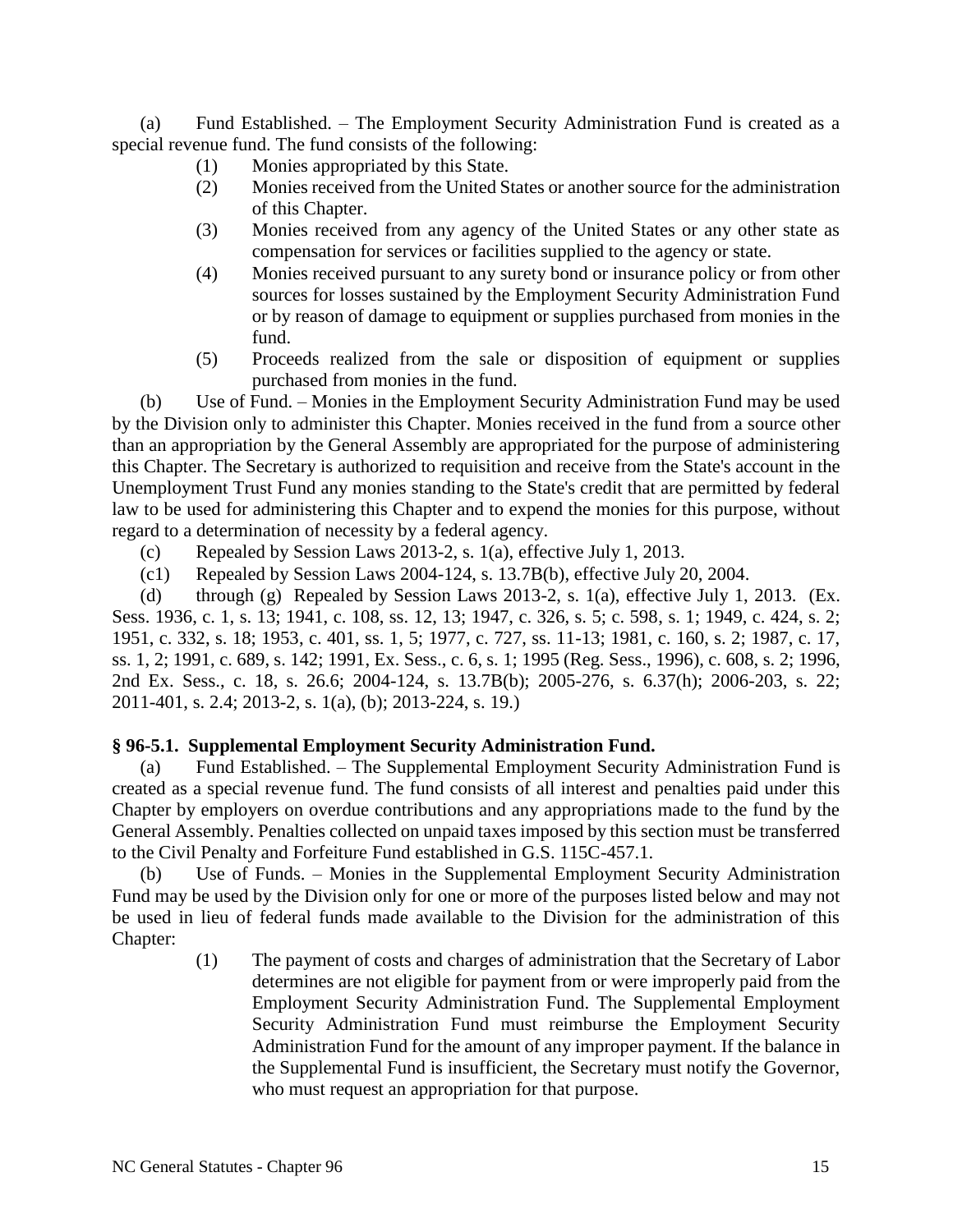- (2) The temporary stabilization of federal funds cash flow.
- (3) Security for loans from the Unemployment Trust Fund.
- (4) The refund of an overpayment of interest previously credited to the fund. If an employer takes credit for a previous overpayment of interest when remitting contributions, the amount of credit taken for the overpayment of interest must be reimbursed to the Unemployment Insurance Fund. (2013-2, s. 1(b); 2013-224, ss. 3, 19.)

# **§ 96-6. Unemployment Insurance Fund.**

(a) Establishment and Use. – The Unemployment Insurance Fund is established as an enterprise fund. The Division must administer the fund solely for the payment of unemployment compensation as that term is defined by section 3306(h) of the Code, exclusive of expenses of administration, and for refunds of sums erroneously paid into the fund. No money in the fund may be used, directly or indirectly, to pay interest on an advance received from the Unemployment Trust Fund.

This fund consists of the following sources of revenue:

- (1) Contributions collected under this Chapter.
- (2) Property or securities acquired through the use of monies belonging to the fund.
- (3) Interest and investment earnings of the fund.
- (4) Monies received from this State's account in the Unemployment Trust Fund in accordance with Title XII of the Social Security Act, as amended.
- (5) Monies credited to this State's account in the Unemployment Trust Fund pursuant to section 903 of Title IX of the Social Security Act, as amended.
- (6) Monies paid to this State pursuant to section 204 of the Federal-State Extended Unemployment Compensation Act of 1970.
- (7) Reimbursement payments in lieu of contributions.
- (8) Any federally mandated penalty amount assessed under G.S. 96-18(h).
- (9) Amounts transferred from the Unemployment Insurance Reserve Fund.
- (b) Accounts. The State Treasurer must maintain within the fund three separate accounts:
	- (1) A clearing account.
	- (2) An unemployment trust fund account.
	- (3) A benefit account.

(b1) Clearing Account. – The Division must credit monies payable to the Unemployment Insurance Fund to the clearing account. The Controller must immediately deposit amounts in the clearing account with the secretary of the treasury of the United States to the credit of the account of this State in the Unemployment Trust Fund.

(b2) Unemployment Trust Fund Account. – The unemployment trust fund account consists of monies requisitioned from the State's account in the Unemployment Trust Fund to make refunds of overpayments of contributions. To obtain funds needed to make refunds, the Controller must requisition the amount needed from the Unemployment Trust Fund and credit the amount received to this account.

(c) Benefit Account. – The benefit account consists of monies requisitioned from the State's account in the Unemployment Trust Fund to pay benefits. To obtain funds to pay benefits under this Chapter, the Controller must requisition the amount needed from the State's account in the Unemployment Trust Fund and credit the amount received to this account. Warrants for the payment of benefits are payable from this account. Amounts in the benefit account that are not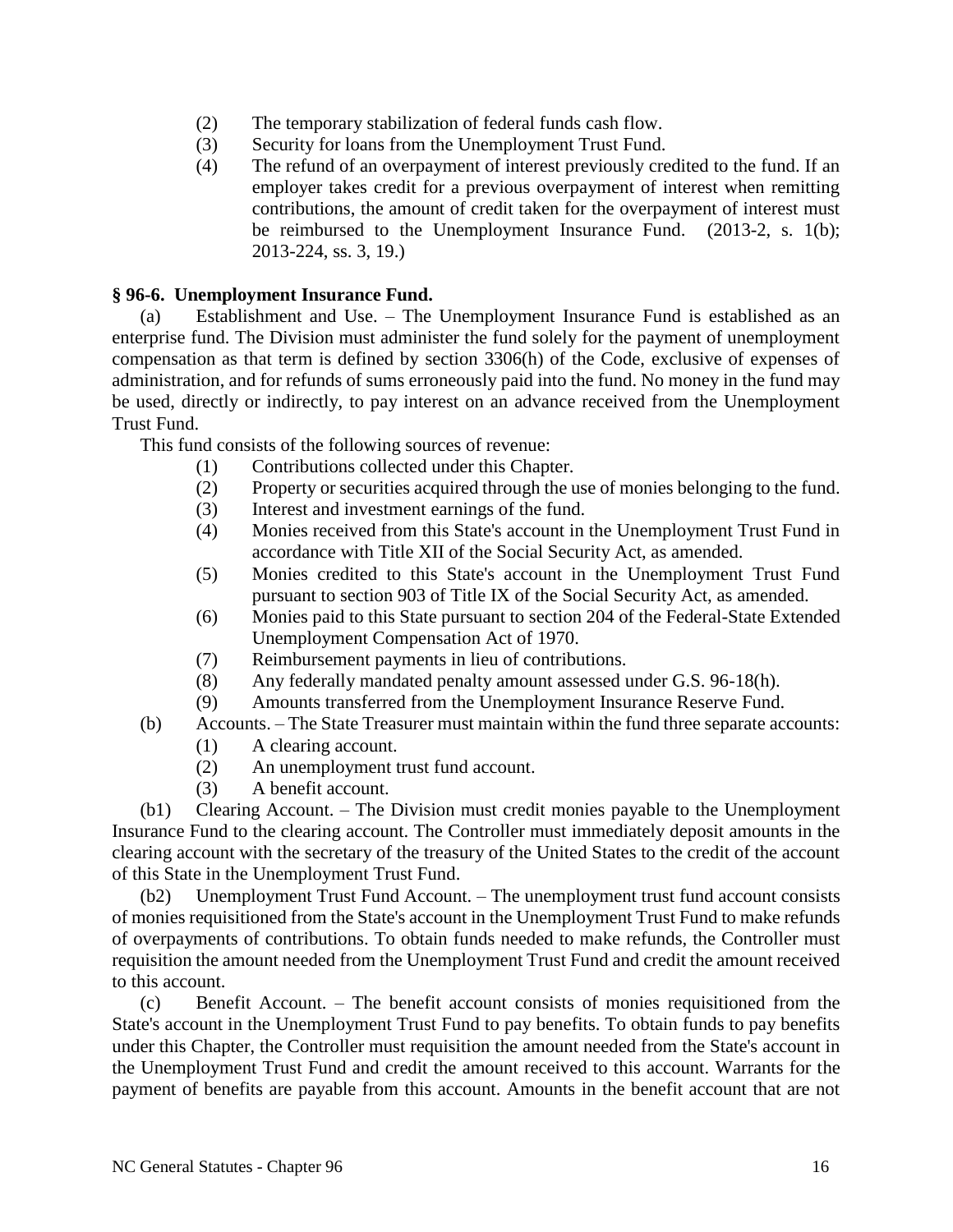needed to pay the benefits for which they were requisitioned may be applied to the payment of benefits for succeeding periods or, in the discretion of the Controller, deposited to the credit of the State's account in the Unemployment Trust Fund.

(d) Discontinuance of Unemployment Trust Fund. – If the Unemployment Trust Fund or the State's account within the federal Fund ceases to exist, the credit balance of the State's account in that Fund must be transferred to the Unemployment Insurance Fund and credited to the benefit account.

(e), (f) Repealed by Session Laws 2013-2, s. 1(b), effective July 1, 2013. (Ex. Sess. 1936, c. 1, ss. 9, 18; 1939, c. 27, s. 7; c. 52, s. 4; c. 208; 1941, c. 108; 1945, c. 522, s. 4; 1947, c. 326, s. 6; 1953, c. 401, ss. 1, 6; 1959, c. 362, s. 1; 1961, c. 454, ss. 1-3; 1969, c. 575, s. 3; 1971, c. 673, ss. 3, 4; 1985, c. 197, s. 2; 2006-66, s. 6.19(a); 2006-203, s. 23; 2006-221, s. 3A; 2006-259, s. 40(a); 2011-401, s. 2.5; 2012-134, s. 3(e); 2013-2, s. 1(b); 2013-224, s. 19; 2013-391, s. 1.)

**§ 96-6.1:** Repealed pursuant to the terms of G.S. 96-6.1(c), effective with respect to calendar quarters beginning on or after January 1, 2011.

### **§ 96-6.2. Unemployment Insurance Reserve Fund.**

(a) Establishment and Use. – The Unemployment Insurance Reserve Fund is established as an enterprise fund. The Fund consists of the revenues derived from the surtax imposed under G.S. 96-9.7. Monies in the Fund may be used only for the following purposes:

- (1) Interest payments required on advances under Title XII of the Social Security Act.
- (2) Principal payments on advances under Title XII of the Social Security Act.
- (3) Transfers to the Unemployment Insurance Fund for payment of benefits.
- (4) Administrative costs for the collection of the surtax.
- (5) Refunds of the surtax.

(b) Fund Capped. – The balance in the Unemployment Insurance Reserve Fund on January 1 of any year may not exceed the greater of fifty million dollars (\$50,000,000) or the amount of interest paid the previous September on advances under Title XII of the Social Security Act. Any amount in the fund that exceeds the cap must be transferred to the Unemployment Insurance Fund. (2013-2, s. 1(b); 2013-224, ss. 4, 19.)

### **§ 96-7. Representation in court.**

(a) In any civil action to enforce the provisions of this Chapter, the Secretary, the Department, and the State may be represented by any qualified attorney who is designated by it for this purpose.

(b) All criminal actions for violation of any provision of this Chapter, or of any rules or regulations issued pursuant thereto, shall be prosecuted as now provided by law by the district attorney or by the prosecuting attorney of any county or city in which the violation occurs. (Ex. Sess. 1936, c. 1, s. 17; 1937, c. 150; 1973, c. 47, s. 2; 2011-401, s. 2.6.)

### Article 2.

### Contributions and Payments by Employers.

**§§ 96-8, 96-9:** Repealed by Session Laws 2013-2, s. 2(a), effective July 1, 2013.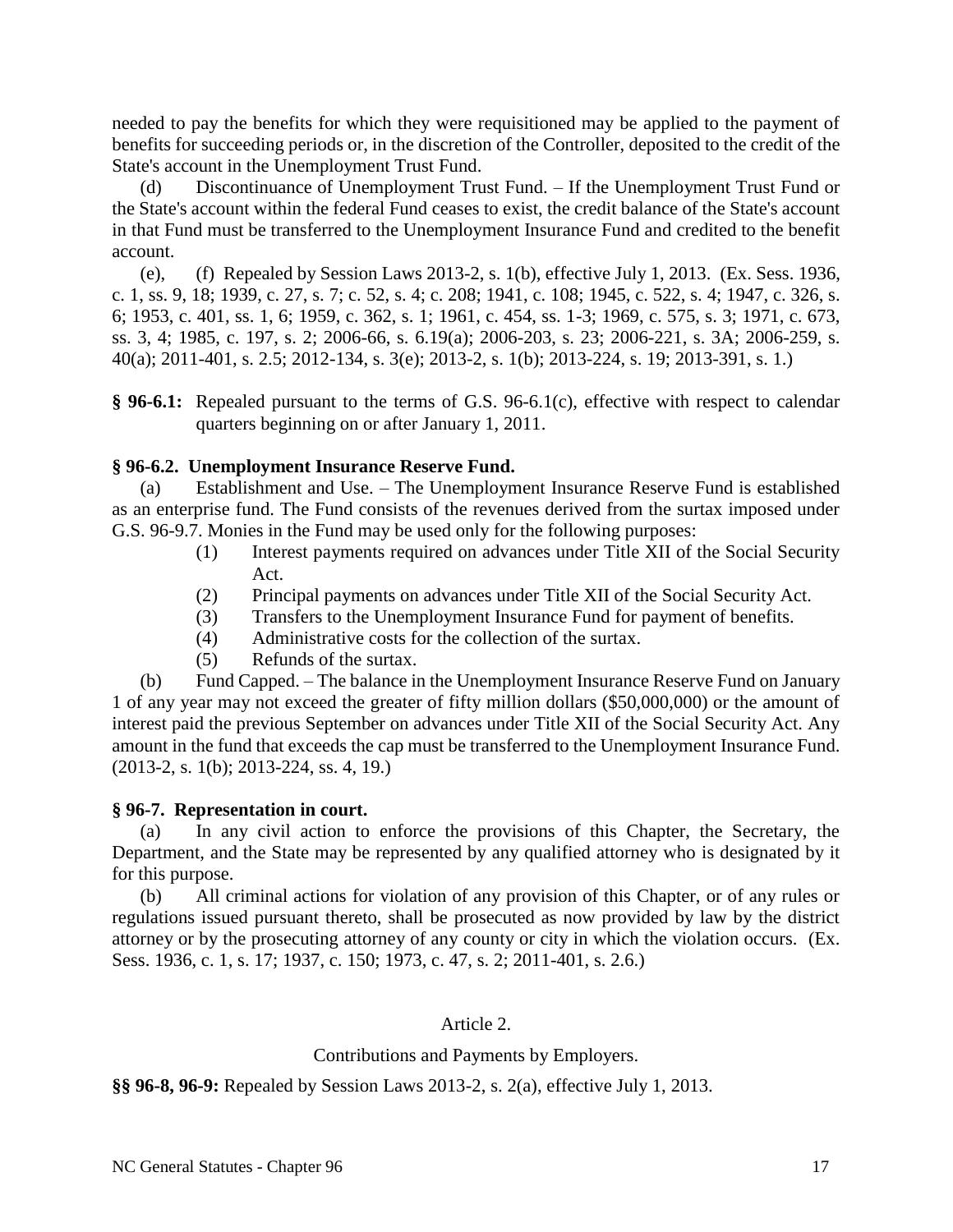#### **§ 96-9.1. Purpose.**

The purpose of this Article is to provide revenue to finance the unemployment benefits allowed under this Chapter and to do so in as simple a manner as possible by imposing a State unemployment tax that is similar to the federal unemployment tax imposed under FUTA. All employers that are liable for the federal unemployment tax on wages paid for services performed in this State and all employers that are required by FUTA to be given a state reimbursement option are liable for a State unemployment tax on wages. Revenue from this tax, referred to as a contribution, is credited to the Unemployment Insurance Fund established in G.S. 96-6. (2013-2, s. 2(b); 2013-224, s. 19.)

#### **§ 96-9.2. Required contributions to the Unemployment Insurance Fund.**

(a) Required Contribution. – An employer is required to make a contribution in each calendar year to the Unemployment Insurance Fund in an amount equal to the applicable percentage of the taxable wages the employer pays its employees during the year for services performed in this State. An employer may not deduct the contributions due in whole or in part from the remuneration of the individuals employed. Taxable wages are determined in accordance with G.S. 96-9.3. The applicable percentage for an employer is considered the employer's contribution rate and determined in accordance with this section.

(b) Contribution Rate for Beginning Employer. – The contribution rate for a beginning employer until the employer's account has been chargeable with benefits for at least 12 calendar months ending July 31 immediately preceding the computation date is one percent (1%). An employer's account has been chargeable with benefits for at least 12 calendar months if the employer has reported wages paid in four completed calendar quarters and its liability extends over all or part of two consecutive calendar years.

(c) Contribution Rate for Experience-Rated Employer. – The contribution rate for an experience-rated employer who does not qualify as a beginning employer under subsection (b) of this section is determined in accordance with the table set out below and then rounded to the nearest one-hundredth percent (0.01%), subject to the minimum and maximum contribution rates. The minimum contribution rate is six-hundredths of one percent (0.06%). The maximum contribution rate is five and seventy-six hundredths percent (5.76%). "Total insured wages" are the total wages reported by all insured employers for the 12-month period ending on June 30 preceding the computation date. The calculations in the table set out below are applied as of September 1 following the computation date. An employer's experience rating is computed as a reserve ratio in accordance with G.S. 96-9.4. An employer's reserve ratio percentage (ERRP) is the employer's reserve ratio multiplied by sixty-eight hundredths. A positive ERRP produces a lower contribution rate, and a negative ERRP produces a higher contribution rate.

| <b>UI Trust Fund Balance</b> |                          |
|------------------------------|--------------------------|
| as Percentage of Total       | <b>Contribution Rate</b> |
| <b>Insured Wages</b>         |                          |
| Less than or equal to 1%     | 2.9% minus ERRP          |
| Greater than 1% but less     |                          |
| than or equal to $1.25\%$    | 2.4% minus ERRP          |
| Greater than 1.25%           | 1.9% minus ERRP          |

(d) Notification of Contribution Rate. – The Division must notify an employer of the employer's contribution rate for a calendar year by January 1 of that year. The contribution rate becomes final unless the employer files an application for review and redetermination prior to May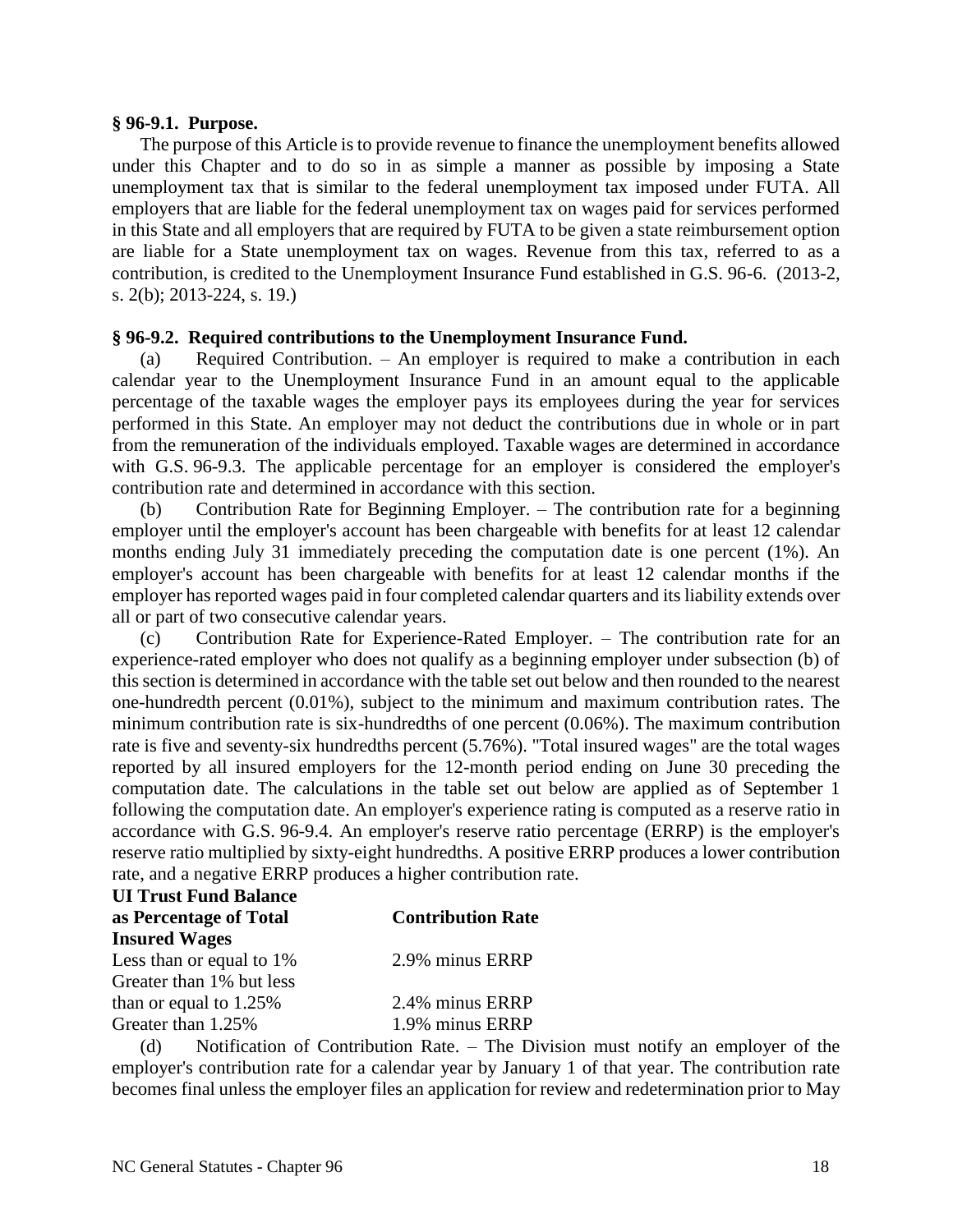1 following the effective date of the contribution rate. The Division may redetermine the contribution rate on its own motion within the same time period.

(e) Voluntary Contribution. – An employer that is subject to this section may make a voluntary contribution to the Unemployment Insurance Fund in addition to its required contribution. A voluntary contribution is credited to the employer's account. A voluntary contribution made by an employer within 30 days after the date on an annual notice of its contribution rate is considered to have been made as of the previous July 31. (2013-2, s. 2(b); 2013-224, ss. 5, 19; 2013-391, s. 2; 2015-238, s. 4.1(a); 2016-92, s. 5(a).)

# **§ 96-9.3. Determination of taxable wages.**

(a) Determination. – The Division must determine the taxable wages for each calendar year. An employer is not liable for contributions on wages paid to an employee in excess of taxable wages. The taxable wages of an employee is an amount equal to the greater of the following:

- (1) The federal taxable wages set in section 3306 of the Code.
- (2) Fifty percent (50%) of the average yearly insured wage, rounded to the nearest multiple of one hundred dollars (\$100.00). The average yearly insured wage is the average weekly wage on the computation date multiplied by 52.

(b) Wages Included. – The following wages are included in determining whether the amount of wages paid to an individual in a single calendar year exceeds taxable wages:

- (1) Wages paid to an individual in this State by an employer that made contributions in another state upon the wages paid to the individual because the work was performed in the other state.
- (2) Wages paid by a successor employer to an individual when all of the following apply:
	- a. The individual was an employee of the predecessor and was taken over as an employee by the successor as a part of the organization acquired.
	- b. The predecessor employer paid contributions on the wages paid to the individual while in the predecessor's employ during the year of acquisition.
	- c. The account of the predecessor is transferred to the successor. (2013-2, s. 2(b); 2013-224, s. 19.)

### **§ 96-9.4. Determination of employer's reserve ratio.**

(a) Account Balance. – The Division must determine the balance of an employer's account on the computation date by subtracting the total amount of all benefits charged to the employer's account for all past periods from the total of all contributions and other amounts credited to the employer for those periods. If the Division finds that an employer failed to file a report or finds that a report filed by an employer is incorrect or insufficient, the Division must determine the employer's account balance based upon the best information available to it and must notify the employer that it will use this balance to determine the employer's reserve ratio unless the employer provides additional information within 15 days of the date of the notice.

(b) Reserve Ratio. – The Division must determine an employer's reserve ratio, which is used to determine the employer's contribution rate. The employer's reserve ratio is the quotient obtained by dividing the employer's account balance on the computation date by the total taxable payroll of the employer for the 36 calendar month period ending June 30 preceding the computation date, expressed as a percentage. (2013-2, s. 2(b); 2013-224, s. 19.)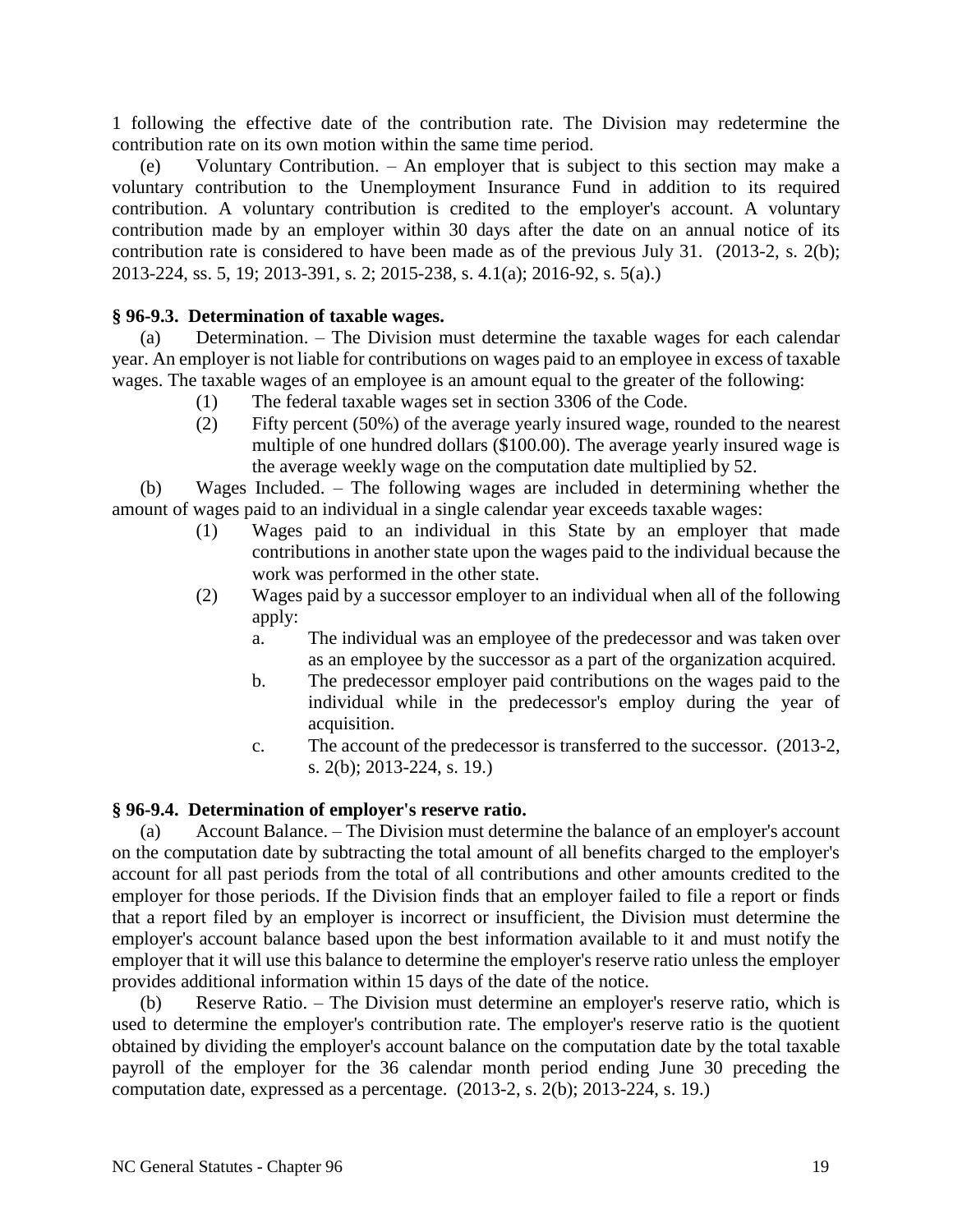# **§ 96-9.5. Performance of services in this State.**

A service is performed in this State if it meets one or more of the following descriptions:

- (1) The service is localized in this State. Service is localized in this State if it meets one of the following conditions:
	- a. It is performed entirely within the State.
	- b. It is performed both within and without the State, but the service performed without the State is incidental to the individual's service within the State. For example, the individual's service without the State is temporary or transitory in nature or consists of isolated transactions.
- (2) The service is not localized in any state but some of the service is performed in this State, and one or more of the following applies:
	- a. The base of operations is in this State.
	- b. There is no base of operations and the place from which the service is directed or controlled is in this State.
	- c. The service is not performed in any state that has a base of operations or a place from which the service is directed or controlled and the individual who performs the service is a resident of this State.
- (3) The service, wherever performed, is within the United States or Canada and both of the following apply:
	- a. The service is not covered under the employment security law of any other state or Canada.
	- b. The place from which the service is directed or controlled is in this State.
- (4) The service is performed outside the United States or Canada by a citizen of the United States in the employ of an American employer and at least one of the following applies. For purposes of this subdivision, the term "American employer" has the same meaning as defined in section 3306 of the Code:
	- a. The employer's principal place of business in the United States is located in this State.
	- b. The employer has no place of business in the United States, but the employer is one of the following:
		- 1. An individual who is a resident of this State.
		- 2. A corporation that is organized under the laws of this State.
		- 3. A partnership or a trust and more of its partners or trustees are residents of this State than of any other state.
		- 4. A limited liability company and more of its members are residents of this State than of any other state.
	- c. The employer has elected coverage in this State in accordance with G.S. 96-9.8.
	- d. The employer has not elected coverage in any state and the employee has filed a claim for benefits under the law of this State based on the service provided to the employer. (2013-2, s. 2(b); 2013-224, ss. 19,  $20(c)$ .)

### **§ 96-9.6. Election to reimburse Unemployment Insurance Fund in lieu of contributions.**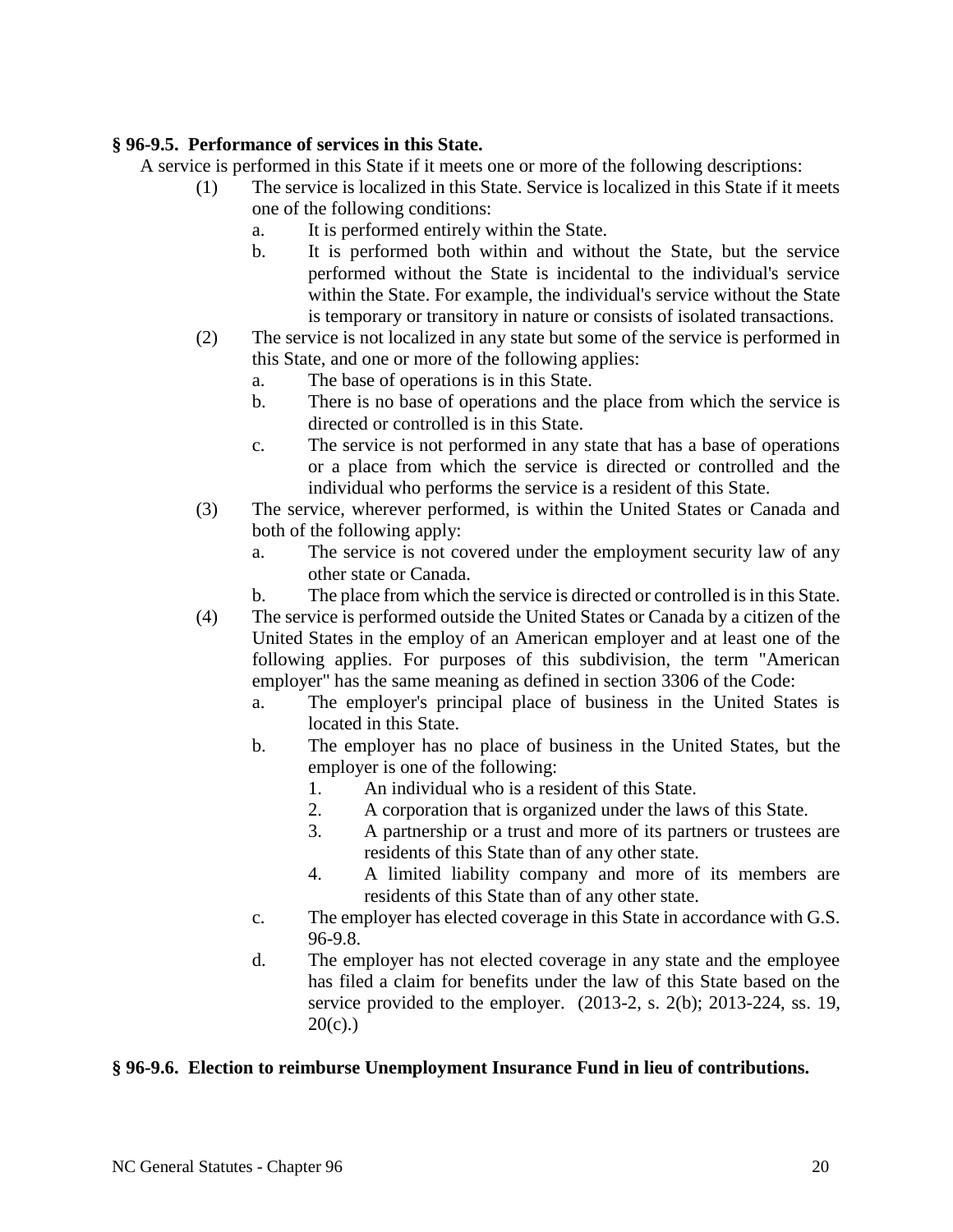(a) Applicability. – This section applies to a governmental entity, a nonprofit organization, and an Indian tribe that is required by section 3309 of the Code to have a reimbursement option. Each of these employers must finance benefits under the contributions method imposed under G.S. 96-9.2 unless the employer elects to finance benefits by making reimbursable payments to the Division for the Unemployment Insurance Fund.

(b) Election. – An employer may make an election under this section by filing a written notice of its election with the Division at least 30 days before the January 1 effective date of the election. An Indian tribe may make separate elections for itself and each subdivision, subsidiary, or business enterprise wholly owned by the tribe. A new employer may make an election under this section by filing a written notice of its election within 30 days after the employer receives notification from the Division that it is eligible to make an election under this section.

An election is valid for a minimum of four years and is binding until the employer files a notice terminating its election. An employer must file a written notice of termination with the Division at least 30 days before the January 1 effective date of the termination. The Division must notify an employer of a determination of the effective date of an election the employer makes and of any termination of the election. These determinations are subject to reconsideration, appeal, and review. An employer that makes the election allowed by this section may not deduct any amount due under this section from the remuneration of the individuals it employs.

(c) Reimbursable Amount. – An employer must reimburse the Unemployment Insurance Fund for the amount of benefits that are paid to an individual for weeks of unemployment that begin within a benefit year established during the effective period of the employer's election and are attributable to service that is covered by section 3309 of the Code and was performed in the employ of the employer. For regular benefits, the reimbursable amount is the amount of regular benefits paid. For extended benefits, the reimbursable amount is the amount not reimbursed by the federal government.

(d) Account. – The Division must establish a separate account for each reimbursing employer. The Division must credit payments made by the employer to the account. The Division must charge to the account benefits that are paid by the Unemployment Insurance Fund to individuals for weeks of unemployment that begin within a benefit year established during the effective period of the election and are attributable to service in the employ of the employer. All benefits paid must be charged to the employer's account except benefits paid through error.

The Division must furnish an employer with a statement of all credits and charges made to its account as of the computation date prior to January 1 of the succeeding year. The Division may, in its sole discretion, provide a reimbursing employer with informational bills or lists of charges on a basis more frequent than yearly if the Division finds it is in the best interest of the Division and the affected employer to do so.

(e) Annual Reconciliation. – A reimbursing employer must maintain an account balance equal to one percent (1%) of its taxable wages. The Division must determine the balance of each employer's account on the computation date. If there is a deficit in the account, the Division must bill the employer for the amount necessary to bring its account to one percent (1%) of its taxable wages for the immediate four quarters preceding July 1. Except as provided in subsection (j) of this section, any amount in the account in excess of the one percent (1%) of taxable wages will be retained in the employer's account as a credit and will not be refunded to the employer. The Division must send a bill as soon as practical. Payment is due within 30 days from the date a bill is mailed. Amounts unpaid by the due date accrue interest and penalties in the same manner as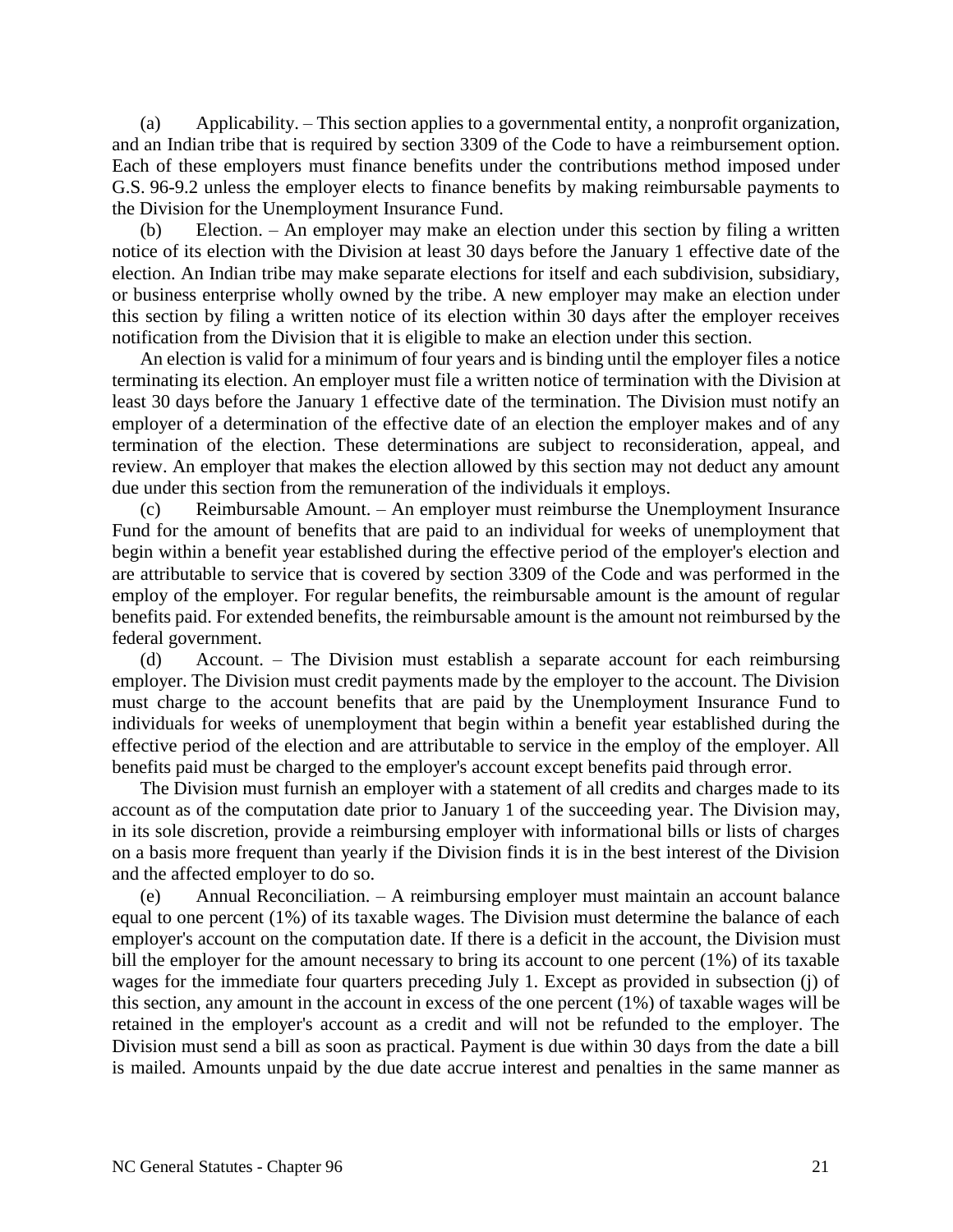past-due contributions and are subject to the same collection remedies provided under G.S. 96-10 for past-due contributions.

(f) Quarterly Wage Reports. – A reimbursing employer must submit quarterly wage reports to the Division on or before the last day of the month following the close of the calendar quarter in which the wages are paid. During the first four quarters following an election to be a reimbursing employer, the employer must submit an advance payment with its quarterly report. The amount of the advance payment is equal to one percent (1%) of the taxable wages reported on the quarterly wage report. The Division must remit the payments to the Unemployment Insurance Fund and credit the payments to the employer's account.

(g) Change in Election. – The Division must close the account of an employer that has been paying contributions under G.S. 96-9.2 and that elects to change to a reimbursement basis under this section. A closed account may not be used in any future computation of a contribution rate. The Division must close the account of an employer that terminates its election to reimburse the Unemployment Insurance Fund in lieu of making contributions. An employer that terminates its election under this section is subject to the standard beginning rate.

Noncompliance by Indian Tribes.  $-$  An Indian tribe that makes an election under this section and then fails to comply with this section is subject to the following consequences:

- (1) An employer that fails to pay an amount due within 90 days after receiving a bill and has not paid this liability as of the computation date loses the option to make reimbursable payments in lieu of contributions for the following calendar year. An employer that loses the option to make reimbursable payments in lieu of contributions for a calendar year regains that option for the following calendar year if it pays its outstanding liability and makes all contributions during the year for which the option was lost.
- (2) Services performed for an employer that fails to make payments, including interest and penalties, required under this section after all collection activities considered necessary by the Division have been exhausted, are no longer treated as "employment" for the purpose of coverage under this Chapter. An employer that has lost coverage regains coverage under this Chapter for services performed if the Division determines that all contributions, payments in lieu of contributions, penalties, and interest have been paid. The Division must notify the Internal Revenue Service and the United States Department of Labor of any termination or reinstatement of coverage pursuant to this subsection.

(i) Expired January 1, 2016.

(j) Refund. – If a reimbursing employer erroneously remits an amount in excess of the amount due, the employer may apply to the Division for a refund of the excess amount remitted within the time limits in this subsection. The Division must determine that the requested refund was in excess of the amount due and was erroneously paid. The Division must refund, without interest, the excess amount but in no event will the refund result in an account balance less than one percent (1%) of the reimbursing employer's taxable wages. The refund application must be filed by the later of the following:

- (1) Five years from the last day of the calendar year with respect to which a payment was made.
- (2) One year from the date on which such payment was made. (2013-2, s. 2(b); 2013-224, ss. 6, 7, 19; 2017-8, s. 3.3(a).)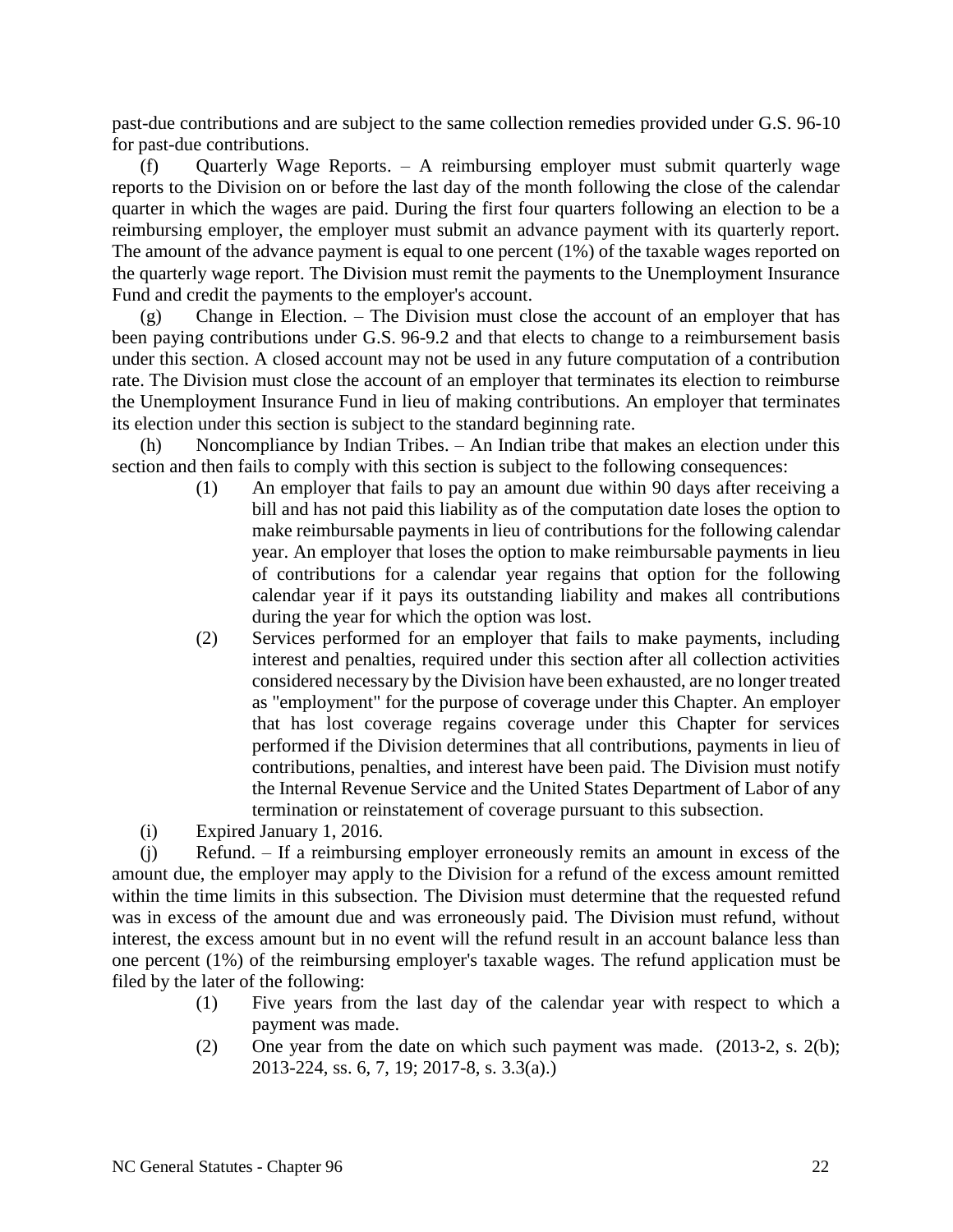#### **§ 96-9.7. Surtax for the Unemployment Insurance Reserve Fund.**

(a) Surtax Imposed. – A surtax is imposed on an employer who is required to make a contribution to the Unemployment Insurance Fund equal to twenty percent (20%) of the contribution due under G.S. 96-9.2. Except as provided in this section, the surtax is collected and administered in the same manner as contributions. Surtaxes collected under this section must be credited to the Unemployment Insurance Reserve Fund established under G.S. 96-6.2. Interest and penalties collected on unpaid surtaxes imposed by this section must be credited to the Supplemental Employment Security Administration Fund. Penalties collected on unpaid surtaxes imposed by this section must be transferred to the Civil Penalty and Forfeiture Fund established in G.S. 115C-457.1.

(b) Suspension of Tax. – The tax does not apply in a calendar year if, as of September 1 of the preceding calendar year, the amount in the State's account in the Unemployment Trust Fund equals or exceeds one billion dollars (\$1,000,000,000). (2013-2, s. 2(b); 2013-224, ss. 8, 19; 2017-8, s. 3.1(a).)

### **§ 96-9.8. Voluntary election to pay contributions.**

(a) When Allowed. – An employer may elect to be subject to the contribution requirement imposed by G.S. 96-9.2 and thereby provide benefit coverage for its employees as follows:

- (1) An employer that is not otherwise liable for contributions under G.S. 96-9.2 may elect to pay contributions to the same extent as an employer that is liable for those contributions.
- (2) An employer that pays for services that are not otherwise subject to the contribution requirement may elect to pay contributions on those services performed by individuals in its employ in one or more distinct establishments or places of business.
- (3) An employer that employs the services of an individual who resides within this State but performs the services entirely without the State may elect to have the individual's service constitute employment subject to contributions if no contributions are required or paid with respect to the services under an employment security law of any other state or of the federal government.

(b) Election. – To make an election under this section, an employer must file an application with the Division. An election is effective on the date stated by the Division in a letter approving the election. An election is irrevocable for the two-year period beginning on the effective date.

(c) Termination. – The Division may, on its own motion, terminate coverage of an employer who has become subject to this Chapter solely by electing coverage under this section. This termination may occur within the two-year minimum election period. The Division must give the employer 30 days written notice of a decision to terminate an election. The notice must be mailed to the employer's last known address. An employer that elects coverage under this section may, subsequent to the two-year minimum election period, terminate the election by filing a notice of termination with the Division. The notice must be given prior to the first day of March following the first day of January of the calendar year for which the employer wishes to cease coverage under this section. (2013-2, s. 2(b); 2013-224, s. 19.)

**§ 96-9.9:** Reserved for future codification purposes.

**§ 96-9.10:** Reserved for future codification purposes.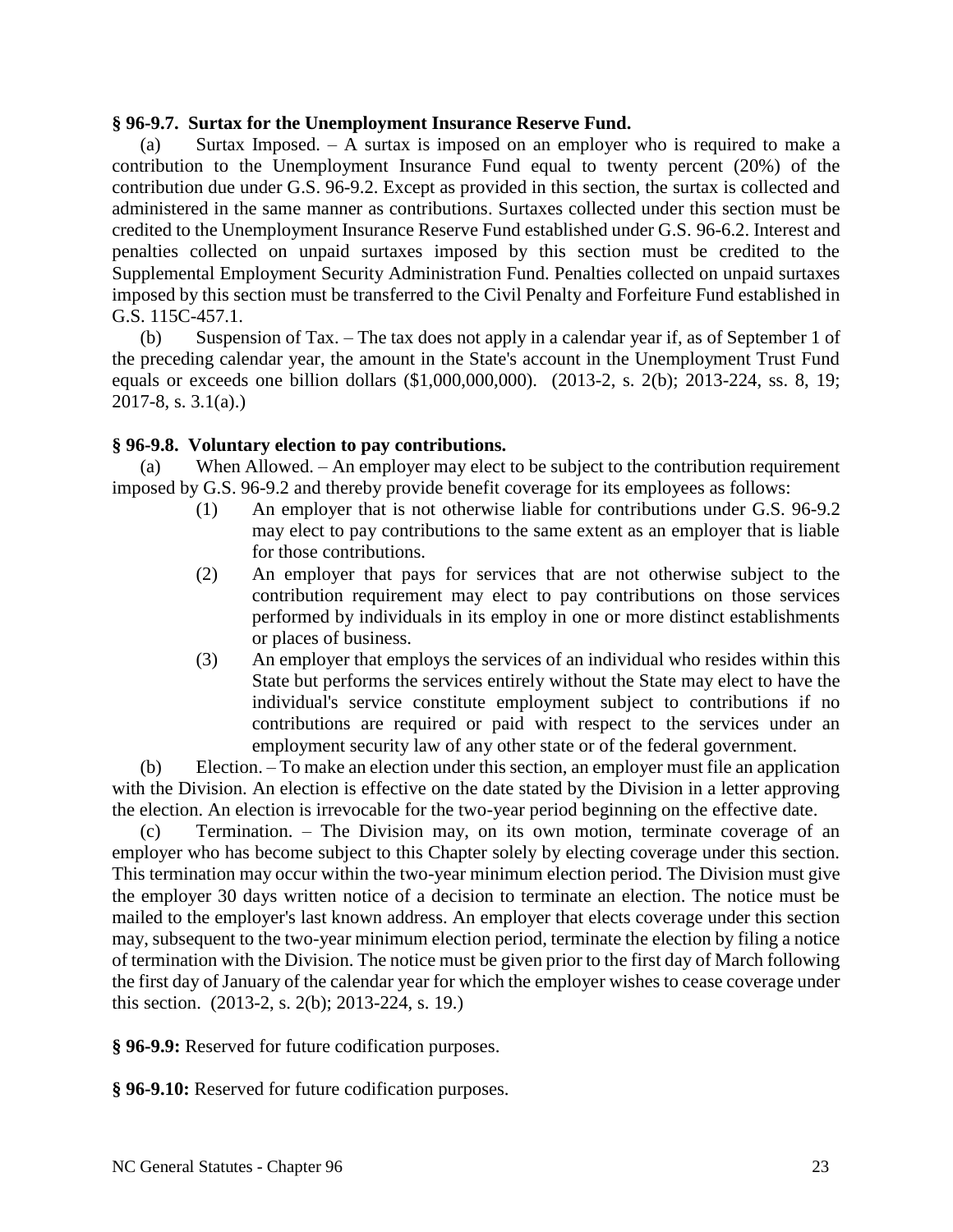**§ 96-9.11:** Reserved for future codification purposes.

**§ 96-9.12:** Reserved for future codification purposes.

**§ 96-9.13:** Reserved for future codification purposes.

**§ 96-9.14:** Reserved for future codification purposes.

#### Article 2A.

Administration and Collection of Contributions.

#### **§ 96-9.15. Report and payment.**

(a) Report and Payment. – Contributions are payable to the Division when a report is due. A report is due on or before the last day of the month following the close of the calendar quarter in which the wages are paid. The Division must remit the contributions to the Unemployment Insurance Fund. If the amount of the contributions shown to be due after all credits is less than five dollars (\$5.00), no payment need be made.

(b) Overpayment. – If an employer remits an amount in excess of the amount of contributions due, including any applicable penalty and interest, the excess amount remitted is considered an overpayment. The Division must refund an overpayment unless the amount of the overpayment is less than five dollars (\$5.00). Overpayments of less than five dollars (\$5.00) may be refunded only upon receipt of a written demand for the refund from the employer within the time allowed under G.S. 96-10(e).

(c) Method of Payment. – An employer may pay contributions by electronic funds transfer. When an electronic funds transfer cannot be completed due to insufficient funds or the nonexistence of an account of the transferor, the Division may assess a penalty equal to ten percent (10%) of the amount of the transfer, subject to a minimum of one dollar (\$1.00) and a maximum of one thousand dollars (\$1,000). The Division may waive this penalty for good cause shown.

The Division may allow an employer to pay contributions by credit card. An employer that pays by credit card must include an amount equal to any fee charged by the Division for the use of the card. A payment of taxes that is made by credit card and is not honored by the card issuer does not relieve the employer of the obligation to pay the taxes.

An employer that does not pay by electronic funds transfer or by credit card must pay by check or cash. A check must be drawn on a United States bank and cash must be in currency of the United States.

(d) Form of Report. – An employer must complete the tax form prescribed by the Division. An employer or an agent of an employer that reports wages for at least 10 employees must file the portion of the "Employer's Quarterly Tax and Wage Report" that contains the name, social security number, and gross wages of each employee in an electronic format prescribed by the Division. For failure of an employer to comply with this subsection, the Division must assess a penalty of twenty-five dollars (\$25.00). For failure of an agent of an employer to comply with this subsection, the Division may deny the agent the right to report wages and file reports for that employer for a period of one year following the calendar quarter in which the agent filed the improper report. The Division may reduce or waive a penalty for good cause shown.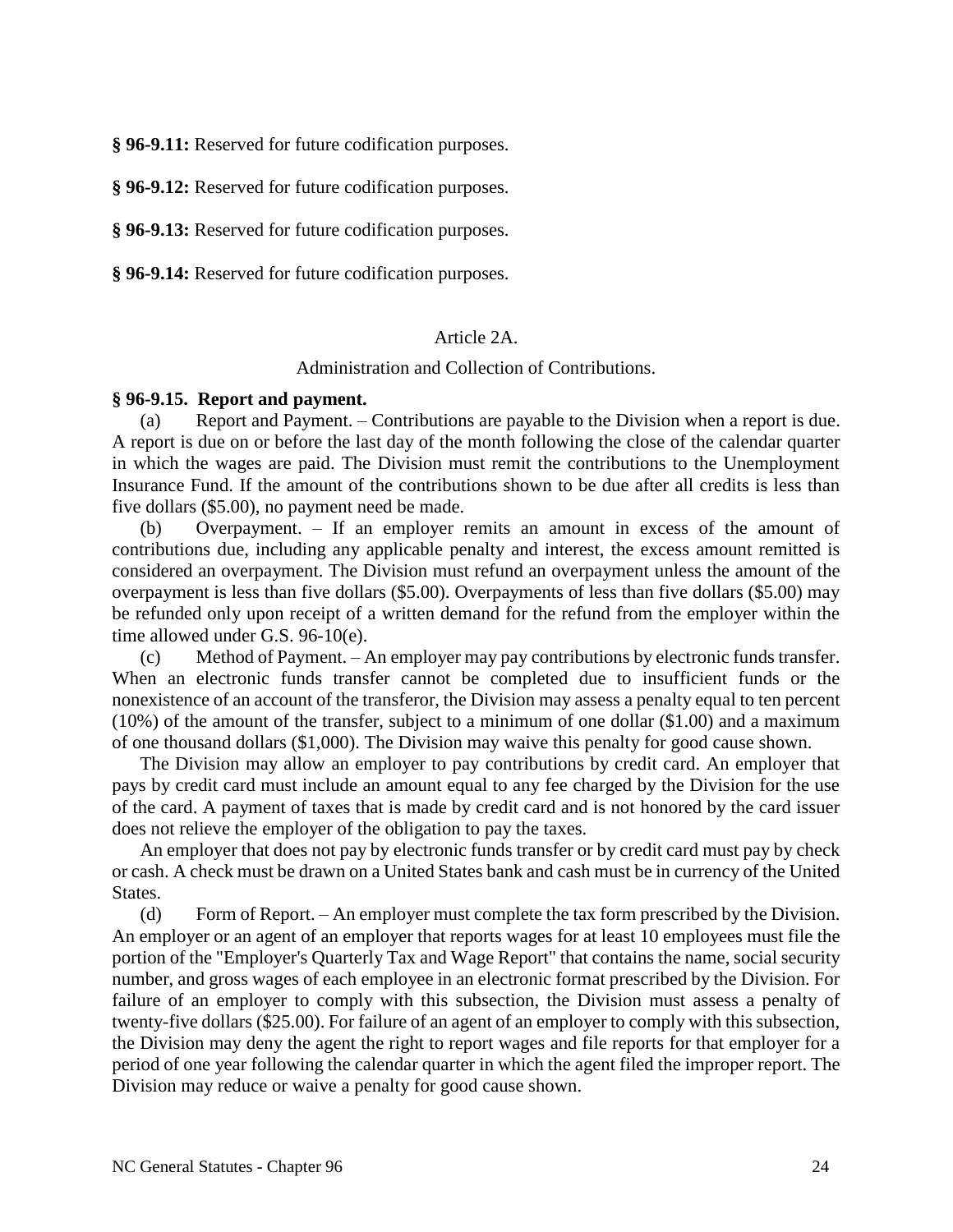(e) Jeopardy Assessment. – The Secretary may immediately assess and collect a contribution the Secretary finds is due from an employer if the Secretary determines that collection of the tax is in jeopardy and immediate assessment and collection are necessary in order to protect the interest of the State and the Unemployment Insurance Fund.

(f) Domestic Employer Exception. – The Division may authorize an employer of domestic service employees to file an annual report and to file that report by telephone. An annual report allowed under this subsection is due on or before the last day of the month following the close of the calendar year in which the wages are paid. A domestic service employer that files a report by telephone must contact either the tax auditor assigned to the employer's account or the Division of Employment Security in Raleigh and report the required information to that auditor or to that section by the date the report is due. (2013-2, s. 3(b); 2013-224, ss. 18, 19; 2015-238, s. 2.4(c); 2018-94, s. 4(a).)

### **§ 96-10. Collection of contributions.**

(a) Interest on Past-Due Contributions. – Contributions unpaid on the date on which they are due and payable, as prescribed by the Division, shall bear interest at the rate set under G.S. 105-241.21 per month from and after that date until payment plus accrued interest is received by the Division. An additional penalty in the amount of ten percent (10%) of the taxes due shall be added. The clear proceeds of any civil penalties levied pursuant to this section shall be remitted to the Civil Penalty and Forfeiture Fund in accordance with G.S. 115C-457.2. Interest collected pursuant to this subsection shall be paid into the Special Employment Security Administration Fund. If any employer, in good faith, pays contributions to another state or to the United States under the Federal Unemployment Tax Act, prior to a determination of liability by this Division, and the contributions were legally payable to this State, the contributions, when paid to this State, shall be deemed to have been paid by the due date under the law of this State if they were paid by the due date of the other state or the United States.

- (b) Collection.
	- (1) If, after due notice, any employer defaults in any payment of contributions or interest thereon, the amount due shall be collected by civil action in the name of the Division, and the employer adjudged in default shall pay the costs of such action. Civil actions brought under this section to collect contributions or interest thereon from an employer shall be heard by the court at the earliest possible date, and shall be entitled to preference upon the calendar of the court over all other civil actions, except petitions for judicial review under this Chapter and cases arising under the Workers' Compensation Law of this State; or, if any contribution imposed by this Chapter, or any portion thereof, and/or penalties duly provided for the nonpayment thereof shall not be paid within 30 days after the same become due and payable, and after due notice and reasonable opportunity for hearing, the Division, under the hand of the Assistant Secretary, may certify the same to the clerk of the superior court of the county in which the delinquent resides or has property, and additional copies of said certificate for each county in which the Division has reason to believe the delinquent has property located. If the amount of a delinquency is less than fifty dollars (\$50.00), the Division may not certify the amount to the clerk of court until a field tax auditor or another representative of the Division personally contacts, or unsuccessfully attempts to personally contact, the delinquent and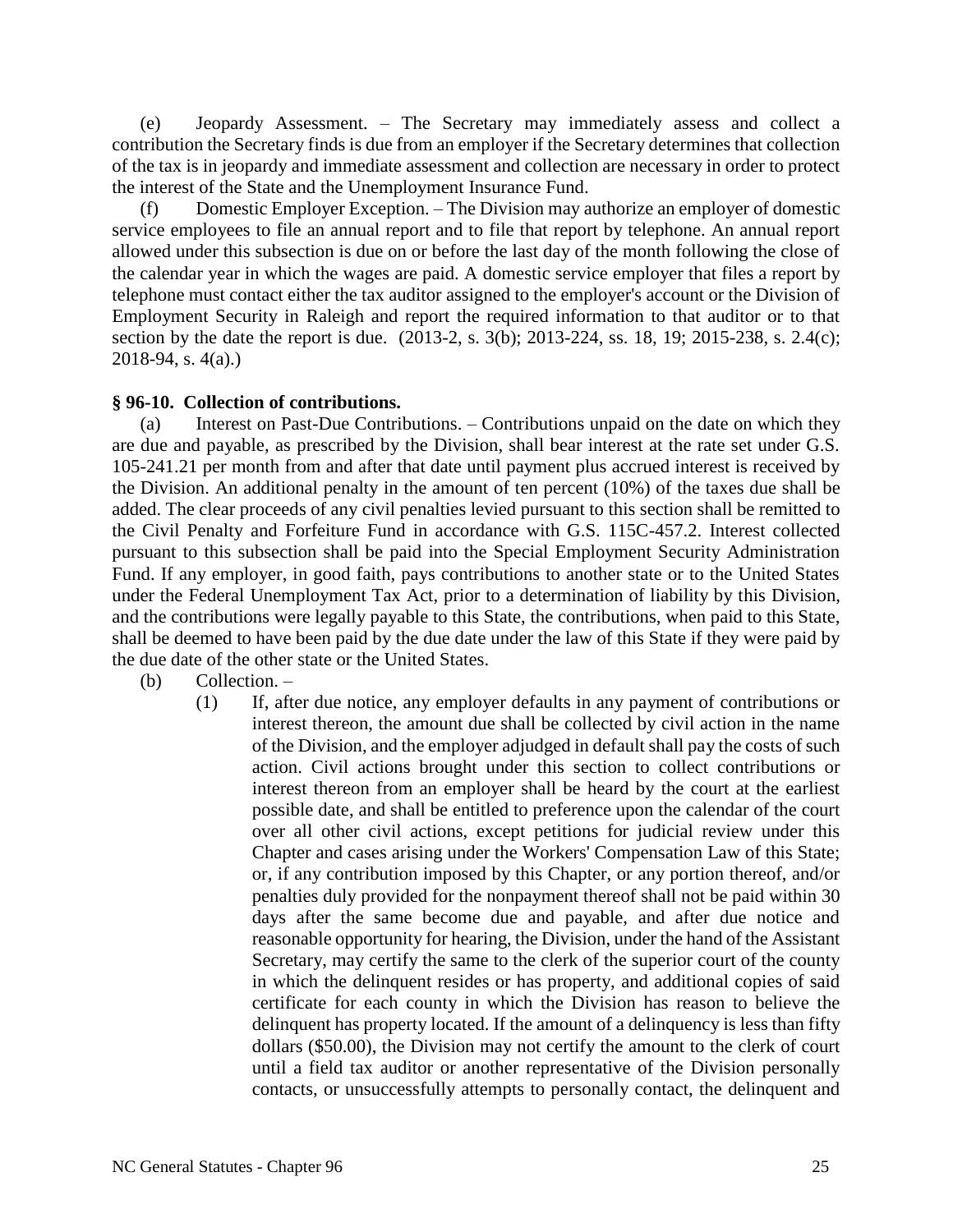collect the amount due. A certificate or a copy of a certificate forwarded to the clerk of the superior court shall immediately be docketed and indexed on the cross index of judgments, and from the date of such docketing shall constitute a preferred lien upon any property which said delinquent may own in said county, with the same force and effect as a judgment rendered by the superior court. The Division shall forward a copy of said certificate to the sheriff or sheriffs of such county or counties, or to a duly authorized agent of the Division, and when so forwarded and in the hands of such sheriff or agent of the Division, shall have all the force and effect of an execution issued to such sheriff or agent of the Division by the clerk of the superior court upon a judgment of the superior court duly docketed in said county. Provided, however, the Division may in its discretion withhold the issuance of said certificate or execution to the sheriff or agent of the Division for a period not exceeding 180 days from the date upon which the original certificate is certified to the clerk of superior court. The Division is further authorized and empowered to issue alias copies of said certificate or execution to the sheriff or sheriffs of such county or counties, or to a duly authorized agent of the Division in all cases in which the sheriff or duly authorized agent has returned an execution or certificate unsatisfied; when so issued and in the hands of the sheriff or duly authorized agent of the Division, such alias shall have all the force and effect of an alias execution issued to such sheriff or duly authorized agent of the Division by the clerk of the superior court upon a judgment of the superior court duly docketed in said county. Provided, however, that notwithstanding any provision of this subsection, upon filing one written notice with the Division, the sheriff of any county shall have the sole and exclusive right to serve all executions and make all collections mentioned in this subsection and in such case no agent of the Division shall have the authority to serve any executions or make any collections therein in such county. A return of such execution, or alias execution, shall be made to the Division, together with all moneys collected thereunder, and when such order, execution, or alias is referred to the agent of the Division for service the said agent of the Division shall be vested with all the powers of the sheriff to the extent of serving such order, execution or alias and levying or collecting thereunder. The agent of the Division to whom such order or execution is referred shall give a bond not to exceed three thousand dollars (\$3,000) approved by the Division for the faithful performance of such duties. The liability of said agent shall be in the same manner and to the same extent as is now imposed on sheriffs in the service of executions. If any sheriff of this State or any agent of the Division who is charged with the duty of serving executions shall willfully fail, refuse, or neglect to execute any order directed to him by the said Division and within the time provided by law, the official bond of such sheriff or of such agent of the Division shall be liable for the contributions, penalty, interest, and costs due by the employer. Any judgment that is executable and allowed under this section shall be subject to attachment and garnishment under G.S. 1-359(b) in payment of unpaid taxes that are due from the employer and collectable under this Article.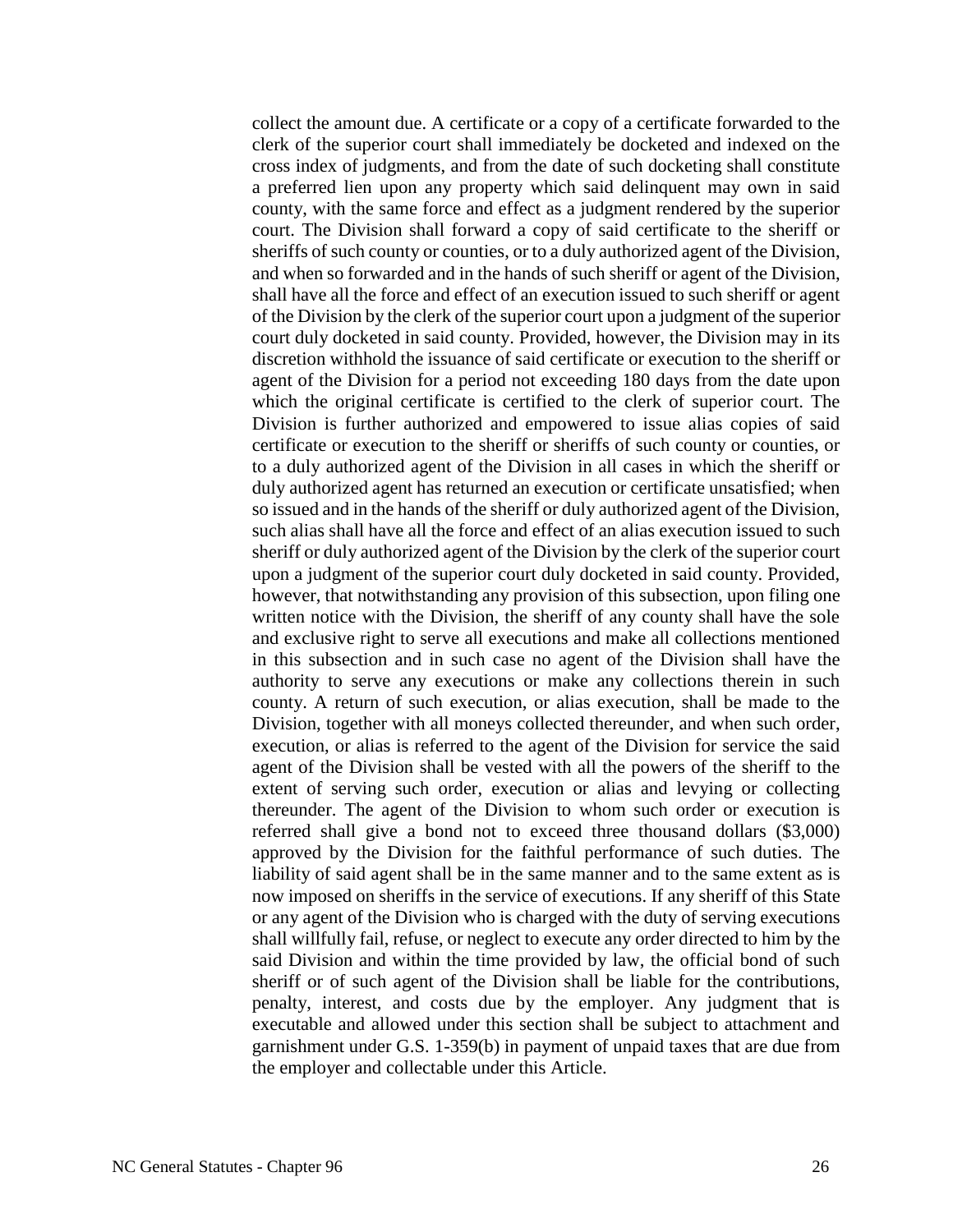- (2) Any representative of the Division may examine and copy the county tax listings, detailed inventories, statements of assets or similar information required under General Statutes, Chapter 105, to be filed with the tax supervisor of any county in this State by any person, firm, partnership, or corporation, domestic or foreign, engaged in operating any business enterprise in such county. Any such information obtained by an agent or employee of the Division shall not be divulged, published, or open to public inspection other than to the Division's employees in the performance of their public duties. Any employee of the Division who violates any provision of this section shall be fined not less than twenty dollars (\$20.00), nor more than two hundred dollars (\$200.00), or imprisoned for not longer than 90 days, or both.
- (3) When the Division furnishes the clerk of superior court of any county in this State a written statement or certificate to the effect that any judgment docketed by the Division against any firm or individual has been satisfied and paid in full, and said statement or certificate is signed by the Secretary of Commerce and attested by the Assistant Secretary, with the seal of the Division affixed, it shall be the duty of the clerk of superior court to file said certificate and enter a notation thereof on the margin of the judgment docket to the effect that said judgment has been paid and satisfied in full, and is in consequence canceled of record. The cancellation shall have the full force and effect of a cancellation entered by an attorney of record for the Division. It shall also be the duty of such clerk, when any such certificate is furnished him by the Division showing that a judgment has been paid in part, to make a notation on the margin of the judgment docket showing the amount of such payment so certified and to file said certificate. This paragraph shall apply to judgments already docketed, as well as to the future judgments docketed by the Division. For the filing of said statement or certificate and making new notations on the record, the clerk of superior court shall be paid a fee of fifty cents  $(50¢)$  by the Division.

(c) Priorities under Legal Dissolution or Distributions. – In the event of any distribution of an employer's assets pursuant to an order of any court under the laws of this State, including any receivership, assignment for benefit of creditors, adjudicated insolvency, composition, or similar proceeding, contributions then or thereafter due shall be paid in full prior to all other claims except taxes, and claims for remuneration of not more than two hundred and fifty dollars (\$250.00) to each claimant, earned within six months of the commencement of the proceeding. In the event of an employer's adjudication in bankruptcy, judicially confirmed extension proposal, or composition, under the Federal Bankruptcy Act of 1898, as amended, contributions then or thereafter due shall be entitled to such priority as is provided in section 64(a) of that act (U.S.C., Title 11, section 104(a)), as amended.

A receiver of any covered employer placed into an operating receivership pursuant to an order of any court of this State shall pay to the Division any contributions, penalties or interest then due out of moneys or assets on hand or coming into his possession before any such moneys or assets may be used in any manner to continue the operation of the business of the employer while it is in receivership.

(d) Collections of Contributions upon Transfer or Cessation of Business. – The contribution or tax imposed by G.S. 96-9.2, and subsections thereunder, of this Chapter shall be a lien upon the assets of the business of any employer subject to the provisions hereof who shall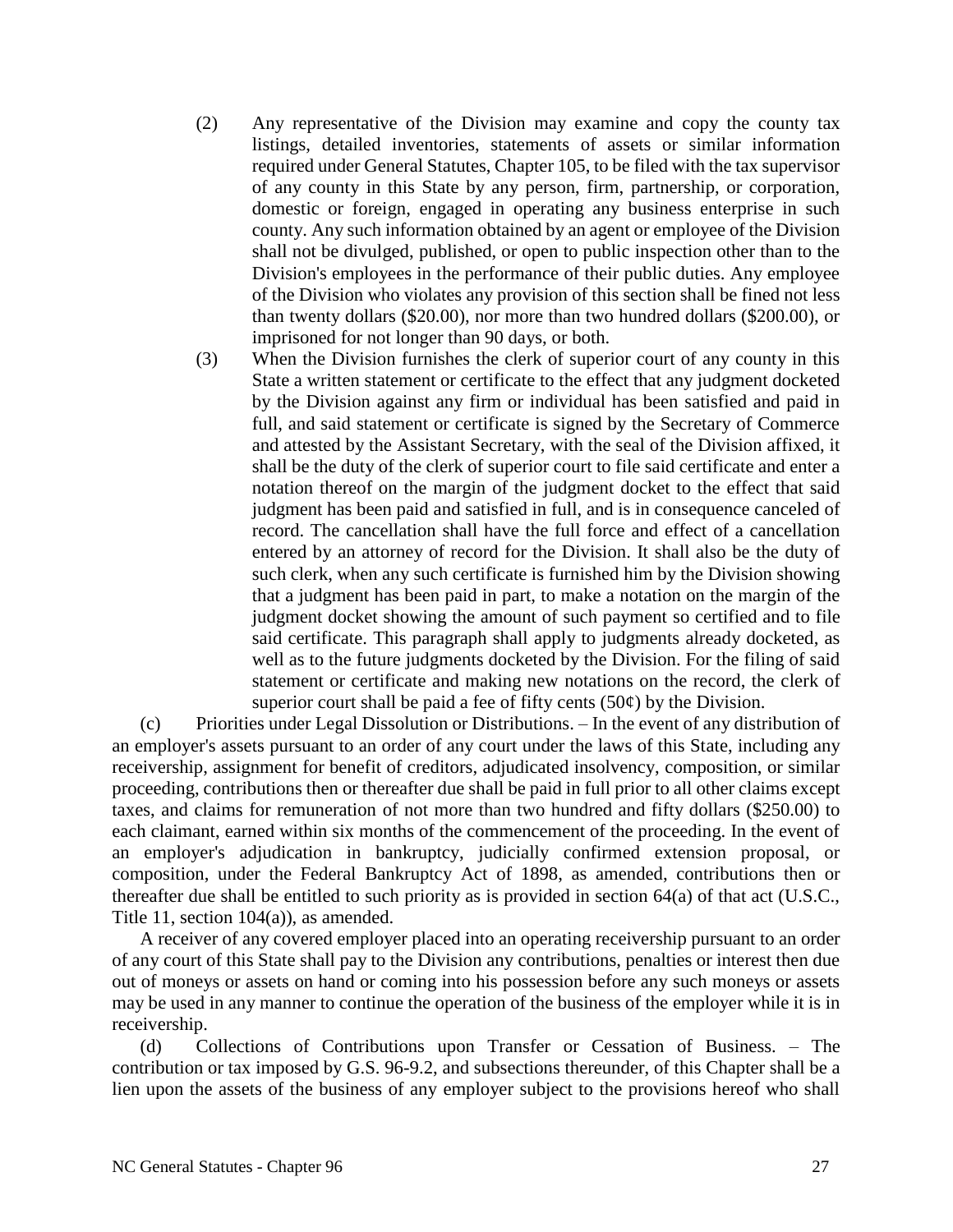lease, transfer or sell out his business, or shall cease to do business and such employer shall be required, by the next reporting date as prescribed by the Division, to file with the Division all reports and pay all contributions due with respect to wages payable for employment up to the date of such lease, transfer, sale or cessation of the business and such employer's successor in business shall be required to withhold sufficient of the purchase money to cover the amount of said contributions due and unpaid until such time as the former owner or employer shall produce a receipt from the Division showing that the contributions have been paid, or a certificate that no contributions are due. If the purchaser of a business or a successor of such employer shall fail to withhold purchase money or any money due to such employer in consideration of a lease or other transfer and the contributions shall be due and unpaid after the next reporting date, as above set forth, such successor shall be personally liable to the extent of the assets of the business so acquired for the payment of the contributions accrued and unpaid on account of the operation of the business by the former owner or employer.

(e) Refunds. – If not later than five years from the last day of the calendar year with respect to which a payment of any contributions or interest thereon was made, or one year from the date on which such payment was made, whichever shall be the later, an employer or employing unit who has paid such contributions or interest thereon shall make application for an adjustment thereof in connection with subsequent contribution payments, or for a refund, and the Division shall determine that such contributions or any portion thereof was erroneously collected, the Division shall allow such employer or employing unit to make an adjustment thereof, without interest, in connection with subsequent contribution payments by him, or if such an adjustment cannot be made in the next succeeding calendar quarter after such application for such refund is received, a cash refund may be made, without interest, from the fund: Provided, that any interest refunded under this subsection, which has been paid into the Special Employment Security Administration Fund established pursuant to G.S. 96-5(c), shall be paid out of such fund. For like cause and within the same period, adjustment or refund may be so made on the Division's own initiative. Provided further, that nothing in this section or in any other section of this Chapter shall be construed as permitting the refund of moneys due and payable under the law and regulations in effect at the time such moneys were paid. In any case, where the Division finds that any employing unit has erroneously paid to this State contributions or interest upon wages earned by individuals in employment in another state, refund or adjustment thereof shall be made, without interest, irrespective of any other provisions of this subsection, upon satisfactory proof to the Division that such other state has determined the employing unit liable under its law for such contributions or interest.

(f) No injunction shall be granted by any court or judge to restrain the collection of any tax or contribution or any part thereof levied under the provisions of this Chapter nor to restrain the sale of any property under writ of execution, judgment, decree or order of court for the nonpayment thereof. Whenever any employer, person, firm or corporation against whom taxes or contributions provided for in this Chapter have been assessed, shall claim to have a valid defense to the enforcement of the tax or contribution so assessed or charged, such employer, person, firm or corporation shall pay the tax or contribution so assessed to the Division; but if at the time of such payment he shall notify the Division in writing that the same is paid under protest, such payment shall be without prejudice to any defenses or rights he may have in the premises, and he may, at any time within 30 days after such payment, demand the same in writing from the Division; and if the same shall not be refunded within 90 days thereafter, he may sue the Division for the amount so demanded; such suit against the Division must be brought in the Superior Court of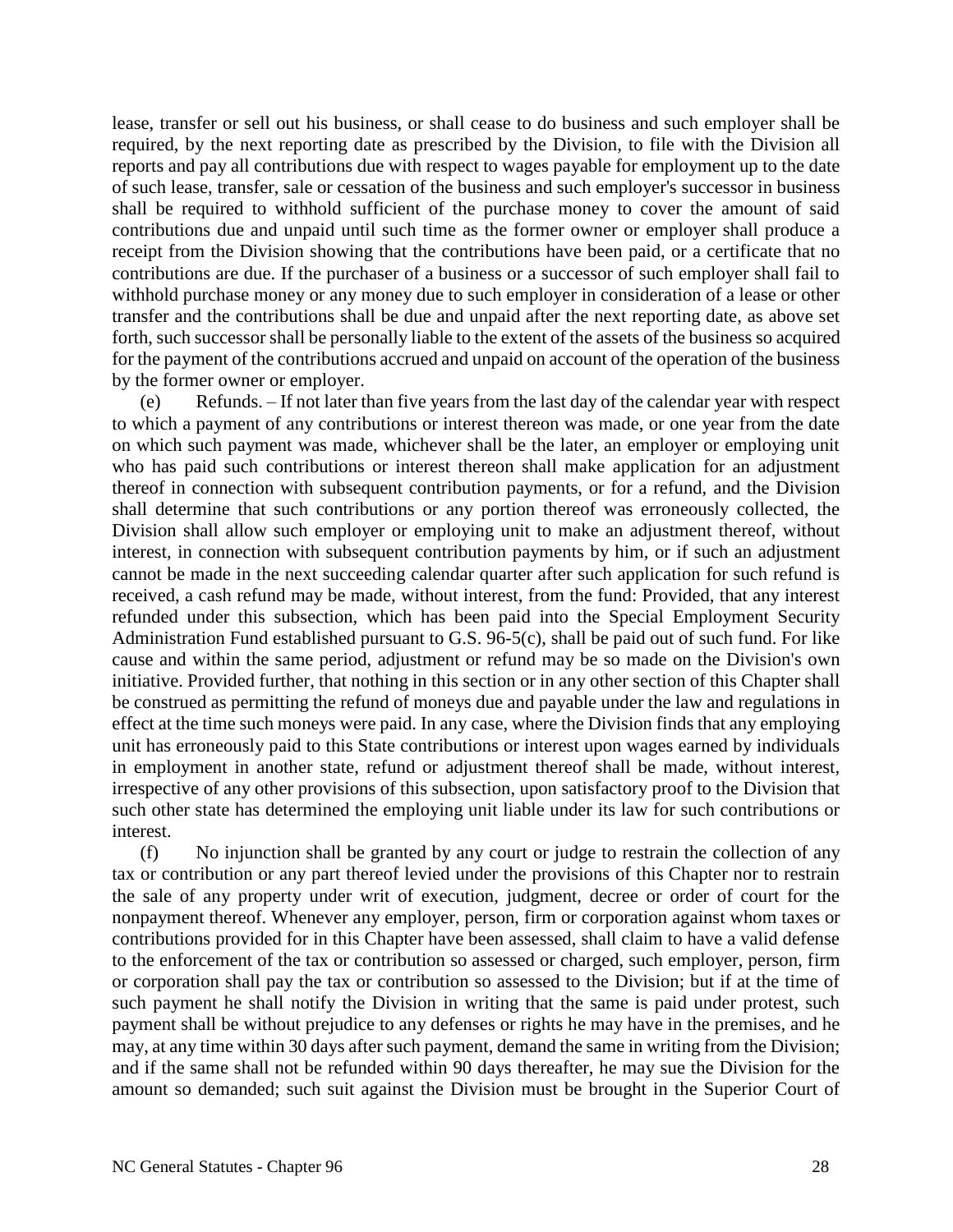Wake County, or in the county in which the taxpayer resides, or in the county where the taxpayer conducts his principal place of business; and if, upon the trial it shall be determined that such tax or contribution or any part thereof was for any reason invalid, excessive or contrary to the provisions of this Chapter, the amount paid shall be refunded by the Division accordingly. The remedy provided by this subsection shall be deemed to be cumulative and in addition to such other remedies as are provided by other subsections of this Chapter. No suit, action or proceeding for refund or to recover contributions or payroll taxes paid under protest according to the provisions of this subsection shall be maintained unless such suit, action or proceeding is commenced within one year after the expiration of the 90 days mentioned in this subsection, or within one year from the date of the refusal of the Division to make refund should such refusal be made before the expiration of said 90 days above mentioned. The one-year limitation here imposed shall not be retroactive in its effect, shall not apply to pending litigation nor shall the same be construed as repealing, abridging or extending any other limitation or condition imposed by this Chapter.

(g) Upon the motion of the Division, any employer refusing to submit any report required under this Chapter, after 10 days' written notice sent by the Division by registered or certified mail to the employer's last known address, may be enjoined by any court of competent jurisdiction from hiring and continuing in employment any employees until such report is properly submitted. When an execution has been returned to the Division unsatisfied, and the employer, after 10 days' written notice sent by the Division by registered or certified mail to the employer's last known address, refuses to pay the contributions covered by the execution, such employer shall upon the motion of the Division be enjoined by any court of competent jurisdiction from hiring and continuing in employment any employees until such contributions have been paid.

An employer who fails to file a report within the required time shall be assessed a late filing penalty of five percent (5%) of the amount of contributions due with the report for each month or fraction of a month the failure continues. The penalty may not exceed twenty-five percent (25%) of the amount of contributions due. An employer who fails to file a report within the required time but owes no contributions shall not be assessed a penalty unless the employer's failure to file continues for more than 30 days.

(h) When any uncertified check is tendered in payment of any contributions to the Division and such check shall have been returned unpaid on account of insufficient funds of the drawer of said check in the bank upon which same is drawn, a penalty shall be payable to the Division, equal to ten percent (10%) of the amount of said check, and in no case shall such penalty be less than one dollar (\$1.00) nor more than two hundred dollars (\$200.00).

(i) Except as otherwise provided in this subsection, no suit or proceedings for the collection of unpaid contributions may be begun under this Chapter after five years from the date on which the contributions become due, and no suit or proceeding for the purpose of establishing liability and/or status may be begun with respect to any period occurring more than five years prior to the first day of January of the year within which the suit or proceeding is instituted. This subsection shall not apply in any case of willful attempt in any manner to defeat or evade the payment of any contributions becoming due under this Chapter. A proceeding shall be deemed to have been instituted or begun upon the date of issuance of an order by the Board of Review directing a hearing to be held to determine liability or nonliability, and/or status under this Chapter of an employing unit, or upon the date notice and demand for payment is mailed by certified mail to the last known address of the employing unit. The order shall be deemed to have been issued on the date the order is mailed by certified mail to the last known address of the employing unit. The running of the period of limitations provided in this subsection for the making of assessments or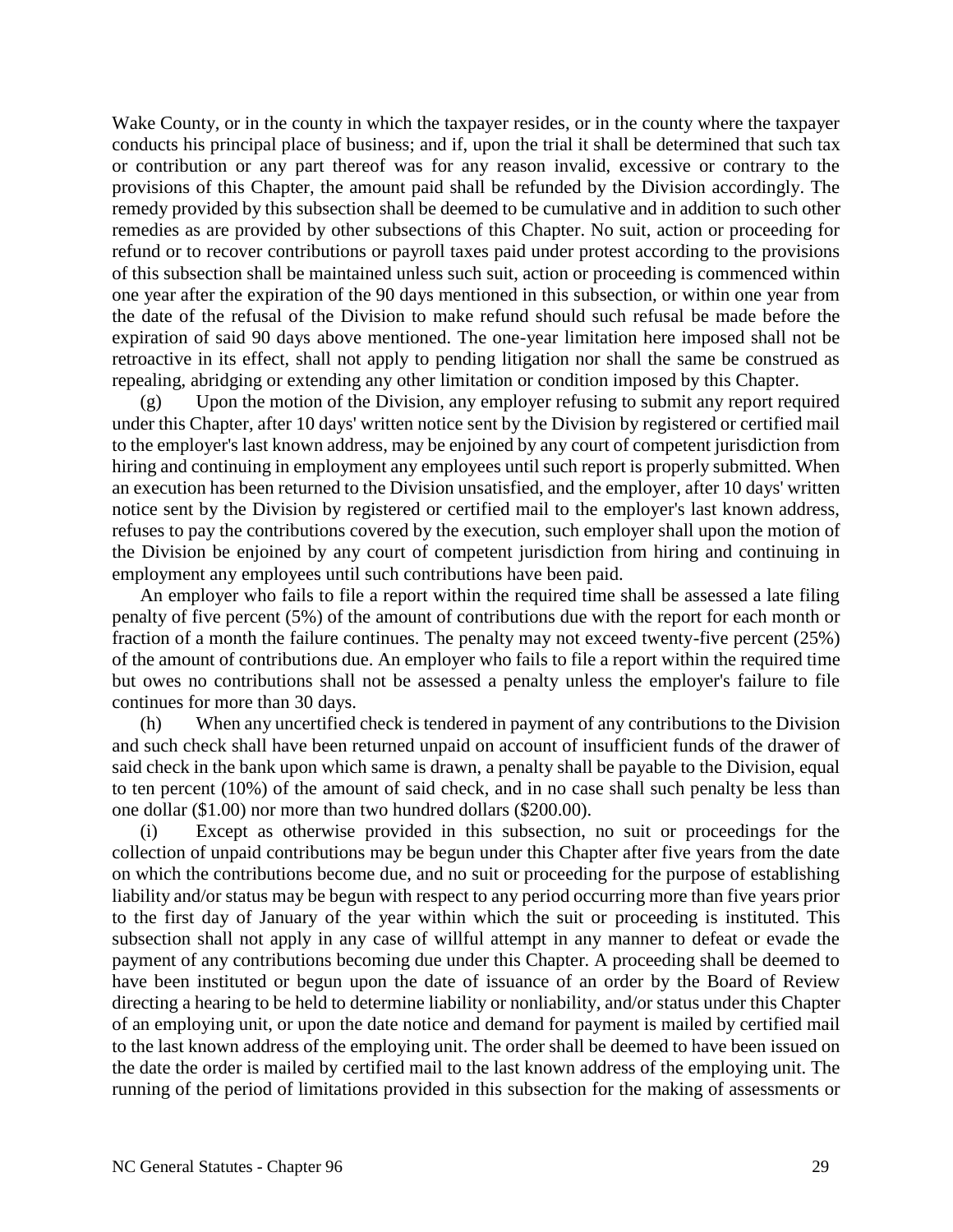collection shall, in a case under Title II of the United States Code, be suspended for the period during which the Division is prohibited by reason of the case from making the assessment or collection and for a period of one year after the prohibition is removed.

Waiver of Interest and Penalties. – The Division may, for good cause shown, reduce or waive any interest assessed on unpaid contributions under this section. The Division may reduce or waive any penalty provided in G.S. 96-10(a) or G.S. 96-10(g). The late filing penalty under G.S.  $96-10(g)$  shall be waived when the mailed report bears a postmark that discloses that it was mailed by midnight of the due date but was addressed or delivered to the wrong State or federal agency. The late payment penalty and the late filing penalty imposed by G.S. 96-10(a) and G.S. 96-10(g) shall be waived where the delay was caused by any of the following:

- (1) The death or serious illness of the employer or a member of his immediate family, or by the death or serious illness of the person in the employer's organization responsible for the preparation and filing of the report;
- (2) Destruction of the employer's place of business or business records by fire or other casualty;
- (3) Failure of the Division to furnish proper forms upon timely application by the employer, by reason of which failure the employer was unable to execute and file the report on or before the due date;
- (4) The inability of the employer or the person in the employer's organization responsible for the preparation and filing of reports to obtain an interview with a representative of the Division upon a personal visit to the central office or any local office for the purpose of securing information or aid in the proper preparation of the report, which personal interview was attempted to be had within the time during which the report could have been executed and filed as required by law had the information at the time been obtained;
- (5) The entrance of one or more of the owners, officers, partners, or the majority stockholder into the Armed Forces of the United States, or any of its allies, or the United Nations, provided that the entrance was unexpected and is not the annual two weeks training for reserves; and
- (6) Other circumstances where, in the opinion of the Secretary, Assistant Secretary, or their designees, the imposition of penalties would be inequitable.

In the waiver of any penalty, the burden shall be upon the employer to establish to the satisfaction of the Secretary, Assistant Secretary, or their designees, that the delinquency for which the penalty was imposed was due to any of the foregoing facts or circumstances.

The waiver or reduction of interest or a penalty under this subsection shall be valid and binding upon the Division. The reason for any reduction or waiver shall be made a part of the permanent records of the employing unit to which it applies. (Ex. Sess. 1936, c. 1, s. 14; 1939, c. 27, ss. 9, 10; 1941, c. 108, ss. 14-16; 1943, c. 377, ss. 24-28; 1945, c. 221, s. 1; c. 288, s. 1; c. 522, ss. 17-20; 1947, c. 326, ss. 18-20; c. 598, s. 9; 1949, c. 424, ss. 14-16; 1951, c. 332, ss. 8, 20; 1953, c. 401, s. 15; 1959, c. 362, s. 9; 1965, c. 795, s. 11; 1971, c. 673, s. 21; 1973, c. 108, s. 43; c. 172, s. 4; 1977, c. 727, s. 50; 1979, c. 660, s. 16; 1981, c. 160, s. 16; 1989, c. 770, s. 21; 1991, c. 422, s. 1; 1995, c. 463, ss. 4-6; 1997-398, ss. 1-3; 2001-207, ss. 2, 3; 2005-276, s. 6.37(k); 2007-491, s. 44(1)a; 2011-401, s. 2.9; 2013-224, ss. 9, 20(d); 2015-238, s. 2.5(b).)

### **§ 96-10.1. Compromise of liability.**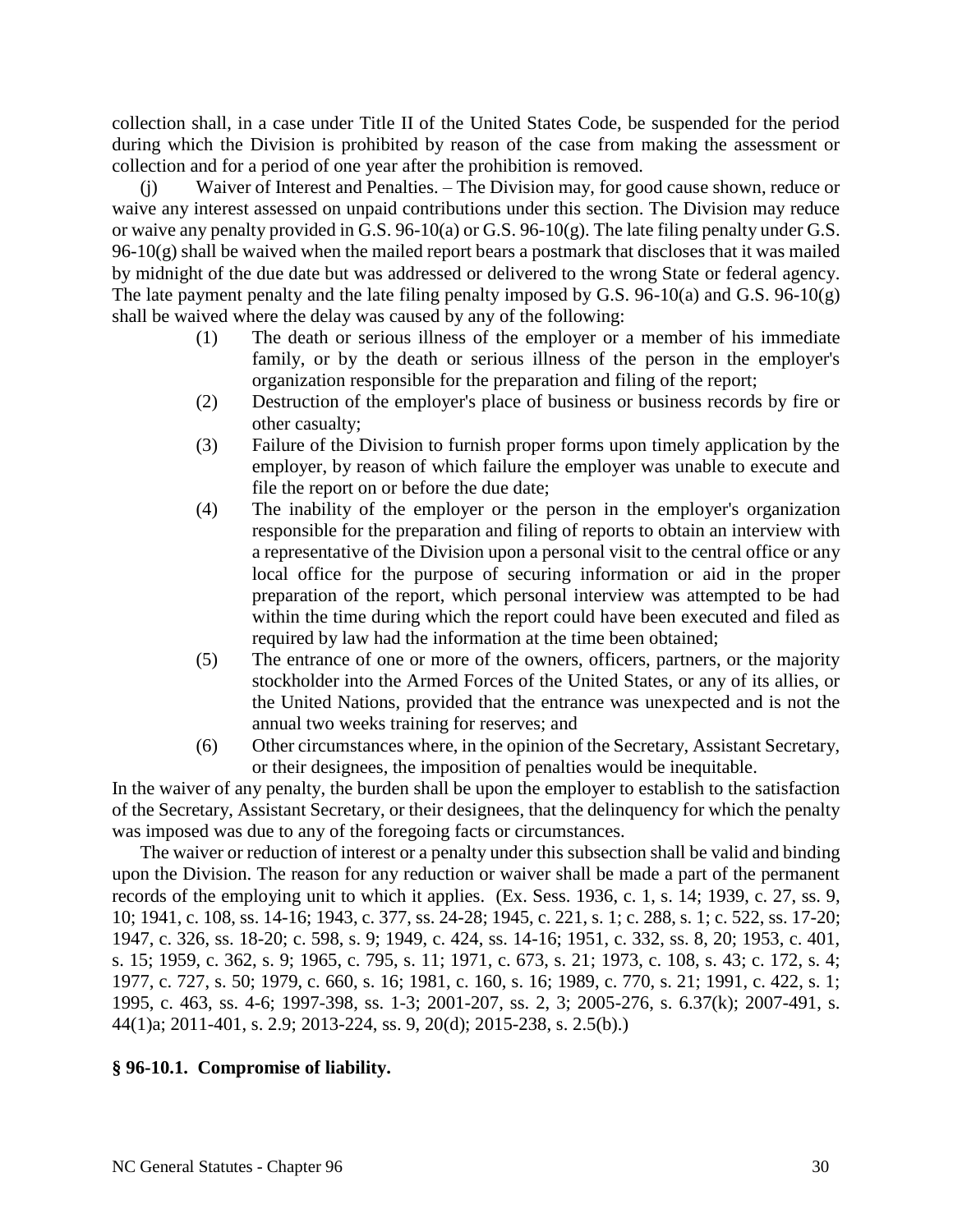(a) Authority. – The Secretary may compromise an employer's liability under this Article when the Secretary determines that the compromise is in the best interest of the State and makes one or more of the following findings:

- (1) There is a reasonable doubt as to the amount of the liability of the employer under the law and the facts.
- (2) The employer is insolvent and the Secretary probably could not otherwise collect an amount equal to, or in excess of, the amount offered in compromise. An employer is considered insolvent only in one of the following circumstances:
	- a. It is plain and indisputable that the employer is clearly insolvent and will remain so in the reasonable future.
	- b. The employer has been determined to be insolvent in a judicial proceeding.
- (3) Collection of a greater amount than that offered in compromise is improbable, and the funds or a substantial portion of the funds offered in the settlement come from sources from which the Secretary could not otherwise collect.

(b) Written Statement. – When the Secretary compromises an employer's liability under this section and the amount of the liability is at least one thousand dollars (\$1,000), the Secretary must make a written statement that sets out the amount of the liability, the amount accepted under the compromise, a summary of the facts concerning the liability, and the findings on which the compromise is based. The Secretary must sign the statement and keep a record of the statement. (2013-2, s. 3(b); 2013-224, s. 19.)

### Article 2B.

# Administration of Employer Accounts.

**§ 96-11:** Repealed by Session Laws 2013-2, s. 2(a), effective July 1, 2013.

# **§ 96-11.1. Employer accounts.**

The Division must maintain a separate account for each employer. The Division must credit the employer's account with all contributions paid by the employer or on the employer's behalf and must charge the employer's account for benefits as provided in this Chapter. The Division must prepare an annual statement of all charges and credits made to the employer's account during the 12 months preceding the computation date. The Division must send the statement to the employer when the Division notifies the employer of the employer's contribution rate for the succeeding calendar year. The Division may provide a statement of charges and credits more frequently upon a request by the employer. (2013-2, s. 4; 2013-224, s. 19.)

# **§ 96-11.2. Allocation of charges to base period employers.**

Benefits paid to an individual are charged to an employer's account quarterly. Benefits paid to an individual must be allocated to the account of each base period employer in the proportion that the base period wages paid to the individual in a calendar quarter by each base period employer bears to the total wages paid to the individual in the base period by all base period employers. The amount allocated to an employer that pays contributions is multiplied by one hundred twenty percent (120%) and charged to that employer's account. The amount allocated to an employer that elects to reimburse the Unemployment Insurance Fund in lieu of paying contributions is the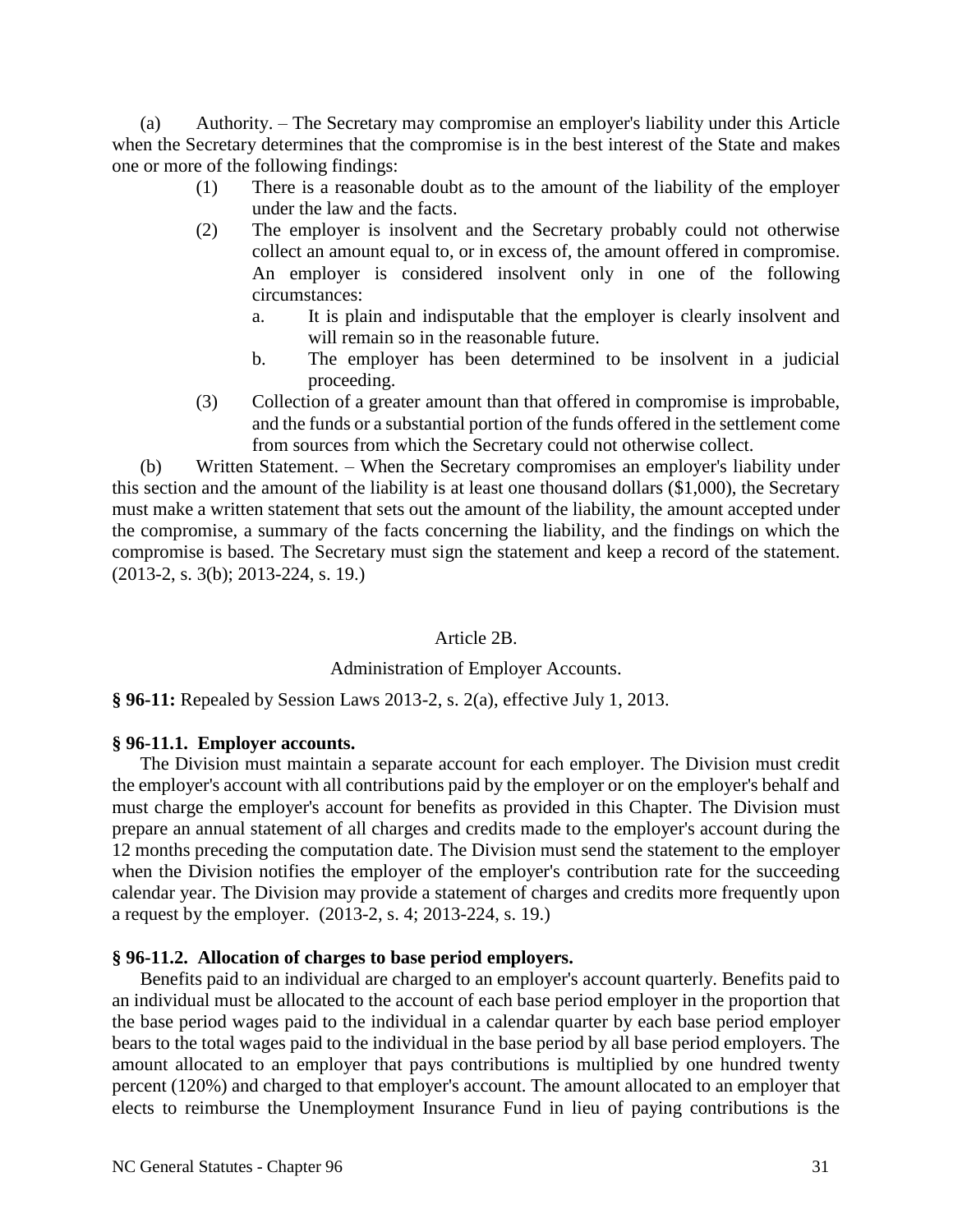amount of benefits charged to that employer's account. (2013-2, s. 4; 2013-224, ss. 10, 19; 2015-238, s. 4.2(a).)

# **§ 96-11.3. Noncharging of benefits.**

(a) To Specific Employer. – Benefits paid to an individual under a claim filed for a period occurring after the date of the individual's separation from employment may not be charged to the account of the employer by whom the individual was employed at the time of the separation if the separation is due to one of the reasons listed below and the employer promptly notifies the Division, in accordance with rules adopted by the Division, of the reason:

- (1) The individual left work without good cause attributable to the employer.
- (2) The employer discharged the individual for misconduct in connection with the work.
- (3) The employer discharged the individual solely for a bona fide inability to do the work for which the individual was hired and the individual's period of employment was 100 days or less.
- (4) The separation is a disqualifying separation under G.S. 96-14.7.

(b) To Any Base Period Employer. – Benefits paid to an individual may not be charged to the account of an employer of the individual if the benefits paid meet any of the following descriptions:

- (1) They were paid to an individual who is attending a vocational school or training program approved by the Division.
- (2) They were paid to an individual for unemployment due directly to a disaster covered by a federal disaster declaration.
- (3) They were paid to an individual who left work for good cause under G.S. 96-14.8.
- (4) They were paid as a result of a decision by the Division and the decision is ultimately reversed upon final adjudication.

(c) Current Employer. – At the request of the employer, no benefit charges may be made to the account of an employer that has furnished work to an individual who, because of the loss of employment with one or more other employers, is eligible for partial benefits while still being furnished work by the employer on substantially the same basis and substantially the same wages as had been made available to the individual during the individual's base period. This prohibition applies regardless of whether the employments were simultaneous or successive. A request made under this subsection must be filed in accordance with rules adopted by the Division. (2013-2, s. 4; 2013-224, s. 19; 2017-8, s. 1(b).)

### **§ 96-11.4. No relief for errors resulting from noncompliance.**

(a) Charges for Errors. – An employer's account may not be relieved of charges relating to benefits paid erroneously from the Unemployment Insurance Fund if the Division determines that both of the following apply:

> (1) The erroneous payment was made because the employer, or the agent of the employer, was at fault for failing to respond timely or adequately to a written request from the Division for information relating to the claim for unemployment compensation. An erroneous payment is one that would not have been made but for the failure of the employer or the employer's agent to respond to the Division's request for information related to that claim.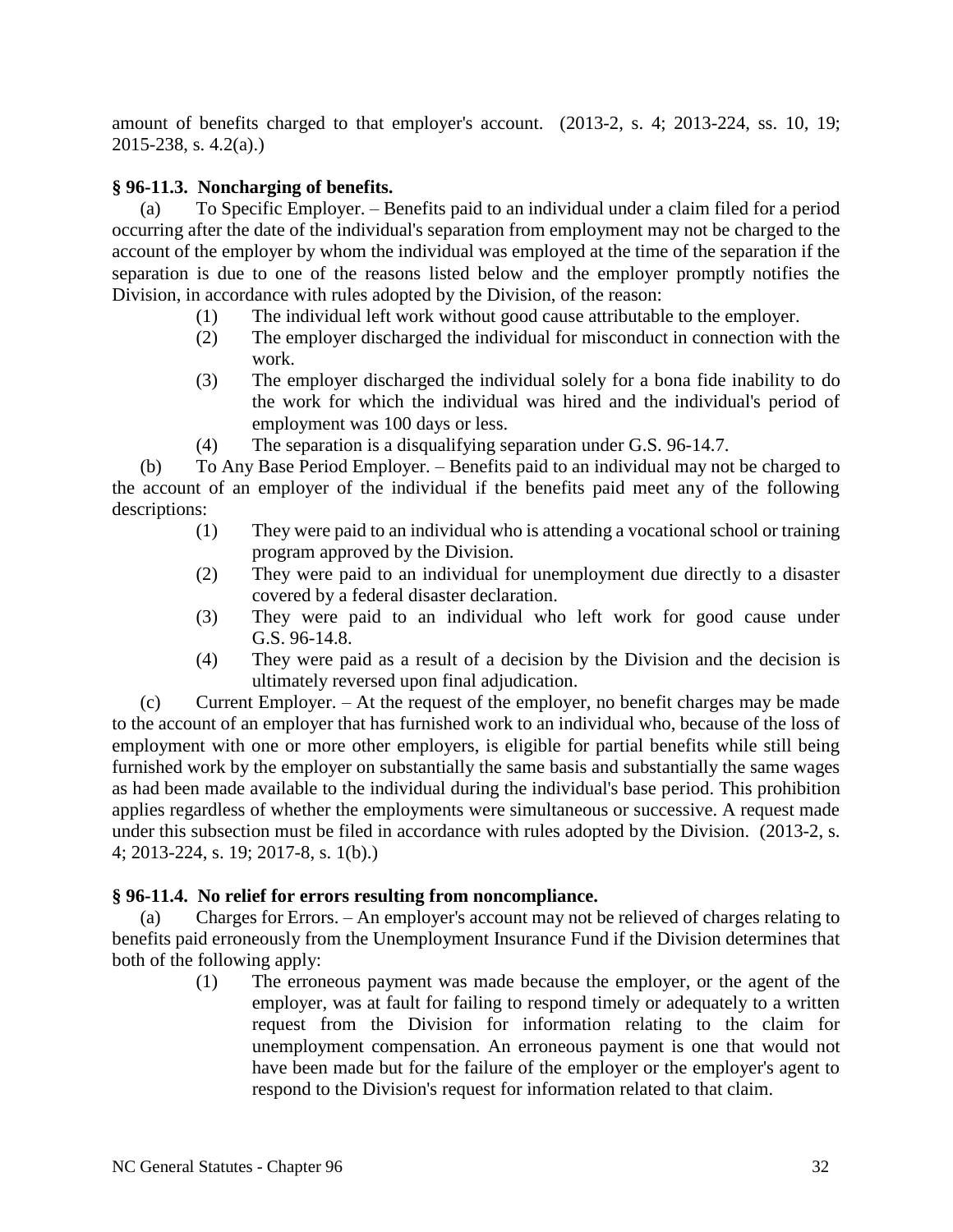(2) The employer or agent has a pattern of failing to respond timely or adequately to requests from the Division for information relating to claims for unemployment compensation. In determining whether the employer or agent has a pattern of failing to respond timely or adequately, the Division must consider the number of documented instances of that employer's or agent's failures to respond in relation to the total requests made to that employer or agent. An employer or agent may not be determined to have a pattern of failing to respond if the number of failures during the year prior to the request is fewer than two or less than two percent (2%) of the total requests made to that employer or agent, whichever is greater.

(b) Appeals. – An employer may appeal a determination by the Division prohibiting the relief of charges under this section in the same manner as other determinations by the Division with respect to the charging of employer accounts.

(c) Applicability. – This section applies to erroneous payments established on or after October 21, 2013. (2013-2, s. 4; 2013-224, ss. 11, 19.)

### **§ 96-11.5. Contributions credited to wrong account.**

(a) Refund of Contributions Credited to Wrong Account. – When contributions are credited to the wrong account, the erroneous credit may be adjusted only by refunding the employer who made the payment that was credited in error. This applies regardless of whether the employer to whom the payment was credited in error is a related entity of the employer to whom the payment should have been credited. An employer whose payment is credited to the wrong account may request a refund of the amount erroneously credited by filing a request for refund within five years of the last day of the calendar year in which the erroneous credit occurred.

(b) Effect on Contribution Rate. – Failure of the Division to credit the correct account for contributions does not affect the contribution rate determined under G.S. 96-9.2 for either the employer whose account should have been credited for the contributions or the employer whose account was credited, and it does not affect the liability of an employer for contributions determined under those rates. No prior contribution rate for either of the employers may be adjusted even though the contribution rates were based on incorrect amounts in their account. An employer is liable for contributions determined under those rates for the five calendar years preceding the year in which the error is determined. This applies regardless of whether the employer acted in good faith. (2013-2, s. 4; 2013-224, s. 19.)

#### **§ 96-11.6. Interest on Unemployment Insurance Fund allocated among employers' accounts.**

The Division must determine the ratio of the credit balance in each employer's account to the total of the credit balances in all employers' accounts as of the computation date. The Division must allocate an amount equal to the interest credited to this State's account in the Unemployment Trust Fund for the four completed calendar quarters preceding the computation date on a pro rata basis to these accounts. The amount must be prorated to an employer's account in the same ratio that the credit balance in the employer's account bears to the total of the credit balances in all the accounts. Voluntary contributions made by an employer after July 31 of a year are not considered a part of the employer's account balance used in determining the allocation under this section until the computation date in the following year. (2013-2, s. 4; 2013-224, s. 19.)

#### **§ 96-11.7. Transfer of account to another employer.**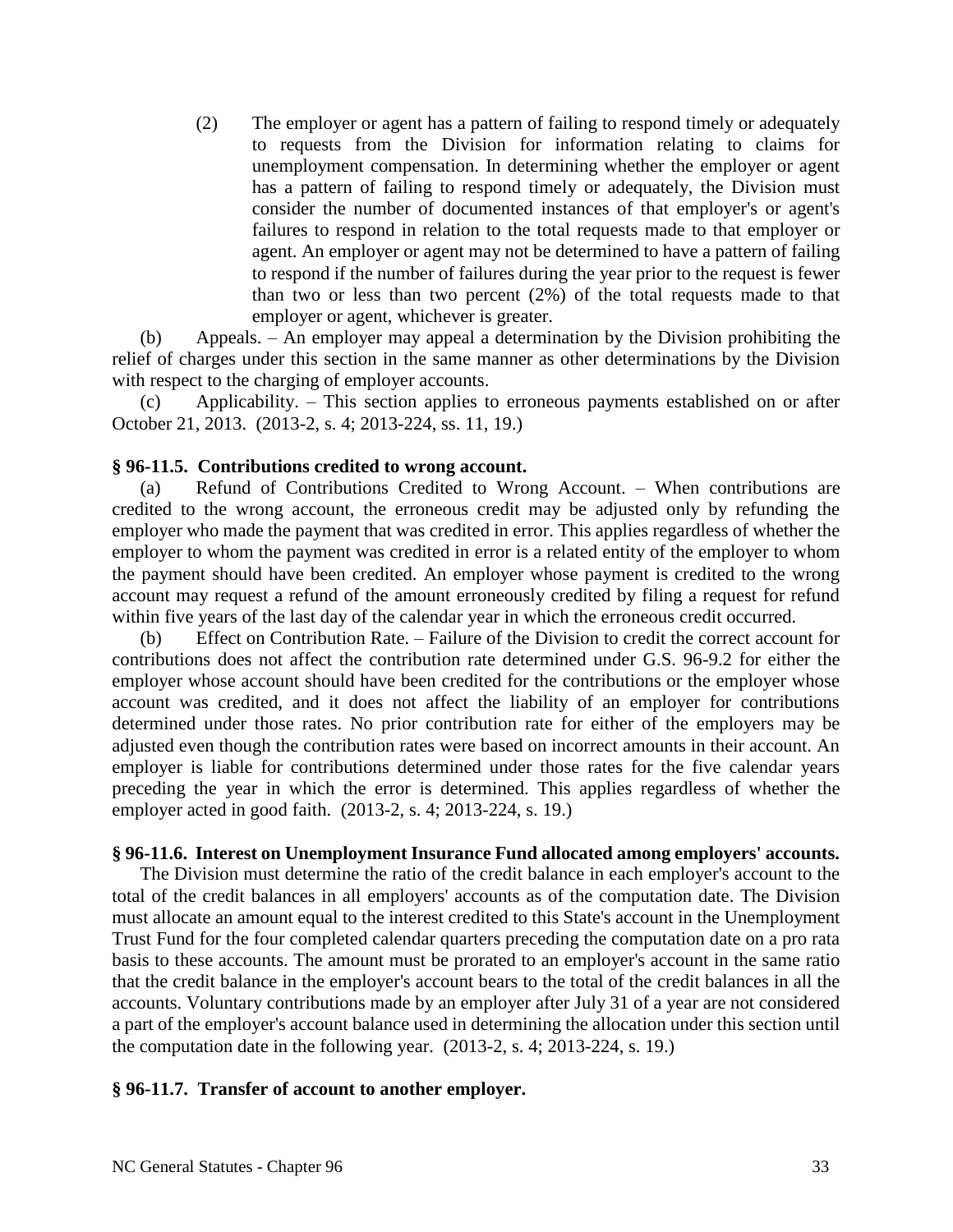(a) Acquisition of a Business. – When an employer acquires all of the business of another employer, the account of the predecessor must be transferred as of the date of the acquisition to the successor for use in the determination of the successor's contribution rate. This subsection does not apply when there is no common ownership between the predecessor and the successor and the successor acquired the assets of the predecessor in a sale in bankruptcy.

(b) Acquisition of Portion of a Business. – When a distinct and severable portion of an employer's business is transferred to a successor employer and the successor employer continues to operate the acquired business, the portion of the account attributable to the transferred business may, with the approval of the Division, be transferred by mutual consent to the successor employer as of the date of the transfer. A successor employer that is a related entity of the transferring employer is eligible for a transfer from the transferring employer's account only to the extent permitted by rules adopted by the Division. No transfer may be made to the account of an employer that has ceased to be an employer under G.S. 96-11.9.

If a transfer of part or all of an account is allowed under this subsection, the successor employer requesting the transfer may make a request for transfer by filing an application for transfer with the Division within two years after the date the business was transferred.

(c) Acquisition by Related Party. – If an employer transfers its business, or a portion thereof, to another person and, at the time of the transfer, there is substantially common ownership, management, or control of the predecessor employer and the transferee, then the portion of the account attributable to the transferred business must be transferred to the transferee as of the date of the transfer for use in the determination of the transferee's contribution rate.

Substantially common ownership, management, or control exists if one or more persons, entities, or other organizations owning, managing, or controlling the business maintain substantial ownership, management, or control of the transferee. Control may occur by means of ownership of the organization conducting the business, ownership of assets necessary to conduct the business, security arrangements or lease arrangements covering assets necessary to conduct the business, or a contract when the ownership, stated arrangements, or contract provide for or allow direction of the internal affairs or conduct of the business. Control is not affected by changes in the form of a business, reorganization of a business, or expansion of a business.

(c1) Acquisition to Obtain Lower Contribution Rate. – The account of the predecessor employer will not be transferred if the Division finds that a person formed or acquired the business solely or primarily for the purpose of obtaining a lower contribution rate.

Contribution Rate. – If the effective date of a transfer of an account under this section is after the computation date in a calendar year, the Division must recalculate the contribution rate for the predecessor employer and the successor employer based on their account balances on the effective date of the account transfer.

(e) Liability for Contributions. – An employer that, by operation of law, purchase, or otherwise is the successor to an employer liable for contributions becomes liable for contributions on the day of the succession. This subsection does not affect the successor's liability as otherwise prescribed by law for unpaid contributions due from the predecessor.

(f) Deceased or Insolvent Employer. – When the business of a deceased person or of an insolvent debtor is taken over and operated by an administrator, executor, receiver, or trustee in bankruptcy, the new employer automatically succeeds to the account and contribution rate of the deceased person or insolvent debtor without the necessity of filing an application for the transfer of the account.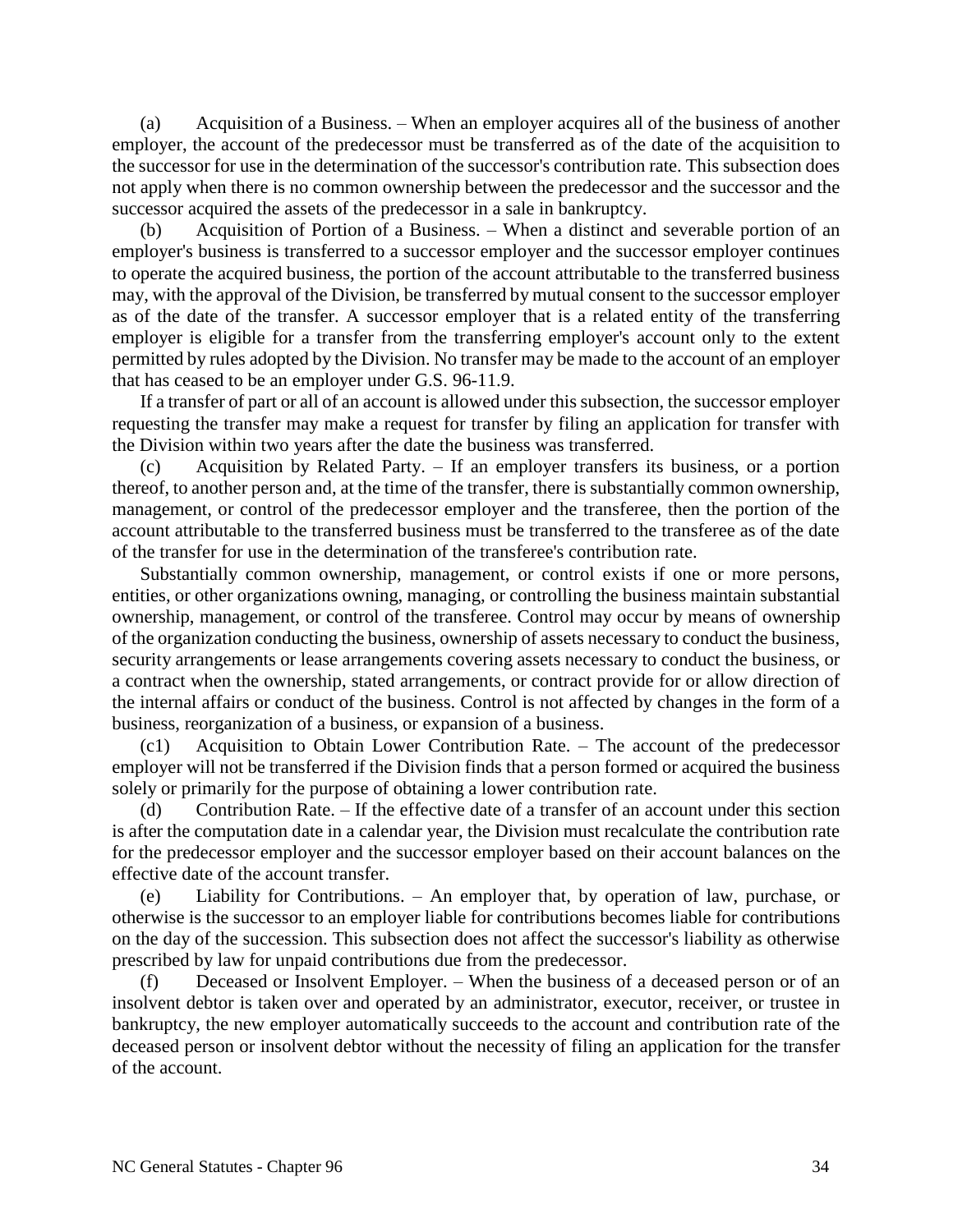(g) Continuation of Existing Account. – Any transferee subject to a complete transfer of account under this section must not request or maintain an account with the Division other than the account of the existing business. If a transferee receives a new account and the Division subsequently finds that the transferee is subject to a complete transfer of account under this section, the Division must recalculate the annual tax rates based on the combined annual account balances of the new employer and the existing business. (2013-2, s. 4; 2013-224, s. 19; 2016-4, s. 1; 2017-8, s. 4(a).)

## **§ 96-11.8. Closure of account.**

(a) Account Closed. – When an employer ceases to be an employer under G.S. 96-11.9, the employer's account must be closed and may not be used in any future computation of the employer's contribution rate. An employer has no right or claim to any amounts paid by the employer into the Unemployment Insurance Fund.

(b) Exception for Active Duty. – If the Division finds that an employer's business is closed solely because one or more of its owners, officers, or partners or its majority stockholder enters into the Armed Forces of the United States, an ally, or the United Nations, the employer's account may not be terminated. If the business resumes within two years after the discharge or release of the affected individual from active duty in the Armed Forces of the United States, the employer's account is considered to have been chargeable with benefits throughout more than 13 consecutive calendar months ending July 31 immediately preceding the computation date. This subsection applies only to an employer that makes contributions under G.S. 96-9.2. This subsection does not apply to an employer that makes payments in lieu of contributions under G.S. 96-9.6. (2013-2, s. 4; 2013-224, s. 19.)

### **§ 96-11.9. Termination of coverage.**

(a) By Law. – An employer that has not paid wages for two consecutive calendar years ceases to be an employer liable for contributions under this Chapter.

(b) By Application. – An employer may file an application with the Division to terminate coverage. An application for termination must be filed prior to March 1 of the calendar year for which the employer wishes to cease coverage. The Division may terminate coverage if it finds that the employer was not liable for contributions during the preceding calendar year. Termination of coverage under this subsection is effective as of January 1 of the calendar year in which the application is granted.

(c) After Reactivation. – If the Division reactivates the account of an employer that has been closed, the employer may file an application with the Division to terminate coverage. The application must be filed within 120 days after the Division notifies the employer of the reactivation of the employer's account. The Division may terminate coverage if it finds that the employer was not liable for contributions during the preceding calendar year. Termination of coverage under this subsection is effective as of January 1 of the calendar year in which the application is granted. An employer's protest of liability upon reactivation is considered an application for termination.

(d) After Discovery. – When the Division discovers that an employer is liable for contributions for a period of more than two years, the employer may file an application with the Division to terminate coverage. The application must be filed within 90 days after the Division notifies the employer of the discovered liability. The Division may terminate coverage if it finds that the employer was not liable for contributions during the preceding calendar year. An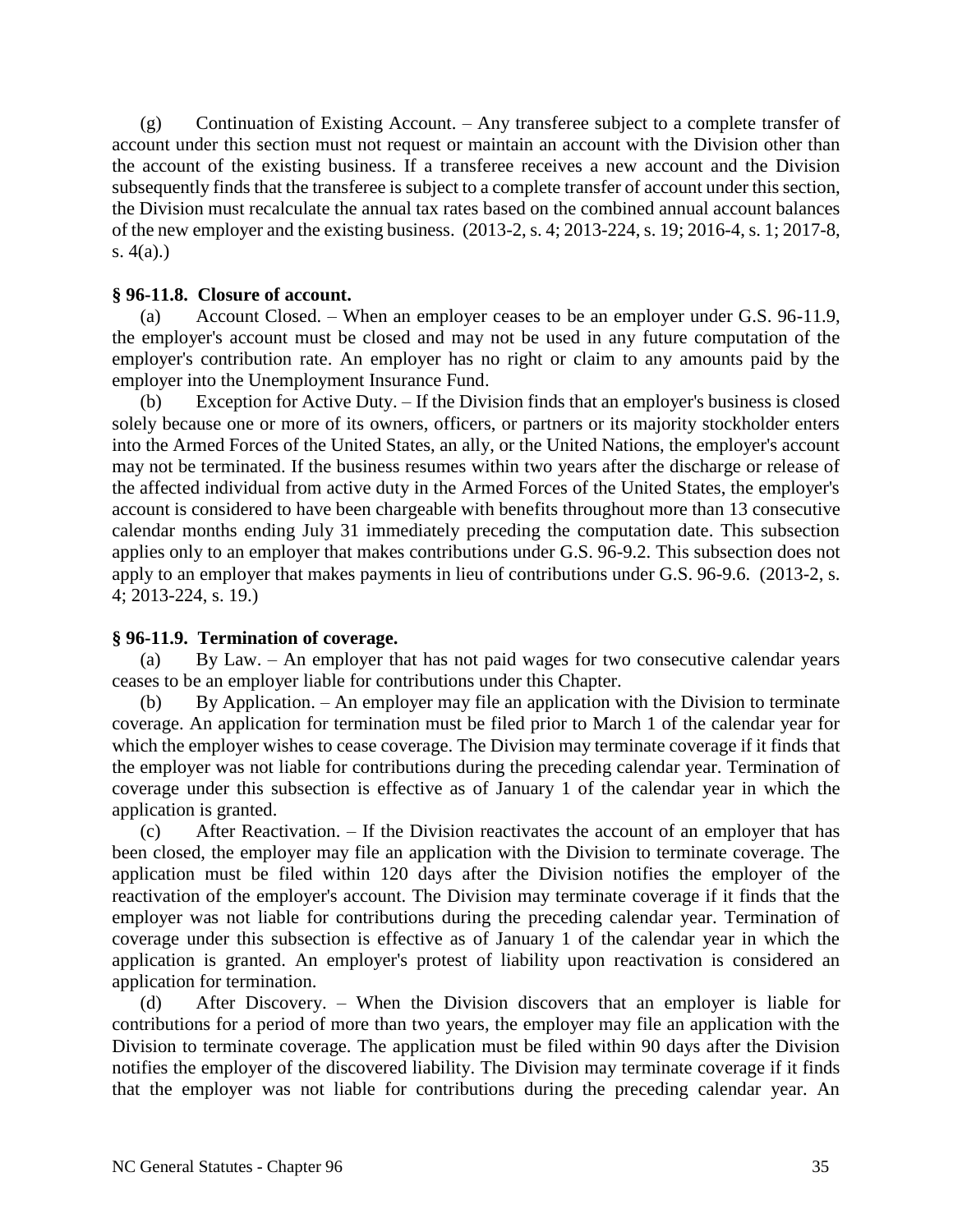employer's protest of liability upon discovery is considered an application for termination. An employer is not eligible for termination of liability under this subsection if the employer willfully attempted to defeat or evade the payment of contributions. (2013-2, s. 4; 2013-224, s. 19.)

# Article 2C.

# Benefits Payable for Unemployment Compensation.

**§ 96-12:** Repealed by Session Laws 2013-2, s. 2(a), effective July 1, 2013.

**§ 96-12.01:** Recodified as G.S. 96-14.14 by Session Laws 2013-2, s. 6, effective July 1, 2013.

**§§ 96-12.1 through 96-14:** Repealed by Session Laws 2013-2, s. 2(a), effective July 1, 2013.

#### **§ 96-14.1. Unemployment benefits.**

(a) Purpose. – The purpose of this Article is to provide temporary unemployment benefits as required by federal law to an individual who is unemployed through no fault on the part of the individual and who is able, available, and actively seeking work. Benefits are payable on the basis of service, to which section  $3309(a)(1)$  of the Code applies, performed for a governmental entity, a nonprofit organization, and an Indian tribe in the same amount, on the same terms, and subject to the same conditions as compensation payable on the basis of other service.

(b) Valid Claim. – To obtain benefits, an individual must file a valid claim for unemployment benefits, register for work, and have a weekly benefit amount calculated pursuant to G.S. 96-14.2(a) that equals or exceeds fifteen dollars (\$15.00). An individual must serve a one-week waiting period for each claim filed, except no waiting period applies under this subsection to a claim for unemployment due directly to a disaster covered by a federal disaster declaration. A valid claim is one that meets the employment and wage standards in this subsection for the individual's base period. A valid claim for a second benefit year is one that meets the employment and wage standards in this subsection since the beginning date of the prior benefit year and before the date the new benefit claim is filed:

- (1) Employment. The individual has been paid wages in at least two quarters of the individual's base period.
- (2) Wages. The individual has been paid wages totaling at least six times the average weekly insured wage during the individual's base period. If an individual lacks sufficient base period wages, then the wage standard for that individual is determined using the last four completed calendar quarters immediately preceding the first day of the individual's benefit year. This alternative base period may not be used by an individual in making a claim for benefits in the next benefit year.

(c) Qualification Determination. – An individual's qualification for benefits is determined based on the reason for separation from employment from the individual's bona fide employer. The individual's bona fide employer is the most recent employer for whom the individual began employment for an indefinite duration or a duration of more than 30 consecutive calendar days, regardless of whether work was performed on all of those days. An individual who is disqualified has no right to benefits. An individual who is disqualified may have the disqualification removed if the individual files a valid claim based on employment with a bona fide employer that employed the individual subsequent to the employment that resulted in disqualification. An individual who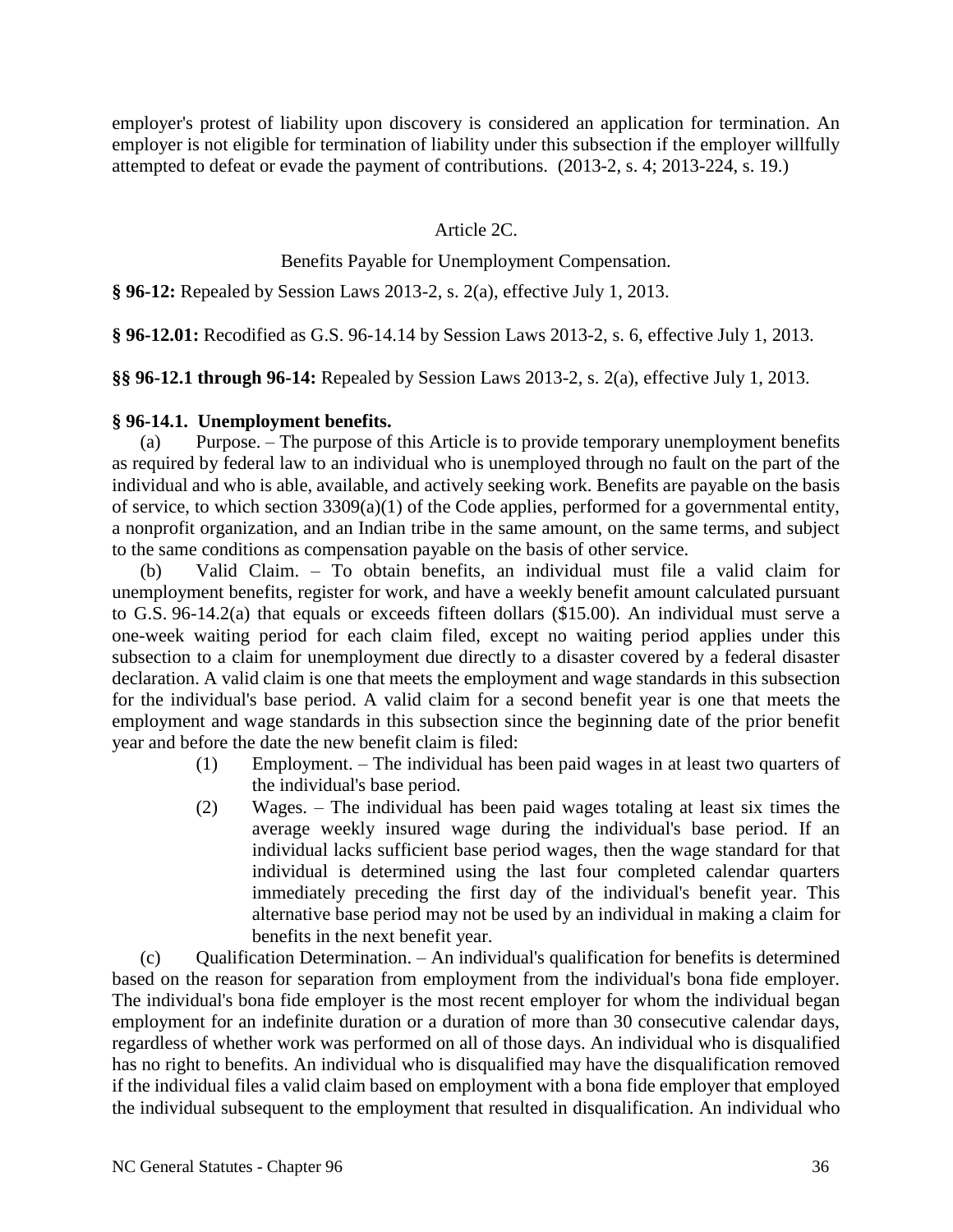had a prior disqualification removed may be determined to be disqualified based on the reason for separation from employment from the individual's most recent bona fide employer, and the individual must be otherwise eligible for benefits.

(d) Eligibility for Benefits. – The Division must calculate a weekly benefit amount and determine the duration of benefits for an individual who files a valid claim and qualifies for benefits. To receive the weekly benefit amount, the Division must find that the individual meets the work search eligibility requirements for each week of the benefit period. An individual who fails to meet the work search requirements for a given week is ineligible to receive a benefit until the condition causing the ineligibility ceases to exist.

Federal Restrictions. – Benefits are not payable for services performed by the following individuals, to the maximum extent allowed by section 3304 of the Code:

- (1) Instructional, research, or principal administrative employees of educational institutions.
- (2) Employees who provide services in any other capacity for an educational institution.
- (3) Individuals who performed services described in either subdivision (1) or (2) of this subsection in an educational institution while in the employ of an educational service agency. The term "educational service agency" has the same meaning as defined in section 3304 of the Code.
- (4) Professional athletes.
- (5) Aliens. (2013-2, s. 5; 2013-224, ss. 12, 19; 2013-391, s. 3; 2015-238, s. 2.10(a); 2017-8, s. 1(c).)

# **§ 96-14.2. Weekly benefit amount.**

(a) Weekly Benefit Amount. – The weekly benefit amount for an individual who is totally unemployed is an amount equal to the wages paid to the individual in the last two completed quarters of the individual's base period divided by 52 and rounded to the next lower whole dollar. If this amount is less than fifteen dollars (\$15.00), the individual is not eligible for benefits. The weekly benefit amount may not exceed three hundred fifty dollars (\$350.00).

(b) Partial Weekly Benefit Amount. – The weekly benefit amount for an individual who is partially unemployed or part-totally employed is the amount the individual would receive under subsection (a) of this section if the individual were totally unemployed, reduced by the amount of any wages earned by the individual in the benefit week in excess of twenty percent (20%) of the benefit amount applicable to total unemployment. If the amount so calculated is not a whole dollar, the amount must be rounded to the next lower whole dollar. Payments received by an individual under a supplemental benefit plan do not affect the computation of the individual's partial weekly benefit.

(c) Retirement Reduction. – The amount of benefits payable to an individual must be reduced as provided in section 3304(a)(15) of the Code. This subsection does not apply to social security retirement benefits.

(d) Income Tax Withholding. – An individual may elect to have federal income tax deducted and withheld from the individual's unemployment benefits in the amount specified in section 3402 of the Code. An individual may elect to have State income tax deducted and withheld from the individual's unemployment benefits in an amount determined by the individual. The individual may change a previously elected withholding status. The amounts deducted and withheld from unemployment benefits remain in the Unemployment Insurance Fund until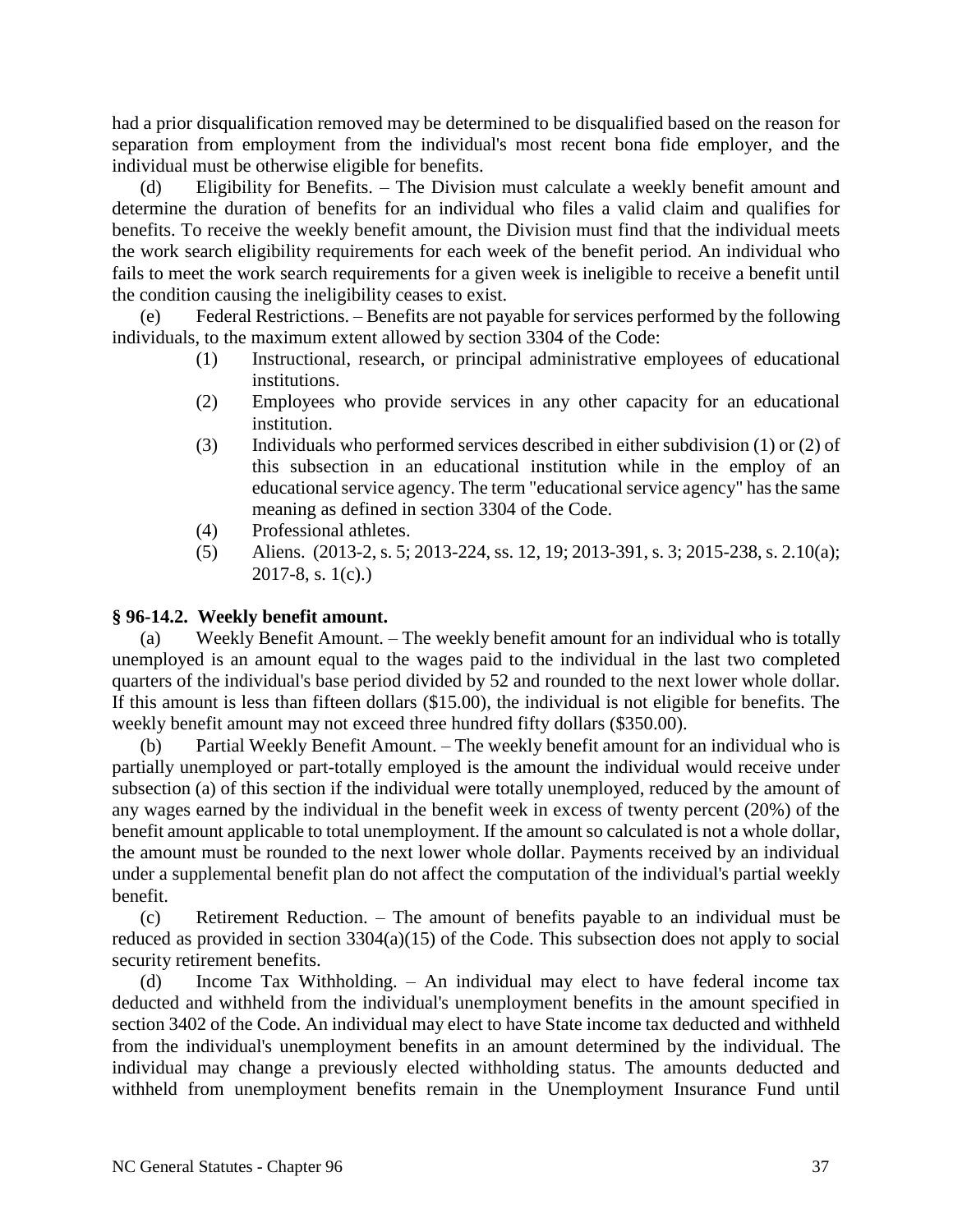transferred to the appropriate taxing authority as a payment of income tax. The Division must advise an individual in writing at the time the individual files a claim for unemployment benefits that the benefits paid are subject to federal and State income tax, that requirements exist pertaining to estimated tax payments, and that the individual may elect to have the amounts withheld.

(e) COVID-19 Increased Benefit Amount. – The weekly benefit amount calculated under this section shall be increased by fifty dollars (\$50.00). The increased benefit amount is payable for weeks beginning on or after September 5, 2020. The increased benefit amount expires and will not be paid for weeks (i) beginning on or after December 26, 2020, or (ii) immediately following the week that fully expends the amount allocated by the General Assembly for this purpose under Section 3.3(75) of S.L. 2020-4, as amended by House Bill 1105, 2019 Regular Session, whichever occurs first. (2013-2, s. 5; 2013-224, s. 19; 2013-391, s. 4; 2020-97, s. 1.6A; 2021-5, s. 3; 2021-16, s. 2.1.)

## **§ 96-14.3. Duration of benefits.**

(a) Duration. – The number of weeks an individual is allowed to receive unemployment benefits depends on the seasonal adjusted statewide unemployment rate that applies to the six-month base period in which the claim is filed. One six-month base period begins on January 1 and one six-month base period begins on July 1. For the base period that begins January 1, the average of the seasonal adjusted unemployment rates for the State for the preceding months of July, August, and September applies. For the base period that begins July 1, the average of the seasonal adjusted unemployment rates for the State for the preceding months of January, February, and March applies. The Division must use the most recent seasonal adjusted unemployment rate determined by the U.S. Department of Labor, Bureau of Labor Statistics, and not the rate as revised in the annual benchmark.

| <b>Seasonal Adjusted</b><br><b>Unemployment Rate</b> | <b>Number</b><br>of Weeks |
|------------------------------------------------------|---------------------------|
|                                                      |                           |
| Greater than 5.5% up to 6%                           | 13                        |
| Greater than 6% up to 6.5%                           | 14                        |
| Greater than 6.5% up to 7%                           | 15                        |
| Greater than 7% up to 7.5%                           | 16                        |
| Greater than 7.5% up to 8%                           | 17                        |
| Greater than 8% up to 8.5%                           | 18                        |
| Greater than 8.5% up to 9%                           | 19                        |
| Greater than 9%                                      |                           |

(b) Total Benefits. – The total benefits paid to an individual equals the individual's weekly benefit amount allowed under G.S. 96-14.2 multiplied by the number of weeks allowed under subsection (a) of this section. (2013-2, s. 5; 2013-224, ss. 13, 19; 2015-238, s. 2.8(b).)

**§ 96-14.4:** Repealed by Session Laws 2015-238, s. 2.8(a), effective July 1, 2015.

## **§ 96-14.5. Disqualification for good cause not attributable to the employer.**

(a) Determination. – The Division must determine the reason for an individual's separation from work. An individual does not have a right to benefits and is disqualified from receiving benefits if the Division determines that the individual left work for a reason other than good cause attributable to the employer. When an individual leaves work, the burden of showing good cause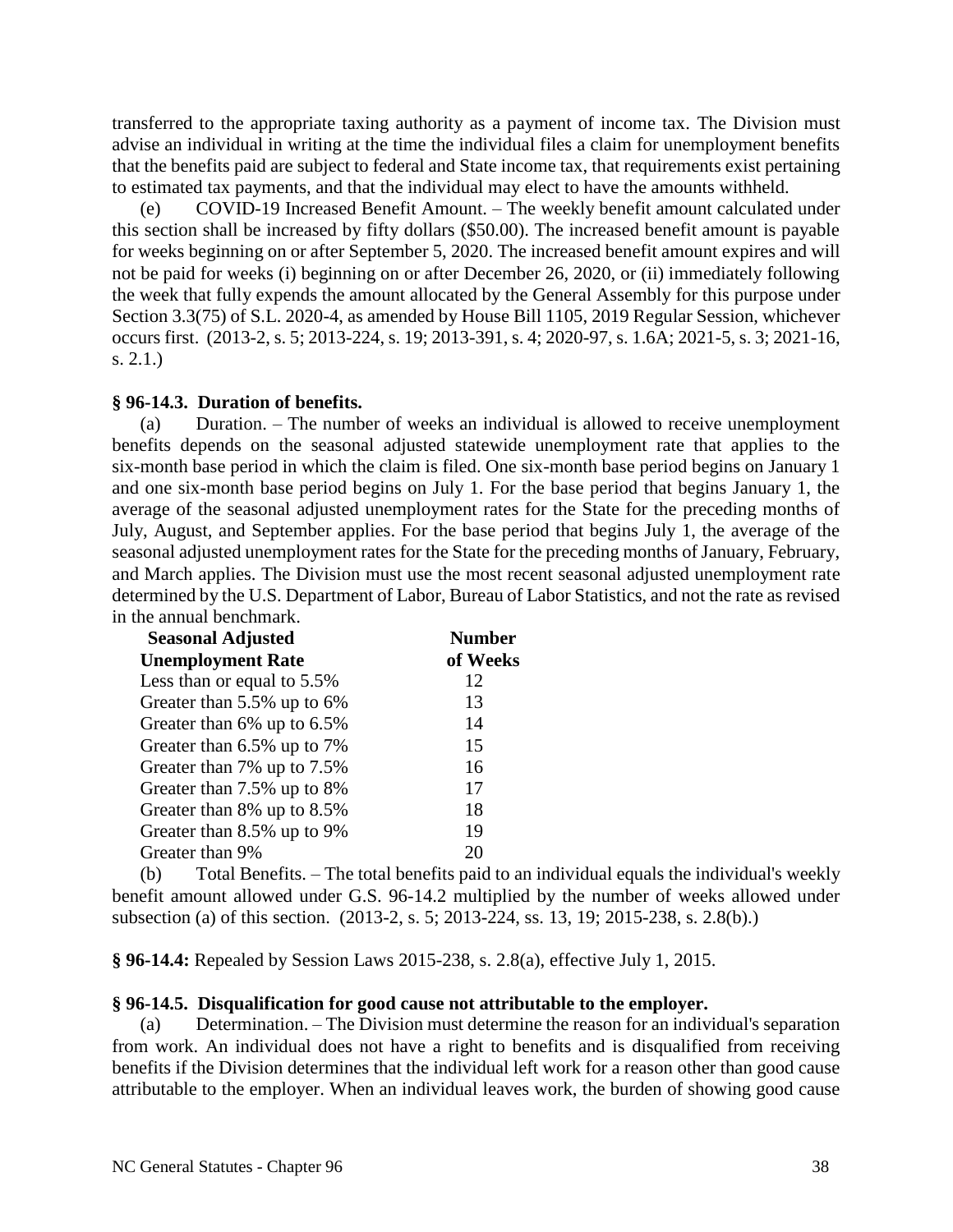attributable to the employer rests on the individual and the burden may not be shifted to the employer.

(b) Reduced Work Hours. – When an individual leaves work due solely to a unilateral and permanent reduction in work hours of more than fifty percent (50%) of the customary scheduled full-time work hours in the establishment, plant, or industry in which the individual was employed, the leaving is presumed to be good cause attributable to the employer. The employer may rebut the presumption if the reduction is temporary or was occasioned by malfeasance, misfeasance, or nonfeasance on the part of the individual.

(c) Reduced Rate of Pay. – When an individual leaves work due solely to a unilateral and permanent reduction in the individual's rate of pay of more than fifteen percent (15%), the leaving is presumed to be good cause attributable to the employer. The employer may rebut the presumption if the reduction is temporary or was occasioned by malfeasance, misfeasance, or nonfeasance on the part of the individual. (2013-2, s. 5; 2013-224, s. 19.)

## **§ 96-14.6. Disqualification for misconduct.**

(a) Disqualification. – An individual who the Division determines is unemployed for misconduct connected with the work is disqualified for benefits. The period of disqualification begins with the first day of the first week the individual files a claim for benefits after the misconduct occurs.

- (b) Misconduct. Misconduct connected with the work is either of the following:
	- (1) Conduct evincing a willful or wanton disregard of the employer's interest as is found in deliberate violation or disregard of standards of behavior that the employer has the right to expect of an employee or has explained orally or in writing to an employee.
	- (2) Conduct evincing carelessness or negligence of such degree or recurrence as to manifest an intentional and substantial disregard of the employer's interests or of the employee's duties and obligations to the employer.

(c) Examples. – The following examples are prima facie evidence of misconduct that may be rebutted by the individual making a claim for benefits:

- (1) Violation of the employer's written alcohol or illegal drug policy.
- (2) Reporting to work significantly impaired by alcohol or illegal drugs.
- (3) Consumption of alcohol or illegal drugs on the employer's premises.
- (4) Conviction by a court of competent jurisdiction for manufacturing, selling, or distributing a controlled substance punishable under G.S. 90-95(a)(1) or G.S.  $90-95(a)(2)$  if the offense is related to or connected with an employee's work for the employer or is in violation of a reasonable work rule or policy.
- (5) Termination or suspension from employment after arrest or conviction for an offense involving violence, sex crimes, or illegal drugs if the offense is related to or connected with the employee's work for an employer or is in violation of a reasonable work rule or policy.
- (6) Any physical violence whatsoever related to the employee's work for an employer, including physical violence directed at supervisors, subordinates, coworkers, vendors, customers, or the general public.
- (7) Inappropriate comments or behavior toward supervisors, subordinates, coworkers, vendors, customers, or to the general public relating to any federally protected characteristic that creates a hostile work environment.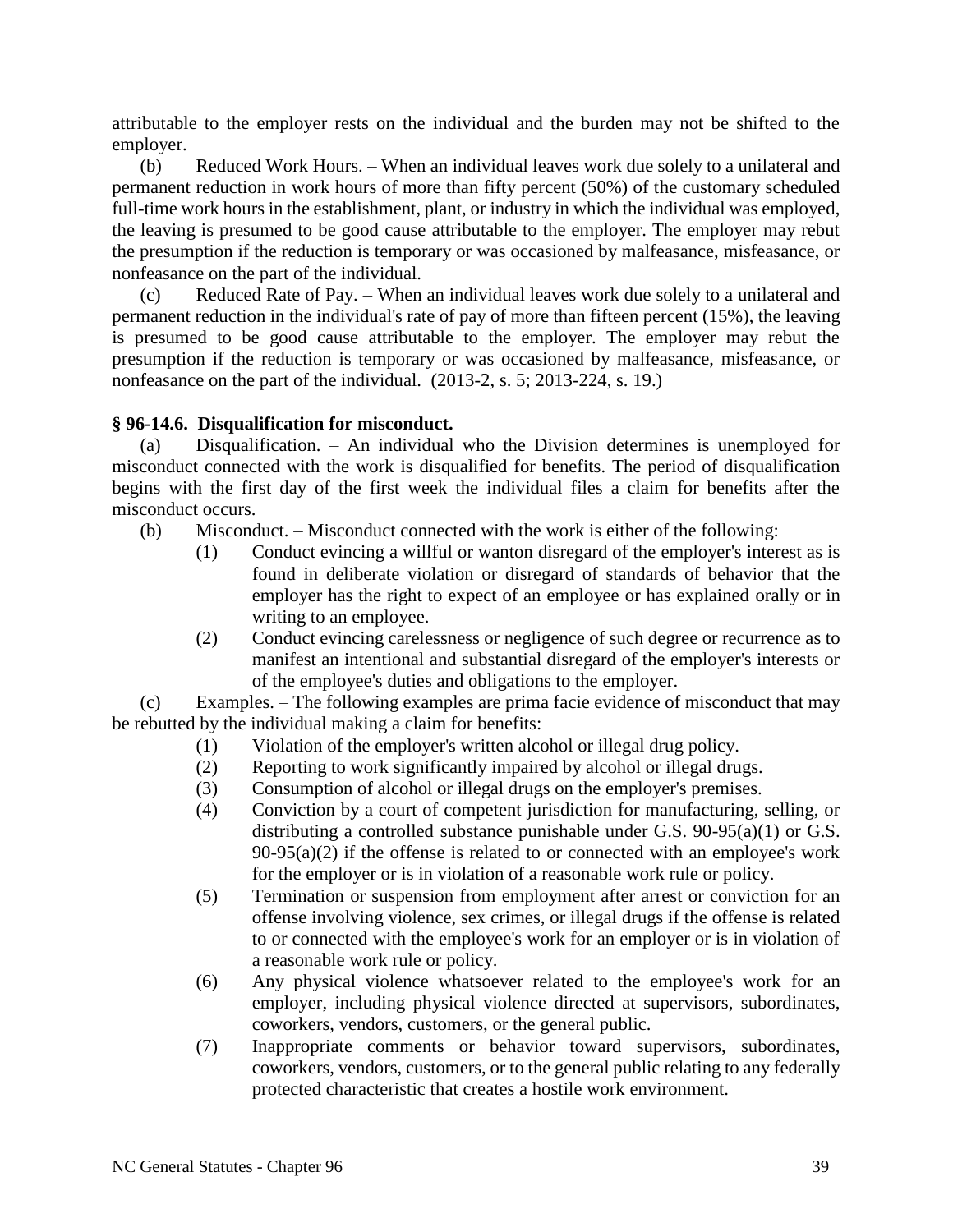- (8) Theft in connection with the employment.
- (9) Forging or falsifying any document or data related to employment, including a previously submitted application for employment.
- (10) Violation of an employer's written absenteeism policy.
- (11) Refusal to perform reasonably assigned work tasks or failure to adequately perform employment duties as evidenced by no fewer than three written reprimands in the 12 months immediately preceding the employee's termination. (2013-2, s. 5; 2013-224, s. 19.)

## **§ 96-14.7. Other reasons to be disqualified from receiving benefits.**

(a) Failure to Supply Necessary License. – An individual is disqualified for benefits if the Division determines that the individual is unemployed for failure to possess a license, certificate, permit, bond, or surety that is necessary for the performance of the individual's employment if it was the individual's responsibility to supply the necessary documents and the individual's inability to do so was within the individual's control. The period of disqualification begins with the first day of the first week the individual files a claim for benefits after the individual's failure occurs.

(b) Labor Dispute. – An individual is disqualified for benefits if the Division determines the individual's total or partial unemployment is caused by a labor dispute in active progress at the factory, establishment, or other premises at which the individual is or was last employed or by a labor dispute at another place within this State that is owned or operated by the employer that owns or operates the factory, establishment, or other premises at which the individual is or was last employed and that supplies materials or services necessary to the continued and usual operation of the premises at which the individual is or was last employed. An individual disqualified under the provisions of this subsection continues to be disqualified after the labor dispute has ceased to be in active progress for the period of time that is reasonably necessary and required to physically resume operations in the method of operating in use at the plant, factory, or establishment. (2013-2, s. 5; 2013-224, s. 19.)

## **§ 96-14.8. Military spouse relocation and domestic violence are good causes for leaving.**

An individual is not disqualified for benefits for leaving work for one of the reasons listed in this section. Benefits paid on the basis of this section are not chargeable to the employer's account:

- (1) Military spouse relocation. Leaving work to accompany the individual's spouse to a new place of residence because the spouse has been reassigned from one military assignment to another.
- (2) Domestic violence. Leaving work for reasons of domestic violence if the individual reasonably believes that the individual's continued employment would jeopardize the safety of the individual or of any member of the individual's immediate family. For purposes of this subdivision, an individual is a victim of domestic violence if one or more of the following applies:
	- a. The individual has been adjudged an aggrieved party as set forth by Chapter 50B of the General Statutes.
	- b. There is evidence of domestic violence, sexual offense, or stalking. Evidence of domestic violence, sexual offense, or stalking may include any one or more of the following:
		- 1. Law enforcement, court, or federal agency records or files.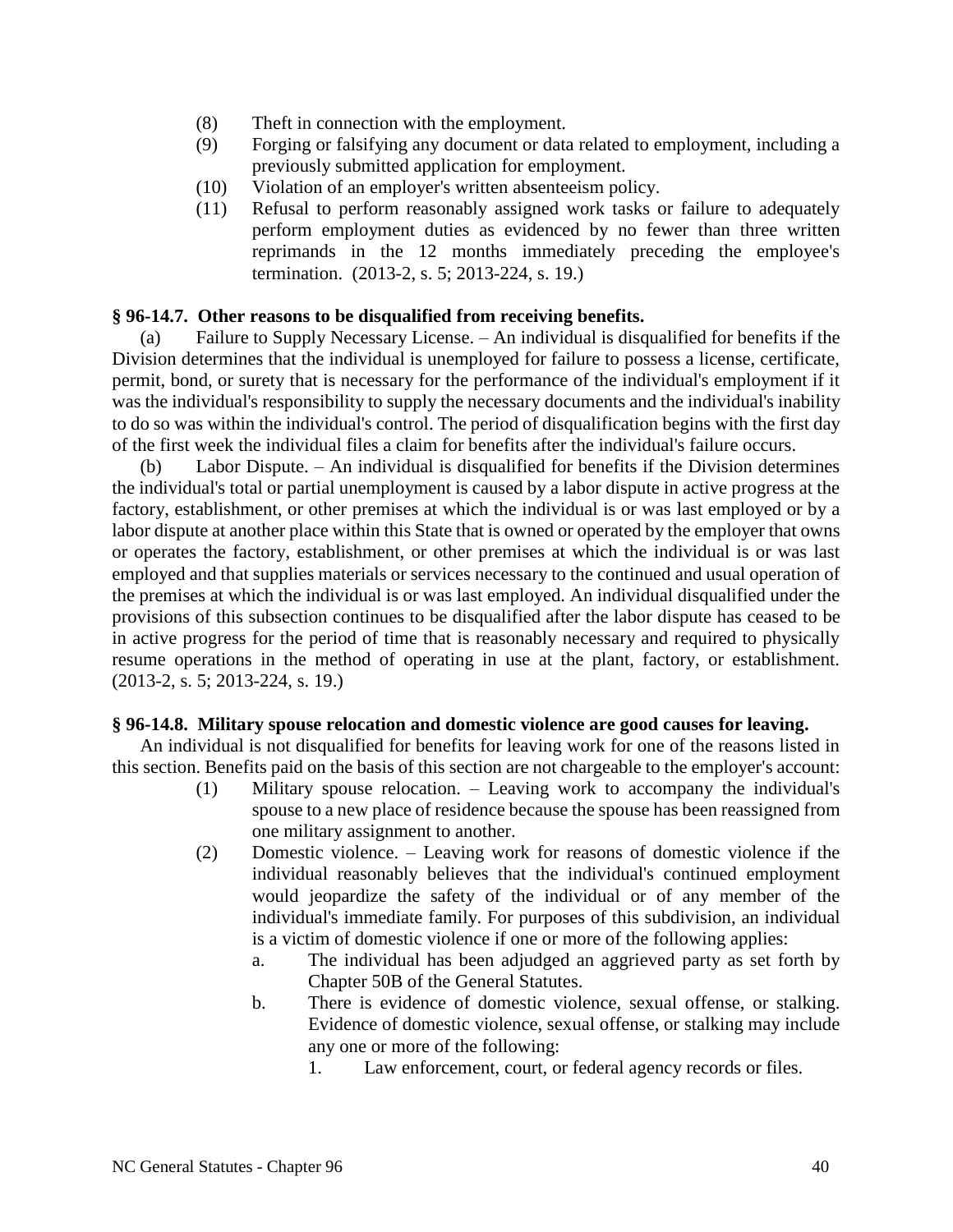- 2. Documentation from a domestic violence or sexual assault program if the individual is alleged to be a victim of domestic violence or sexual assault.
- 3. Documentation from a religious, medical, or other professional from whom the individual has sought assistance in dealing with the alleged domestic violence, sexual abuse, or stalking.
- c. The individual has been granted program participant status pursuant to G.S. 15C-4 as the result of domestic violence committed upon the individual or upon a minor child with or in the custody of the individual by another individual who has or has had a familial relationship with the individual or minor child. (2013-2, s. 5; 2013-224, s. 19.)

# **§ 96-14.9. Weekly certification.**

(a) Requirements. – An individual's eligibility for a weekly benefit amount is determined on a week-to-week basis. An individual must meet all of the requirements of this section for each weekly benefit period. An individual who fails to meet one or more of the requirements is ineligible to receive benefits until the condition causing the ineligibility ceases to exist:

- (1) File a claim for benefits.
- (2) Report as requested by the Division and present valid photo identification meeting the requirements of subsection (k) of this section.
- (3) Meet the work search requirements of subsection (b) of this section.

(b) Work Search Requirements. – The Division must find that the individual meets all of the following work search requirements:

- (1) The individual is able to work.
- (2) The individual is available to work.
- (3) The individual is actively seeking work.
- (4) The individual accepts suitable work when offered.

(c) Able to Work. – An individual is not able to work during any week that the individual is receiving or is applying for benefits under any other state or federal law based on the individual's temporary total or permanent total disability.

(d) Available to Work. – An individual is not available to work during any week that one or more of the following applies:

- (1) The individual tests positive for a controlled substance. An individual tests positive for a controlled substance if all of the conditions of this subdivision apply. An employer must report an individual's positive test for a controlled substance to the Division:
	- a. The test is a controlled substance examination administered under Article 20 of Chapter 95 of the General Statutes.
	- b. The test is required as a condition of hire for a job.
	- c. The job would be suitable work for the individual.
- (2) The individual is incarcerated or has received notice to report to or is otherwise detained in a state or federal jail or penal institution. This subdivision does not apply to an individual who is incarcerated solely on a weekend in a county jail and who is otherwise available for work.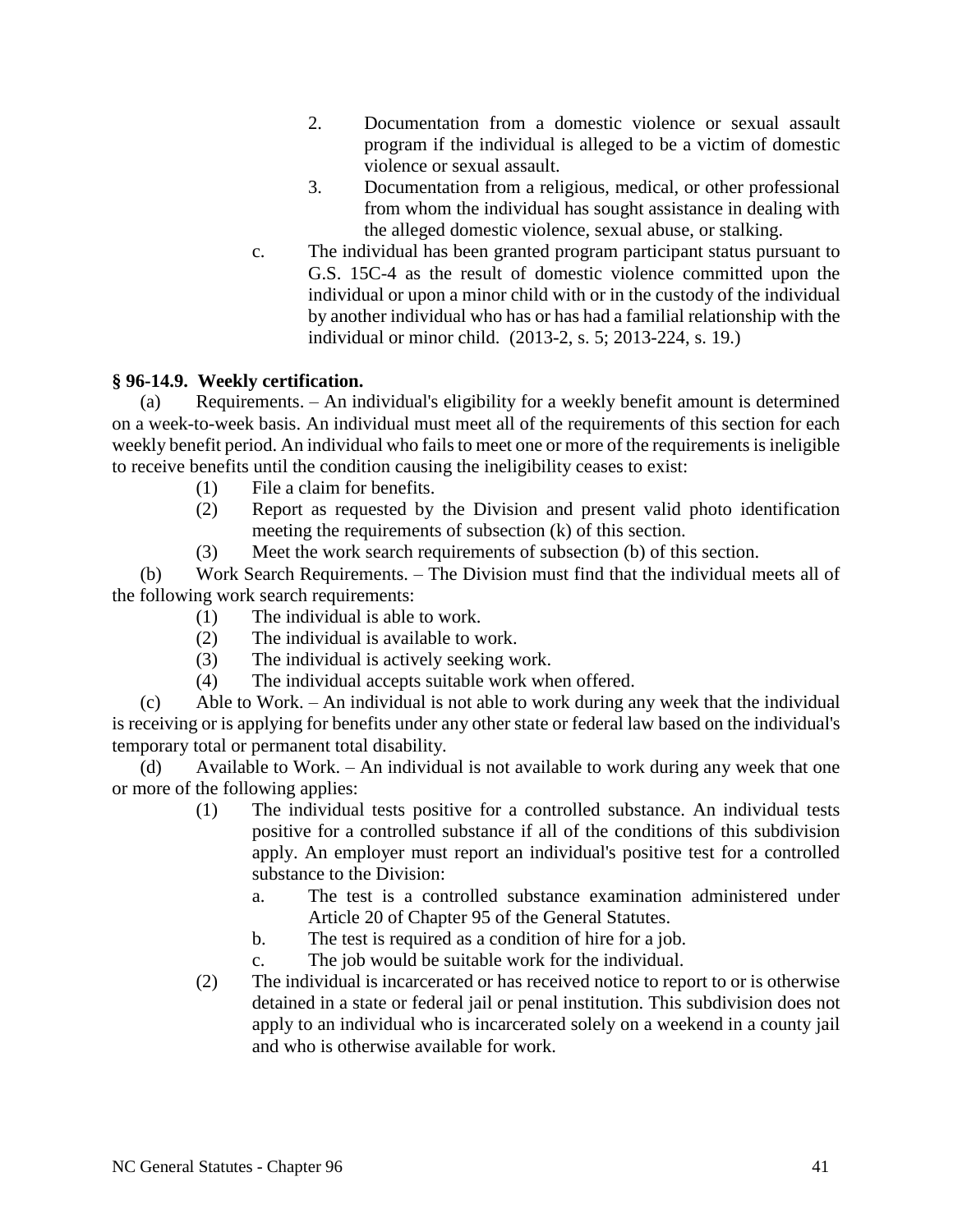- (3) The individual is an alien and is not in satisfactory immigration status under the laws administered by the United States Department of Justice, Immigration and Naturalization Service.
- (4) The individual is on disciplinary suspension for 30 or fewer days based on acts or omissions that constitute fault on the part of the employee and are connected with the work.

(e) Actively Seeking Work. – The Division's determination of whether an individual is actively seeking work is based upon the following:

- (1) The individual is registered for employment services, as required by the Division.
- (2) The individual has engaged in an active search for employment that is appropriate in light of the employment available in the labor market and the individual's skills and capabilities.
- (3) The individual has made at least three job contacts with potential employers during the week. An individual may satisfy one of the weekly job contacts by attending a reemployment activity offered by a local career center. The Division shall verify the suitability of the activity for the credit and the claimant's attendance at the activity.
- (4) The individual has maintained a record of the individual's work search efforts. The record must include the potential employers contacted, the method of contact, and the date contacted. The individual must provide the record to the Division upon request.

(f) Suitable Work. – The Division's determination of whether an employment offer is suitable must vary based upon the individual's length of unemployment as follows:

- (1) During the first 10 weeks of a benefit period, the Division may consider all of the following:
	- a. The degree of risk involved to the individual's health, safety, and morals.
	- b. The individual's physical fitness and prior training and experience.
	- c. The individual's prospects for securing local work in the individual's customary occupation.
	- d. The distance of the available work from the individual's residence.
	- e. The individual's prior earnings.
- (2) During the remaining weeks of a benefit period, the Division must consider any employment offer paying one hundred twenty percent (120%) of the individual's weekly benefit amount to be suitable work.

(g) Job Attachment. – An individual who is partially unemployed and for whom the employer has filed an attached claim for benefits has satisfied the work search requirements for any given week in the benefit period associated with the attached claim if the Division determines the individual is available for work with the employer that filed the attached claim.

(h) Job Training. – An individual who is otherwise eligible may not be denied benefits for any week because of the application to any such week of requirements relating to availability for work, active search for work, or refusal to accept work if the individual is attending a training program approved by the Division.

Federal Labor Standards. – An otherwise eligible individual may not be denied benefits for a given week if the Division determines the individual refused to accept new work for one or more of the following reasons: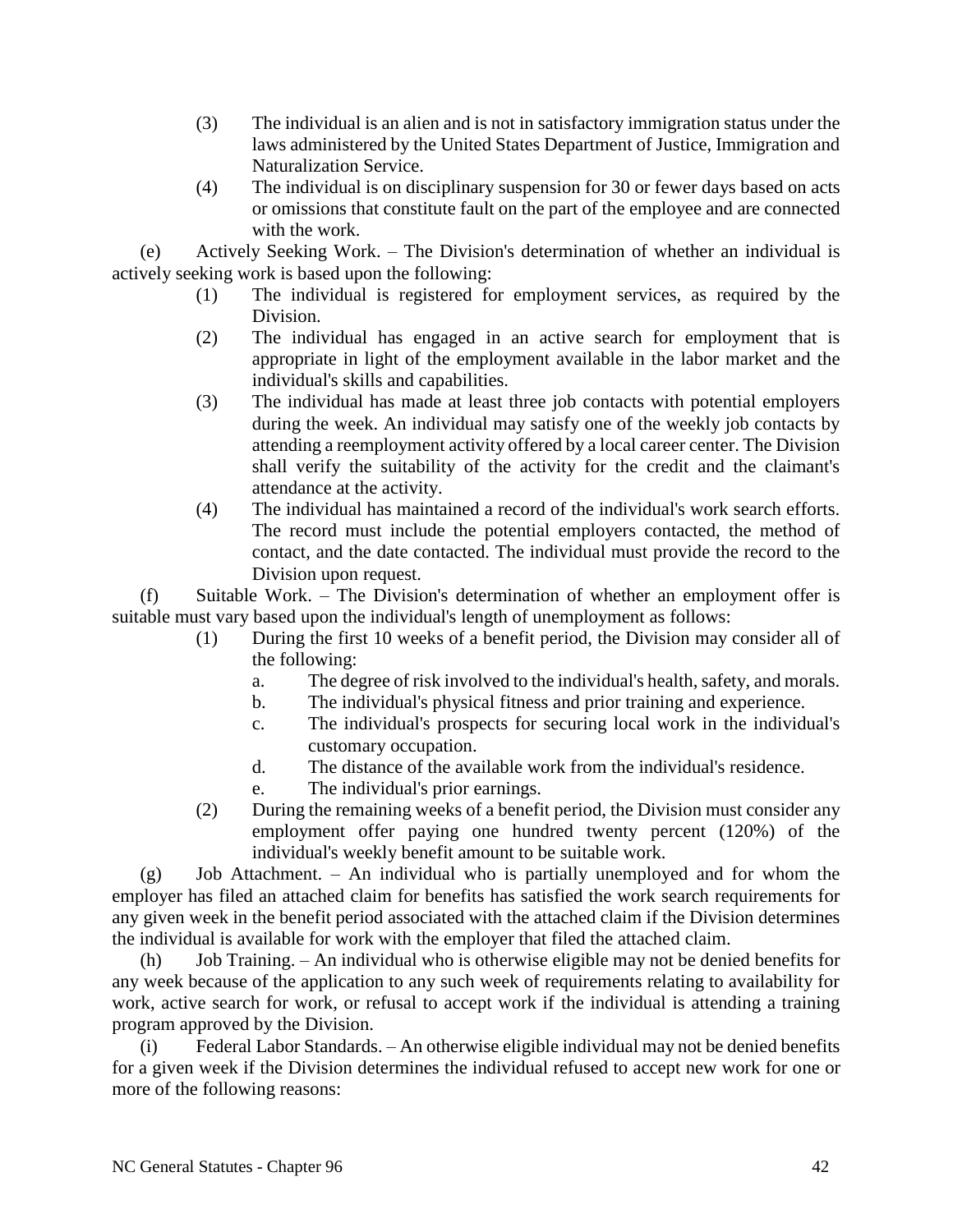- (1) The position offered is vacant due directly to a strike, lockout, or other labor dispute.
- (2) The remuneration, hours, or other conditions of the work offered are substantially less favorable to the individual than those prevailing for similar work in the locality.
- (3) The individual would be required to join a company union or to resign from or refrain from joining any bona fide labor organization as a condition of employment.

(j) Trade Act of 1974. – An otherwise eligible individual may not be denied benefits for any week because the individual is in training approved under section 236(a)(1) of the Trade Act of 1974, nor may the individual be denied benefits by reason of leaving work to enter such training, provided the work left is not suitable employment, or because of the application to any such week in training of provisions in this law or of any applicable federal unemployment compensation law, relating to availability for work, active search for work, or refusal to accept work. For purposes of this subsection, the term "suitable employment" means with respect to an individual, work of a substantially equal or higher skill level than the individual's past adversely affected employment, as defined for purposes of the Trade Act of 1974, and wages for such work at not less than eighty percent (80%) of the individual's average weekly wage as determined for the purposes of the Trade Act of 1974.

(k) Photo Identification. – The individual must present the Division one of the following documents bearing the individual's photograph:

- (1) A drivers license, learner's permit, provisional license, or nonoperator's identification card issued by North Carolina, another state, the District of Columbia, United States territory, or United States commonwealth.
- (2) A United States passport.
- (3) A United States military identification card.
- (4) A Veterans Identification Card issued by the United States Department of Veterans Affairs.
- (5) A tribal enrollment card issued by a federally recognized tribe.
- (6) Any other document that the Division determines adequately identifies the individual and that is issued by the United States, any state, the District of Columbia, United States territory, or United States commonwealth.
- (7) A traveler card issued by the U.S. Department of Homeland Security, such as the NEXUS SENTRI and FAST CARDS.

(*l*) Federal Disaster Declaration. – An individual who is unemployed due directly to a disaster covered by a federal disaster declaration has satisfied the work search requirements for any given week in the benefit period unless the Division requires the individual to conduct a work search. (2013-2, s. 5; 2013-224, ss. 14, 19; 2013-391, s. 5; 2015-238, ss. 2.2(a), 2.6; 2017-8, s. 1(d); 2018-94, s. 3(a); 2020-3, s. 1.3(a).)

## **§ 96-14.10. Disciplinary suspension.**

The disciplinary suspension of an employee for 30 or fewer consecutive calendar days does not constitute good cause for leaving work. An individual who is on suspension is not available for work and is not eligible for benefits for any week during any part of the disciplinary suspension. If the disciplinary suspension exceeds 30 days, the individual is considered to have been discharged from work because of the acts or omissions that caused the suspension and the issue is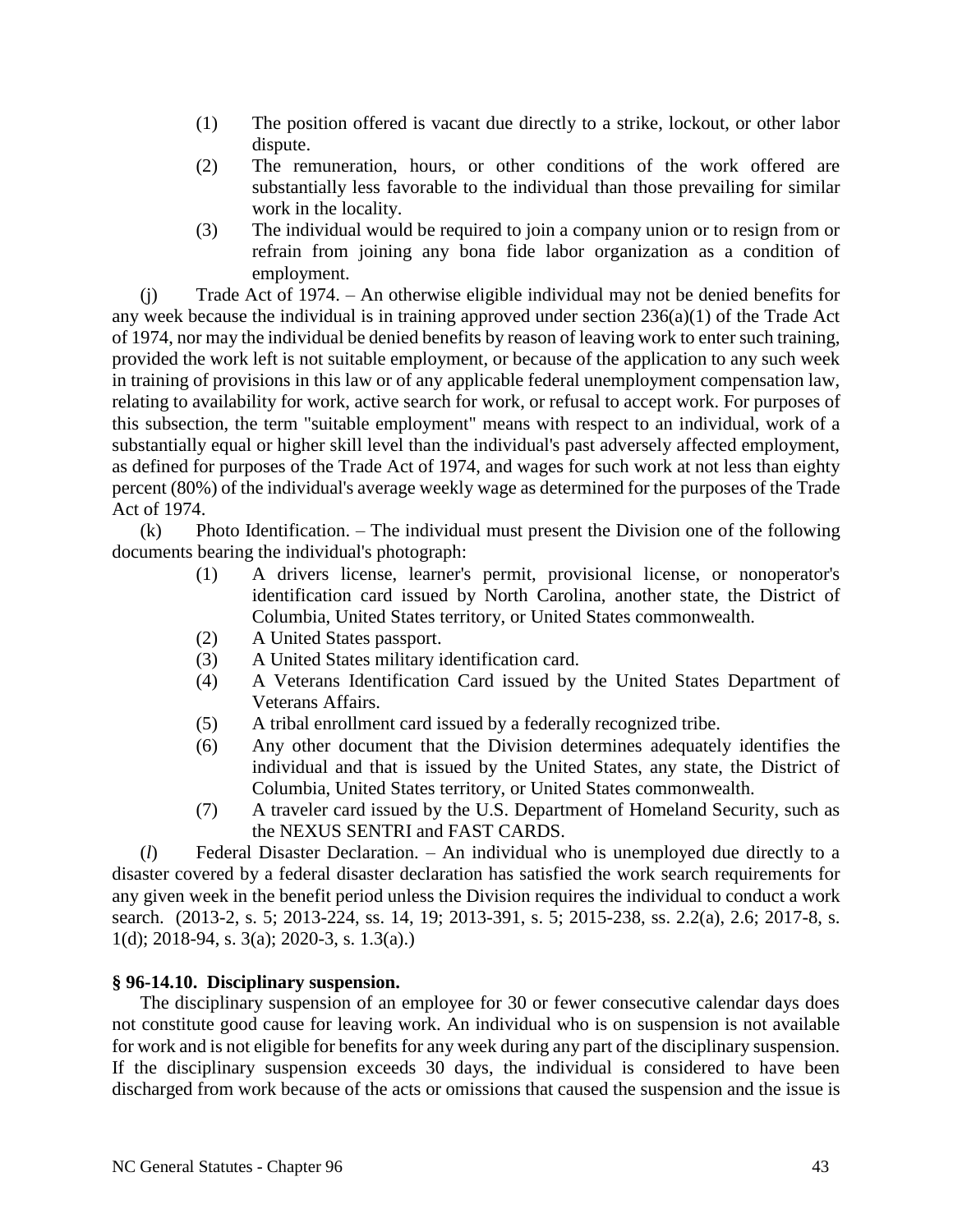whether the discharge was for disqualifying reasons. During the period of suspension of 30 or fewer days, the individual is considered to be attached to the employer's payroll, and the issue of separation from work is held in abeyance until a claim is filed for a week to which this section does not apply. (2013-2, s. 5; 2013-224, ss. 15, 19.)

# **§ 96-14.11. Disqualification for the remaining weeks of the benefit period.**

(a) Duration. – An individual may be disqualified from receiving benefits for the remaining weeks of the claim's duration if one or more subsections of this section apply. The period of disqualification under this section begins with the first day of the first week after the disqualifying act occurs.

(b) Suitable Work. – An individual is disqualified for any remaining benefits if the Division determines that the individual has failed, without good cause, to do one or more of the following:

- (1) Apply for available suitable work when so directed by the employment office of the Division.
- (2) Accept suitable work when offered.
- (3) Return to the individual's customary self-employment when so directed by the Division.

(c) Recall After Layoff. – An individual is disqualified for any remaining benefits if it is determined by the Division that the individual is unemployed because the individual, without good cause attributable to the employer and after receiving notice from the employer, refused to return to work for an employer under one or more of the following circumstances:

- (1) The individual was recalled within four weeks after a layoff. As used in this subdivision, the term "layoff" means a temporary separation from work due to no work available for the individual at the time of separation from work and the individual is retained on the employer's payroll and is a continuing employee subject to recall by the employer.
- (2) The individual was recalled in a week in which the work search requirements were satisfied under G.S. 96-14.9(g) due to job attachment. (2013-2, s. 5; 2013-224, ss. 19, 20(e); 2013-391, s. 6.)

# **§ 96-14.12. Limitations on company officers and spouses.**

(a) Disqualification for Benefits. – An individual is disqualified for benefits if the Division determines either of the following:

- (1) The individual is customarily self-employed and can reasonably return to self-employment.
- (2) The individual or the individual's spouse is unemployed because the individual's ownership share of the employer was voluntarily sold and, at the time of the sale, one or more of the following applied:
	- a. The employer was a corporation and the individual held five percent (5%) or more of the outstanding shares of the voting stock of the corporation.
	- b. The employer was a partnership, limited or general, and the individual was a limited or general partner.
	- c. The employer was a limited liability company and the individual was a member.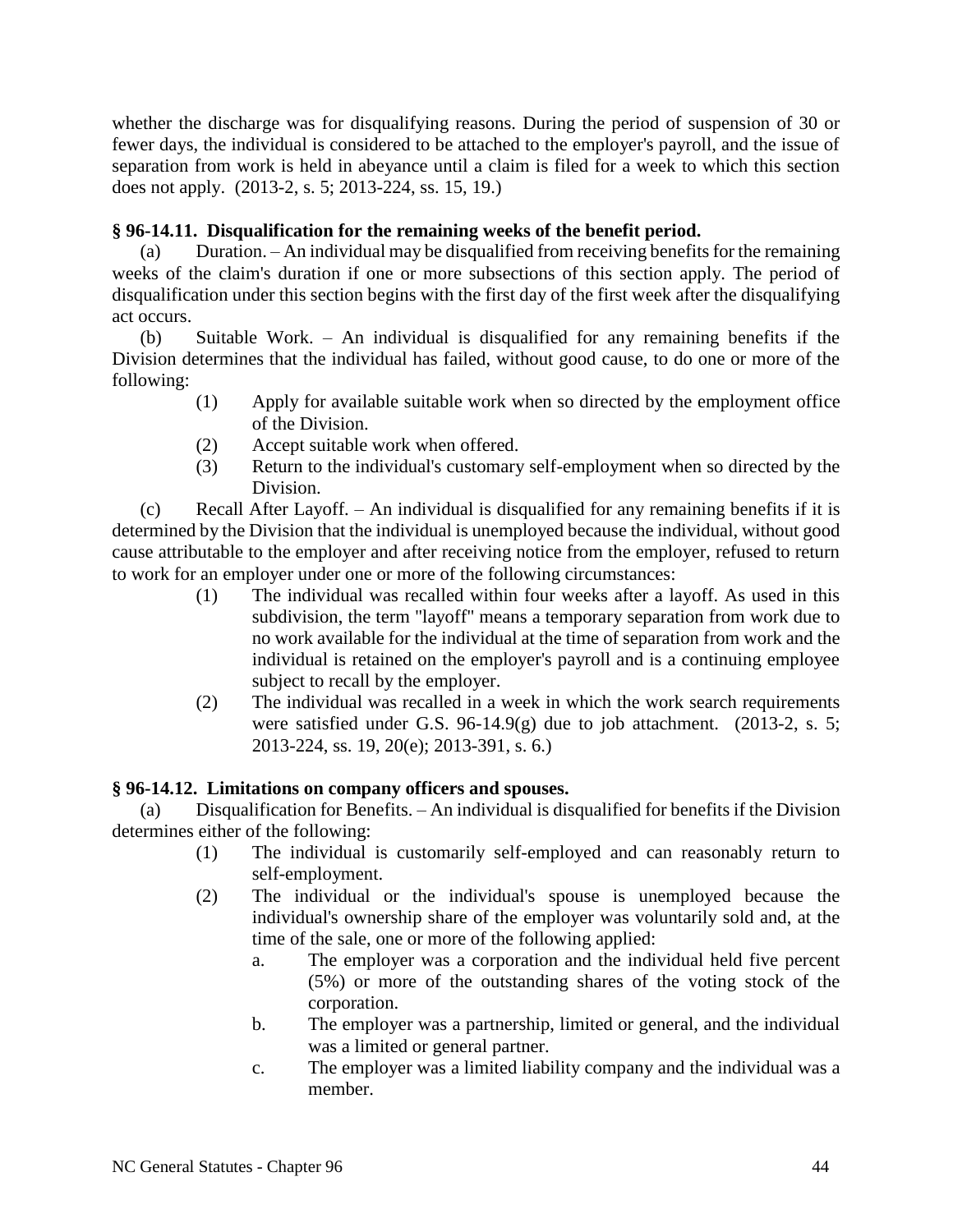d. The employer was a proprietorship, and the individual was the proprietor.

(b) Duration of Benefits. – This subsection applies to an individual and the spouse of an individual who is unemployed based on services performed for a corporation in which the individual held five percent (5%) or more of the outstanding shares of the voting stock of the corporation. The maximum number of weeks an individual or an individual's spouse may receive benefits is six weeks. (2013-2, s. 5; 2013-224, s. 19; 2015-238, s. 2.8(c).)

### **§ 96-14.13. Limitation on benefits due to lump sum payments.**

An individual is disqualified from receiving benefits for any week for which the individual receives any sum from the employer pursuant to an order of a court, the National Labor Relations Board, or another adjudicative agency or by private agreement, consent, or arbitration for loss of pay by reason of discharge. When the employer pays a lump sum that covers a period of more than one week, the amount paid is allocated to the weeks in the period on a pro rata basis as determined by the Division. If the amount prorated to a week would, if it had been earned by the individual during that week of unemployment, have resulted in a reduced benefit payment as provided in G.S. 96-14.2, the individual is entitled to receive the reduced payment if the individual is otherwise eligible for benefits.

Benefits paid for weeks of unemployment for which back pay awards or other similar compensation are made constitutes an overpayment of benefits. The employer must deduct the overpayment from the award prior to payment to the employee and must send the overpayment to the Division within five days of the payment for application against the overpayment. Overpayments not remitted to the Division are subject to the same collection procedures as contributions. The removal of charges made against the employer's account as a result of the previously paid benefits applies to the calendar year in which the Division receives the overpayment. (2013-2, s. 5; 2013-224, s. 19.)

## **§ 96-14.14. Extended benefits.**

(a) General Provisions. – Extended benefits payable under sub-subdivision  $(b)(5)a$ . of this section shall be paid as required under the Federal-State Extended Unemployment Compensation Act of 1970. Extended benefits payable under sub-subdivisions (b)(5)b. and (b)(5)c. of this section are not required under federal law and may be paid only if the federal government funds one hundred percent (100%) of the costs of providing them. Extended benefits are payable in the manner prescribed by this section.

- (b) Definitions. As used in this section, unless the context clearly requires otherwise:
	- (1) "Eligibility period" of an individual means the period consisting of the weeks in his benefit year which begin in an extended benefit period and if his benefit year ends within such extended benefit period, any weeks thereafter which begin in such period.
	- (2) "Exhaustee" means an individual who, with respect to any week of unemployment in his eligibility period:
		- a. Has received, prior to such week, all of the regular benefits that were available to him under this Chapter or any other State law (including dependents' allowances and benefits payable to federal civilian employees and ex-servicemen under 5 U.S.C. Chapter 85) in his current benefit year that includes such week;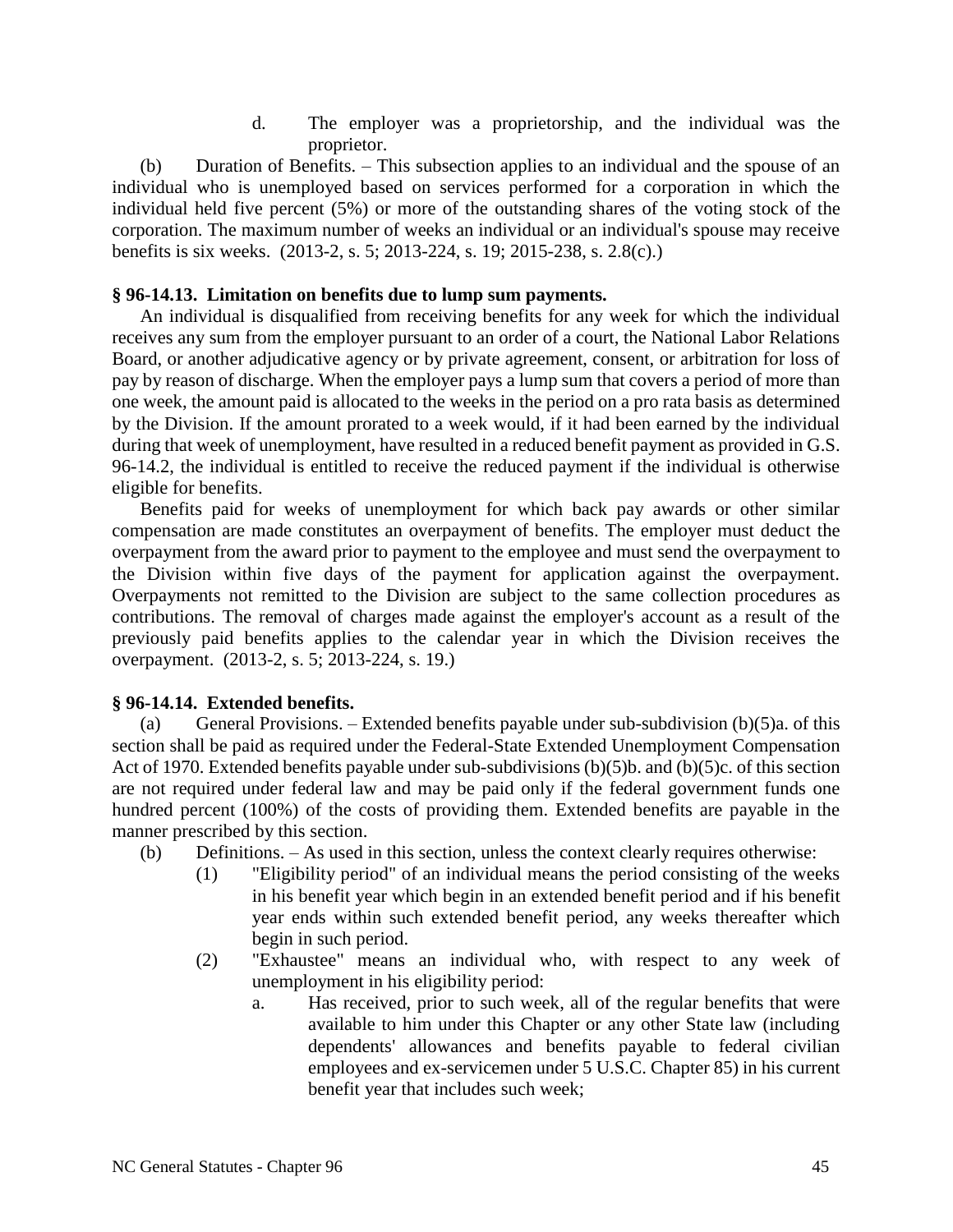Provided, that, for the purposes of this subdivision, an individual shall be deemed to have received all of the regular benefits that were available to him although (i) as a result of a pending appeal with respect to wages that were not considered in the original monetary determination in his benefit year, he may subsequently be determined to be entitled to added regular benefits, or (ii) he may be entitled to regular benefits with respect to future weeks of unemployment, but such benefits are not payable with respect to such week of unemployment by reason of the provisions in G.S. 96-16; or

- b. His benefit year having expired prior to such week, has no, or insufficient, wages on the basis of which he could establish a new benefit year that would include such week; and
- c. 1. Has no right to unemployment benefits or allowances, as the case may be, under the Railroad Unemployment Insurance Act, the Trade Expansion Act of 1962, the Automotive Products Trade Act of 1965 and such other federal laws as are specified in regulations issued by the United States Secretary of Labor; and
	- 2. Has not received and is not seeking unemployment benefits under the unemployment compensation law of Canada; but if he is seeking such benefits and the appropriate agency finally determines that he is not entitled to benefits under such law, he is considered an exhaustee.
- (3) "Extended benefit period" means a period which:
	- a. Begins the third week after a week for which there is an "on" indicator; and
	- b. Ends with either of the following weeks, whichever occurs later:
		- 1. The third week after the first week for which there is an "off" indicator; or
		- 2. The 13th consecutive week of such period.

Provided, that no extended benefit period may begin before the 14th week following the end of a prior extended benefit period which was in effect with respect to this State.

- (4) "Extended benefits" means benefits (including benefits payable to federal civilian employees and to ex-servicemen pursuant to 5 U.S.C. Chapter 85) payable to an individual under the provisions of this section for weeks of unemployment in his eligibility period.
- (5) There is an "on indicator" for this State for a week if the Division determines, in accordance with the regulations of the United States Secretary of Labor, that for the period consisting of such week and the immediate preceding 12 weeks, the rate of insured unemployment (not seasonally adjusted) under this Chapter:
	- a. Equalled or exceeded one hundred twenty percent (120%) of the average of such rates for the corresponding 13-week period ending in each of the preceding two calendar years, and equalled or exceeded five percent (5%), or
	- b. Equalled or exceeded six percent (6%), or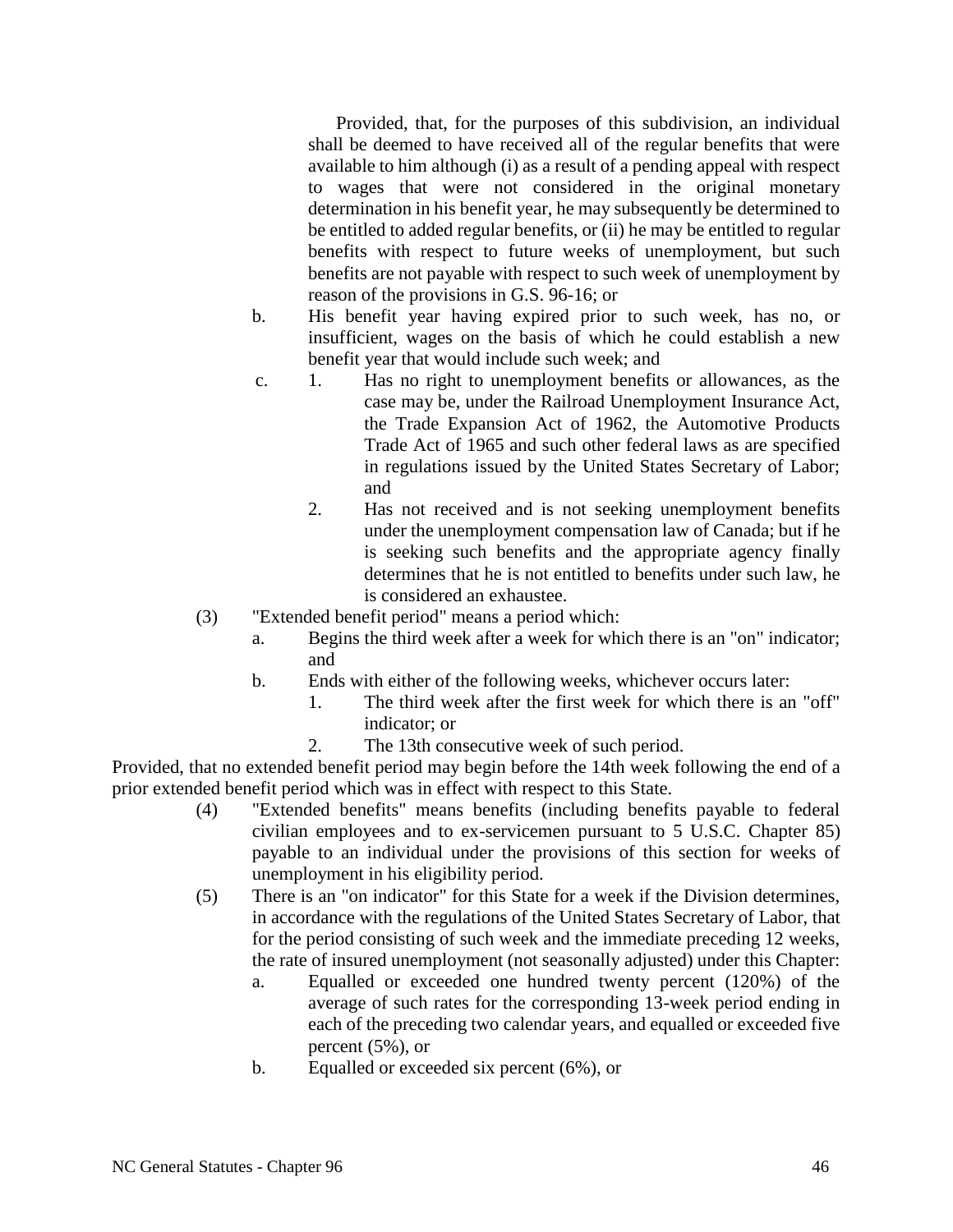- c. With respect to benefits for weeks of unemployment in North Carolina beginning after May 1, 2002:
	- 1. The average rate of total unemployment (seasonally adjusted), as determined by the United States Secretary of Labor, for the period consisting of the most recent three months for which data for all states are published before the close of such week equals or exceeds a six and one-half percent (6.5%), and
	- 2. The average rate of total unemployment in the State (seasonally adjusted), as determined by the United States Secretary of Labor, for the three-month period referred to in [sub-]sub-subdivision c.1. of this subdivision, equals or exceeds one hundred ten percent (110%) of such average for either or both of the corresponding three-month periods ending in the two preceding calendar years.
	- 3. Expired effective January 1, 2013, pursuant to Session Laws 2011-145, s. 6.16(d), as amended by Session Laws 2012-134, s.  $1(c)$ .
- d. There is a State "off indicator" for a week with respect to sub-subdivision c. of this subdivision, only if, for the period consisting of such week and the immediately preceding 12 weeks, the option specified in sub-subdivision c. does not result in an "on indicator".
- e. Total extended benefit amount
	- 1. The total extended benefit amount payment to any eligible individual with respect to the applicable benefit year shall be the least of the following amounts:
		- I. Fifty percent (50%) of the total amount of regular benefits which were payable to the individual under this Chapter in the individual's applicable benefit year; or
		- II. Thirteen times the individual's weekly benefit amount that was payable to the individual under this Chapter for a week of total unemployment in the applicable benefit year.
	- 2. I. Effective with respect to weeks beginning in a high unemployment period, [sub-]sub-subdivision e.1. of this subdivision shall be applied by substituting:
		- A. "Eighty percent (80%)" for "fifty percent (50%)" in [sub-sub-]sub-subdivision e.1.I., and
		- B. "Twenty" for "thirteen" in [sub-sub-]sub-subdivision e.1.II.
		- II. For purposes of [sub-sub-]sub-subdivision 2.I., the term "high unemployment period" means any period during which an extended benefit period would be in effect if sub-subdivision c. of this subdivision were applied by substituting "eight percent (8%)" for "six and one-half percent  $(6.5\%)$ ".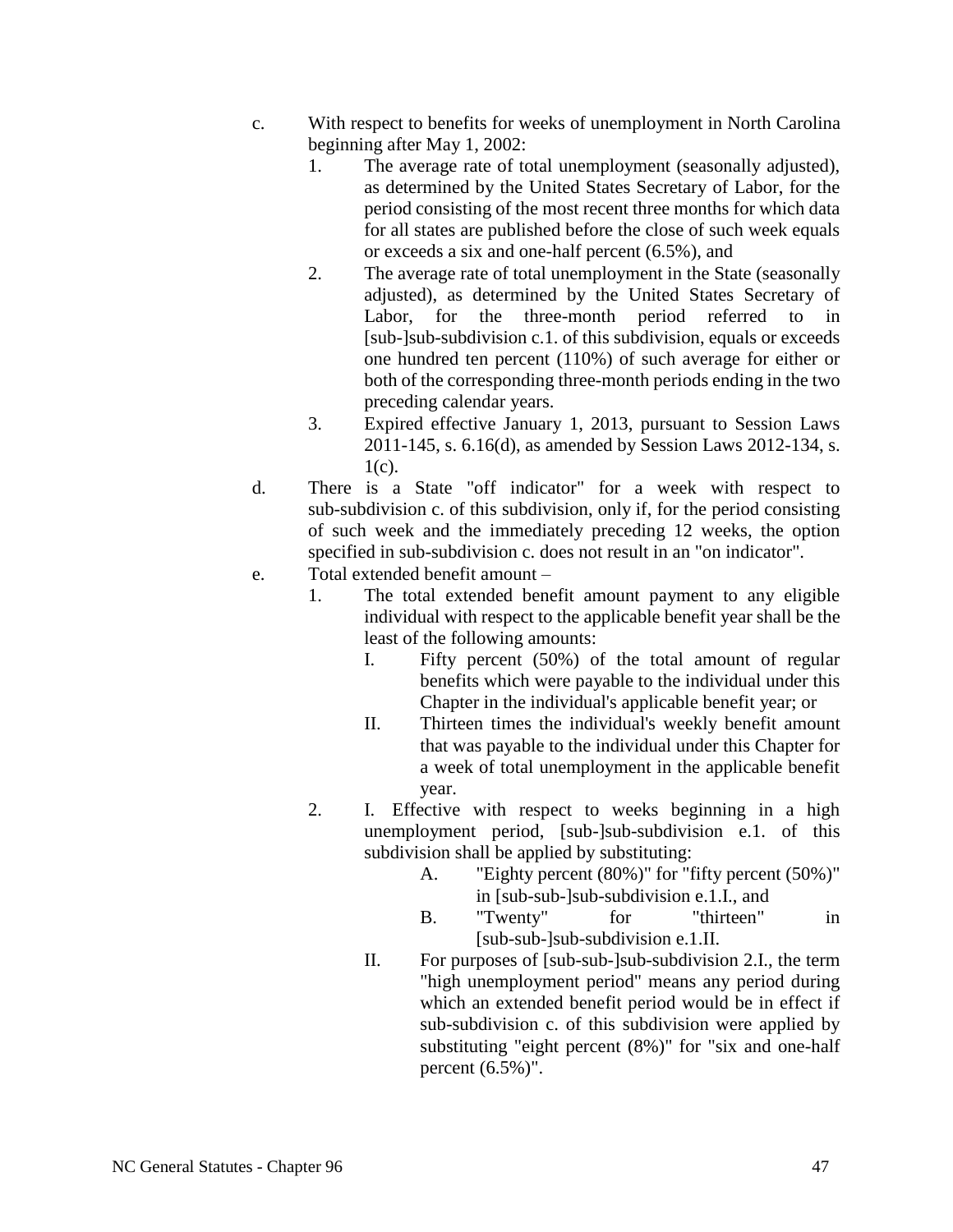- 3. Expired effective January 1, 2013, pursuant to Session Laws 2011-145, s. 6.16(d), as amended by Session Laws 2012-134, s.  $1(c)$ .
- (6) There is an "off indicator" for this State for a week if the Division determines, in accordance with the regulations of the United States Secretary of Labor, that for the period consisting of such week and the immediately preceding 12 weeks, the rate of insured unemployment (not seasonally adjusted) under this Chapter:
	- a. Was less than one hundred twenty percent (120%) of the average of such rates for the corresponding 13-week period ending in each of the preceding two calendar years, and was less than six percent (6%), or
	- b. Was less than five percent  $(5\%)$ .
- (7) "Rate of insured unemployment," for the purposes of subparagraphs [subdivisions] (5) and (6) of this subsection, means the percentage derived by dividing:
	- a. The average weekly number of individuals filing claims for regular compensation in this State for weeks of unemployment with respect to the most recent 13 consecutive-week period, as determined by the Division, on the basis of its reports to the United States Secretary of Labor, by
	- b. The average monthly employment covered under this Chapter for the first four of the most recent six completed calendar quarters ending before the end of such 13-week period.
- (8) "Regular benefits" means benefits payable to an individual under this Chapter or any other State law (including benefits payable to federal civilian employees and to ex-servicemen pursuant to 5 U.S.C. Chapter 85) other than extended benefits.
- (9) "State law" means the unemployment insurance law of any state approved by the United States Secretary of Labor under section 3304 of the Internal Revenue Code.

(c) Effect of State Law Provisions Relating to Regular Benefits on Claims for, and for Payment of, Extended Benefits. – Except when the result would be inconsistent with the other provisions of this section and in matters of eligibility determination, as provided by rules adopted by the Division, the provisions of this Chapter which apply to claims for, or the payment of, regular benefits shall apply to claims for, and the payment of, extended benefits.

(d) Eligibility Requirements for Extended Benefits. – An individual shall be eligible to receive extended benefits with respect to any week of unemployment in his eligibility period only if the Division finds that with respect to such week:

- (1) The individual is an "exhaustee" as defined in subsection [subdivision] (b)(2).
- (2) The individual has satisfied the requirements of this Chapter for the receipt of regular benefits that are applicable to individuals claiming extended benefits, including not being subject to a disqualification for the receipt of benefits. Provided, however, that for purposes of disqualification for extended benefits for weeks of unemployment beginning after March 31, 1981, the term "suitable work" means any work which is within the individual's capabilities to perform if: (i) the gross average weekly remuneration payable for the work exceeds the sum of the individual's weekly extended benefit amount plus the amount, if any,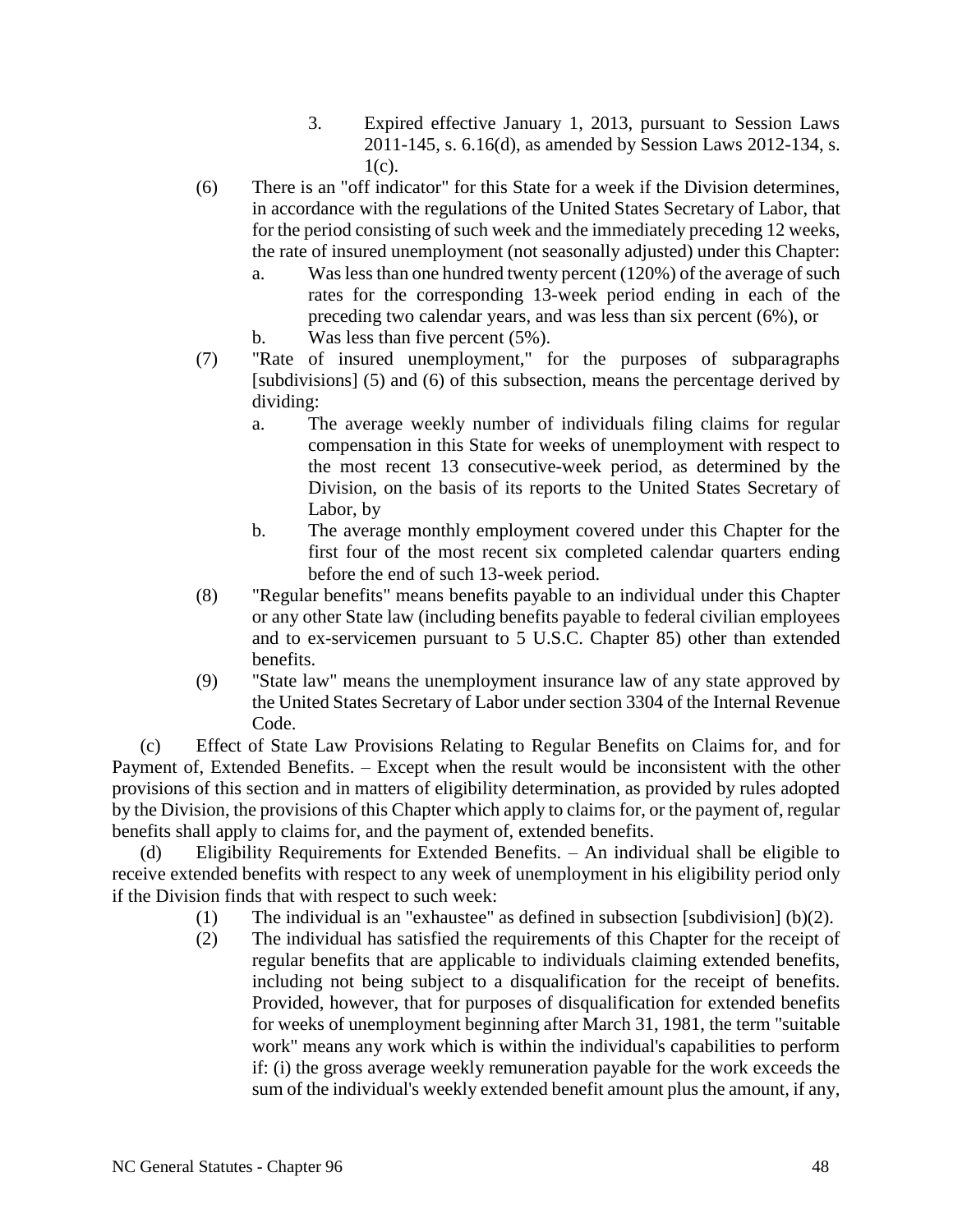of supplemental unemployment benefits (as defined in section  $501(C)(17)(D)$ ) of the Internal Revenue Code of 1954) payable to such individual for such week; and (ii) the gross wages payable for the work equal the higher of the minimum wages provided by section 6(a)(1) of the Fair Labor Standards Act of 1938 as amended (without regard to any exemption), or the State minimum wage; and (iii) the work is offered to the individual in writing and is listed with the State employment service; and (iv) the considerations contained in G.S. 96-14.9(f) for determining whether or not work is suitable are applied to the extent that they are not inconsistent with the specific requirements of this subdivision; and (v) the individual cannot furnish evidence satisfactory to the Division that his prospects for obtaining work in his customary occupation within a reasonably short period of time are good, but if the individual submits evidence which the Division deems satisfactory for this purpose, the determination of whether or not work is suitable with respect to such individual shall be made in accordance with G.S. 96-14.9(f) without regard to the definition contained in this subdivision. Provided, further, that no work shall be deemed to be suitable work for an individual which does not accord with the labor standard provisions set forth in this subdivision, but the employment service shall refer any individual claiming extended benefits to any work which is deemed suitable hereunder. Provided, further, that any individual who has been disqualified for voluntarily leaving employment, being discharged for misconduct or substantial fault, or refusing suitable work under G.S. 96-14.11 and who has had the disqualification terminated, shall have such disqualification reinstated when claiming extended benefits unless the termination of the disqualification was based upon employment subsequent to the date of the disqualification.

- (3) After March 31, 1981, he has not failed either to apply for or to accept an offer of suitable work, as defined in G.S. 96-14.14(d)(2), to which he was referred by an employment office of the Division, and he has furnished the Division with tangible evidence that he has actively engaged in a systematic and sustained effort to find work. If an individual is found to be ineligible hereunder, he shall be ineligible beginning with the week in which he either failed to apply for or to accept the offer of suitable work or failed to furnish the Division with tangible evidence that he has actively engaged in a systematic and sustained effort to find work and such individual shall continue to be ineligible for extended benefits until he has been employed in each of four subsequent weeks (whether or not consecutive) and has earned remuneration equal to not less than four times his weekly benefit amount.
- (4) Pursuant to section 202(a)(7) of the Federal-State Extended Unemployment Compensation Act of 1970 (P.L. 91-373), as amended by section 202(b)(1) of the Unemployment Compensation Amendments of 1992 (Public Law 102-318), for any week of unemployment beginning after March 6, 1993, and before January 1, 1995, the individual is an exhaustee as defined by federal law and has satisfied the requirements of this Chapter for the receipt of regular benefits that are applicable to individuals claiming extended benefits, including not being subject to a disqualification for the receipt of benefits. Provided, the terms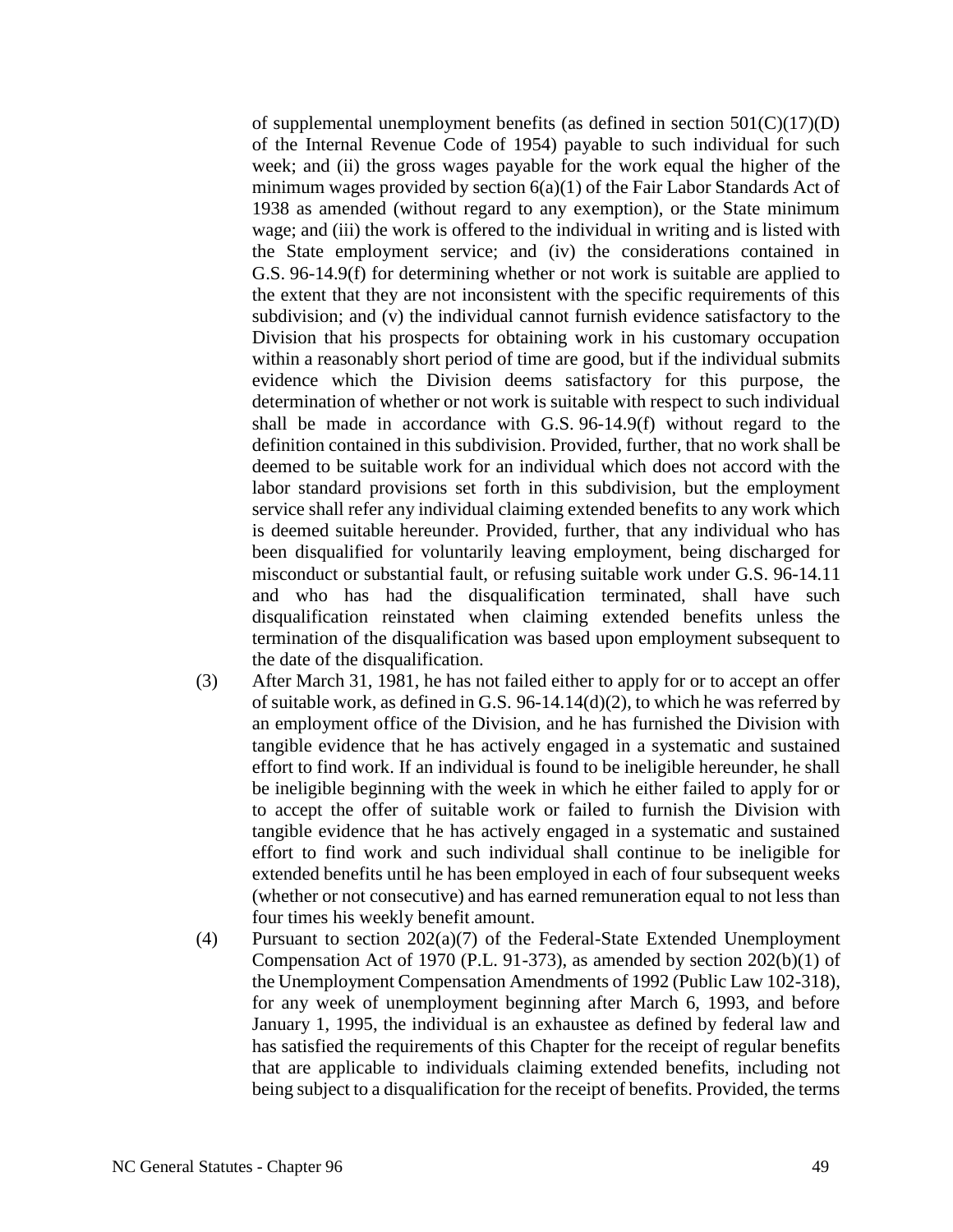and conditions of State law that apply to claims for regular compensation and to the payment thereof shall apply to claims for extended benefits and to the payment thereof.

(5) An individual shall not be eligible for extended compensation unless the individual had 20 weeks of full-time insured employment, or the equivalent in insured wages, as determined by a calculation of base period wages based upon total hours worked during each quarter of the base period and the hourly wage rate for each quarter of the base period. For the purposes of this paragraph, the equivalent in insured wages shall be earnings covered by the State law for compensation purposes which exceed 40 times the individual's most recent weekly benefit amount or one and one-half times the individual's insured wages in that calendar quarter of the base period in which the individual's insured wages were the highest.

(e) Weekly Extended Benefit Amount. – The weekly extended benefit amount payable to an individual for a week of total unemployment in his eligibility period shall be an amount equal to the weekly benefit amount payable to him during his applicable benefit year. For any individual who was paid benefits during the applicable benefit year in accordance with more than one weekly benefit amount, the weekly extended benefit amount shall be the average of such weekly benefit amounts rounded to the nearest lower full dollar amount (if not a full dollar amount). Provided, that for any week during a period in which federal payments to states under Section 204 of the Federal-State Extended Unemployment Compensation Act of 1970, P.L. 91-373, are reduced under an order issued under Section 252 of the Balanced Budget and Emergency Deficit Control Act of 1985, P.L. 99-177, the weekly extended benefit amount payable to an individual for a week of total unemployment in his eligibility period shall be reduced by a percentage equivalent to the percentage of the reduction in the federal payment. The reduced weekly extended benefit amount, if not a full dollar amount, shall be rounded to the nearest lower full dollar amount.

- (f) (1) Total Extended Benefit Amount. Except as provided in subdivision (2) hereof, the total extended benefit amount payable to any eligible individual with respect to his applicable benefit year shall be the least of the following amounts:
	- a. Fifty percent (50%) of the total amount of regular benefits which were payable to him under this Chapter in his applicable benefit year; or
	- b. Thirteen times his weekly benefit amount which was payable to him under this Chapter for a week of total unemployment in the applicable benefit year.

Provided, that during any fiscal year in which federal payments to states under Section 204 of the Federal-State Extended Unemployment Compensation Act of 1970, P.L. 91-373, are reduced under an order issued under Section 252 of the Balanced Budget and Emergency Deficit Control Act of 1985, P.L. 99-177, the total extended benefit amount payable to an individual with respect to his applicable benefit year shall be reduced by an amount equal to the aggregate of the reductions under G.S. 96-14.14(e) and the weekly amounts paid to the individual.

(2) Notwithstanding any other provisions of this Chapter, if the benefit year of any individual ends within an extended benefit period, the remaining balance of extended benefits that such individual would, but for this subdivision, be entitled to receive in that extended benefit period, with respect to weeks of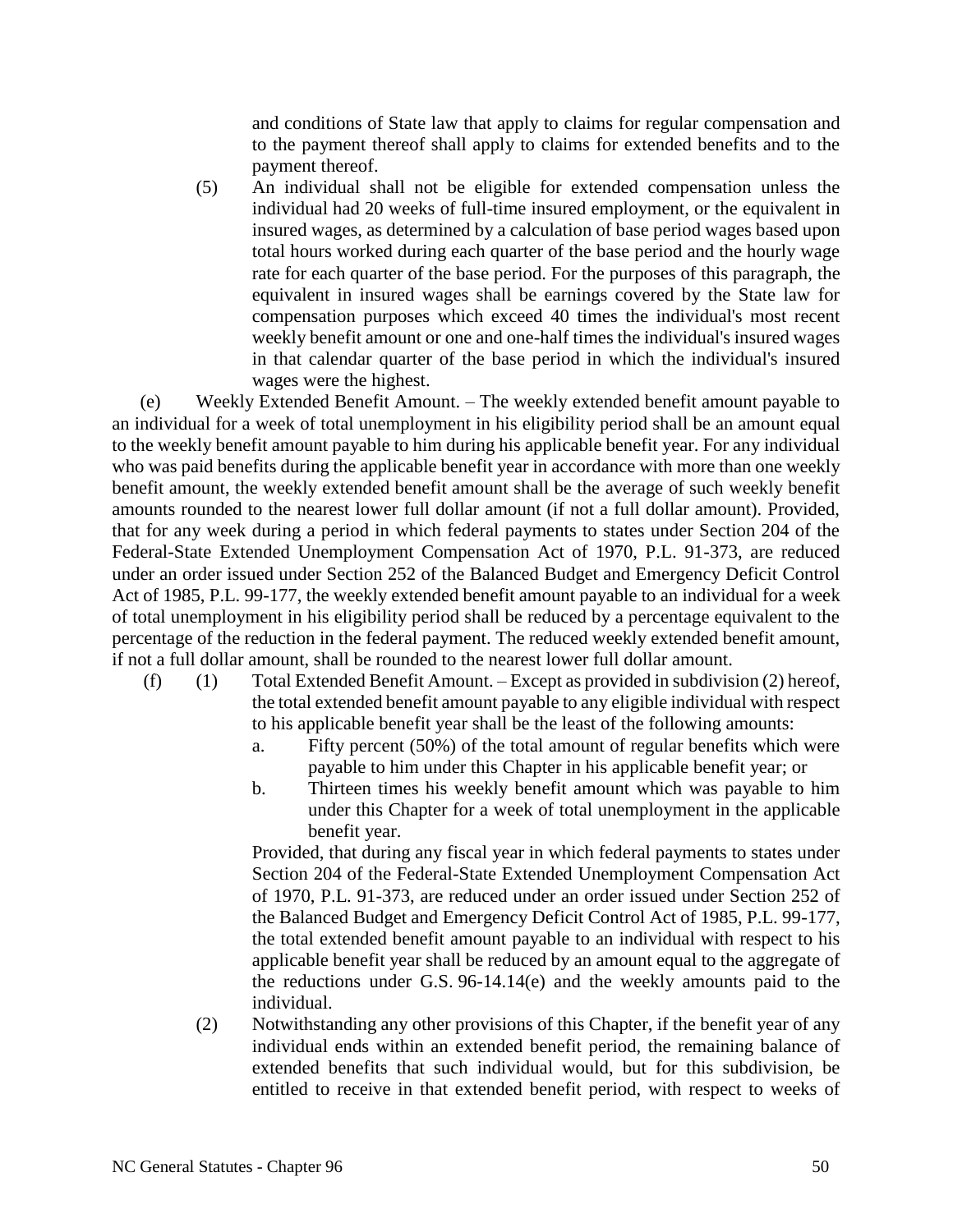unemployment beginning after the end of the benefit year, shall be reduced (but not below zero) by the product of the number of weeks for which the individual received any amounts as trade readjustment allowances within that benefit year, multiplied by the individual's weekly benefit amount for extended benefits.

- (g) Beginning and Termination of Extended Benefit Period.
	- (1) Whenever an extended benefit period is to become effective in this State as a result of an "on" indicator, or an extended benefit period is to be terminated in this State as a result of an "off" indicator, the Division shall make an appropriate public announcement; and
	- (2) Computations required by the provisions of subsection (a)(6) [subdivision (b)(7)] shall be made by the Division, in accordance with regulations prescribed by the United States Secretary of Labor.

(h) Prior to January 1, 1978, any extended benefits paid to any claimant under G.S. 96-14.14 shall not be charged to the account of the base period employer(s) who pay taxes as required by this Chapter. However, fifty percent (50%) of any such benefits paid shall be allocated as provided in G.S. 96-11.2 (except that G.S. 96-11.3 shall not apply), and the applicable amount shall be charged to the account of the appropriate employer paying on a reimbursement basis in lieu of taxes.

On and after January 1, 1978, the federal portion of any extended benefits shall not be charged to the account of any employer who pays taxes as required by this Chapter but the State portion of such extended benefits shall be:

- (1) Charged to the account of such employer; or
- (2) Not charged to the account of the employer under the provisions of G.S. 96-11.3.

All state portions of the extended benefits paid shall be charged to the account of governmental entities or other employers not liable for FUTA taxes who are the base period employers.

Notwithstanding the provisions of G.S. 96-9.6, G.S 96-14.14(h), or any other provision of this Chapter, any extended benefits paid which are one hundred percent (100%) federally financed shall not be charged in any percentage to any employer's account.

For weeks of unemployment beginning on or after June 1, 1981, a claimant who is filing an interstate claim under the interstate benefit payment plan shall be eligible for extended benefits for no more than two weeks when there is an "off indicator" in the state where the claimant files. (Ex. Sess. 1936, c. 1, s. 3; 1937, c. 448, s. 1; 1939, c. 27, ss. 1-3, 14; c. 141; 1941, c. 108, s. 1; c. 276; 1943, c. 377, ss. 1-4; 1945, c. 522, ss. 24-26; 1947, c. 326, s. 21; 1949, c. 424, ss. 19-21; 1951, c. 332, ss. 10-12; 1953, c. 401, ss. 17, 18; 1957, c. 1059, ss. 12, 13; c. 1339; 1959, c. 362, ss. 12-15; 1961, c. 454, ss. 17, 18; 1965, c. 795, ss. 15, 16; 1969, c. 575, s. 9; 1971, c. 673, ss. 25, 26; 1973, c. 1138, ss. 3-7; 1975, c. 2, ss. 1-5; 1977, c. 727, s. 52; 1979, c. 660, ss. 18, 19; 1981, c. 160, ss. 17-23; 1981 (Reg. Sess., 1982), c. 1178, ss. 3-14; 1983, c. 585, ss. 12-16; c. 625, ss. 1, 7; 1985, c. 552, s. 9; 1985 (Reg. Sess., 1986), c. 918; 1987, c. 17, s. 8; 1993, c. 122, s. 2; 1993 (Reg. Sess., 1994), c. 680, ss. 1-3; 1995 (Reg. Sess., 1996), c. 646, s. 25(a); 1997-456, s. 27; 1999-340, ss. 4, 5; 2001-414, ss. 42, 43, 44; 2002-143, ss. 1, 1.1; 2011-145, s. 6.16(a), (b); 2011-401, s. 2.12; 2012-134, s. 1(c)-(e); 2013-2, s. 6; 2013-224, ss. 19, 20(f)-(j); 2021-5, s. 2.)

## **§ 96-14.15. Emergency unemployment benefits and tax credit to respond to the coronavirus emergency of 2020.**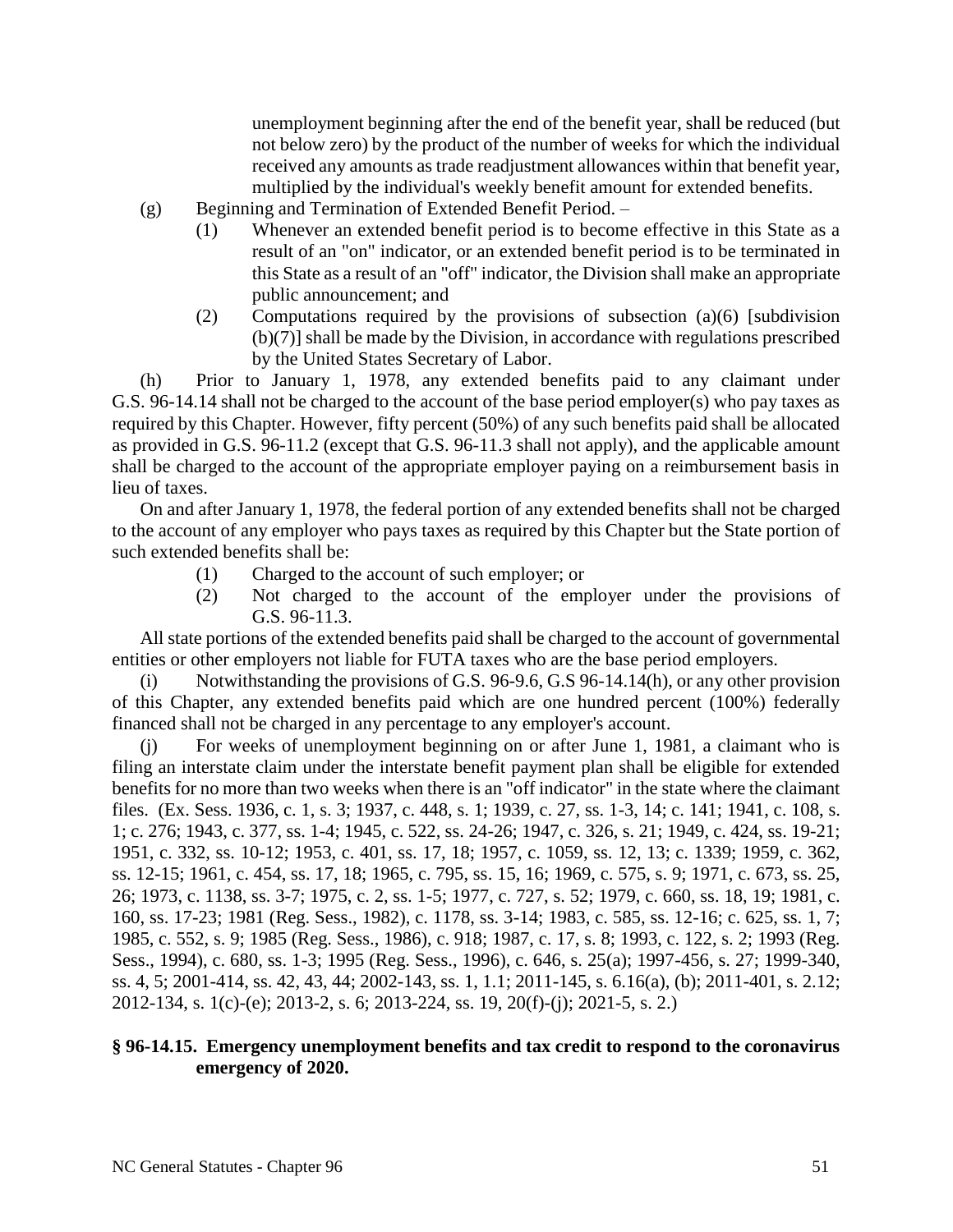(a) Benefits Payable. – Unemployment benefits are payable in response to the coronavirus emergency in any of the following circumstances:

- (1) An employer temporarily ceases operations due to the coronavirus, preventing the individual from going to work.
- (2) An employer reduces the hours of employment due to the coronavirus.
- (3) An individual has a current diagnosis of the coronavirus.
- (4) An individual is quarantined at the instruction of a health care provider or a local, State, or federal official.

(b) Exceptions Allowed. – The provisions of this Chapter apply to benefits payable under this section except as follows:

- (1) Waiting week. No waiting week applies to a claim for unemployment under this section.
- (2) Work search. The work search requirements do not apply to an individual who is eligible for unemployment under this section.
- (3) Non-charging. Benefits paid to an individual under this section are not charged to the account of any base period employer of the individual.
- (4) Attached claim. An employer may file an attached claim for benefits allowed under this section. The restrictions for filing an attached claim under G.S. 96-15(a1) do not apply to an employer-filed claim under this section and a claim filed by an employer under this section is not an attached claim filed under G.S. 96-15(a1).

(c) Tax Credit. – An employer is allowed a tax credit for a contribution to the Unemployment Insurance Fund payable under G.S. 96-9.2 for contributions due for the calendar year 2020. The amount of the credit is equal to the amount of contributions payable on the report filed by the employer on or before April 30, 2020.

If an employer remitted the contributions payable with the report due on or before April 30, 2020, the credit will be applied to the contributions payable on the report due on or before July 31, 2020. An employer must file the report to receive the credit. If the amount of the credit exceeds the amount of contributions due on the report, the excess credit amount is considered an overpayment and will be refunded pursuant to G.S. 96-9.15(b).

(d) Coronavirus. – For purposes of this section, the term "coronavirus" has the same meaning as defined in section 506 of the Coronavirus Preparedness and Response Supplemental Appropriations Act, 2020.

(e) Applicability. – This section applies for unemployment benefits filed for periods beginning on or after March 10, 2020, and expires for unemployment benefits filed for periods beginning on or after the earlier of the following: (i) the date the Governor signs an executive order rescinding Executive Order No. 116, Declaration of a State of Emergency to Coordinate Response and Protective Actions to Prevent the Spread of COVID-19, or (ii) December 31, 2020. (2020-3, s.  $1.2(a)$ .)

## **§ 96-14.16. Emergency unemployment benefits and tax rate reduction to respond to the coronavirus emergency of 2021.**

(a) Extended Benefit Period. – With respect to determining whether the State is in an extended benefits period beginning November 1, 2020, through December 31, 2021, the State shall disregard the requirement in G.S. 96-14.14(b)(3) that no extended period may begin before the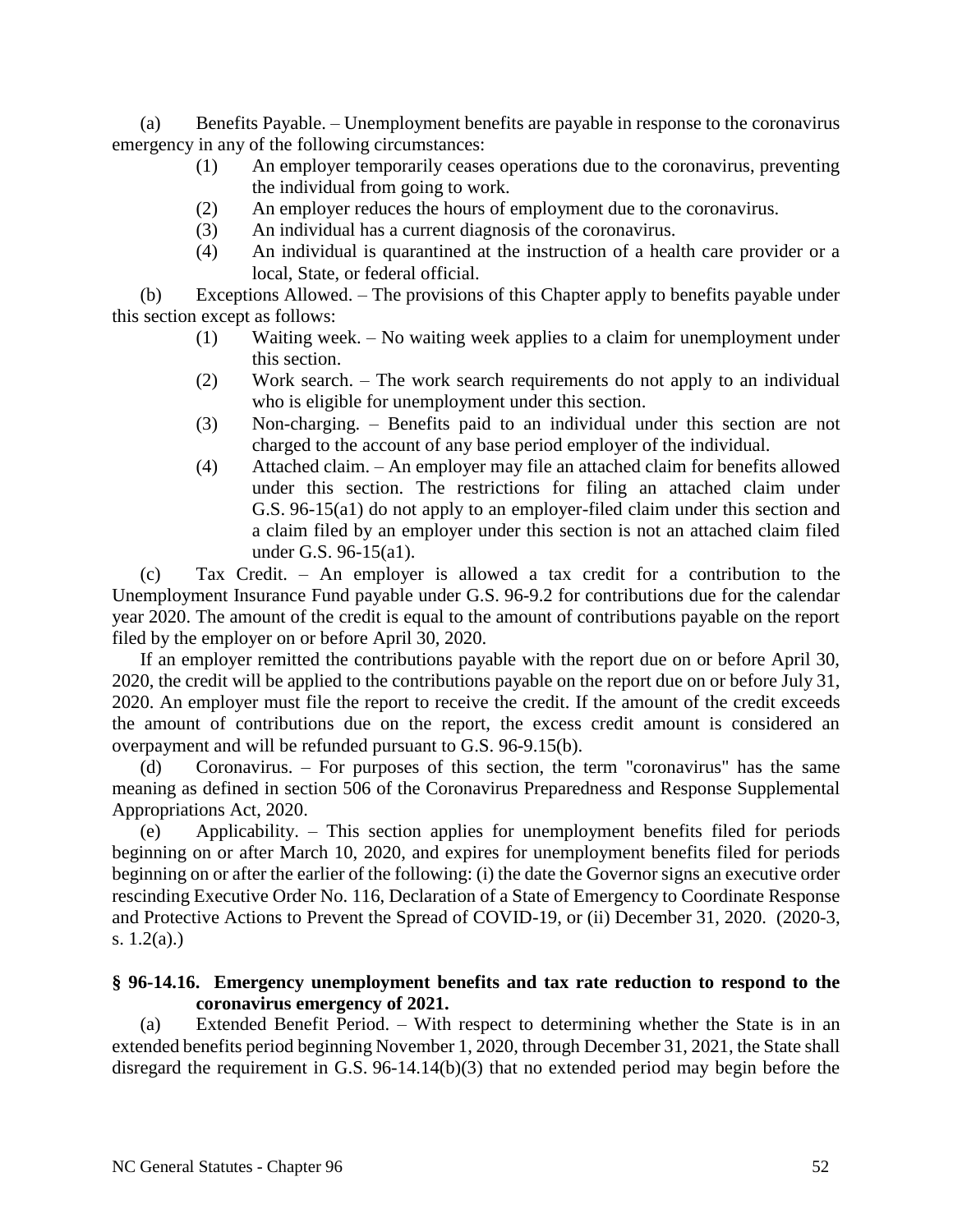fourteenth week following the end of a prior extended benefit period which was in effect with respect to this State.

(b) Deferral of Regular Unemployment Compensation Payment. – The purpose of this subsection is to elect the option by which the State will coordinate the PEUC and regular unemployment compensation programs for individuals who meet the four criteria to be paid PEUC, as required by the Unemployment Insurance Program Letter 17-20, Change 2, issued by the U.S. Department of Labor on December 31, 2020. The State elects option one, which requires an individual whose benefit year has expired to file a regular unemployment initial claim in a new benefit year but defers payment of the new regular unemployment compensation claim until the individual's PEUC claim has been exhausted or the PEUC program has expired, whichever occurs first. For purposes of this subsection, "PEUC" means the Pandemic Emergency Unemployment Compensation program.

(c) Tax Rate Reduction. – For the calendar year 2021, the base contribution rate determined under G.S. 96-9.2(c) for an experience-rated employer will remain at one and nine-tenths percent (1.9%).

(d) Applicability. – This section applies for unemployment benefits filed for periods beginning on or after March 10, 2020, and expires for unemployment benefits filed for periods beginning on or after the earlier of the following: (i) the date the Governor signs an executive order rescinding Executive Order No. 116, Declaration of a State of Emergency to Coordinate Response and Protective Actions to Prevent the Spread of COVID-19, or (ii) December 31, 2021. (2021-5, s. 1.)

#### Article 2D.

#### Administration of Benefits.

#### **§ 96-15. Claims for benefits.**

(a) Generally. – Claims for benefits must be made in accordance with rules adopted by the Division. An employer must provide individuals providing services for it access to information concerning the unemployment compensation program. The Division must supply an employer with any printed statements and other materials that the Division requires an employer to provide to individuals without cost to the employer.

(a1) Attached Claims. – An employer may file claims for employees through the use of automation in the case of partial unemployment. An employer may file an attached claim for an employee only once during a benefit year, and the period of partial unemployment for which the claim is filed may not exceed six weeks. To file an attached claim, an employer must pay the Division an amount equal to the full cost of unemployment benefits payable to the employee under the attached claim at the time the attached claim is filed. The Division must credit the amounts paid to the Unemployment Insurance Fund.

An employer may file an attached claim under this subsection only if the employer has a positive credit balance in its account as determined under Article 2B of this Chapter. If an employer does not have a positive credit balance in its account, the employer must remit to the Division an amount equal to the amount necessary to bring the employer's negative credit balance to at least zero at the time the employer files the attached claim.

(a2) Federal Disaster Declaration. – An employer may file claims for employees through the use of automation in the case of unemployment due directly to a disaster covered by a federal disaster declaration.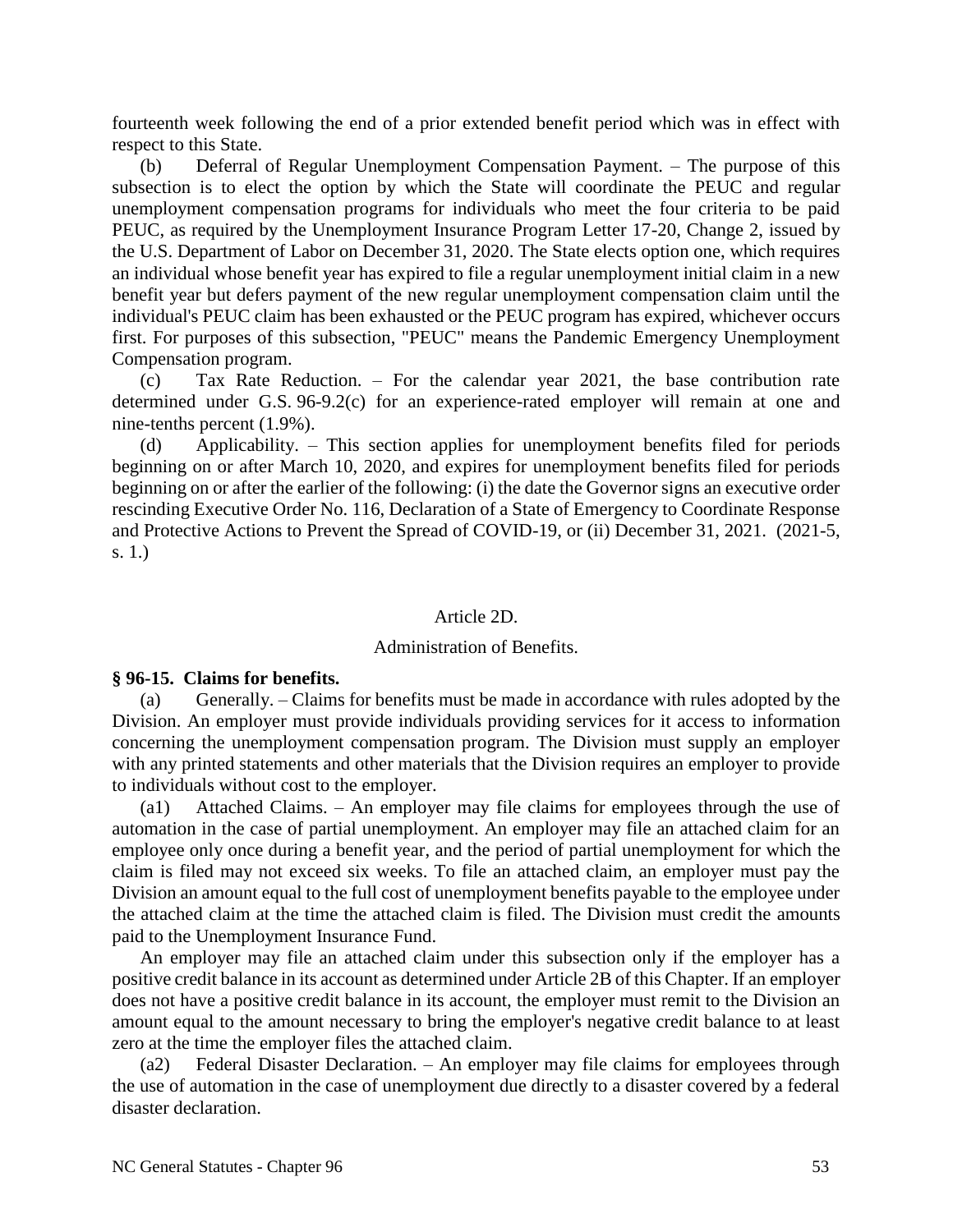(b) (1) Initial Determination. – A representative designated by the Division shall promptly examine the claim and shall determine whether or not the claim is valid. If the claim is determined to be not valid for any reason other than lack of base period earnings, the claim shall be referred to an Adjudicator for a decision as to the issues presented. If the claim is determined to be valid, a monetary determination shall be issued showing the week with respect to when benefits shall commence, the weekly benefit amount payable, and the potential maximum duration thereof. The claimant shall be furnished a copy of such monetary determination showing the amount of wages paid him by each employer during his base period and the employers by whom such wages were paid, his benefit year, weekly benefit amount, and the maximum amount of benefits that may be paid to him for unemployment during the benefit year. When a claim is not valid due to lack of earnings in his base period, the determination shall so designate. The claimant shall be allowed 10 days from the earlier of mailing or delivery of his monetary determination to him within which to protest his monetary determination and upon the filing of such protest, unless said protest be satisfactorily resolved, the claim shall be referred to the Assistant Secretary or designee for a decision as to the issues presented. All base period employers, as well as the most recent employer of a claimant on a temporary layoff, shall be notified upon the filing of a claim which establishes a benefit year.

> No claim for benefits may be withdrawn by a claimant except upon the filing of a notice of withdrawal within 10 days from the earlier of mailing or delivery of his monetary determination to him and a finding of good cause by the Assistant Secretary or designee.

> At any time within one year from the date of the making of an initial determination, the Division on its own initiative may reconsider such determination if it finds that an error in computation or identity has occurred in connection therewith or that additional wages pertinent to the claimant's benefit status have become available, or if such determination of benefit status was made as a result of a nondisclosure or misrepresentation of a material fact.

(2) Adjudication. – When a protest is made by the claimant to the initial or monetary determination, or a question or issue is raised or presented as to the eligibility of a claimant, or whether any disqualification should be imposed, or benefits denied or adjusted pursuant to G.S. 96-18, the matter shall be referred to an adjudicator. The adjudicator may consider any matter, document or statement deemed to be pertinent to the issues, including telephone conversations, and after such consideration shall render a conclusion as to the claimant's benefit entitlements. The adjudicator shall notify the claimant and all other interested parties of the conclusion reached. The conclusion of the adjudicator shall be deemed the final decision of the Division unless within 30 days after the date of notification or mailing of the conclusion, whichever is earlier, a written appeal is filed pursuant to rules adopted by the Division. The Division shall be deemed an interested party for such purposes and may remove to itself or transfer to an appeals referee the proceedings involving any claim pending before an adjudicator.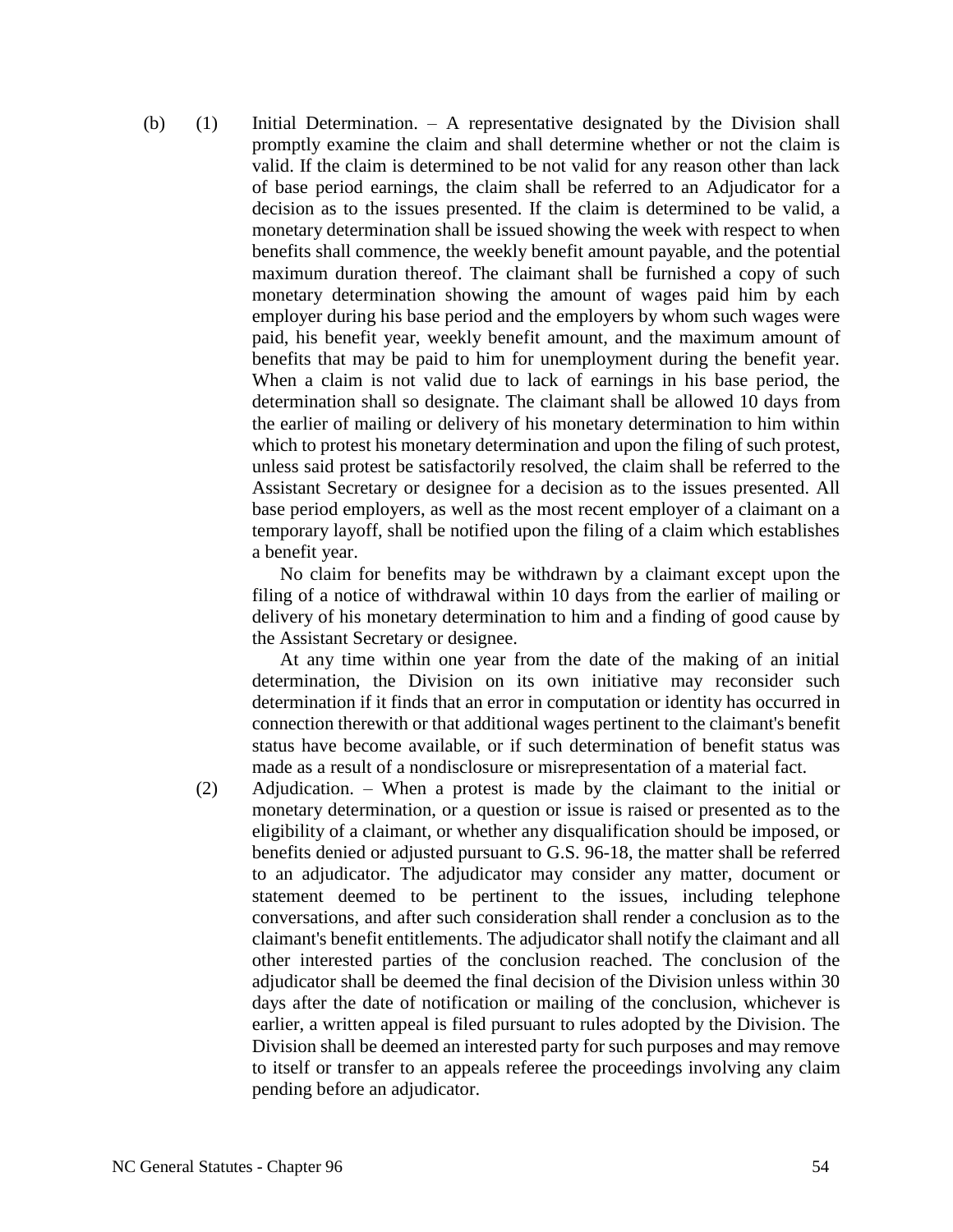Provided, any interested employer shall be allowed 10 days from the mailing or delivery of the notice of the filing of a claim against the employer's account, whichever first occurs, to file with the Division its protest of the claim in order to have the claim referred to an adjudicator for a decision on the question or issue raised. Any protest filed must contain a basis for the protest and supporting statement of facts, and the protest may not be amended after the 10-day period from the mailing or delivery of the notice of filing of a claim has expired. No payment of benefits shall be made by the Division to a claimant until one of the following occurs:

a. The employer has filed a timely protest to the claim.

b. The 10-day period for the filing of a protest by the employer has expired. c. A determination under this subdivision has been made.

Provided further, no question or issue may be raised or presented by the Division as to the eligibility of a claimant, or whether any disqualification should be imposed, after 45 days from the first day of the first week after the question or issue occurs with respect to which week an individual filed a claim for benefits. None of the provisions of this subsection shall have the force and effect nor shall the same be construed or interested as repealing any other provisions of G.S. 96-18.

An employer shall receive written notice of the employer's appeal rights and any forms that are required to allow the employer to protest the claim. The forms shall include a section referencing the appropriate rules pertaining to appeals and the instructions on how to appeal.

(c) Appeals. – Unless an appeal from the adjudicator is withdrawn, an appeals referee or hearing officer shall set a hearing in which the parties are given reasonable opportunity to be heard. The conduct of hearings shall be governed by suitable rules adopted by the Division. The rules need not conform to common law or statutory rules of evidence or technical or formal rules of procedure but shall provide for the conduct of hearings in such manner as to ascertain the substantial rights of the parties. The hearings may be conducted by conference telephone call or other similar means provided that if any party files with the Division prior written objection to the telephone procedure, that party will be afforded an opportunity for an in-person hearing at such place in the State as the Division by rule shall provide. The hearing shall be scheduled for a time that, as much as practicable, least intrudes on and reasonably accommodates the ordinary business activities of an employer and the return to employment of a claimant. The appeals referee or hearing officer may affirm or modify the conclusion of the adjudicator or issue a new decision in which findings of fact and conclusions of law will be set out or dismiss an appeal when the appellant fails to appear at the appeals hearing to prosecute the appeal after having been duly notified of the appeals hearing. The evidence taken at the hearings before the appeals referee shall be recorded and the decision of the appeals referee shall be deemed to be the final decision of the Division unless within 10 days after the date of notification or mailing of the decision, whichever is earlier a written appeal is filed pursuant to such rules as the Board of Review and the Division may adopt. No person may be appointed as an appeals referee or hearing officer unless he or she possesses the minimum qualifications necessary to be a staff attorney eligible for designation by the Division as a hearing officer under G.S. 96-4(q). No appeals referee or hearing officer in full-time permanent status may engage in the private practice of law as defined in G.S. 84-2.1 while serving in office as appeals referee or hearing officer; violation of this prohibition shall be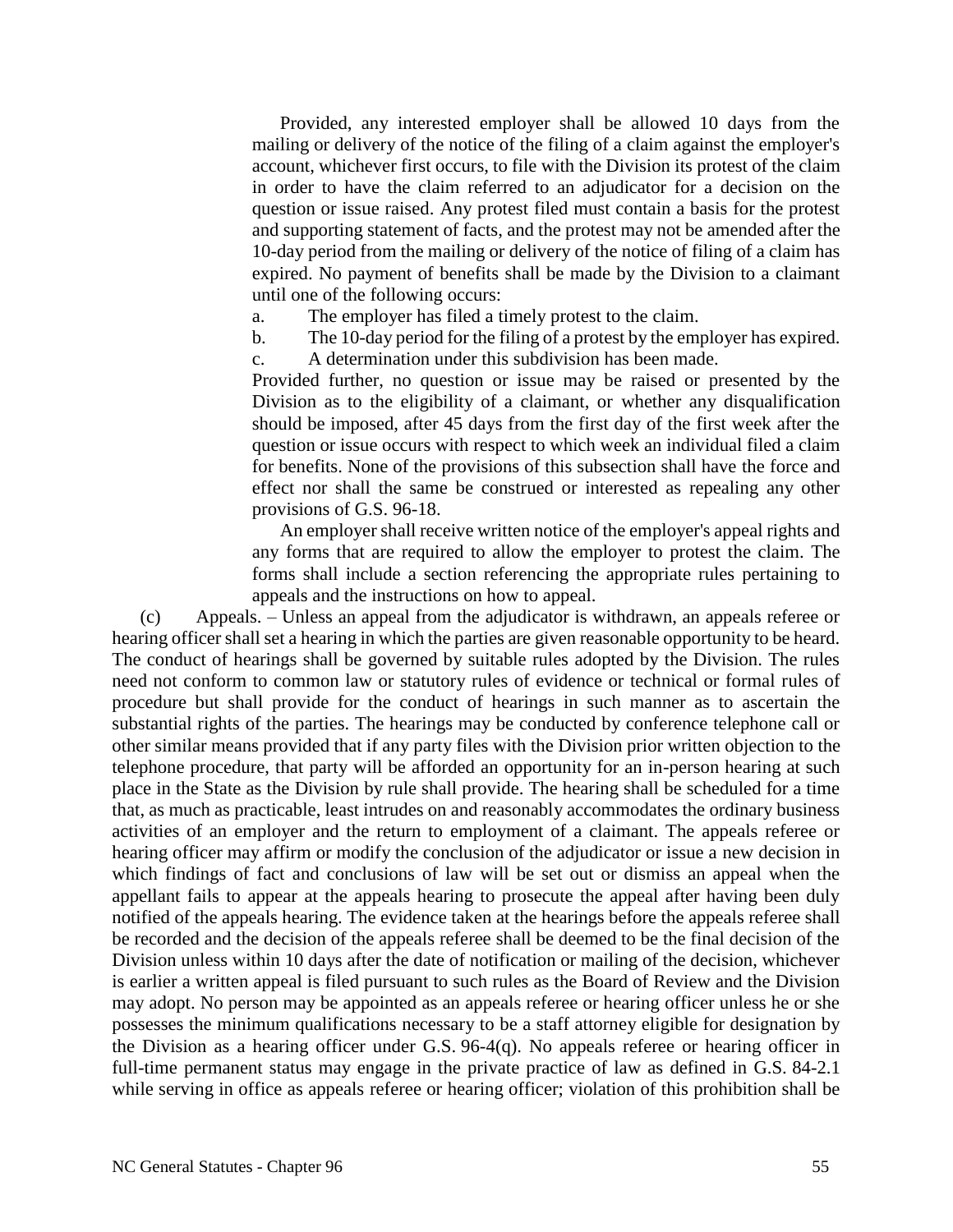grounds for removal. Whenever an appeal is taken from a decision of the appeals referee or hearing officer, the appealing party shall submit a clear written statement containing the grounds for the appeal within the time allowed by law for taking the appeal, and if such timely statement is not submitted, the Board of Review may dismiss the appeal.

(c1) Unless required for disposition of an ex parte matter authorized by law, the Division, appeals referee, or employee assigned to make a decision or to make findings of facts and conclusions of law in a case shall not communicate, directly or indirectly, in connection with any issue of fact, or question of law, with any person or party or his representative, except on notice and opportunity for parties to participate.

Whenever a party is notified of the Board of Review's or a hearing officer's decision by mail, G.S. 1A-1, Rule 6(e) shall apply, and three days shall be added to the prescribed period to file a written appeal.

(d) Repealed by Session Laws 1977, c. 727, s. 54.

(d1) No continuance shall be granted except upon application to the Division, the appeals referee, or other authority assigned to make the decision in the matter to be continued. A continuance may be granted only upon such terms and conditions as the Division by rule shall provide. Acceptable grounds for granting a continuance shall include, but not be limited to, those instances when a party to the proceeding, a witness, or counsel of record has an obligation of service to the State, such as service as a member of the North Carolina General Assembly, or an obligation to participate in a proceeding in a court of greater jurisdiction.

(e) Review by the Board of Review. – The Board of Review may on its own motion affirm, modify, or set aside any decision of an appeals referee, hearing officer, or other employee assigned to make a decision on the basis of the evidence previously submitted in such case, or direct the taking of additional evidence, or may permit any of the parties to such decision to initiate further appeals before it, or may provide for group hearings in such cases as the Board of Review finds appropriate. The Board of Review may remove itself or transfer to an appeals referee, hearing officer, or other employee assigned to make a decision the proceedings on any claim pending before an appeals referee, hearing officer, or other employee assigned to make a decision. Interested parties shall be promptly notified of the findings and decision of the Board of Review.

(f) Procedure. – The manner in which disputed claims shall be presented, the reports thereon required from the claimant and from employers, and the conduct of hearings and appeals shall be in accordance with rules adopted by the Division for determining the rights of the parties, whether or not such rules conform to common-law or statutory rules of evidence and other technical rules of procedure.

All testimony at any hearing before an appeals referee upon a disputed claim shall be recorded unless the recording is waived by all interested parties. If the testimony is recorded, it need not be transcribed unless the disputed claim is further appealed and, one or more of the parties objects, under such rules as the Division may adopt, to being provided a copy of the tape recording of the hearing. Any other provisions of this Chapter notwithstanding, any individual receiving the transcript shall pay to the Division such reasonable fee for the transcript as the Division may by rule provide. The fee so prescribed by the Division for a party shall not exceed the lesser of sixty-five cents (65 $\varphi$ ) per page or sixty-five dollars (\$65.00) per transcript. The Division may by regulation provide for the fee to be waived in such circumstances as it in its sole discretion deems appropriate but in the case of an appeal in forma pauperis supported by such proofs as are required in G.S. 1-110, the Division shall waive the fee.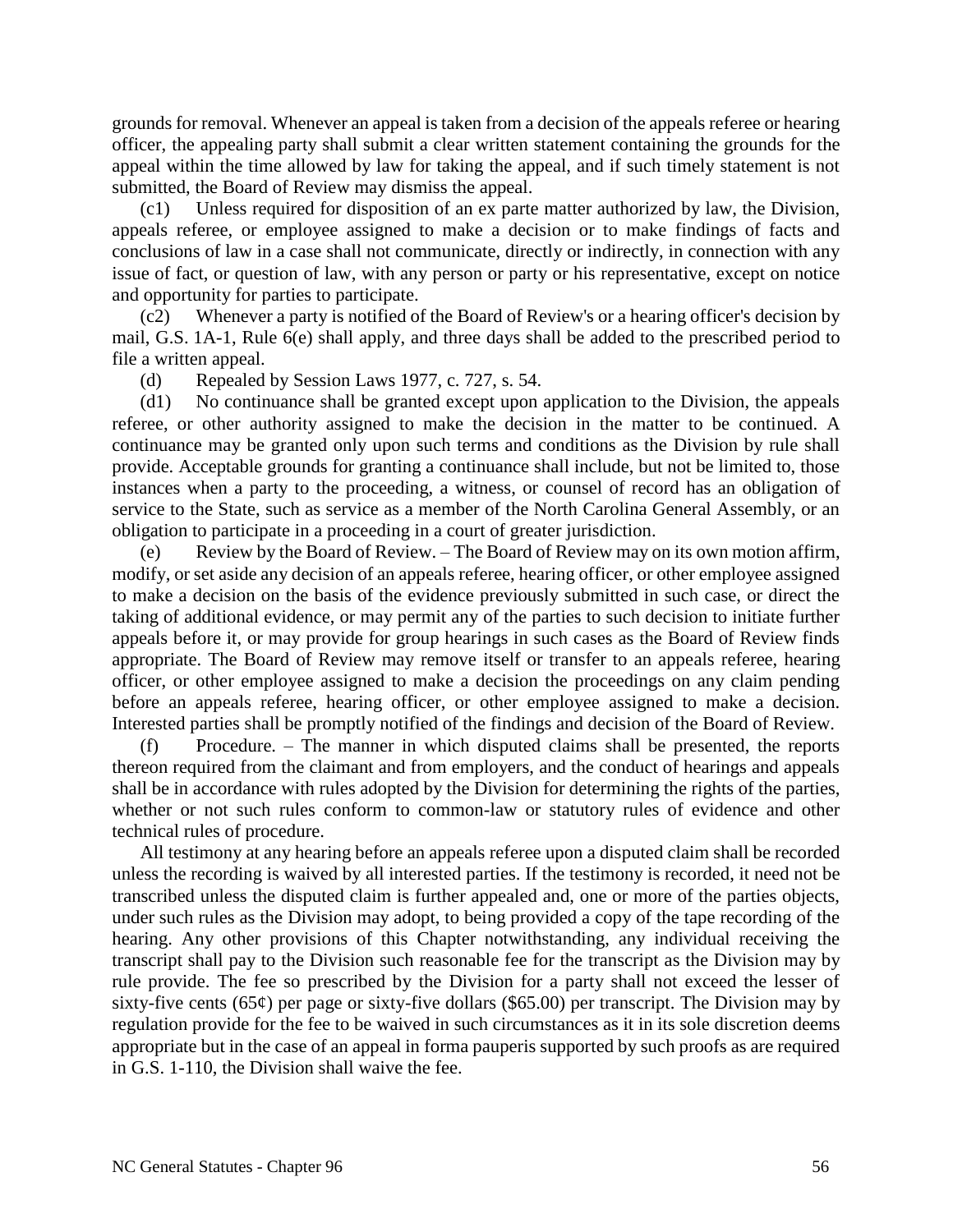The parties may enter into a stipulation of the facts. If the appeals referee, hearing officer, or other employee assigned to make the decision believes the stipulation provides sufficient information to make a decision, then the appeals referee, hearing officer, or other employee assigned to make the decision may accept the stipulation and render a decision based on the stipulation. If the appeals referee, hearing officer, or other employee assigned to make the decision does not believe the stipulation provides sufficient information to make a decision, then the appeals referee, hearing officer, or other employee assigned to make the decision must reject the stipulation. The decision to accept or reject a stipulation must occur in a recorded hearing.

(g) Witness Fees. – Witnesses subpoenaed pursuant to this section shall be allowed fees at a rate fixed by the Division. Such fees and all expenses of proceedings involving disputed claims shall be deemed a part of the expense of administering this Chapter.

(h) Judicial Review. – A decision of the Board of Review becomes final 30 days after the date of notification or mailing of the decision, whichever is earlier, unless a party to the decision seeks judicial review as provided in this subsection. Judicial review is permitted only after a party claiming to be aggrieved by the decision has exhausted the remedies provided in this Chapter and has filed a petition for review in the superior court of the county in which the petitioner resides or the county in which the petitioner's principal place of business is located. The petition for review must explicitly state what exceptions are taken to the decision or procedure and what relief the petitioner seeks. Within 10 days after the petition is filed with the court, the petitioner must serve copies of the petition by personal service or by certified mail, return receipt requested, upon the Division and upon all parties of record to the Division proceedings. The Division must furnish the petitioner, upon request, the names and addresses of the parties as found in the records of the Division. The Division is a party to any judicial action involving any of its decisions and may be represented in the judicial action by any qualified attorney who has been designated by it for that purpose. Any questions regarding the requirements of this subsection concerning the service or filing of a petition shall be determined by the superior court. Any party to the Division proceeding may become a party to the review proceeding by notifying the court within 10 days after receipt of the copy of the petition. Any person aggrieved may petition to become a party by filing a motion to intervene as provided in G.S. 1A-1, Rule 24.

Within 45 days after receipt of the copy of the petition for review or within such additional time as the court may allow, the Division must transmit to the reviewing court the original or a certified copy of the entire record of the proceedings under review. With the permission of the court the record may be shortened by stipulation of all parties to the review proceedings. Any party unreasonably refusing to stipulate to limit the record may be taxed by the court for the additional cost incurred by the refusal. The court may require or permit subsequent corrections or additions to the record when the court considers the changes desirable.

(i) Review Proceedings. – If a timely petition for review has been filed and served as provided in G.S. 96-15(h), the court may make party defendant any other party it deems necessary or proper to a just and fair determination of the case. The Division may, in its discretion, certify to the reviewing court questions of law involved in any decision by it. In any judicial proceeding under this section, the findings of fact by the Division, if there is any competent evidence to support them and in the absence of fraud, shall be conclusive, and the jurisdiction of the court shall be confined to questions of law. Such actions and the questions so certified shall be heard in a summary manner and shall be given precedence over all civil cases. An appeal may be taken from the judgment of the superior court, as provided in civil cases. The Division shall have the right to appeal to the appellate division from a decision or judgment of the superior court and for such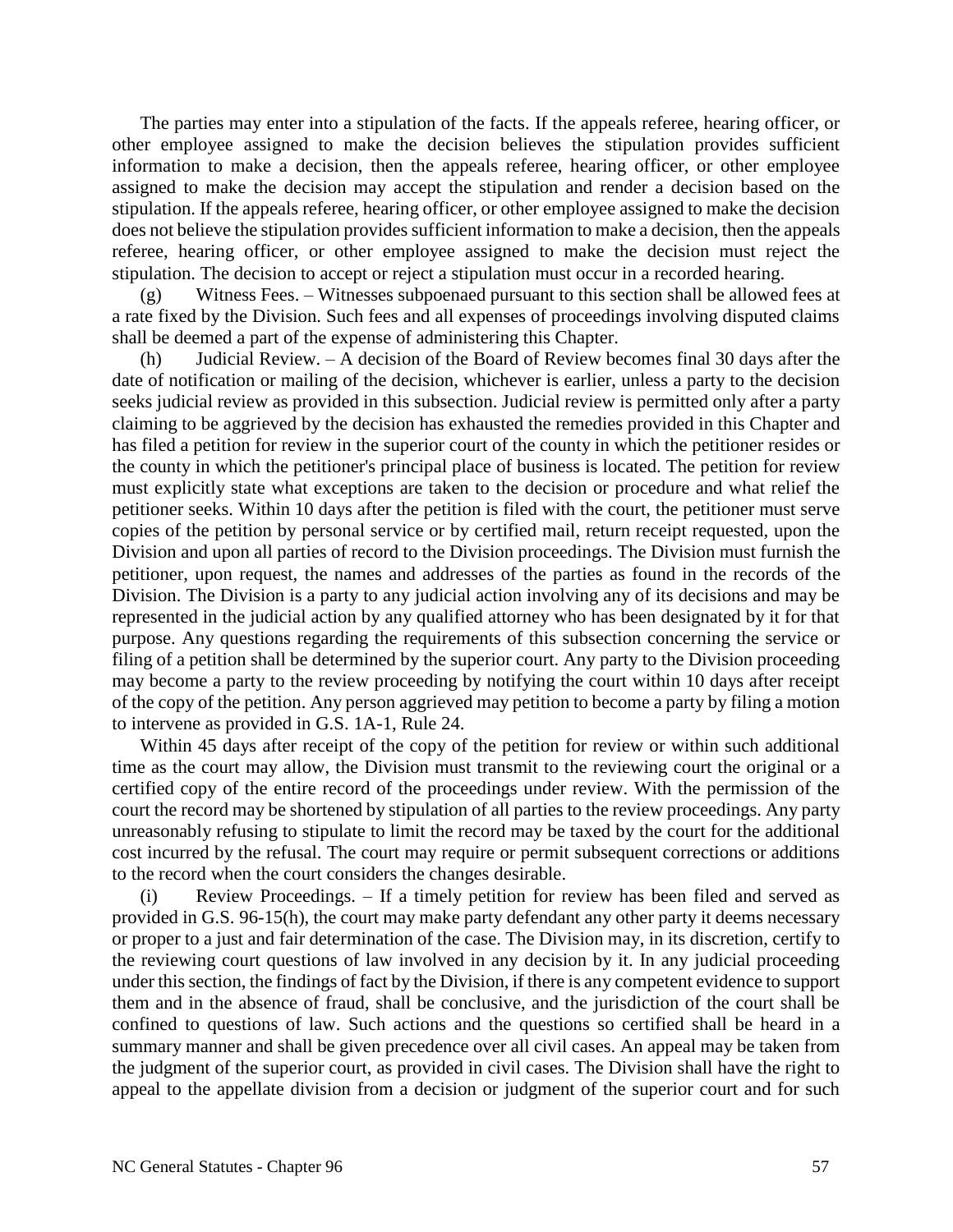purpose shall be deemed to be an aggrieved party. No bond shall be required of the Division upon appeal. Upon the final determination of the case or proceeding, the Division shall enter an order in accordance with the determination. When an appeal has been entered to any judgment, order, or decision of the court below, no benefits shall be paid pending a final determination of the cause, except in those cases in which the final decision of the Division allowed benefits.

(j) Repealed by Session Laws 1985, c. 197, s. 9.

(k) Irrespective of any other provision of this Chapter, the Division may adopt minimum regulations necessary to provide for the payment of benefits to individuals promptly when due as required by section 303(a)(1) of the Social Security Act as amended (42 U.S.C.A., section 503(a)(1)). (Ex. Sess. 1936, c. 1, s. 6; 1937, c. 150; c. 448, s. 4; 1941, c. 108, s. 5; 1943, c. 377, ss. 9, 10; 1945, c. 522, ss. 30-32; 1947, c. 326, s. 23; 1951, c. 332, s. 15; 1953, c. 401, s. 19; 1959, c. 362, ss. 16, 17; 1961, c. 454, s. 21; 1965, c. 795, ss. 20-22; 1969, c. 575, ss. 13, 14; 1971, c. 673, ss. 30, 30.1; 1977, c. 727, s. 54; 1981, c. 160, ss. 27-32; 1983, c. 625, ss. 10-14; 1985, c. 197, s. 9; c. 552, ss. 18-20; 1987 (Reg. Sess., 1988), c. 999, s. 6; 1989, c. 583, ss. 11, 12; c. 707, s. 4; 1991, c. 723, ss. 1, 2; 1993, c. 343, ss. 4, 5; 1999-340, ss. 6, 7; 2004-124, s. 13.7B(c); 2005-122, s. 1; 2006-242, s. 1; 2011-401, s. 2.16; 2012-134, s. 2(c), (d); 2013-2, s. 7(b); 2013-224, ss. 16, 17, 19; 2015-238, ss. 2.3(a), 2.9; 2017-8, s. 3.2(a); 2017-203, s. 6; 2018-94, ss. 2, 5(a); 2020-3, s. 1.4(a); 2021-5, ss. 4, 5, 6(a).)

## **§ 96-15.01. Establishing a benefit year.**

(a) Initial Unemployment. – An individual is unemployed for the purpose of establishing a benefit year if one of the following conditions is met:

- (1) Payroll attachment. The individual has payroll attachment but because of lack of work during the payroll week for which the individual is requesting the establishment of a benefit year, the individual worked less than the equivalent of three customary scheduled full-time days in the establishment, plant, or industry in which the individual has payroll attachment as a regular employee.
- (2) No payroll attachment. The individual has no payroll attachment on the date the individual files a claim for unemployment benefits.

(b) Unemployed. – For benefit weeks within an established benefit year, a claimant is unemployed as provided in this subsection:

- (1) Totally unemployed. The claimant's earnings for the week, including payments in subsection (c) of this section, would not reduce the claimant's weekly benefit amount as calculated in G.S. 96-14.2.
- (2) Partially unemployed. The claimant is payroll attached and both of the following apply:
	- a. The claimant worked less than three customary scheduled full-time days in the establishment, plant, or industry in which the claimant is employed because of lack of work during the payroll week for which the claimant is requesting benefits.
	- b. The claimant's earnings for the payroll week for which the claimant is requesting benefits, including payments in subsection (c) of this section, would qualify the claimant for a reduced weekly benefit amount as calculated in G.S. 96-14.2.
- (3) Part-totally unemployed. The claimant has no payroll attachment during all or part of the week, and the claimant's earnings for odd jobs or subsidiary work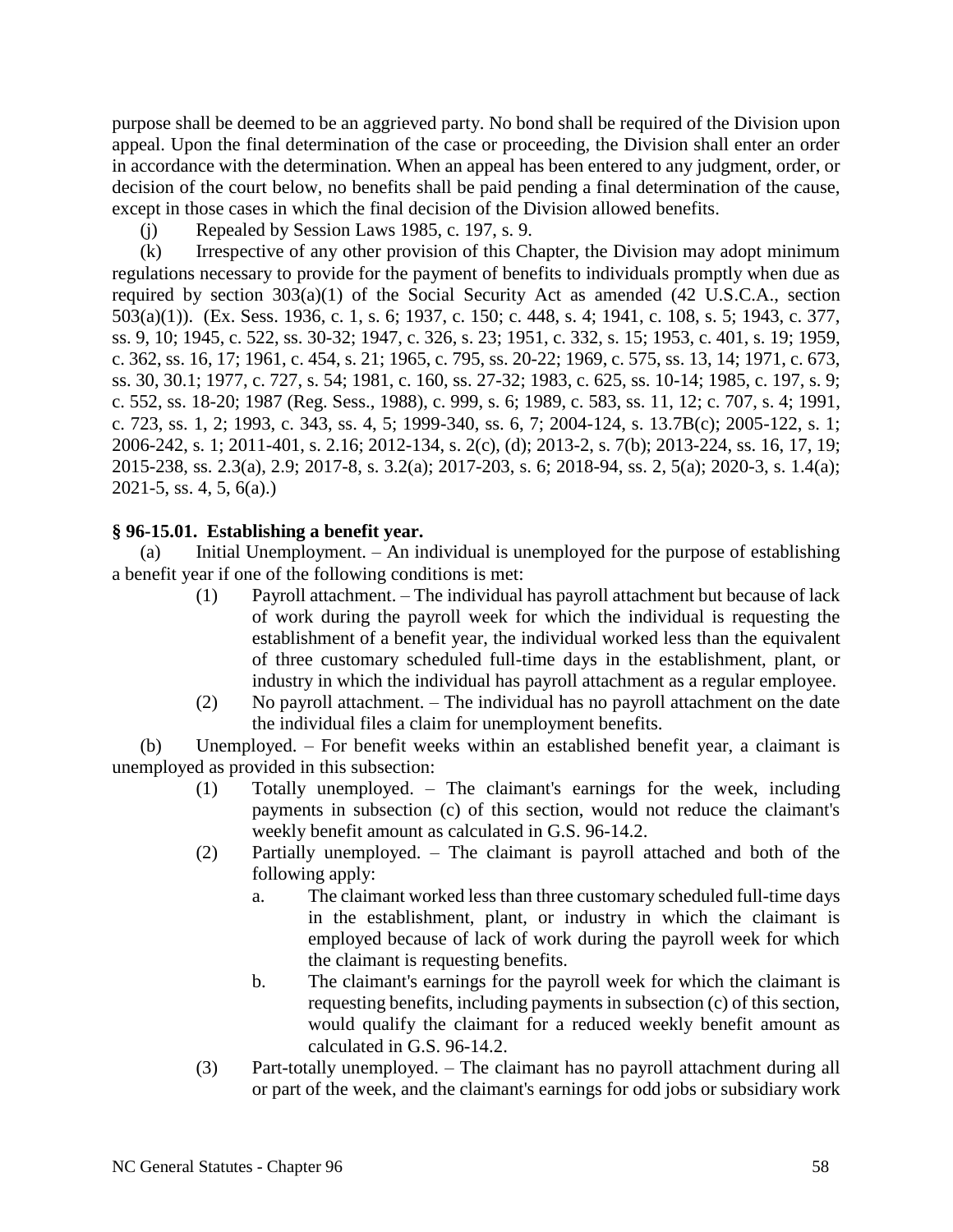would qualify the claimant for a reduced weekly benefit amount as calculated in G.S. 96-14.2.

(c) Separation Payments. – An individual is not unemployed if, with respect to the entire calendar week, the individual receives or will receive as a result of the individual's separation from work remuneration in any form. Amounts paid to an individual for paid time off that was available, but unused, before the individual's separation under a written policy in effect before the individual's separation are not remuneration as a result of separation. If the remuneration is given in a lump sum, the amount must be allocated on a weekly basis as if it had been earned by the individual during a week of employment. An individual may be unemployed, as provided in subsection (b) of this section, if the individual is receiving payment applicable to less than the entire week.

(d) Substitute School Personnel. – An individual that performs service in a school as a substitute is not unemployed for days or weeks when the individual is not called to work unless the individual was employed as a full-time substitute during the period of time for which the individual is requesting benefits. For purposes of this subsection, a full-time substitute is an employee that works for more than 30 hours a week for the school on a continual basis for a period of six months or more. (2013-2, s. 7(b); 2013-224, s. 19; 2017-8, s. 2(a).)

## **§ 96-15.1. Protection of witnesses from discharge, demotion, or intimidation.**

(a) No person may discharge, demote, or threaten any person because that person has testified or has been summoned to testify in any proceeding under the Employment Security Act.

(b) Any person who violates the provisions of this section shall be liable in a civil action for reasonable damages suffered by any person as a result of the violation, and an employee discharged or demoted in violation of this section shall be entitled to be reinstated to his former position. The burden of proof shall be upon the party claiming a violation to prove a claim under this section.

(c) The General Court of Justice shall have jurisdiction over actions under this section.

(d) The statute of limitations for actions under this section shall be one year pursuant to G.S. 1-54. (1987, c. 532, s. 1.)

## **§ 96-15.2. Protection of witness before the Employment Security Commission.**

If any person shall by threats, menace, or in any other manner intimidate or attempt to intimidate any person who is summoned or acting as a witness in any proceeding brought under the Employment Security Act, or prevent or deter, or attempt to prevent or deter any person summoned or acting as such witness from attendance upon such proceeding, he shall be guilty of a Class 1 misdemeanor. (1987, c. 532, s. 2; 1993, c. 539, s. 673; 1994, Ex. Sess., c. 24, s. 14(c).)

## **§ 96-15.3. Board of Review.**

(a) Purpose. – The Board of Review (BOR) is created to determine appeals policies and procedures and to hear appeals arising from the decisions and determinations of the Division. The Department of Commerce must assign staff to the BOR. The BOR and its staff must perform their job responsibilities independent of the Governor, the General Assembly, the Department, and the Division and in accordance with any written guidance promulgated and issued by the U.S. Department of Labor.

(b) Members. – The BOR consists of three members appointed by the Governor and subject to confirmation by the General Assembly as provided in subsection (c) of this section. One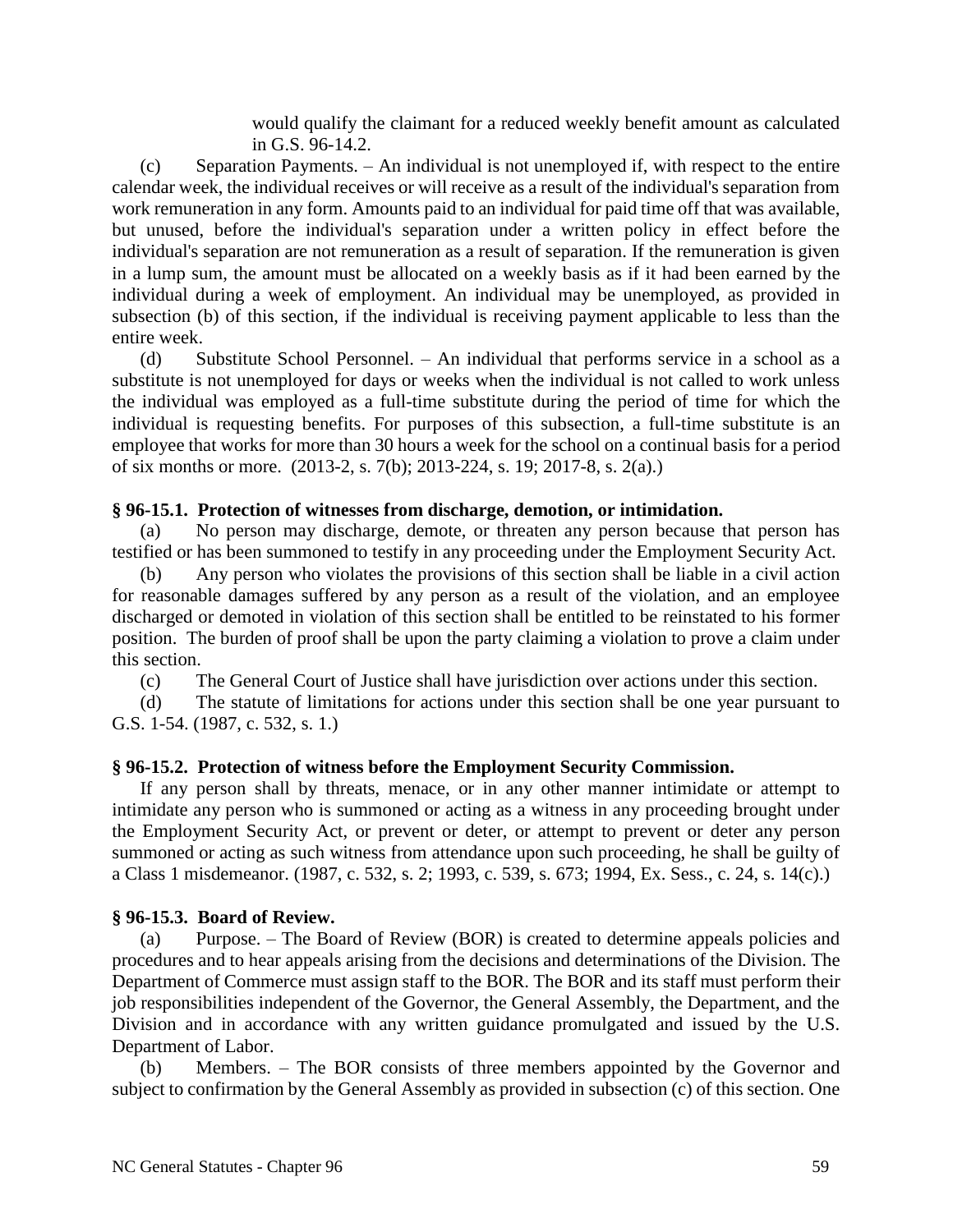member must be classified as representative of employees, one member must be classified as representative of employers, and one member must be classified as representative of the general public. The member appointed to represent the general public will serve as chair of the BOR and must be a licensed attorney in this State.

Members of the BOR serve staggered four-year terms. A term begins on July 1 of the year of appointment and ends on June 30 of the fourth year. No individual may serve more than two terms on the BOR. In calculating the number of terms served, a partial term that is less than 24 months in length will not be included. The General Assembly must set the annual salaries of the BOR in the current Operations Appropriations Act.

(c) Confirmation. – Appointments of members to serve on the BOR are subject to confirmation by the General Assembly by joint resolution. The Governor must submit the name of the individual the Governor wants to appoint to the BOR to the General Assembly for confirmation on or before May 1 of the year of the expiration of the term. If the General Assembly does not confirm the appointment by May 30, the office will be considered vacant and must be filled in accordance with subsection (d) of this section. The Governor may not resubmit the name of the nominee whom the General Assembly did not confirm for the office. If the Governor fails to timely submit a nomination, the General Assembly will appoint to fill the succeeding term as provided in subsection (e) of this section.

(d) Vacancies. – For the purpose of this subsection, the General Assembly is not in session only (i) prior to convening of the regular session, (ii) during any adjournment of the regular session for more than 10 days, and (iii) after sine die adjournment of the regular session. A vacancy in an office of the BOR prior to the expiration of the term of office must be filled in accordance with this subsection:

- (1) During legislative session. If a vacancy in an office arises or exists when the General Assembly is in session, the Governor must submit the name of the individual to be appointed to fill the vacancy for the remainder of the unexpired term within 30 days after the vacancy arises to the General Assembly for confirmation by the General Assembly. If the General Assembly does not confirm the appointment within 30 days after the General Assembly receives the nomination, the office will be considered vacant and must be filled in accordance with this subsection. The Governor may not resubmit the name of the nominee whom the General Assembly did not confirm for the vacancy. If the Governor fails to timely submit a nomination, the General Assembly will appoint to fill the vacancy as provided in subsection (e) of this section.
- (2) During legislative interim. If a vacancy in an office arises or exists when the General Assembly is not in session, the Governor must appoint an individual to that office to serve on an interim basis pending confirmation by the General Assembly. The Governor must submit the name of the individual to be appointed to fill the vacancy for the remainder of the unexpired term to the General Assembly for confirmation within 14 days of the date the General Assembly convenes or reconvenes for the next regular session. If the Governor fails to timely submit a nomination, the General Assembly will appoint to fill the vacancy as provided in subsection (e) of this section.

(e) Legislative Appointments. – If the Governor fails to timely submit the name of an individual to be appointed to the BOR as provided in this section, then the General Assembly may appoint an individual to fill the vacancy in accordance with G.S. 120-121 and the provisions of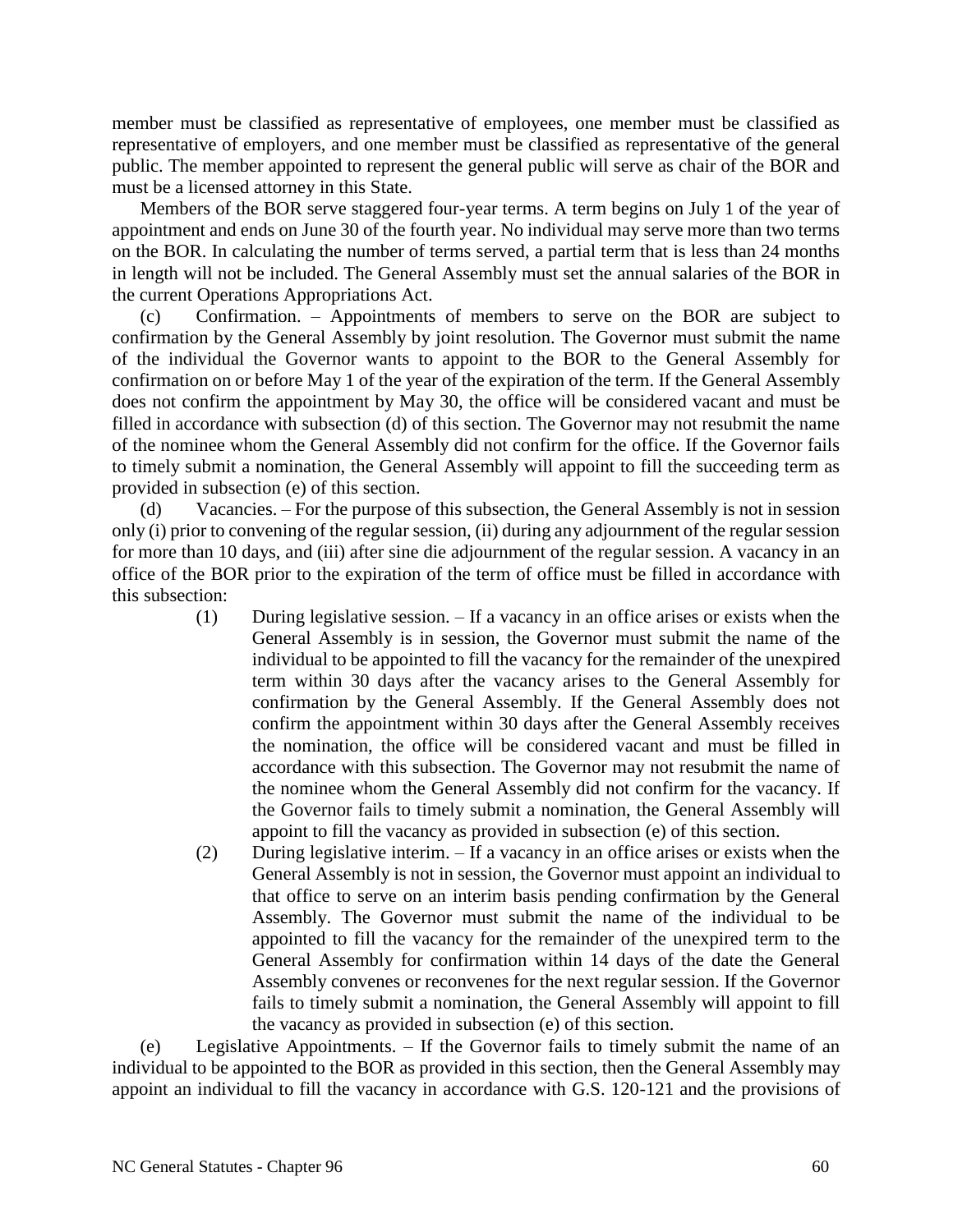this subsection. If the vacancy occurs in an odd-numbered year, the appointment is made upon the recommendation of the President Pro Tempore of the Senate. If the vacancy occurs in an even-numbered year, the appointment is made upon the recommendation of the Speaker of the House of Representatives. (2015-238, s. 3.3(b).)

## **§ 96-16. Seasonal pursuits.**

(a) A seasonal pursuit is one which, because of seasonal conditions making it impracticable or impossible to do otherwise, customarily carries on production operations only within a regularly recurring active period or periods of less than an aggregate of 36 weeks in a calendar year. No pursuit shall be deemed seasonal unless and until so found by the Division; except that any successor under G.S. 96-11.7 to a seasonal pursuit shall be deemed seasonal unless such successor shall within 120 days after the acquisition request cancellation of the determination of status of such seasonal pursuit; provided further that this provision shall not be applicable to pending cases nor retroactive in effect.

(b) Upon application therefor by a pursuit, the Division shall determine or redetermine whether such pursuit is seasonal and, if seasonal, the active period or periods thereof. The Division may, on its own motion, redetermine the active period or periods of a seasonal pursuit. An application for a seasonal determination must be made on forms prescribed by the Division and must be made at least 20 days prior to the beginning date of the period of production operations for which a determination is requested.

(c) Whenever the Division has determined or redetermined a pursuit to be seasonal, such pursuit shall be notified immediately, and such notice shall contain the beginning and ending dates of the pursuit's active period or periods. Such pursuits shall display notices of its seasonal determination conspicuously on its premises in a sufficient number of places to be available for inspection by its workers. Such notices shall be furnished by the Division.

(d) A seasonal determination shall become effective unless an interested party files an application for review within 10 days after the beginning date of the first period of production operations to which it applies. Such an application for review shall be deemed to be an application for a determination of status, as provided in G.S. 96-4, subsections (q) through (u) of this Chapter, and shall be heard and determined in accordance with the provisions thereof.

(e) All wages paid to a seasonal worker during his base period shall be used in determining his weekly benefit amount; provided however, that all weekly benefit amounts so determined shall be rounded to the nearest lower full dollar amount (if not a full dollar amount).

- (f) (1) A seasonal worker shall be eligible to receive benefits based on seasonal wages only for a week of unemployment which occurs, or the greater part of which occurs within the active period or periods of the seasonal pursuit or pursuits in which he earned base period wages.
	- (2) A seasonal worker shall be eligible to receive benefits based on nonseasonal wages for any week of unemployment which occurs during any active period or periods of the seasonal pursuit in which he has earned base period wages provided he has exhausted benefits based on seasonal wages. Such worker shall also be eligible to receive benefits based on nonseasonal wages for any week of unemployment which occurs during the inactive period or periods of the seasonal pursuit in which he earned base period wages irrespective as to whether he has exhausted benefits based on seasonal wages.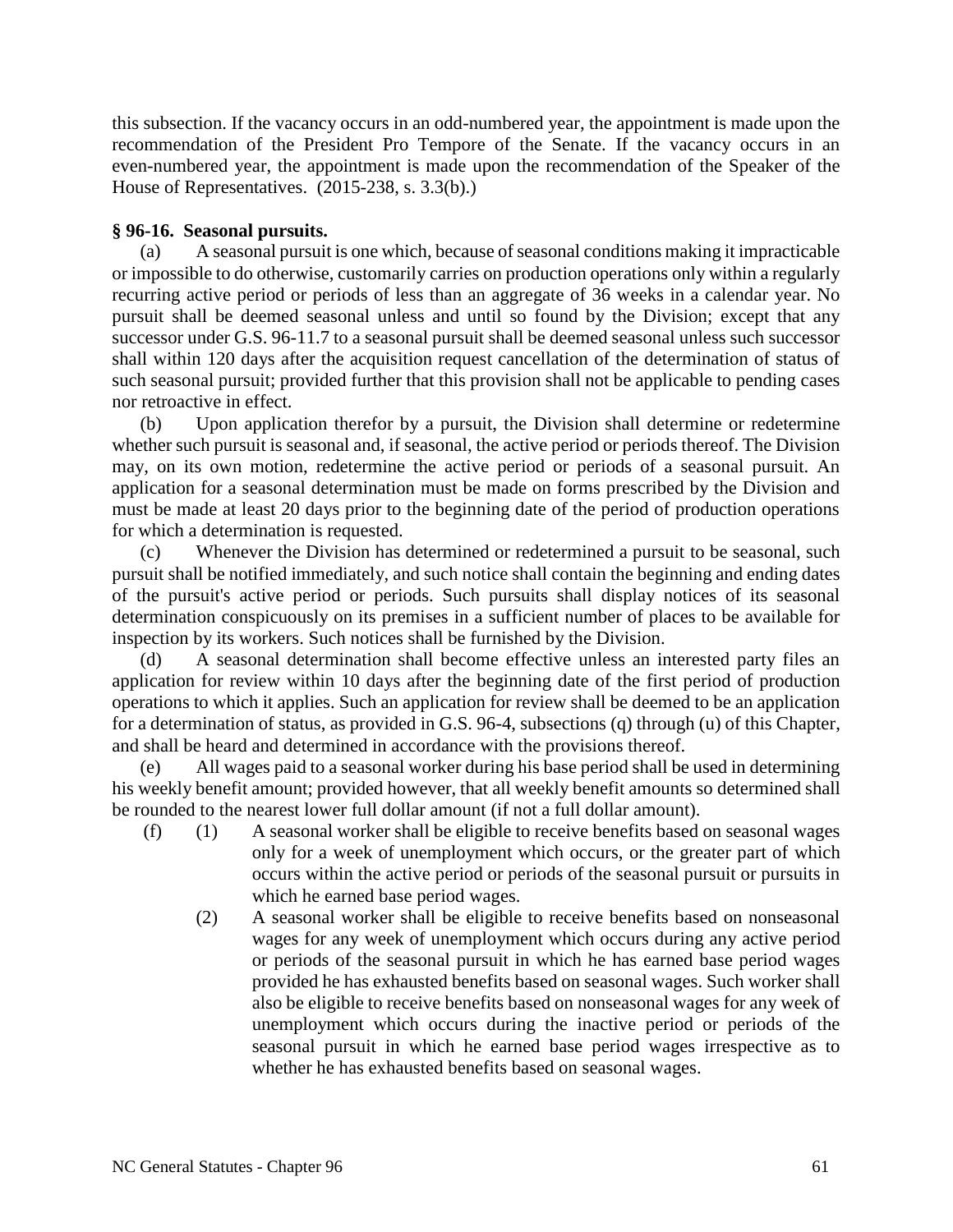- (3) The maximum amount of benefits which a seasonal worker shall be eligible to receive based on seasonal wages shall be an amount, adjusted to the nearest multiple of one dollar (\$1.00), determined by multiplying the maximum benefits payable in his benefit year, as provided in G.S. 96-14.3, by the percentage obtained by dividing the seasonal wages in his base period by all of his base period wages.
- (4) The maximum amount of benefits which a seasonal worker shall be eligible to receive based on nonseasonal wages shall be an amount, adjusted to the nearest multiple of one dollar (\$1.00), determined by multiplying the maximum benefits payable in his benefit year, as provided in G.S. 96-14.3, by the percentage obtained by dividing the nonseasonal wages in his base period by all of his base period wages.
- (5) In no case shall a seasonal worker be eligible to receive a total amount of benefits in a benefit year in excess of the maximum benefits payable for such benefit year, as provided in G.S. 96-14.3.

(g) All benefits paid to a seasonal worker shall be charged in accordance with G.S. 96-11.2.

(h) The benefits payable to any otherwise eligible individual shall be calculated in accordance with this section for any benefit year which is established on or after the beginning date of a seasonal determination applying to a pursuit by which such individual was employed during the base period applicable to such benefit year, as if such determination had been effective in such base period.

(i) Nothing in this section shall be construed to limit the right of any individual whose claim for benefits is determined in accordance herewith to appeal from such determination as provided in G.S. 96-15 of this Chapter.

(j) As used in this section:

- (1) "Pursuit" means an employer or branch of an employer.
- (2) "Branch of an employer" means a part of an employer's activities which is carried on or is capable of being carried on as a separate enterprise.
- (3) "Production operations" mean all the activities of a pursuit which are primarily related to the production of its characteristic goods or services.
- (4) "Active period or periods" of a seasonal pursuit means the longest regularly recurring period or periods within which production operations of the pursuit are customarily carried on.
- (5) "Seasonal wages" mean the wages earned in a seasonal pursuit within its active period or periods. The Division may prescribe by regulation the manner in which seasonal wages shall be reported.
- (6) "Seasonal worker" means a worker at least twenty-five percent (25%) of whose base period wages are seasonal wages.
- (7) "Interested party" means any individual affected by a seasonal determination.
- (8) "Inactive period or periods" of a seasonal pursuit means that part of a calendar year which is not included in the active period or periods of such pursuit.
- (9) "Nonseasonal wages" mean the wages earned in a seasonal pursuit within the inactive period or periods of such pursuit, or wages earned at any time in a nonseasonal pursuit.
- (10) "Wages" mean remuneration for employment. (1939, c. 28; 1941, c. 108, s. 7; 1943, c. 377, s. 141/2; 1945, c. 522, s. 33; 1953, c. 401, ss. 20, 21; 1957, c.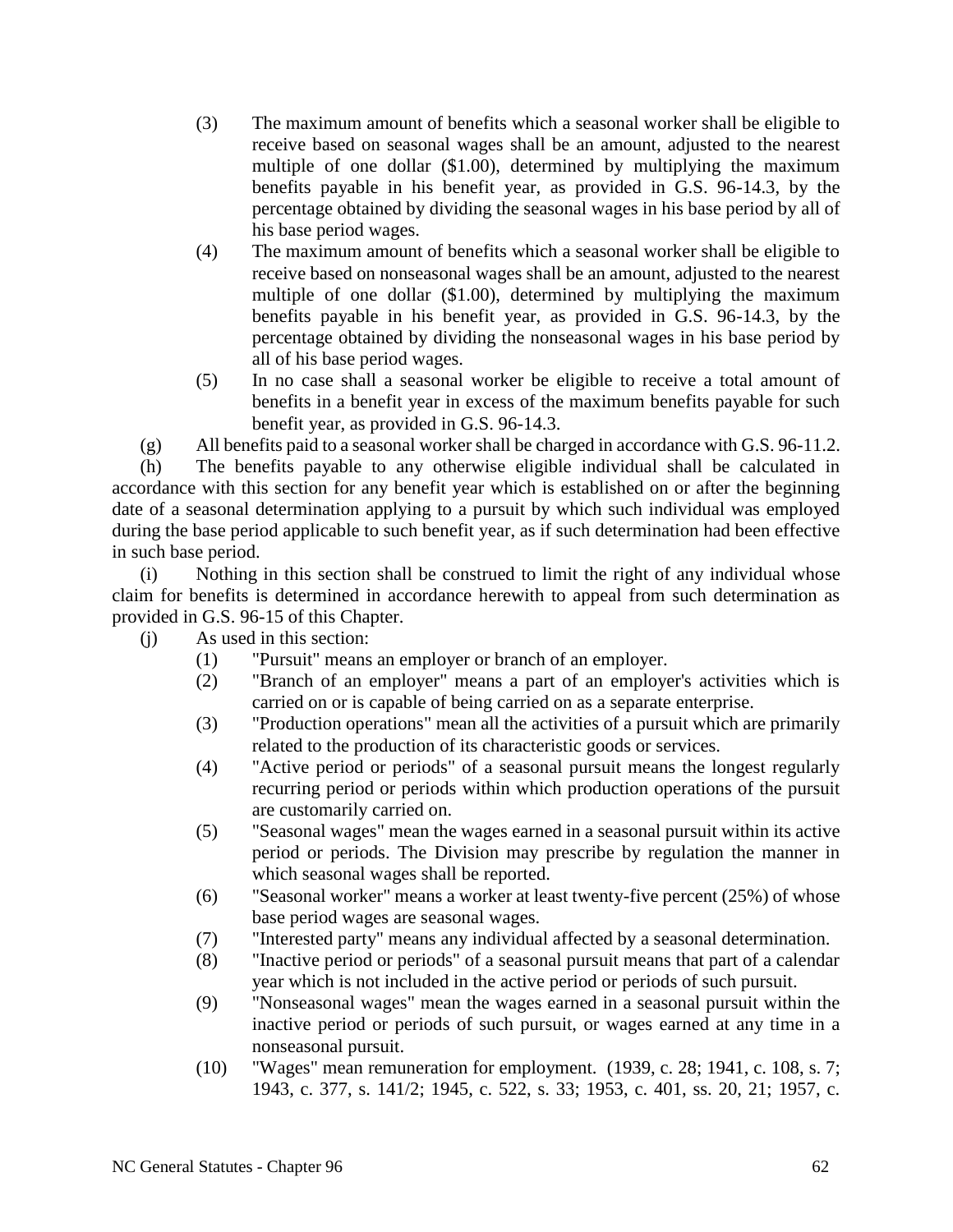1059, s. 14; 1959, c. 362, s. 18; 1983, c. 585, s. 19; 2011-401, s. 2.17; 2013-2, s. 9(c); 2013-224, ss. 19, 20(k), (l); 2013-391, s. 7; 2015-238, s. 2.8(d).)

### **§ 96-17. Protection of rights and benefits; attorney representation; prohibited fees; deductions for child support obligations.**

(a) Waiver of Rights Void. – Any agreement by an individual to waive, release, or commute his rights to benefits or any other rights under this Chapter shall be void. Any agreement by any individual in the employ of any person or concern to pay all or any portion of an employer's contributions, required under this Chapter from such employer, shall be void. No employer shall directly or indirectly make or require or accept any deduction from the remuneration of individuals in his employ to finance the employer's contributions required from him, or require or accept any waiver of any right hereunder by any individual in his employ. Any employer or officer or agent of an employer who violates any provision of this subsection shall, for each offense, be fined not less than one hundred dollars (\$100.00) nor more than one thousand dollars (\$1,000) or be imprisoned for not more than six months, or both.

(b) Representation. – Any claimant or employer who is a party to any proceeding before the Division may be represented by (i) an attorney; or (ii) any person who is supervised by an attorney, however, the attorney need not be present at any proceeding before the Division.

(b1) Fees Prohibited. – Except as otherwise provided in this Chapter, no individual claiming benefits in any administrative proceeding under this Chapter shall be charged fees of any kind by the Division or its representative, and in any court proceeding under this Chapter each party shall bear its own costs and legal fees.

(c) No Assignment of Benefits; Exemptions. – Except as provided in subsection (d) of this section, any assignment, pledge, or encumbrance of any right to benefits which are or may become due or payable under this Chapter shall be void; and such rights to benefits shall be exempt from levy, execution, attachment, or any other remedy whatsoever provided for the collection of debts; and benefits received by any individual, so long as they are not mingled with other funds of the recipient, shall be exempt from any remedy whatsoever for the collection of all debts except debts incurred for necessaries furnished to such individual or his spouse or dependents during the time when such individual was unemployed. Any waiver of any exemption provided for in this subsection shall be void.

(d) (1) Definitions. – For the purpose of this subsection and when used herein:

a. "Unemployment compensation" means any compensation found by the Division to be payable to an unemployed individual under the Employment Security Law of North Carolina (including amounts payable by the Division pursuant to an agreement under any federal law providing for compensation, assistance or allowances with respect to unemployment) provided, that nothing in this subsection shall be construed to limit the Division's ability to reduce or withhold benefits, otherwise payable, under authority granted elsewhere in this Chapter including but not limited to reductions for wages or earnings while unemployed and for the recovery of previous overpayments of benefits. b. "Child support obligation" includes only obligations which are being

enforced pursuant to a plan described in section 454 of the Social Security Act which has been approved by the Secretary of Health and Human Services under Part D of Title IV of the Social Security Act.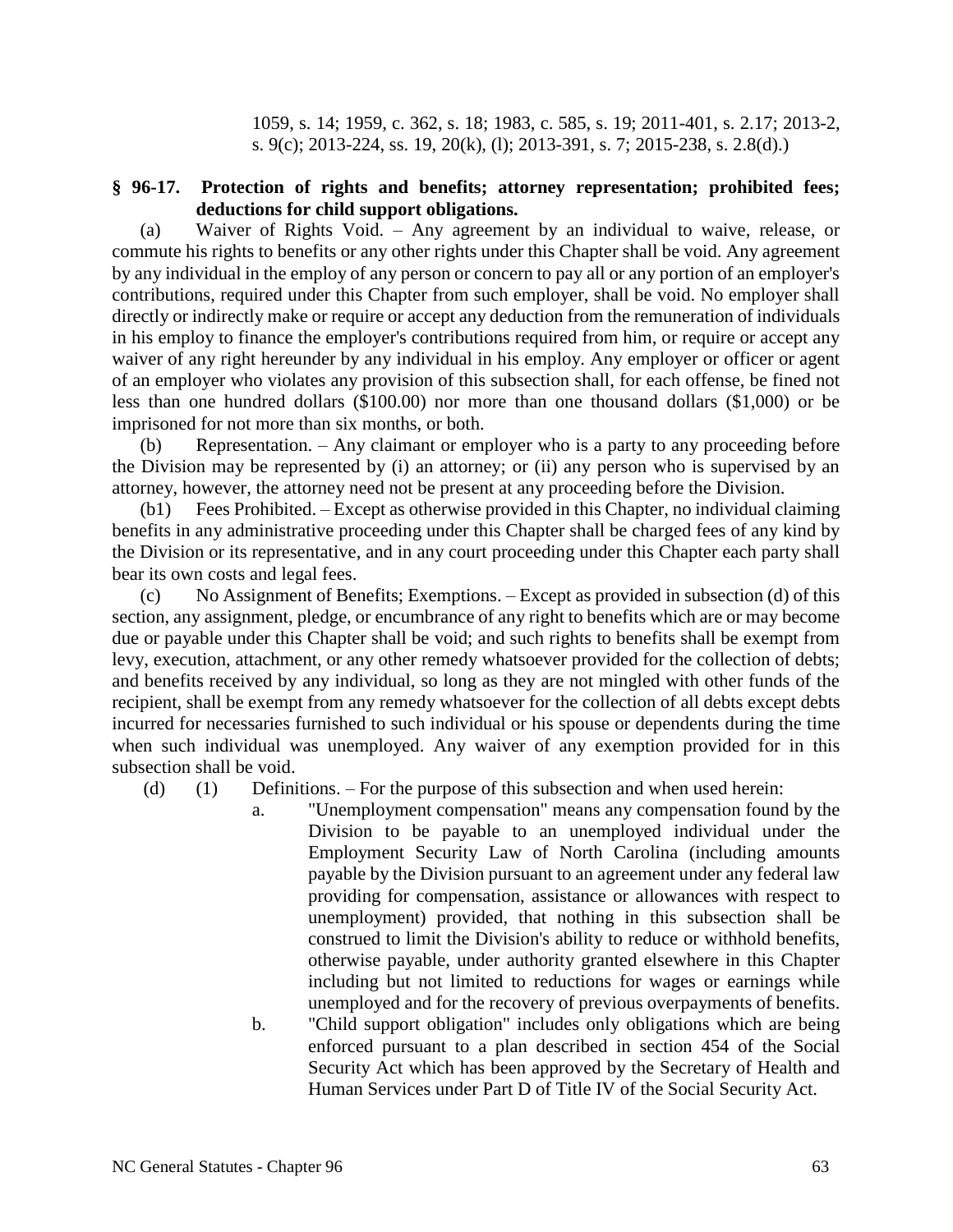- c. "State or local child support enforcement agency" means any agency of this State or a political subdivision thereof operating pursuant to a plan described in subparagraph b. above.
- (2) a. An individual filing a new claim for unemployment compensation shall, at the time of filing such claim, disclose whether the individual owes child support obligations, as defined under subparagraph (1)b. of this subsection. If any such individual discloses that he or she owes child support obligations and is determined by the Division to be eligible for payment of unemployment compensation, the Division shall notify the State or local child support enforcement agency enforcing such obligation that such individual has been determined to be eligible for payment of unemployment compensation.
	- b. Upon payment by the State or local child support enforcement agency of the processing fee provided for in paragraph (4) of this subsection and beginning with any payment of unemployment compensation that, except for the provisions of this subsection, would be made to the individual during the then current benefit year and more than five working days after the receipt of the processing fee by the Division, the Division shall deduct and withhold from any unemployment compensation otherwise payable to an individual who owes child support obligations:
		- 1. The amount specified by the individual to the Division to be deducted and withheld under this paragraph if neither subparagraph 2. nor subparagraph 3. of this paragraph is applicable; or
		- 2. The amount, if any, determined pursuant to an agreement submitted to the Division under section  $454(20)(B)(i)$  of the Social Security Act by the State or local child support enforcement agency, unless subparagraph 3. of this paragraph is applicable; or
		- 3. Any amount otherwise required to be so deducted and withheld from such unemployment compensation pursuant to properly served legal process, as that term is defined in section 462(e) of the Social Security Act.
	- c. Any amount deducted and withheld under paragraph b. of this subdivision shall be paid by the Division to the appropriate State or local child support enforcement agency.
	- d. The Department of Health and Human Services and the Division are hereby authorized to enter into one or more agreements which may provide for the payment to the Division of the processing fees referred to in subparagraph b. and the payment to the Department of Health and Human Services of unemployment compensation benefits withheld, referred to in subparagraph c., on an open account basis. Where such an agreement has been entered into, the processing fee shall be deemed to have been made and received (for the purposes of fixing the date on which the Division will begin withholding unemployment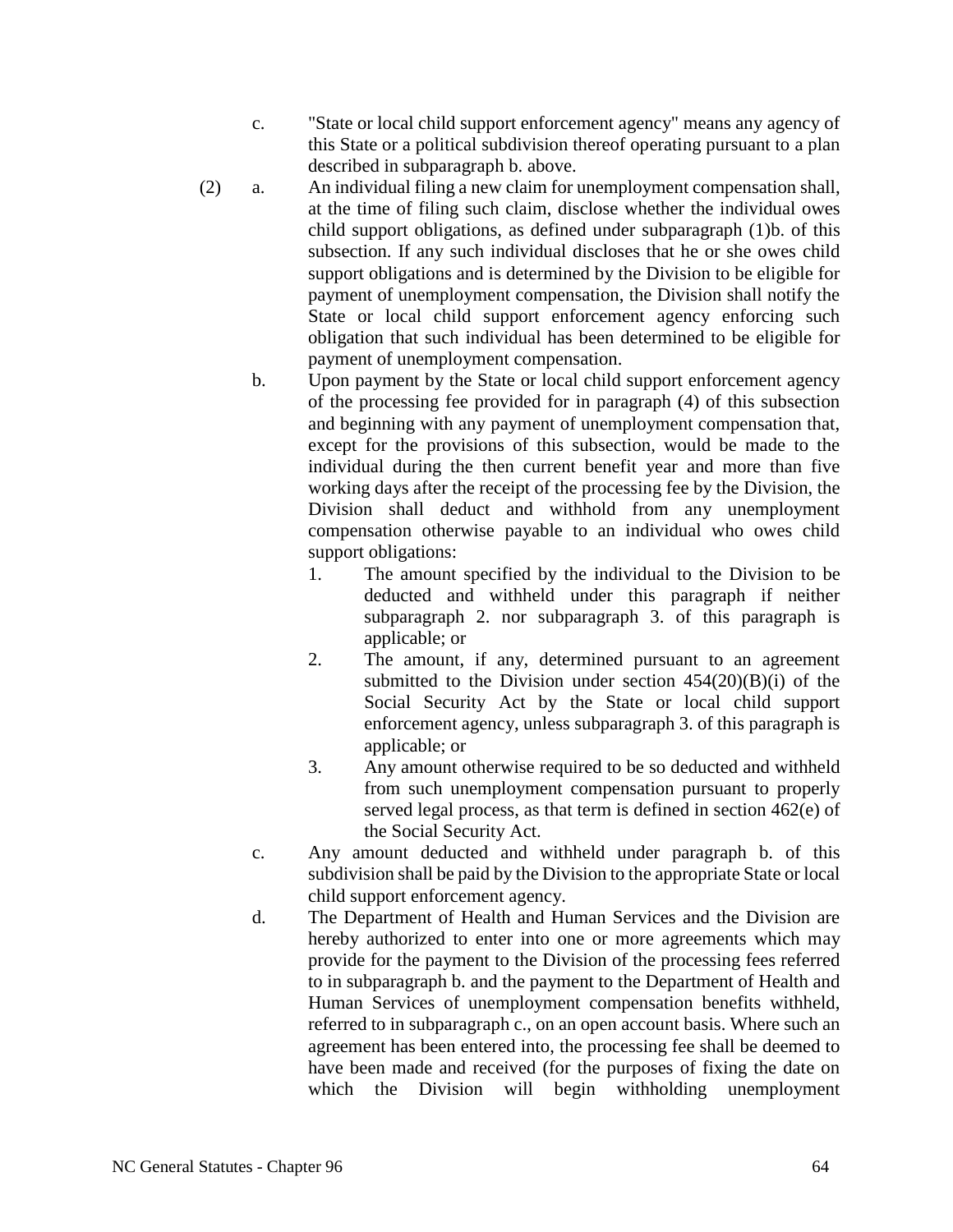compensation benefits) on the date a written authorization from the Department of Health and Human Services to charge its account is received by the Division. Such an authorization shall apply to all processing fees then or thereafter (within the then current benefit year) chargeable with respect to any individual name in the authorization. Any agreement shall provide for the reimbursement to the Division of any start-up costs and the cost of providing notice to the Department of Health and Human Services of any disclosure required by subparagraph a. Such an agreement may dispense with the notice requirements of subparagraph a. by providing for a suitable substitute procedure, reasonably calculated to discover those persons owing child support obligations who are eligible for unemployment compensation payments.

- (3) Any amount deducted and withheld under paragraph (2) of this subdivision shall, for all purposes, be treated as if it were paid to the individual as unemployment compensation and then paid by such individual to the State or local child support enforcement agency in satisfaction of the individual's child support obligations.
- (4) a. On or before April 1 of 1983 and each calendar year thereafter, the Division shall set and forward to the Secretary of Health and Human Services for use in the next fiscal year, a schedule of processing fees for the withholding and payment of unemployment compensation as provided for in this subsection, which fees shall reflect its best estimate of the administrative cost to the Division generated thereby.
	- b. At least 20 days prior to September 25, 1982, the Division shall set and forward to the Secretary of Health and Human Services an interim schedule of fees which will be in effect until July 1, 1983.
	- c. The provisions of this subsection apply only if arrangements are made for reimbursement by the State or local child support agency for all administrative costs incurred by the Division under this subsection attributable to child support obligations enforced by the agency. (Ex. Sess. 1936, c. 1, s. 15; 1937, c. 150; 1979, c. 660, s. 22; 1981, c. 762, ss. 1, 2; 1981 (Reg. Sess., 1982), c. 1178, ss. 1, 2; 1985, c. 552, s. 21; 1997-443, s. 11A.118(a); 1997-456, s. 27; 2011-401, s. 2.18.)

## **§ 96-18. Penalties.**

(a) (1) It shall be unlawful for any person to make a false statement or representation knowing it to be false or to knowingly fail to disclose a material fact to obtain or increase any benefit under this Chapter or under an employment security law of any other state, the federal government, or of a foreign government, either for himself or any other person. Records, with any necessary authentication thereof, required in the prosecution of any criminal action brought by another state or foreign government for misrepresentation to obtain benefits under the law of this State shall be made available to the agency administering the employment security law of any such state or foreign government for the purpose of such prosecution. Photostatic copies of all records of agencies of other states or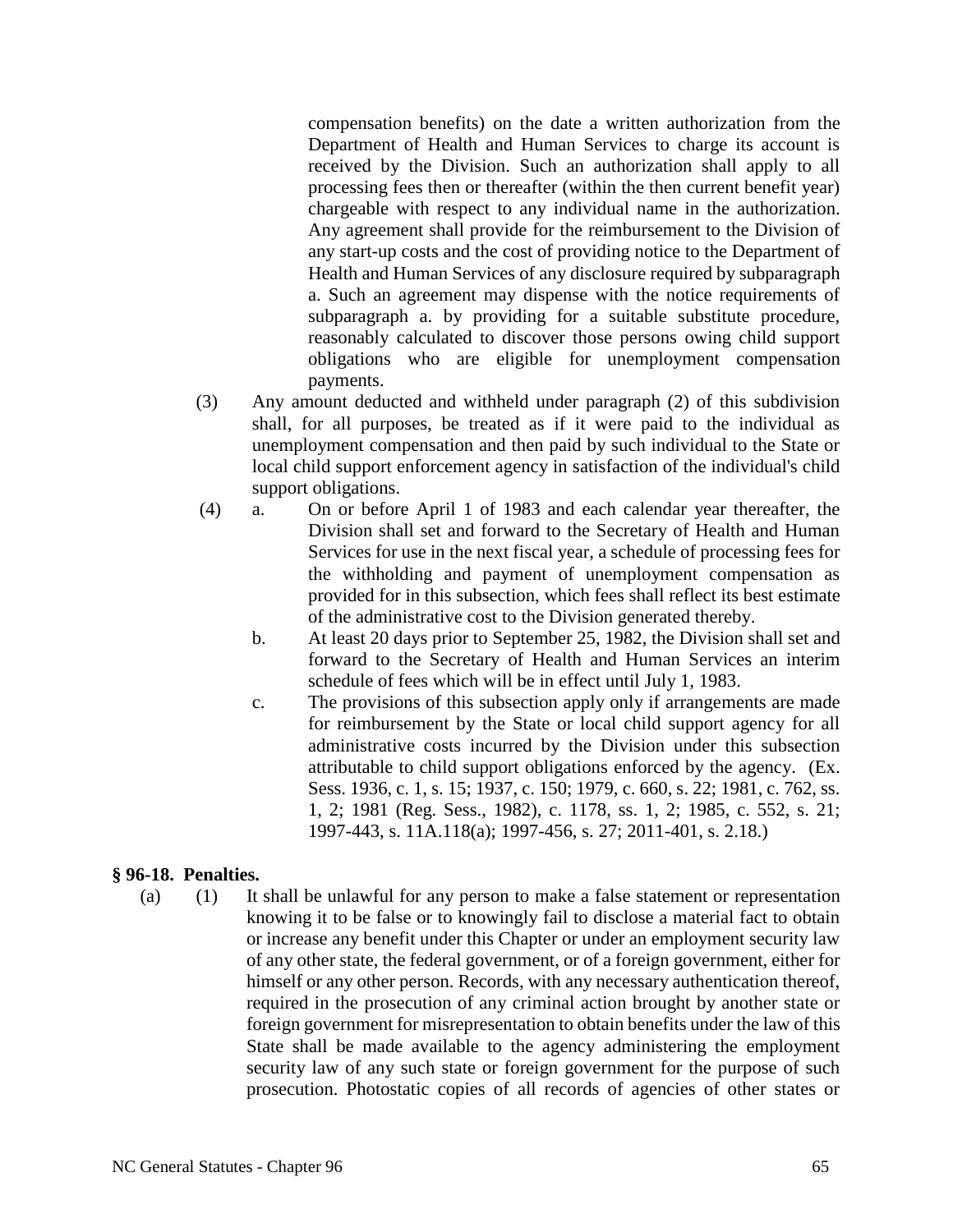foreign governments required in the prosecution of any criminal action under this section shall be as competent evidence as the originals when certified under the seal of such agency, or when there is no seal, under the hand of the keeper of such records.

- (2) A person who violates this subsection shall be found guilty of a Class I felony if the value of the benefit wrongfully obtained is more than four hundred dollars (\$400.00).
- (3) A person who violates this subsection shall be found guilty of a Class 1 misdemeanor if the value of the benefit wrongfully obtained is four hundred dollars (\$400.00) or less.

(b) Any employing unit or any officer or agent of an employing unit or any other person who makes a false statement or representation, knowing it to be false, or who knowingly fails to disclose a material fact to prevent or reduce the payment of benefits to any individual entitled thereto, or to avoid becoming or remaining subject hereto or to avoid or reduce any contributions or other payment required from an employing unit under this Chapter, or who willfully fails or refuses to furnish any reports required hereunder, or to produce or permit the inspection or copying of records as required hereunder, shall be guilty of a Class 1 misdemeanor; and each such false statement or representation or failure to disclose a material fact, and each day of such failure or refusal shall constitute a separate offense.

(b1) Except as provided in this subsection, the penalties and other provisions in subdivisions (6), (7), (9a), and (11) of G.S. 105-236 apply to unemployment insurance contributions under this Chapter to the same extent that they apply to taxes as defined in G.S. 105-228.90(b)(7). The Division has the same powers under those subdivisions with respect to unemployment insurance contributions as does the Secretary of Revenue with respect to taxes as defined in G.S. 105-228.90(b)(7).

G.S. 105-236(9a) applies to a "contribution tax return preparer" to the same extent as it applies to an income tax preparer. As used in this subsection, a "contribution tax return preparer" is a person who prepares for compensation, or who employs one or more persons to prepare for compensation, any return of tax imposed by this Chapter or any claim for refund of tax imposed by this Chapter. For purposes of this definition, the completion of a substantial portion of a return or claim for refund is treated as the preparation of the return or claim for refund. The term does not include a person merely because the person (i) furnishes typing, reproducing, or other mechanical assistance, (ii) prepares a return or claim for refund of the employer, or an officer or employee of the employer, by whom the person is regularly and continuously employed, (iii) prepares as a fiduciary a return or claim for refund for any person, or (iv) represents a taxpayer in a hearing regarding a proposed assessment.

The penalty in G.S. 105-236(7) applies with respect to unemployment insurance contributions under this Chapter only when one of the following circumstances exist in connection with the violation:

- (1) Any employing units employing more than 10 employees.
- (2) A contribution of more than two thousand dollars (\$2,000) has not been paid.
- (3) An experience rating account balance is more than five thousand dollars (\$5,000) overdrawn.

If none of the circumstances set forth in subdivision  $(1)$ ,  $(2)$ , or  $(3)$  of this subsection exist in connection with a violation of G.S. 105-236(7) applied under this Chapter, the offender is guilty of a Class 1 misdemeanor and each day the violation continues constitutes a separate offense.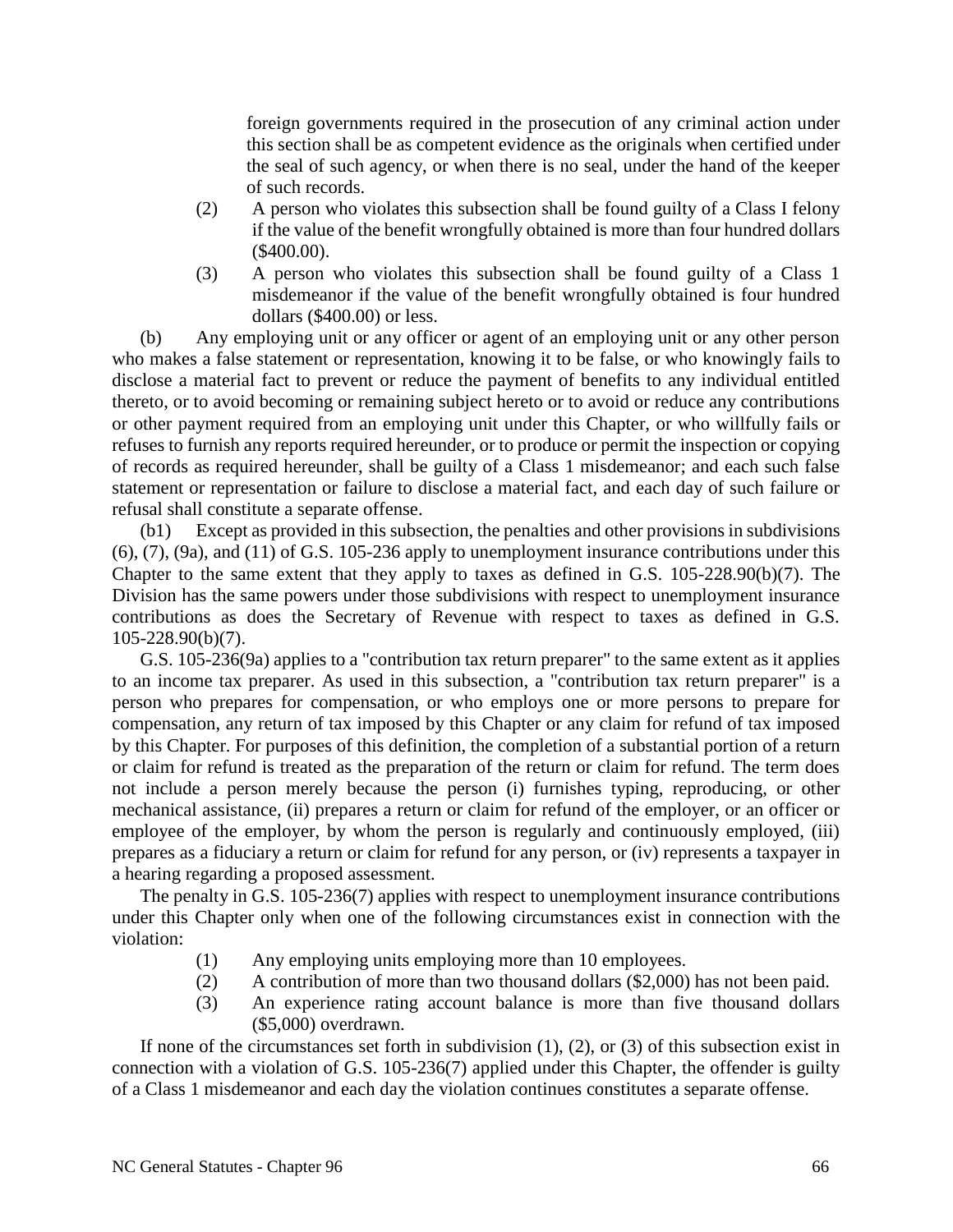If the Division finds that any person violated G.S. 105-236(9a) and is not subject to a fraud penalty, the person shall pay a civil penalty of five hundred dollars (\$500.00) per violation for each day the violations continue, plus the reasonable costs of investigation and enforcement.

Any person who shall willfully violate any provisions of this Chapter or any rule or regulation thereunder, the violation of which is made unlawful or the observance of which is required under the terms of this Chapter, or for which a penalty is neither prescribed herein nor provided by any other applicable statute, shall be guilty of a Class 1 misdemeanor, and each day such violation continues shall be deemed to be a separate offense.

(d) Repealed by Session Laws 1983, c. 625, s. 15.

(e) An individual shall not be entitled to receive benefits for a period of 52 weeks beginning with the first day of the week following the date that notice of determination or decision is mailed finding that he, or another in his behalf with his knowledge, has been found to have knowingly made a false statement or misrepresentation, or who has knowingly failed to disclose a material fact to obtain or increase any benefit or other payment under this Chapter.

- (f) Repealed by Session Laws 1983, c. 625, s. 15.
- (g)  $(1)$  Repealed by Session Laws 2012-134, s. 4(b), effective October 1, 2012.
	- (2) Any person who has received any sum as benefits under this Chapter by reason of the nondisclosure or misrepresentation by him or by another of a material fact (irrespective of whether such nondisclosure or misrepresentation was known or fraudulent) or has been paid benefits to which he was not entitled for any reason (including errors on the part of any representative of the Division) shall be liable to repay such sum to the Division as provided in subdivision (3) of this subsection.
	- (3) The Division may collect the overpayments provided for in this subsection by one or more of the following procedures as the Division may, except as provided herein, in its sole discretion choose:
		- a. If, after due notice, any overpaid claimant shall fail to repay the sums to which he was not entitled, the amount due may be collected by civil action in the name of the Division, and the cost of such action shall be taxed to the claimant. Civil actions brought under this section to collect overpayments shall be heard by the court at the earliest possible date and shall be entitled to preference upon the calendar of the court over all other civil actions except petitions for judicial review under this Chapter.
		- b. If any overpayment recognized by this subsection shall not be repaid within 30 days after the claimant has received notice and demand for same, and after due notice and reasonable opportunity for hearing (if a hearing on the merits of the claim has not already been had) the Division, under the hand of the Assistant Secretary, may certify the same to the clerk of the superior court of the county in which the claimant resides or has property, and additional copies of said certificate for each county in which the Division has reason to believe such claimant has property located; such certificate and/or copies thereof so forwarded to the clerk of the superior court shall immediately be docketed and indexed on the cross index of judgments, and from the date of such docketing shall constitute a preferred lien upon any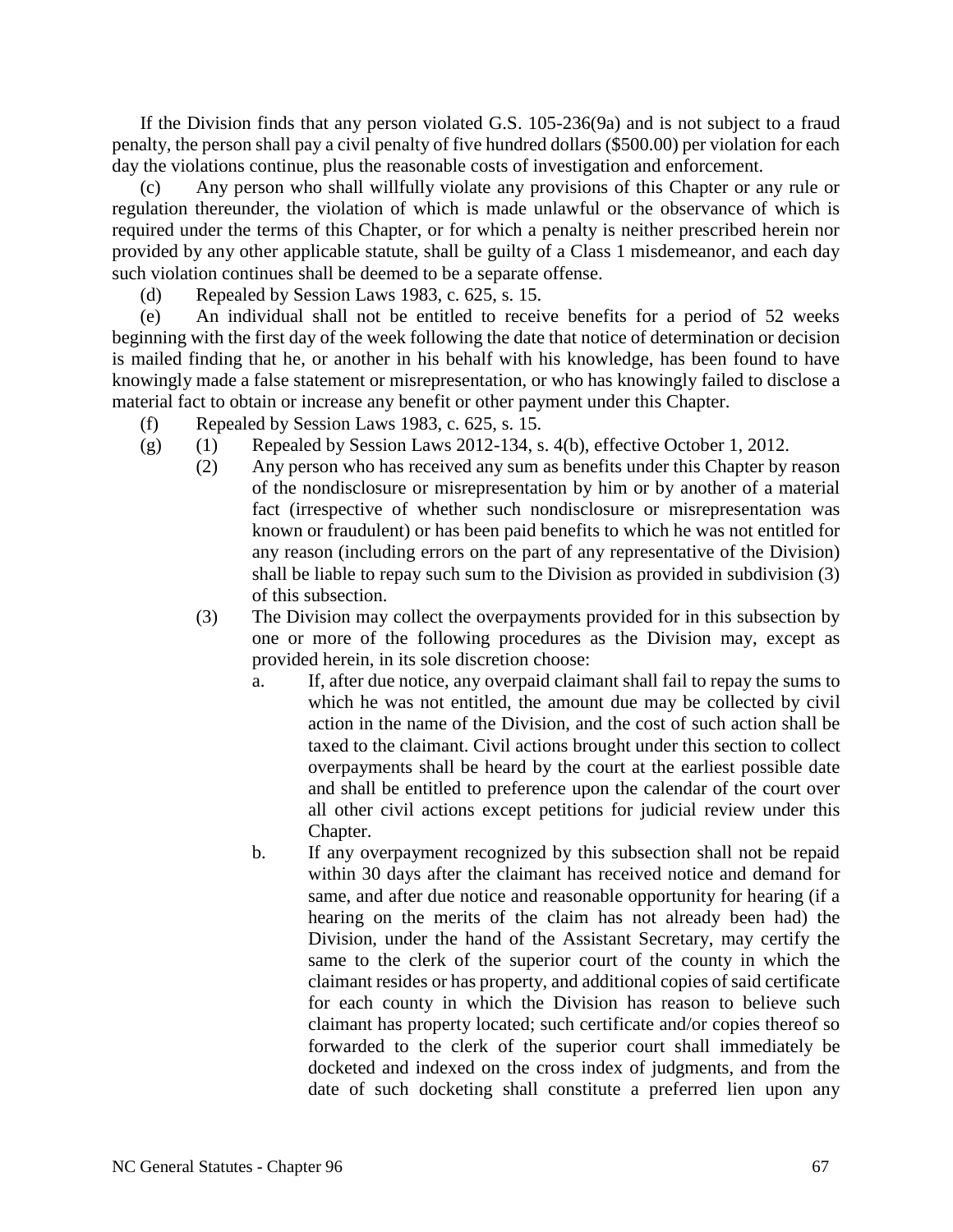property which said claimant may own in said county, with the same force and effect as a judgment rendered by the superior court. The Division shall forward a copy of said certificate to the sheriff or sheriffs of such county or counties, or to a duly authorized agent of the Division, and when so forwarded and in the hands of such sheriff or agent of the Division, shall have all the force and effect of an execution issued to such sheriff or agent of the Division by the clerk of the superior court upon a judgment of the superior court duly docketed in said county. The Division is further authorized and empowered to issue alias copies of said certificate or execution to the sheriff or sheriffs of such county or counties, or a duly authorized agent of the Division in all cases in which the sheriff or duly authorized agent has returned an execution or certificate unsatisfied; when so issued and in the hands of the sheriff or duly authorized agent of the Division, such alias shall have all the force and effect of an alias execution issued to such sheriff or duly authorized agent of the Division by the clerk of the superior court upon a judgment of the superior court duly docketed in said county. Provided, however, that notwithstanding any provision of this subsection, upon filing one written notice with the Division, the sheriff of any county shall have the sole and exclusive right to serve all executions and make all collections mentioned in this subsection and in such case, no agent of the Division shall have the authority to serve any executions or make any collections therein in such county. A return of such execution or alias execution, shall be made to the Division, together with all monies collected thereunder, and when such order, execution or alias is referred to the agent of the Division for service, the said agent of the Division shall be vested with all the powers of the sheriff to the extent of serving such order, execution or alias and levying or collecting thereunder. The agent of the Division to whom such order or execution is referred shall give a bond not to exceed three thousand dollars (\$3,000) approved by the Division for the faithful performance of such duties. The liability of said agent shall be in the same manner and to the same extent as is now imposed on sheriffs in the service of execution. If any sheriff of this State or any agent of the Division who is charged with the duty of serving executions shall willfully fail, refuse or neglect to execute any order directed to him by the said Division and within the time provided by law, the official bond of such sheriff or of such agent of the Division shall be liable for the overpayments and costs due by the claimant. Additionally, the Division or its designated representatives in the collection of overpayments shall have the powers enumerated in G.S.  $96-10(b)(2)$  and (3).

c. Any person who has been found by the Division to have been overpaid under subparagraph (2) above due to fraudulent nondisclosure or misrepresentation shall be liable to have the sums deducted from future benefits payable to the person under this Chapter. The amount deducted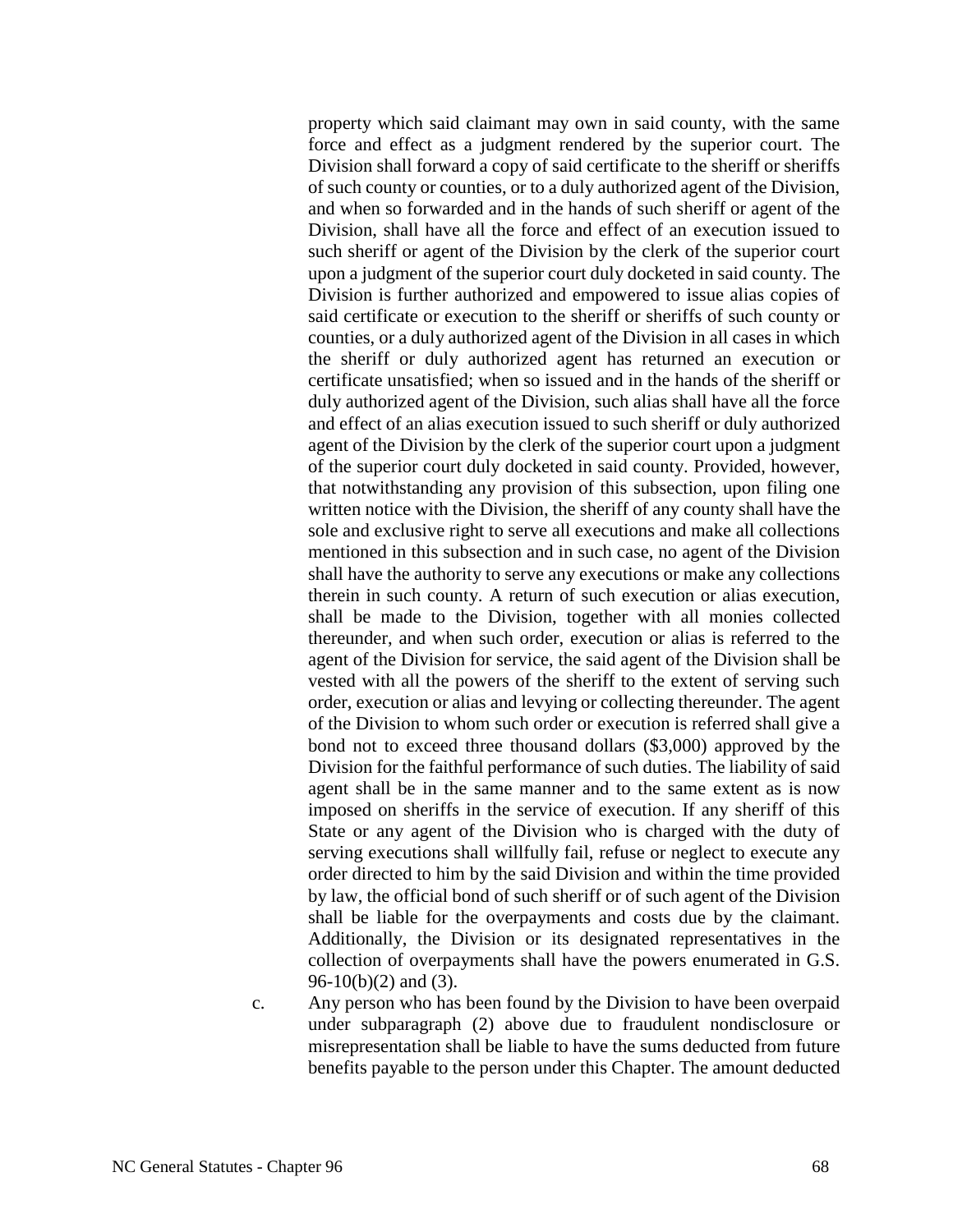may be up to one hundred percent (100%) of that person's weekly benefit amount.

- d. Any person who has been found by the Division to have been overpaid under subparagraph (2) above due to nonfraudulent reasons shall be liable to have the sums deducted from future benefits payable to the person under this Chapter but the amount deducted for any week shall be reduced by no more than fifty percent (50%) of that person's weekly benefit amount.
- e. To the extent permissible under the laws and Constitution of the United States, the Division is authorized to enter into or cooperate in arrangements or reciprocal agreements with appropriate and duly authorized agencies of other states or the United States Secretary of Labor, or both, whereby: (1) Overpayments of unemployment benefits as determined under subparagraphs (1) and (2) above shall be recovered by offset from unemployment benefits otherwise payable under the unemployment compensation law of another state, and overpayments of unemployment benefits as determined under the unemployment compensation law of such other state shall be recovered by offset from unemployment benefits otherwise payable under this Chapter; and, (2) Overpayments of unemployment benefits as determined under applicable federal law, with respect to benefits or allowances for unemployment provided under a federal program administered by this State under an agreement with the United States Secretary of Labor, shall be recovered by offset from unemployment benefits otherwise payable under this Chapter or any such federal program, or under the unemployment compensation law of another state or any such federal unemployment benefit or allowance program administered by such other state under an agreement with the United States Secretary of Labor if such other state has in effect a reciprocal agreement with the United States Secretary of Labor as authorized by Section  $303(g)(2)$  of the federal Social Security Act, if the United States agrees, as provided in the reciprocal agreement with this State entered into under such Section  $303(g)(2)$  of the Social Security Act, that overpayments of unemployment benefits as determined under subparagraphs (1) and (2) above, and overpayment as determined under the unemployment compensation law of another state which has in effect a reciprocal agreement with the United States Secretary of Labor as authorized by Section  $303(g)(2)$  of the Social Security Act, shall be recovered by offset from benefits or allowances for unemployment otherwise payable under a federal program administered by this State or such other state under an agreement with the United States Secretary of Labor.
- f. The Division may in its discretion decline to collect overpayments to claimants if the claimant has deceased after the payment was made. In such a case the Division may remove the debt of the deceased claimant from its records.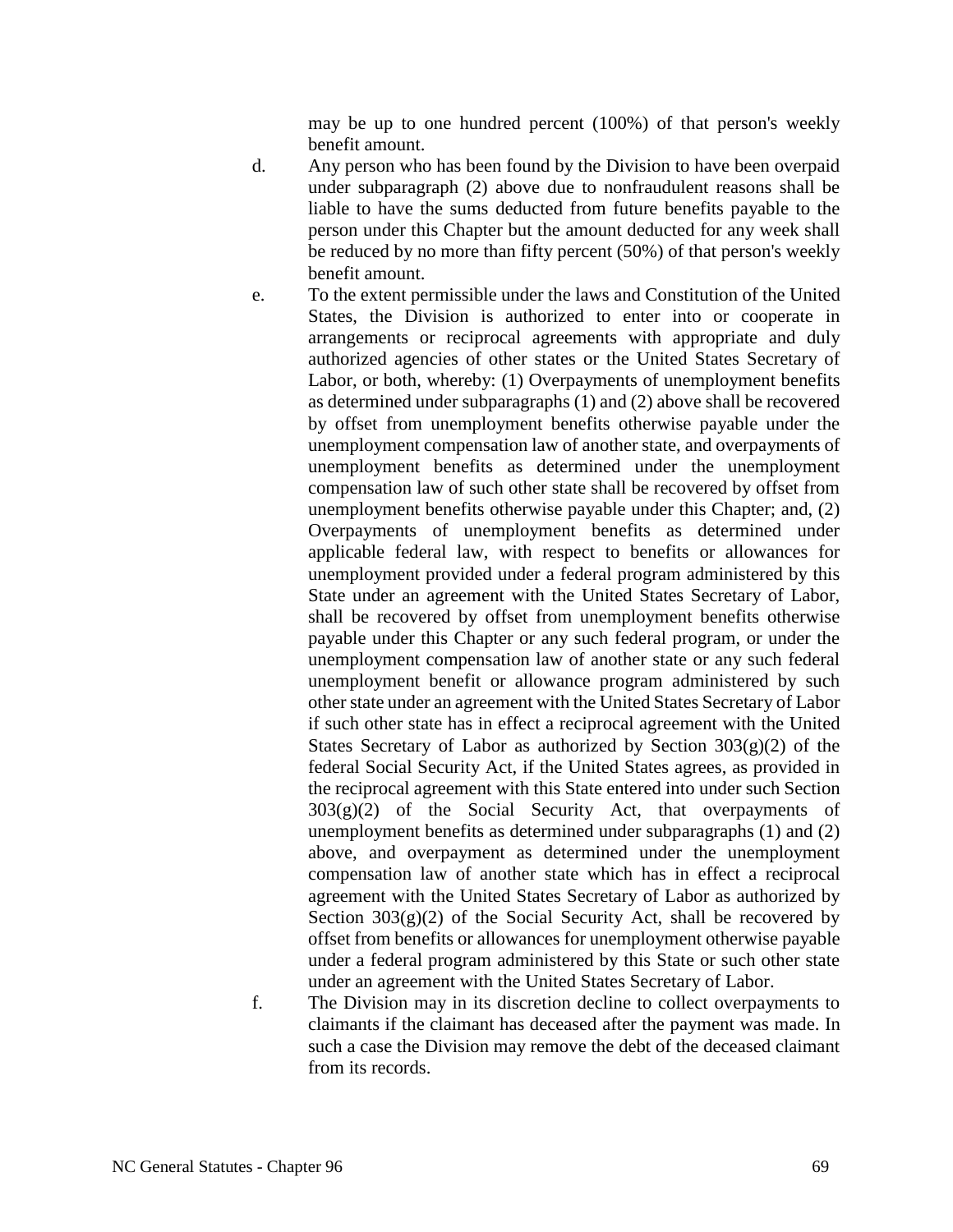(h) Mandatory Federal Penalty. – A person who has been held ineligible for benefits under subsection (e) of this section and who, because of those same acts or omissions, has received any sum as benefits under this Chapter to which the person is not entitled shall be assessed a penalty in an amount equal to fifteen percent (15%) of the amount of the erroneous payment. The penalty amount shall be payable to the Unemployment Insurance Fund. The penalty applies to an erroneous payment made under any State program providing for the payment of unemployment compensation as well as an erroneous payment made under any federal program providing for the payment of unemployment compensation. The notice of determination or decision advising the person that benefits have been denied or adjusted pursuant to subsection (e) of this section must include the reason for the finding of an erroneous payment, the penalty amount assessed under this subsection, and the reason the penalty has been applied.

The penalty amount may be collected in any manner allowed for the recovery of the erroneous payment, except that the penalty amount may not be recovered through offsets of future benefits. When a recovery with respect to an erroneous payment is made, any recovery applies first to the principal of the erroneous payment, then to the federally mandated penalty amount imposed under this subsection, and finally to any other amounts due. (Ex. Sess. 1936, c. 1, s. 16; 1943, c. 319; c. 377, ss. 29, 30; 1945, c. 552, s. 34; 1949, c. 424, s. 26; 1951, c. 332, s. 16; 1953, c. 401, ss. 1, 22; 1955, c. 385, s. 9; 1959, c. 362, ss. 19, 20; 1965, c. 795, ss. 23, 24; 1971, c. 673, s. 31; 1977, c. 727, s. 55; 1979, c. 660, ss. 23-25; 1981, c. 160, s. 33; 1983, c. 625, s. 15; 1985, c. 552, s. 22; 1987, c. 103, s. 4; 1989, c. 583, ss. 13, 14; 1993, c. 343, s. 7; c. 539, ss. 674-676; 1994, Ex. Sess., c. 24, s. 14(c); 2003-67, s. 2; 2005-410, s. 6; 2011-401, s. 2.19; 2012-134, ss. 3(d), 4(a)-(c); 2013-2, s. 9(d); 2013-224, s. 19.)

#### **§ 96-18.1. Attachment and garnishment of fraudulent overpayment.**

(a) Applicability. – This section applies to an individual who has been provided notice of a determination or an appeals decision finding that the individual, or another individual acting in the individual's behalf and with the individual's knowledge, has knowingly done one or more of the following to obtain or increase a benefit or other payment under this Chapter:

- (1) Made a false statement or misrepresentation.
- (2) Failed to disclose a material fact.

(b) Attachment and Garnishment. – Intangible property that belongs to an individual, is owed to an individual, or has been transferred by an individual under circumstances that would permit it to be levied upon if it were tangible property is subject to attachment and garnishment in payment of a fraudulent overpayment that is due from the individual and is collectible under this Article. Intangible personal property includes bank deposits, rent, salaries, wages, property held in the Escheat Fund, and any other property incapable of manual levy or delivery.

A person who is in possession of intangible property that is subject to attachment and garnishment is the garnishee and is liable for the amount the individual owes. The liability applies only to the amount of the individual's property in the garnishee's possession, reduced by any amount the individual owes the garnishee.

The Secretary may submit to a financial institution, as defined in G.S. 53B-2, information that identifies an individual who owes a fraudulent overpayment that is collectible under this section and the amount of the overpayment. The Secretary may submit the information on a quarterly basis or, with the agreement of the financial institution, on a more frequent basis. A financial institution that receives the information must determine the amount, if any, of intangible property it holds that belongs to the individual and must inform the Secretary of its determination. The Secretary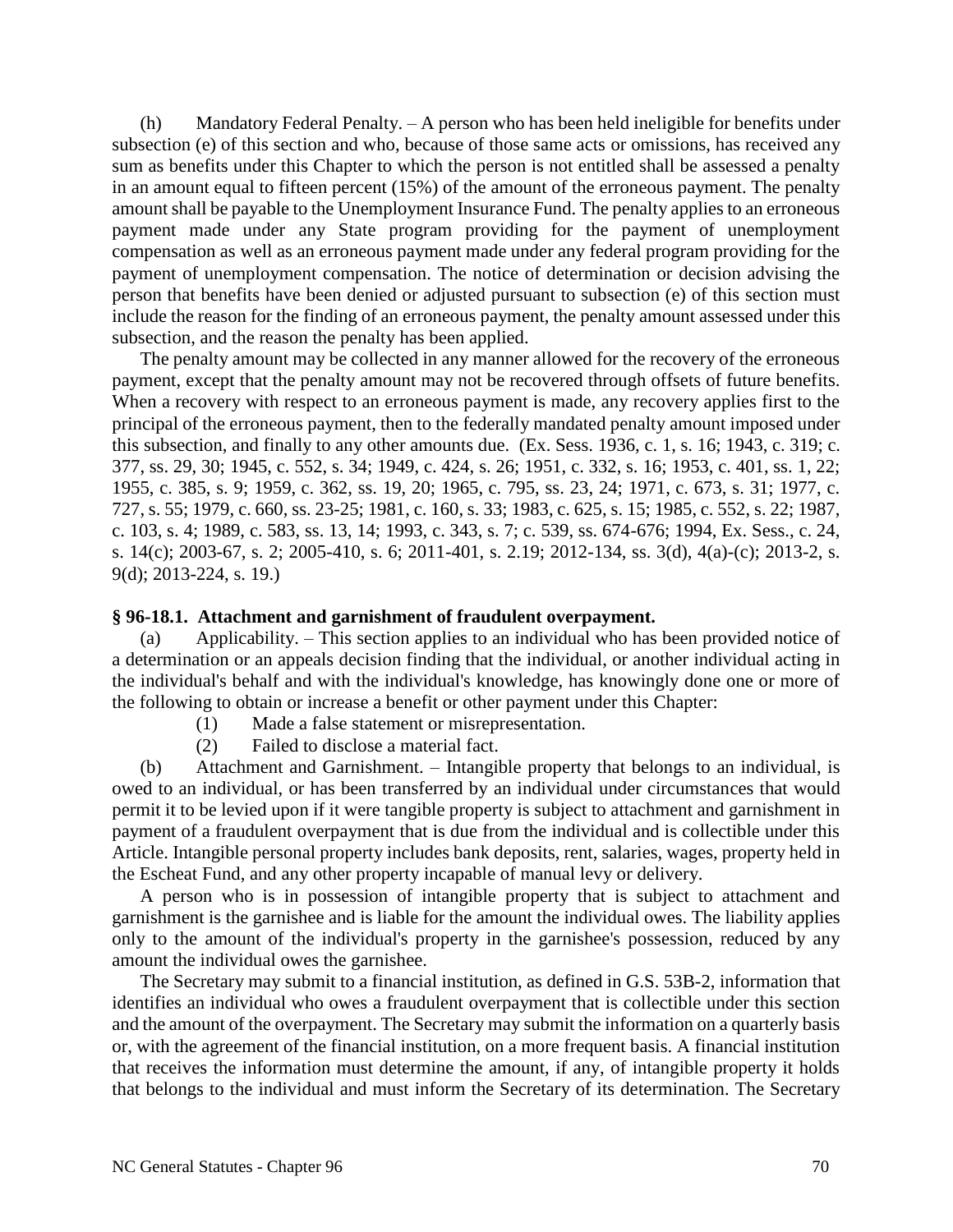must reimburse a financial institution for its costs in providing the information, not to exceed the amount payable to the financial institution under G.S. 110-139 for providing information for use in locating a noncustodial parent.

No more than ten percent (10%) of an individual's wages or salary is subject to attachment and garnishment. The wages or salary of an employee of the United States, the State, or a political subdivision of the State are subject to attachment and garnishment.

(c) Notice. – Before the Secretary attaches and garnishes intangible property in payment of a fraudulent overpayment, the Secretary must send the garnishee a notice of garnishment. The notice must be sent either in person, by certified mail with a return receipt requested, or with the agreement of the garnishee, by electronic means. The notice must contain all of the following information:

- (1) The individual's name.
- (2) The individual's social security number or federal identification number.
- (3) The amount of fraudulent overpaid benefits the individual owes.
- (4) An explanation of the liability of a garnishee for fraudulent overpayment of unemployment insurance benefits owed by an overpaid individual.
- (5) An explanation of the garnishee's responsibility concerning the notice.

(d) Action. – A garnishee must comply with a notice of garnishment or file a written response to the notice within the time set in this subsection. A garnishee that is a financial institution must comply or file a response within 20 days after receiving a notice of garnishment. All other garnishees must comply or file a response within 30 days after receiving a notice of garnishment. A written response must explain why the garnishee is not subject to garnishment and attachment.

Upon receipt of a written response, the Department must contact the garnishee and schedule a conference to discuss the response or inform the garnishee of the Department's position concerning the response. If the Department does not agree with the garnishee on the garnishee's liability, the Department may proceed to enforce the garnishee's liability for the fraudulent overpayment of unemployment benefits by civil action. (2013-2, s. 7(b); 2013-224, s. 19.)

### **§ 96-19. Enforcement of Employment Security Law discontinued upon repeal or invalidation of federal acts; suspension of enforcement provisions contested.**

(a) It is the purpose of this Chapter to secure for employers and employees the benefits of Title III and Title IX of the Federal Social Security Act, approved August 14, 1935, as to credit on payment of federal taxes, of State contributions, the receipt of federal grants for administrative purposes, and all other provisions of the said Federal Social Security Act; and it is intended as a policy of the State that this Chapter and its requirements for contributions by employers shall continue in force only so long as such employers are required to pay the federal taxes imposed in said Federal Social Security Act by a valid act of Congress. Therefore, if Title III and Title IX of the said Federal Social Security Act shall be declared invalid by the United States Supreme Court, or if such law be repealed by congressional action so that the federal tax cannot be further levied, from and after the declaration of such invalidity by the United States Supreme Court, or the repeal of said law by congressional action, as the case may be, no further levy or collection of contributions shall be made hereunder. The enactment by the Congress of the United States of the Railroad Retirement Act and the Railroad Unemployment Insurance Act shall in no way affect the administration of this law except as herein expressly provided.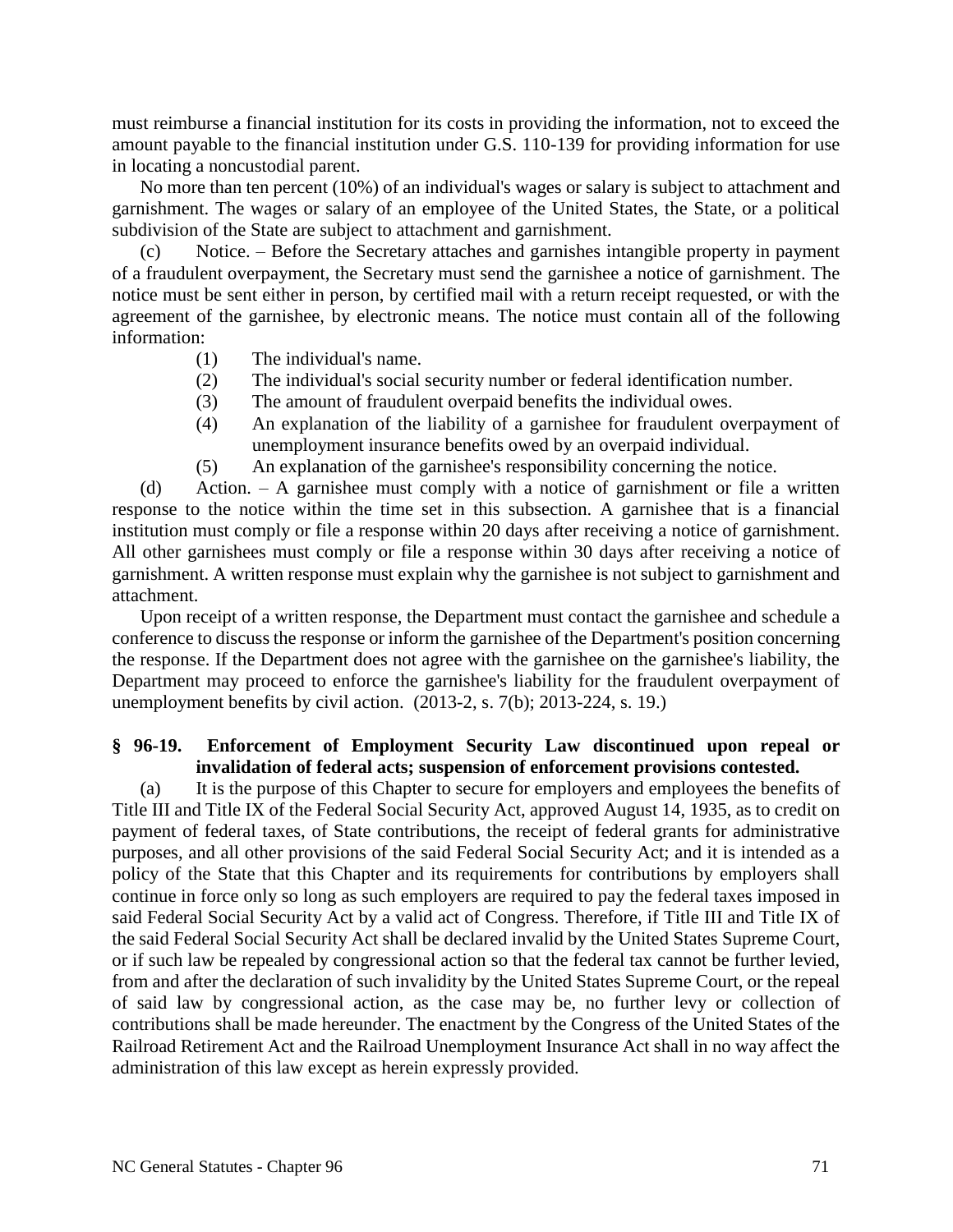All federal grants and all contributions theretofore collected, and all funds in the treasury by virtue of this Chapter, shall, nevertheless, be disbursed and expended, as far as may be possible, under the terms of this Chapter: Provided, however, that contributions already due from any employer shall be collected and paid into the said fund, subject to such distribution; and provided further, that the personnel of the Division of Employment Security shall be reduced as rapidly as possible.

The funds remaining available for use by the Division of Employment Security shall be expended, as necessary, in making payment of all such awards as have been made and are fully approved at the date aforesaid, and the payment of the necessary costs for the further administration of this Chapter, and the final settlement of all affairs connected with same. After complete payment of all administrative costs and full payment of all awards made as aforesaid, any and all moneys remaining to the credit of any employer shall be refunded to such employer, or his duly authorized assignee: Provided, that the State employment service, created by Chapter 106, Public Laws of 1935, and transferred by Chapter 1, Public Laws of 1936, Extra Session, and made a part of the former Employment Security Commission of North Carolina, and that is now part of the Division of Employment Security of the North Carolina Department of Commerce, shall in such event return to and have the same status as it had prior to enactment of Chapter 1, Public Laws of 1936, Extra Session, and under authority of Chapter 106, Public Laws of 1935, shall carry on the duties therein prescribed; but, pending a final settlement of the affairs of the Division, the said State employment service shall render such service in connection therewith as shall be demanded or required under the provisions of this Chapter or the provisions of Chapter 1, Public Laws of 1936, Extra Session.

(b) The Division of Employment Security may, upon receiving notification from the U.S. Department of Labor that any provision of this Chapter is out of conformity with the requirements of the federal law or of the U.S. Department of Labor, suspend the enforcement of the contested section or provision until the North Carolina Legislature next has an opportunity to make changes in the North Carolina law. The Division shall, in order to implement the above suspension:

- (1) Notify the Governor's office and provide that office with a copy of the determination or notification of the U.S. Department of Labor;
- (2) Advise the Governor's office as to whether the contested portion or provision of the law would, if not enforced, so seriously hamper the operations of the agency as to make it advisable that a special session of the legislature be called;
- (3) Take all reasonable steps available to obtain a reprieval from the implementation of any federal conformity failure sanctions until the State legislature has been afforded an opportunity to consider the existing conflict. (1937, c. 363; 1939, c. 52, s. 8; 1947, c. 598, s. 1; 1977, c. 727, s. 56; 2011-401, s. 2.20.)

## Article 3.

#### Employment Service Division.

## **§ 96-20. Duties of Division; conformance to Wagner-Peyser Act; organization; director; employees.**

The Employment Security Section of the Division of Employment Security, Department of Commerce, shall establish and maintain free public employment offices in such number and in such places as may be necessary for the proper administration of this Chapter, and for the purpose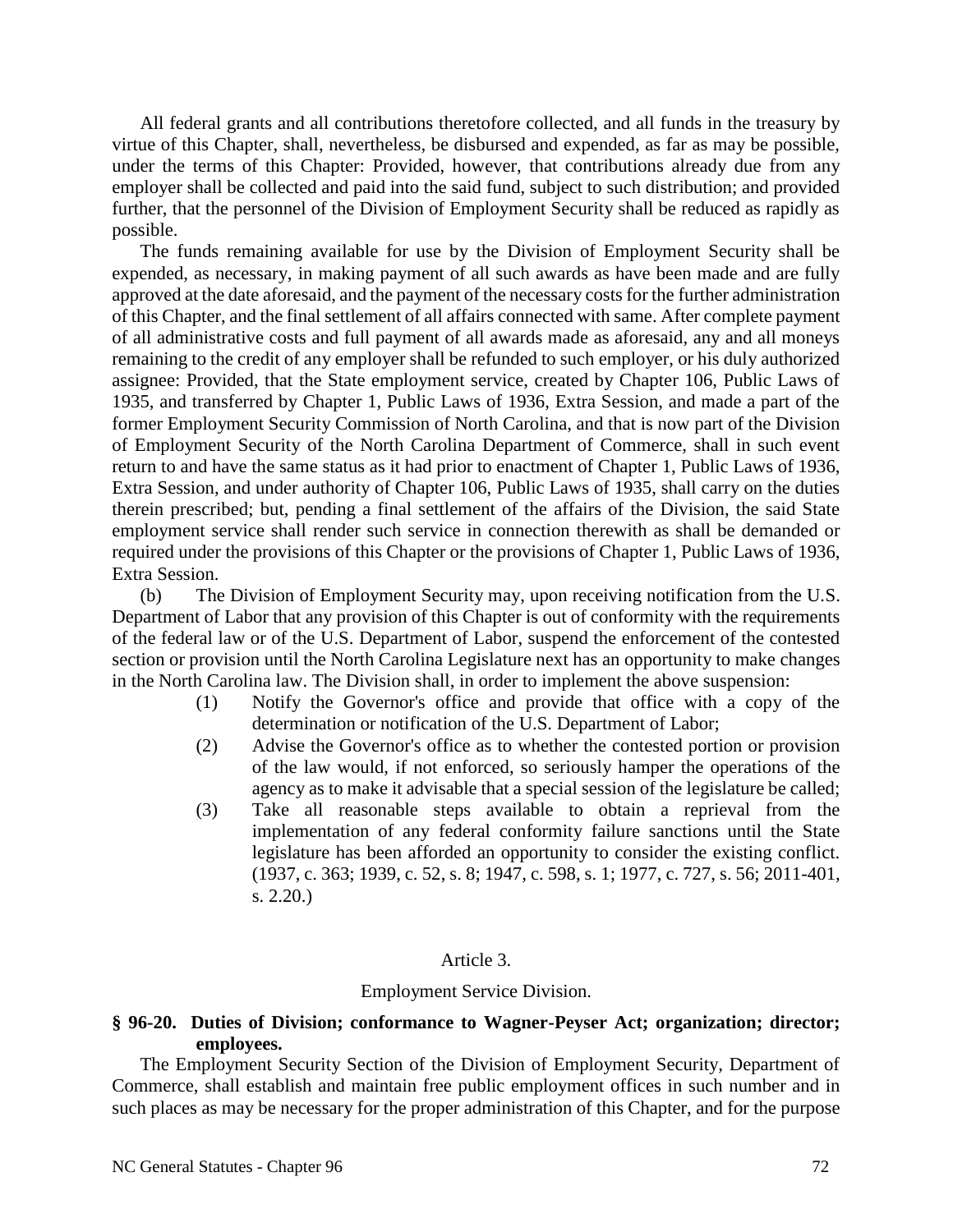of performing such duties as are within the purview of the act of Congress entitled "An act to provide for the establishment of a national employment system and for cooperation with the states in the promotion of such system and for other purposes," approved June 6, 1933, (48 Stat., 113; U.S.C., Title 29, section 49(c), as amended). The said Division shall be administered by a full-time salaried director. The Division shall be charged with the duty to cooperate with any official or agency of the United States having powers or duties under the provisions of the said act of Congress, as amended, and to do and perform all things necessary to secure to this State the benefits of the said act of Congress, as amended, in the promotion and maintenance of a system of public employment offices. The provisions of the said act of Congress, as amended, are hereby accepted by this State, in conformity with section 4 of said act, and this State will observe and comply with the requirements thereof. The Division is hereby designated and constituted the agency of this State for the purpose of said act. The Secretary is directed to appoint the head, other officers, and employees of the Employment Security Section. (Ex. Sess. 1936, c. 1, s. 12; 1941, c. 108, s. 11; 1947, c. 326, s. 24; 2011-401, s. 2.21.)

## **§ 96-21. Duties concerning veterans and worker profiling.**

The duties of the Employment Security Section include the following:

- (1) To cooperate with all State and federal agencies in attempting to secure suitable employment and fair treatment for military veterans and disabled veterans.
- (2) To establish and use a worker profiling system that complies with 42 U.S.C. § 503(a)(10) to identify claimants for benefits whom the Section must refer to reemployment services in accordance with that law. (1921, c. 131, s. 3; C.S., s. 7312(c); Ex. Sess. 1936, c. 1, s. 12; 1979, c. 660, s. 26; 1993 (Reg. Sess., 1994), c. 680, s. 6; 2011-401, s. 2.22.)

## **§ 96-22. Employment of and assistance to minors.**

The Employment Security Section shall have jurisdiction over all matters contemplated in this Article pertaining to securing employment for all minors who avail themselves of the free employment service. The Employment Security Section shall have power to so conduct its affairs that at all times it shall be in harmony with laws relating to child labor and compulsory education; to aid in inducing minors over 16, who cannot or do not for various reasons attend day school, to undertake promising skilled employment; to aid in influencing minors who do not come within the purview of compulsory education laws, and who do not attend day school, to avail themselves of continuation or special courses in existing night schools, vocational schools, part-time schools, trade schools, business schools, library schools, university extension courses, etc., so as to become more skilled in such occupation or vocation to which they are respectively inclined or particularly adapted, including assisting those minors who are interested in securing vocational employment in agriculture and to aid in the development of good citizenship and in the study and development of vocational rehabilitation capabilities for handicapped minors. (1921, c. 131, s. 4; C.S., s. 7312(d); Ex. Sess. 1936, c. 1, s. 12; 1979, c. 660, s. 27; 2011-401, s. 2.23.)

## **§ 96-23: Repealed by Session Laws 1985, c. 197, s. 8.**

# **§ 96-24. Local offices; cooperation with United States service; financial aid from United States.**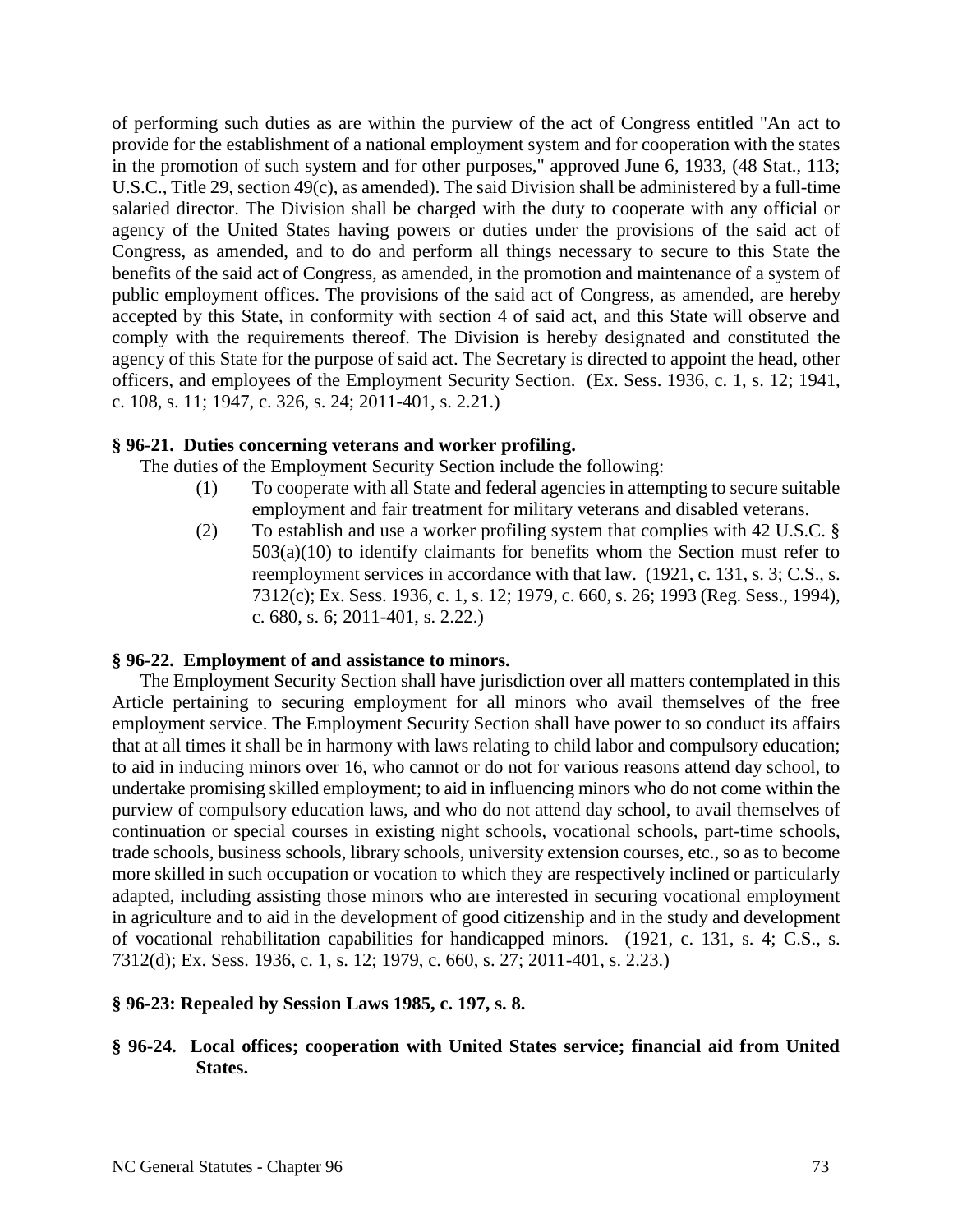(a) Agreement. – The Department of Commerce is authorized to enter into agreement with the governing authorities of any municipality, county, township, or school corporation in the State for such period of time as may be deemed desirable for the purpose of establishing and maintaining local free employment offices, and for the extension of vocational guidance in cooperation with the United States Employment Service, and under and by virtue of any such agreement as aforesaid to pay, from any funds appropriated by the State for the purposes of this Article, any part or the whole of the salaries, expenses or rent, maintenance, and equipment of offices and other expenses.

(b) Location. – The Department of Commerce must take into consideration all of the following factors when determining the appropriate number and location of local offices:

- (1) Location of the population served.
- (2) Staff availability.
- (3) Proximity of local offices to each other.
- (4) Use of automation products to provide services.
- (5) Services and procedural efficiencies.
- (6) Any other factors the Division considers necessary in determining the appropriate number and location of local offices. (1921, c. 131, s. 6; C.S., s. 7312(f); 1931, c. 312, s. 3; 1935, c. 106, s. 4; Ex. Sess. 1936, c. 1, s. 12; 2011-401, s. 2.24; 2013-2, s. 8; 2013-224, s. 19.)

### **§ 96-25. Acceptance and use of donations.**

It shall be lawful for the Employment Security Section to receive, accept, and use, in the name of the people of the State, or any community or municipal corporation, as the donor may designate, by gift or devise, any moneys, buildings, or real estate for the purpose of extending the benefits of this Article and for the purpose of giving assistance to handicapped citizens through vocational rehabilitation. (1921, c. 131, s. 7; C.S., s. 7312(g); 1931, c. 312, s. 3; Ex. Sess. 1936, c. 1, s. 12; 1979, c. 660, s. 28; 2011-401, s. 2.25.)

### **§ 96-26. Cooperation of towns, townships, and counties with Division.**

It shall be lawful for the governing authorities of any municipality, county, township, or school corporation in the State to enter into cooperative agreement with the Employment Security Section and to appropriate and expend the necessary money upon such conditions as may be approved by the Employment Security Section and to permit the use of public property for the joint establishment and maintenance of such offices as may be mutually agreed upon, and which will further the purpose of this Article. (1921, c. 131, s. 8; C.S., s. 7312(h); 1931, c. 312, s. 3; 1935, c. 106, s. 5; Ex. Sess. 1936, c. 1, s. 12; 2011-401, s. 2.26.)

### **§ 96-27. Method of handling employment service funds.**

All federal funds received by this State under the Wagner-Peyser Act (48 Stat. 113; Title 29, U.S.C., section 49) as amended, and all State funds appropriated or made available to the Employment Security Section shall be paid into the Employment Security Administration Fund, and said moneys are hereby made available to the State employment service to be expended as provided in this Article and by said act of Congress. For the purpose of establishing and maintaining free public employment offices, the Section is authorized to enter into agreements with any political subdivision of this State or with any private, nonprofit organization, and as a part of any such agreement the Division may accept moneys, services, or quarters as a contribution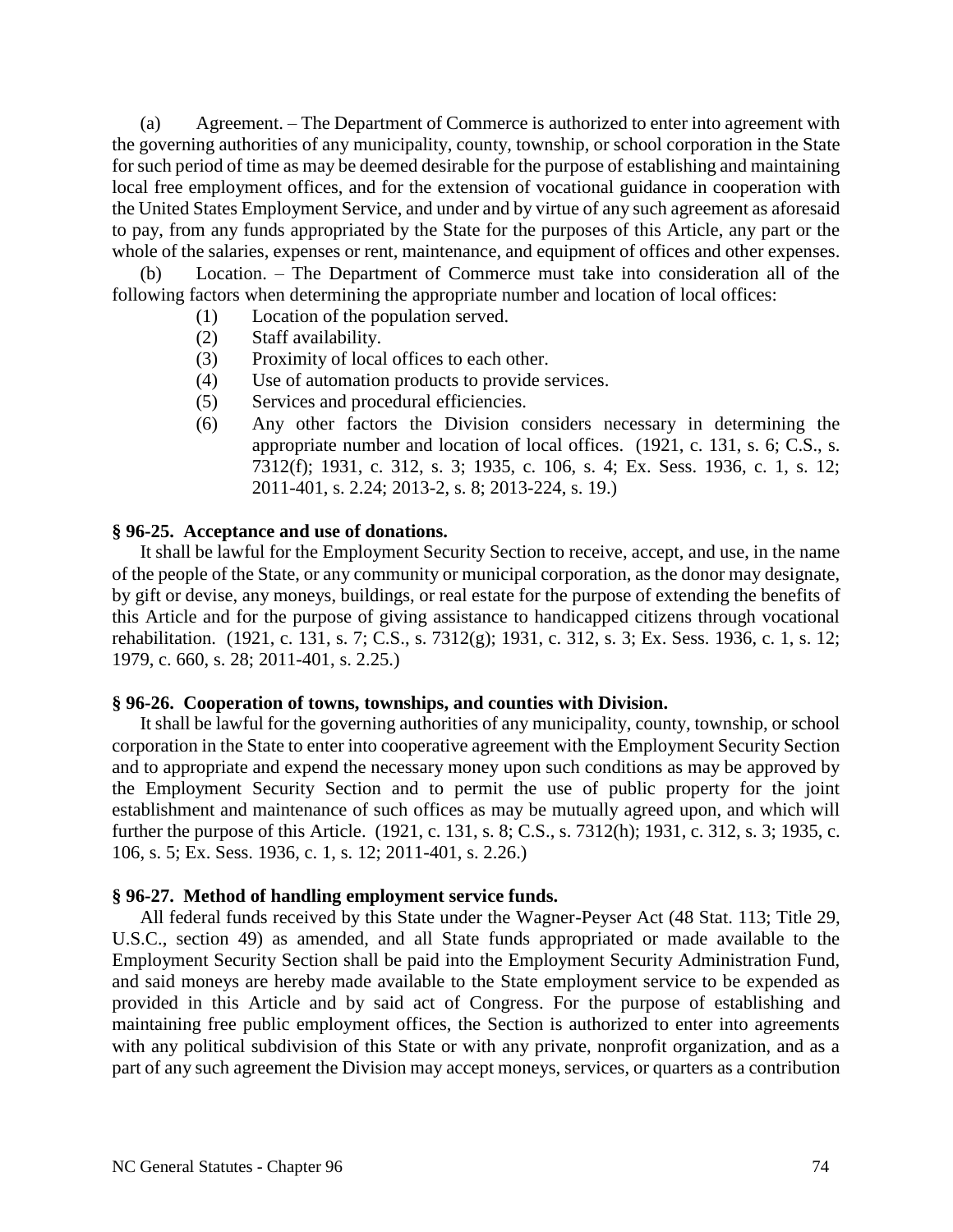to the Employment Security Administration Fund. (1935, c. 106, s. 7; Ex. Sess. 1936, c. 1, s. 12; 1941, c. 108, s. 11; 1947, c. 598, s. 1; 2011-401, s. 2.27.)

### **§ 96-28. Repealed by Session Laws 1951, c. 332, s. 17.**

#### **§ 96-29. Openings listed by State agencies.**

Every State agency shall list with the Division of Employment Security every job opening occurring within the agency which opening the agency wishes filled and which will not be filled solely by promotion or transfer from within the existing State government work force. The listing shall include a brief description of the duties and salary range and shall be filed with the Division within 30 days after the occurrence of the opening. The State agency may not fill the job opening for at least 21 days after the listing has been filed with the Division. The listing agency shall report to the Division the filling of any listed opening within 15 days after the opening has been filled.

The Division may act to waive the 21-day listing period for job openings in job classifications declared to be in short supply by the State Human Resources Commission, upon the request of a State agency, if the 21-day listing requirement for these classifications hinders the agency in providing essential services. (1973, c. 715, s. 1; c. 1341; 1985, c. 358; 1989, c. 583, s. 16; 1991, c. 357, s. 1; 2011-401, s. 2.28; 2013-382, s. 9.1(c).)

### Article 4.

Labor and Economic Analysis Division: Job Training, Education, and Placement Information Management.

#### **§ 96-30. Findings and purpose.**

The General Assembly finds it in the best interests of this State that the establishment, maintenance, and funding of State job training, education, and placement programs be based on current, comprehensive information on the effectiveness of these programs in securing employment for North Carolina citizens and providing a well-trained workforce for business and industry in this State. To this end, it is the purpose of this Article to require the establishment of an information system that maintains up-to-date job-related information on current and former participants in State job training and education programs. (1995, c. 507, s. 25.6(a).)

#### **§ 96-31. Definitions.**

As used in this Article, unless the context clearly requires otherwise, the term:

- (1) "CFS" means the common follow-up information management system developed by the Labor and Economic Analysis Division under this Article.
- (2) Repealed by Session Laws 2012-134, s. 5(b), effective June 29, 2012.
- (3) Repealed by Session Laws 2000, c. 140, s. 93.1(d).
- (4) "State job training, education, and placement program" or "State-funded program" means a program operated by a State or local government agency or entity and supported in whole or in part by State or federal funds, that provides job training and education or job placement services to program participants. The term does not include on-the-job training provided to current employees of the agency or entity for the purposes of professional development. (1995, c. 507, s. 25.6(a); 2000-140, s. 93.1(d); 2011-401, s. 2.29; 2012-134, s. 5(b).)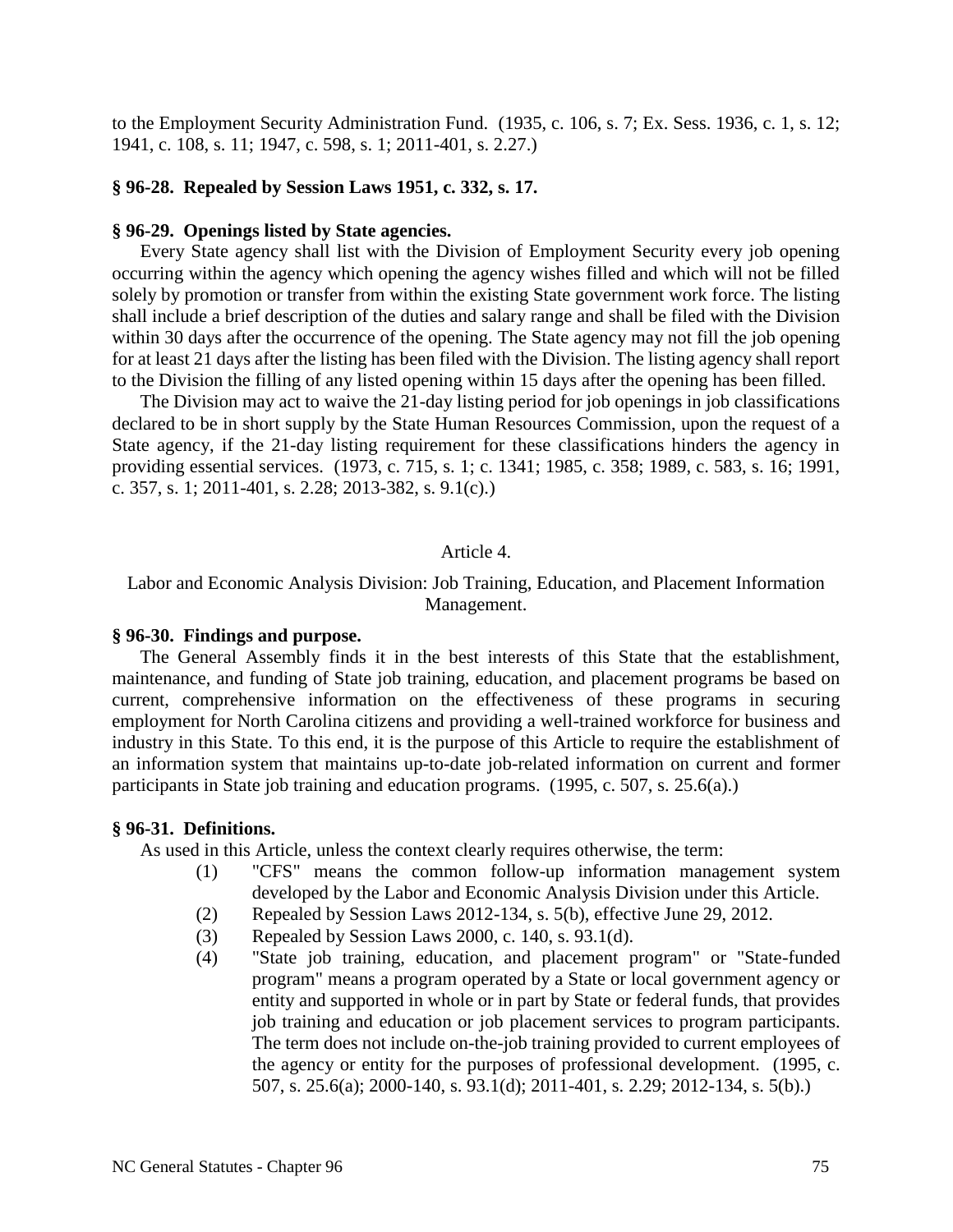### **§ 96-32. Common follow-up information management system created.**

(a) The Department of Commerce, Labor and Economic Analysis Division (LEAD), shall develop, implement, and maintain a common follow-up information management system for tracking the performance measures related to current and former participants in State job training, education, and placement programs. The system shall provide for the automated collection, organization, dissemination, and analysis of data obtained from State-funded programs that provide job training and education and job placement services to program participants. In developing the system, LEAD shall ensure that data and information collected from State agencies is confidential, not open for general public inspection, and maintained and disseminated in a manner that protects the identity of individual persons from general public disclosure.

(b) LEAD shall adopt procedures and guidelines for the development and implementation of the CFS authorized under this section.

(c) Based on data collected under the CFS, the LEAD shall evaluate the effectiveness of job training, education, and placement programs to determine if specific program goals and objectives are attained, to determine placement and completion rates for each program, and to make recommendations regarding the continuation of State funding for programs evaluated.

(d) The LEAD shall do the following:

- (1) Collaborate with the NCWorks Commission to develop common performance measures across workforce programs in the Department of Commerce, the Department of Health and Human Services, the Community Colleges System Office, the Department of Administration, and the Department of Public Instruction that can be tracked through the CFS in order to assess and report on workforce development program performance.
- (2) Determine whether other workforce development programs not participating in CFS should be required to report information and data.
- (3) Provide information from CFS to reporting agencies annually.
- (4) Provide training for participating agencies to ensure data quality and consistency.
- (5) Develop common data definitions that are shared across agencies contributing information to the system.

(e) The Department of Commerce shall ensure that funding and staff resources for the CFS are not diverted to other programs or systems managed by the Department of Commerce. (1995, c. 507, s. 25.6(a); 2000-140, s. 93.1(e); 2001-424, ss. 12.2(b), 20.17(a); 2011-401, s. 2.30; 2012-131, s. 4(a); 2012-134, s. 5(c); 2013-391, s. 8; 2015-241, s. 15.11(d).)

## **§ 96-33. State agencies required to provide information and data.**

(a) Every State agency and local government agency or entity that receives State or federal funds for the direct or indirect support of State job training, education, and placement programs shall provide to the Labor and Economic Analysis Division all data and information available to or within the agency or entity's possession requested by the Division for input into the common follow-up information management system authorized under this Article and for such other official functions as are performed by the Division. The Division of Employment Security shall provide all information in its possession and control requested by the Division in order for the Division to accomplish the purpose set forth in this Article and such other official functions performed by it.

(a1) Local school administrative units shall not be required to report directly to the Labor and Economic Analysis Division. The Department of Public Instruction shall be responsible for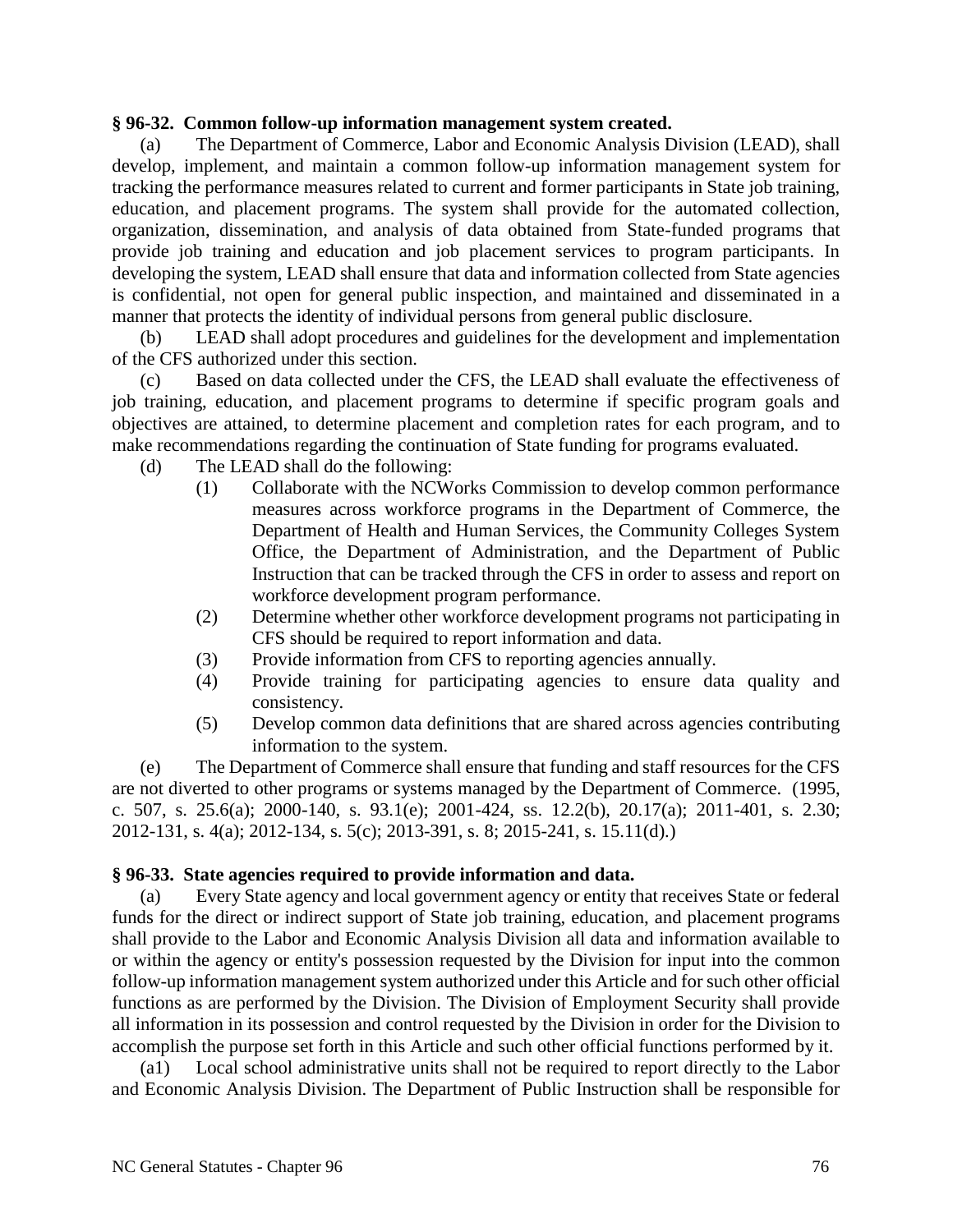the collection of information from local school administrative units for input into the common follow-up information management system authorized under this Article and for such other official functions as are performed by the Division.

(b) Each agency or entity required to report information and data to the Labor and Economic Analysis Division under this Article shall maintain true and accurate records of the information and data requested by the Division. The records shall be open to the Division for inspection and copying at reasonable times and as often as necessary. Each agency or entity shall further provide, upon request by the Division, sworn or unsworn reports with respect to persons employed or trained by the agency or entity, as deemed necessary by the Division to carry out the purposes of this Article. Information obtained by the Division from the agency, entity, or the Division of Employment Security shall be held by the Division as confidential, subject to the State and federal laws governing treatment of such information, and shall not be published or open to public inspection other than in a manner that protects the identity of individual persons and employers. (1995, c. 507, s. 25.6(a); 2011-401, s. 2.31; 2012-134, s. 5(d); 2013-226, s. 7.)

## **§ 96-34. Prohibitions on use of information collected.**

Data and information reported, collected, maintained, disseminated, and analyzed may not be used by any State or local government agency or entity for purposes of making personal contacts with current or former students or their employers or trainers. (1995, c. 507, s. 25.6(a).)

## **§ 96-35. Reports on common follow-up system activities.**

(a) The Secretary shall present annually by May 1 to the chairs of the Senate Appropriations Committee on Agriculture, Natural, and Economic Resources, the chairs of the House of Representatives Appropriations Committee on Agriculture and Natural and Economic Resources, and the Joint Legislative Economic Development and Global Engagement Oversight Committee and to the Governor a report of CFS activities for the preceding calendar year. The report shall include information on and evaluation of job training, education, and placement programs for which data was reported by State and local agencies subject to this Article. Evaluation of the programs shall be on the basis of fiscal year data.

(b) The Secretary shall report to the Governor and to the chairs of the Senate Appropriations Committee on Agriculture, Natural, and Economic Resources, the chairs of the House of Representatives Appropriations Committee on Agriculture and Natural and Economic Resources, and the Joint Legislative Economic Development and Global Engagement Oversight Committee upon the convening of each biennial session, its evaluation of and recommendations regarding job training, education, and placement programs for which data was provided to the CFS. (1995, c. 507, s. 25.6(a); 2000-140, s. 93.1(a); 2001-424, ss. 12.2(b), 20.17(b); 2011-401, s. 2.32; 2012-134, s. 5(e); 2017-57, s. 14.1(q); 2018-142, s. 13(a).)

### Article 5.

### Miscellaneous Provisions.

## **§ 96-40. Unemployment insurance program integrity; reporting.**

(a) Findings and Purpose. – The General Assembly finds that program integrity measures have been implemented by the Division to maximize the efficiency and effectiveness of the State's unemployment insurance program. The purpose of this section is to assure that these efforts shall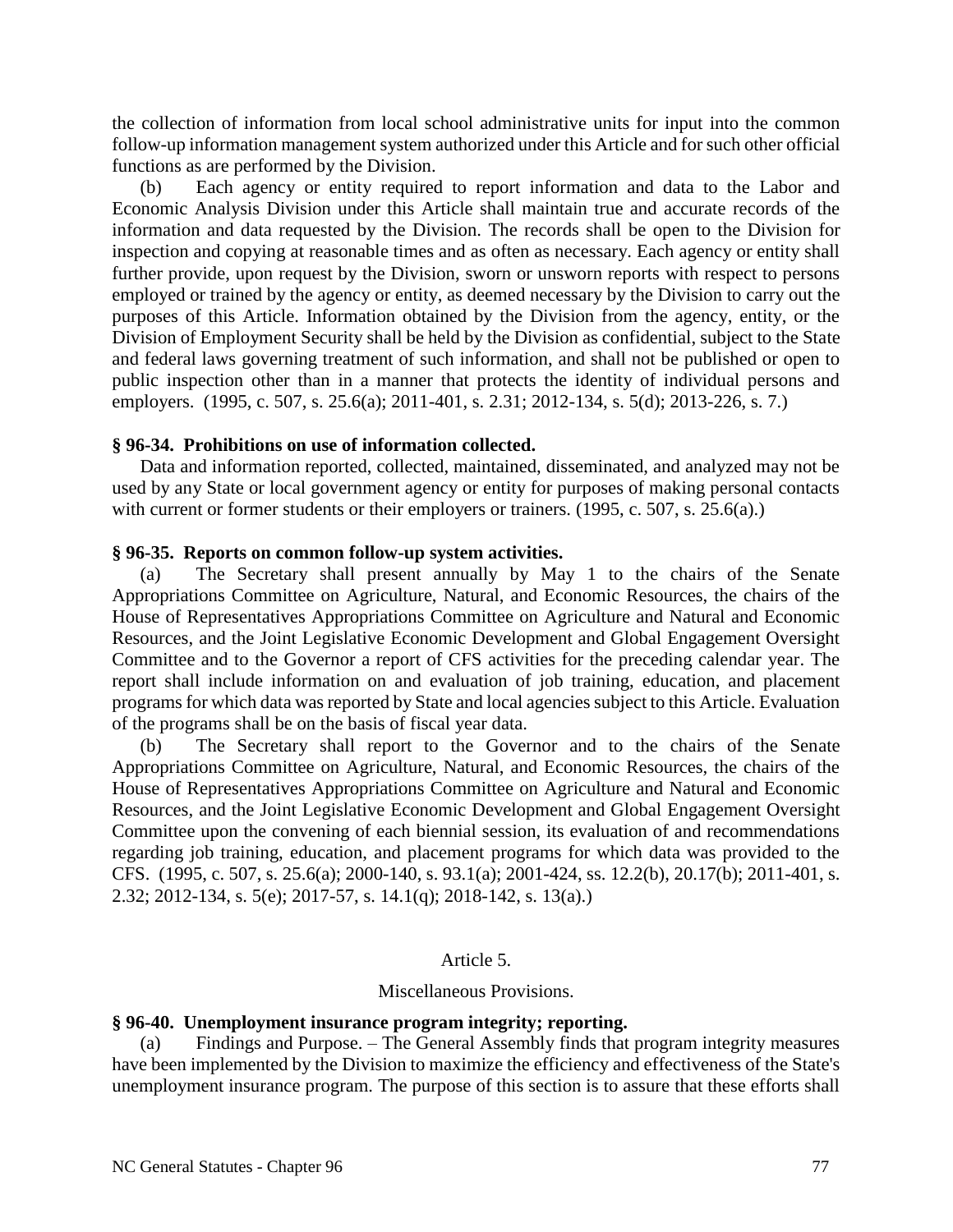include the rigorous and consistent use of business intelligence and data analytics for enhanced unemployment insurance program integrity.

(b) Required Activities. – To achieve the program integrity enhancements required by this section, at a minimum, the Division shall do all of the following:

- (1) Prioritize Division program integrity efforts that maximize utilization of and information sharing with or between these projects and initiatives in order to prevent, detect, and reduce unemployment insurance fraud, improper payments, overpayments, and other programmatic irregularities:
	- a. Government Data Analytics Center (GDAC);
	- b. Southeast Consortium Unemployment Insurance Benefits Initiative (SCUBI); and
	- c. Any other program integrity capabilities identified by the Division.
- (2) Coordinate efforts with the Office of Information Technology Services to ensure that the Division identifies and integrates into its operations and procedures the most effective and accurate processes and scalable tools available to prevent payment of fraudulent, suspicious, or irregular claims.
- (3) Coordinate efforts with the Department of Revenue to enhance alerts indicating circumvention of the payment of unemployment insurance taxes.
- (4) Coordinate efforts with the Department of Health and Human Services to facilitate claims cross-matching and other appropriate steps to enhance program integrity.
- (5) Coordinate efforts with the Office of State Controller to facilitate cross-matching and other appropriate steps using BEACON (Building Enterprise Access for North Carolina's Core Operation Needs).

(c) Quarterly Reporting. – Beginning October 1, 2015, and then quarterly thereafter, the Division shall make detailed written progress reports on its efforts to carry out all of the directives in this section to the chairs of the Joint Legislative Oversight Committee on Unemployment Insurance, the chairs of the Joint Legislative Oversight Committee on Information Technology, the chairs of the House Appropriations Committee on Agriculture and Natural and Economic Resources, the chairs of the Senate Appropriations Committee on Agriculture, Natural, and Economic Resources, and the Fiscal Research Division. At a minimum, the quarterly report shall include all of the following:

- (1) Metrics regarding unemployment benefits overpayments, improper payments, and fraudulent payments, in terms of both percentage and dollar amount.
- (2) Information on fraud perpetrator metrics, in terms of percent and value, by type (whether by employer or claimant), and activity subcategory, such as employee misclassification, unemployment insurance tax rate manipulation (SUTA dumping), fictitious employers, fictitious claimants, deceased claimants, incarcerated claimants, work and earn, and similar activities.
- (3) Quantified investigation activity, including the following:
	- a. Type and subcategory of investigations.
	- b. Number of alerts received during the quarter.
	- c. Number of alerts investigated during the quarter.
	- d. Number of false positives.
	- e. Number of dispositions entered.